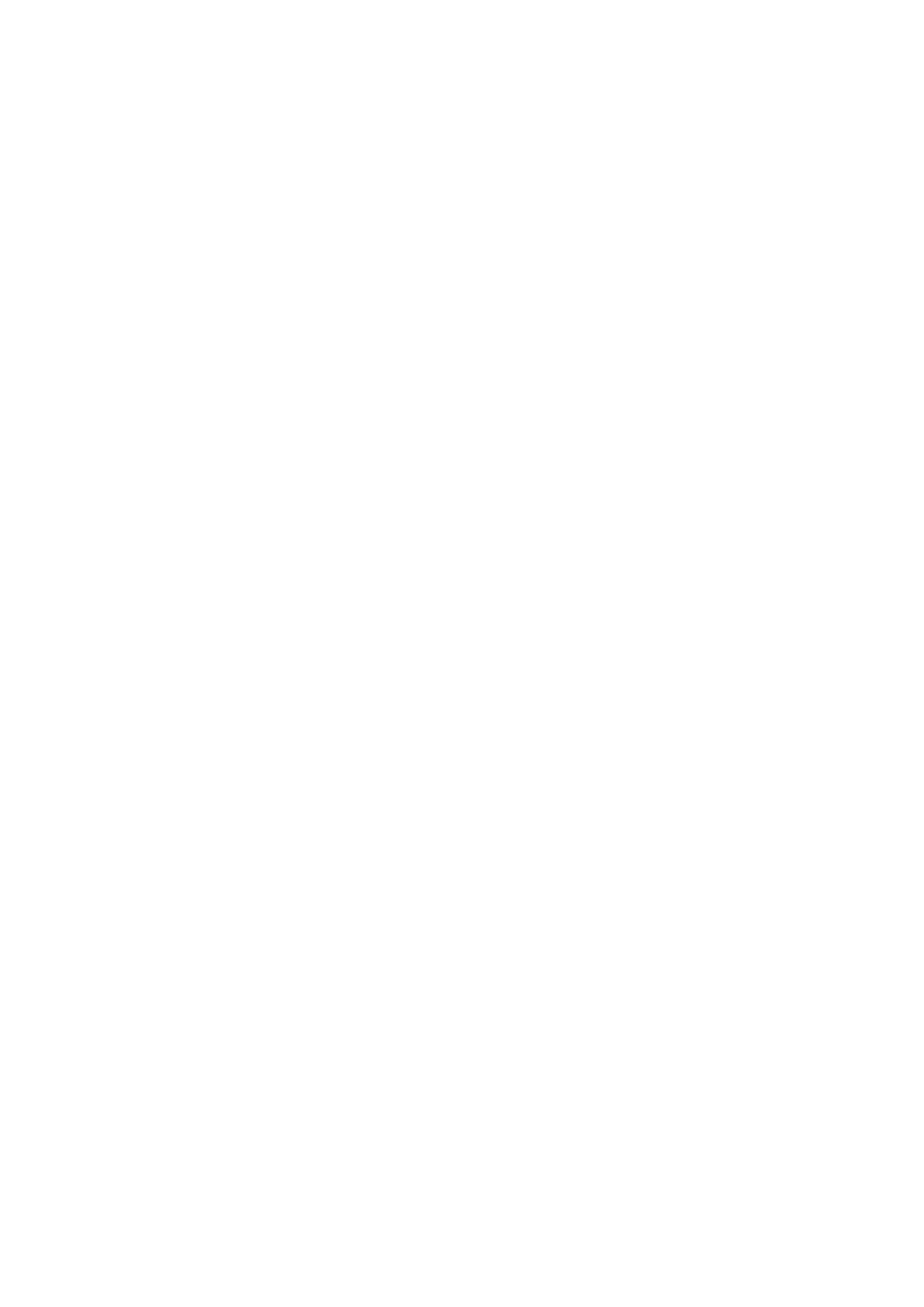To my parents and brothers for all their love!

Gửi cha Điển, mẹ Hiền và hai em Khoa, Quang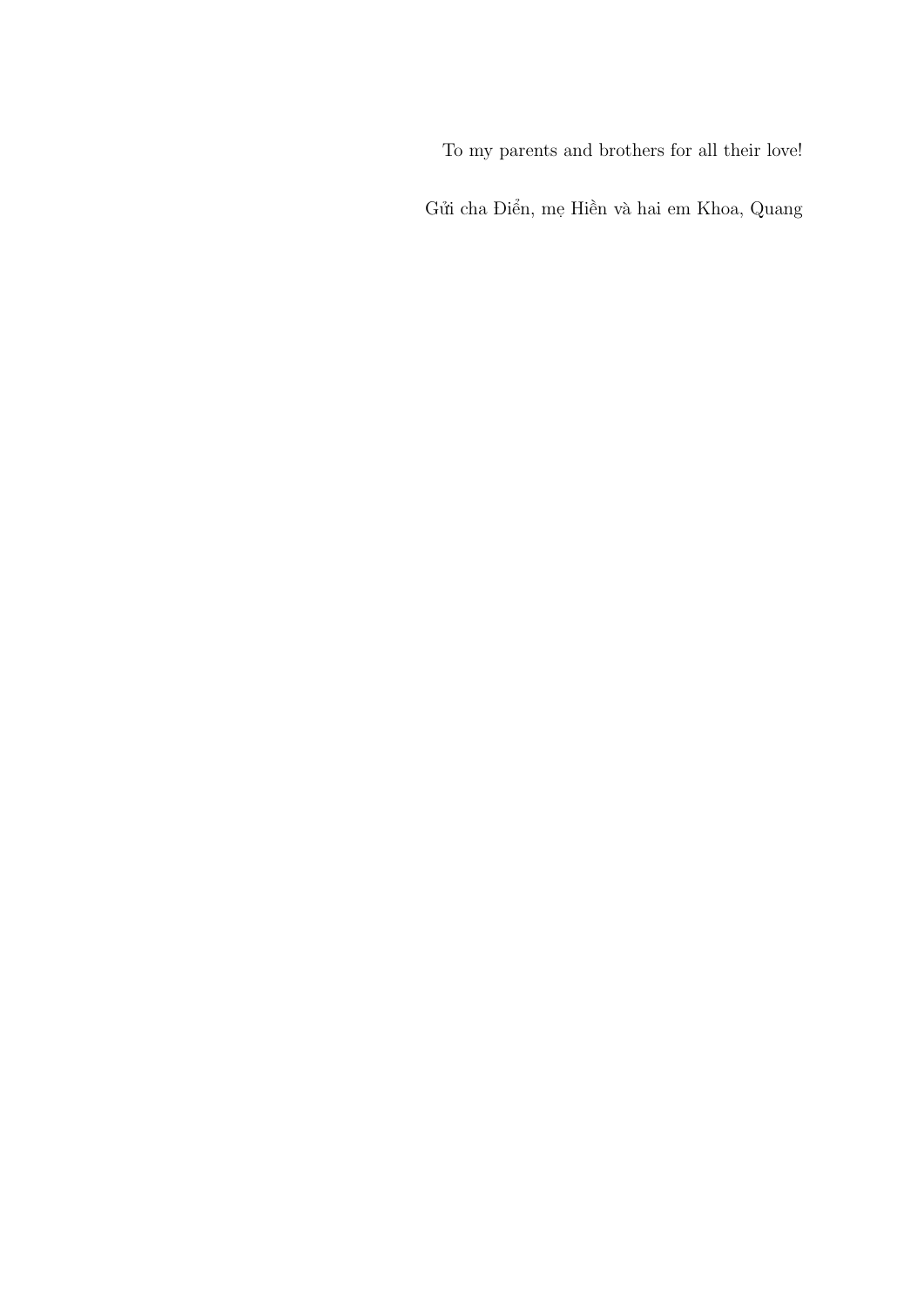# **Contents**

| Acknowledgement |                            |       |                                                                                 |                 |  |  |  |
|-----------------|----------------------------|-------|---------------------------------------------------------------------------------|-----------------|--|--|--|
|                 | Organization of the thesis |       |                                                                                 |                 |  |  |  |
| $\mathbf 1$     | Introduction               |       |                                                                                 |                 |  |  |  |
|                 | 1.1                        |       | Hermite processes in a nutshell                                                 | $\mathbf{1}$    |  |  |  |
|                 |                            | 1.1.1 | Historical definition of Hermite processes                                      | $\mathbf{1}$    |  |  |  |
|                 |                            | 1.1.2 | Hermite processes viewed as multiple Wiener-Itô integrals                       | 3               |  |  |  |
|                 |                            | 1.1.3 | Basic properties of Hermite processes                                           | $\overline{4}$  |  |  |  |
|                 |                            | 1.1.4 | Two further stochastic representations of Hermite processes                     | $6\phantom{.}6$ |  |  |  |
|                 |                            | 1.1.5 | Wiener integrals with respect to Hermite process $\dots \dots$                  | $\overline{7}$  |  |  |  |
|                 |                            | 1.1.6 | A particular case: the Rosenblatt process                                       | 9               |  |  |  |
|                 | 1.2                        |       |                                                                                 | 13              |  |  |  |
|                 |                            | 1.2.1 | Where our interest for multiparameter Hermite random fields                     |                 |  |  |  |
|                 |                            |       | comes from                                                                      | 13              |  |  |  |
|                 |                            | 1.2.2 |                                                                                 | 14              |  |  |  |
|                 |                            | 1.2.3 | Definition of multiparameter Hermite random fields                              | 16              |  |  |  |
|                 |                            | 1.2.4 | Basic properties of multiparameter Hermite random fields                        | 17              |  |  |  |
|                 |                            | 1.2.5 | A further stochastic representation of Hermite random fields                    | 19              |  |  |  |
|                 |                            | 1.2.6 | Wiener integrals with respect to Hermite random fields $\dots$ .                | 19              |  |  |  |
|                 | 1.3                        |       |                                                                                 | 21              |  |  |  |
|                 |                            | 1.3.1 | Entropy and Fisher information for real-valued random variables                 | 21              |  |  |  |
|                 |                            | 1.3.2 | Entropy and Fisher information for random vectors                               | 24              |  |  |  |
|                 | 1.4                        |       | Summary of the four articles that constitute this thesis $\ldots \ldots \ldots$ | 27              |  |  |  |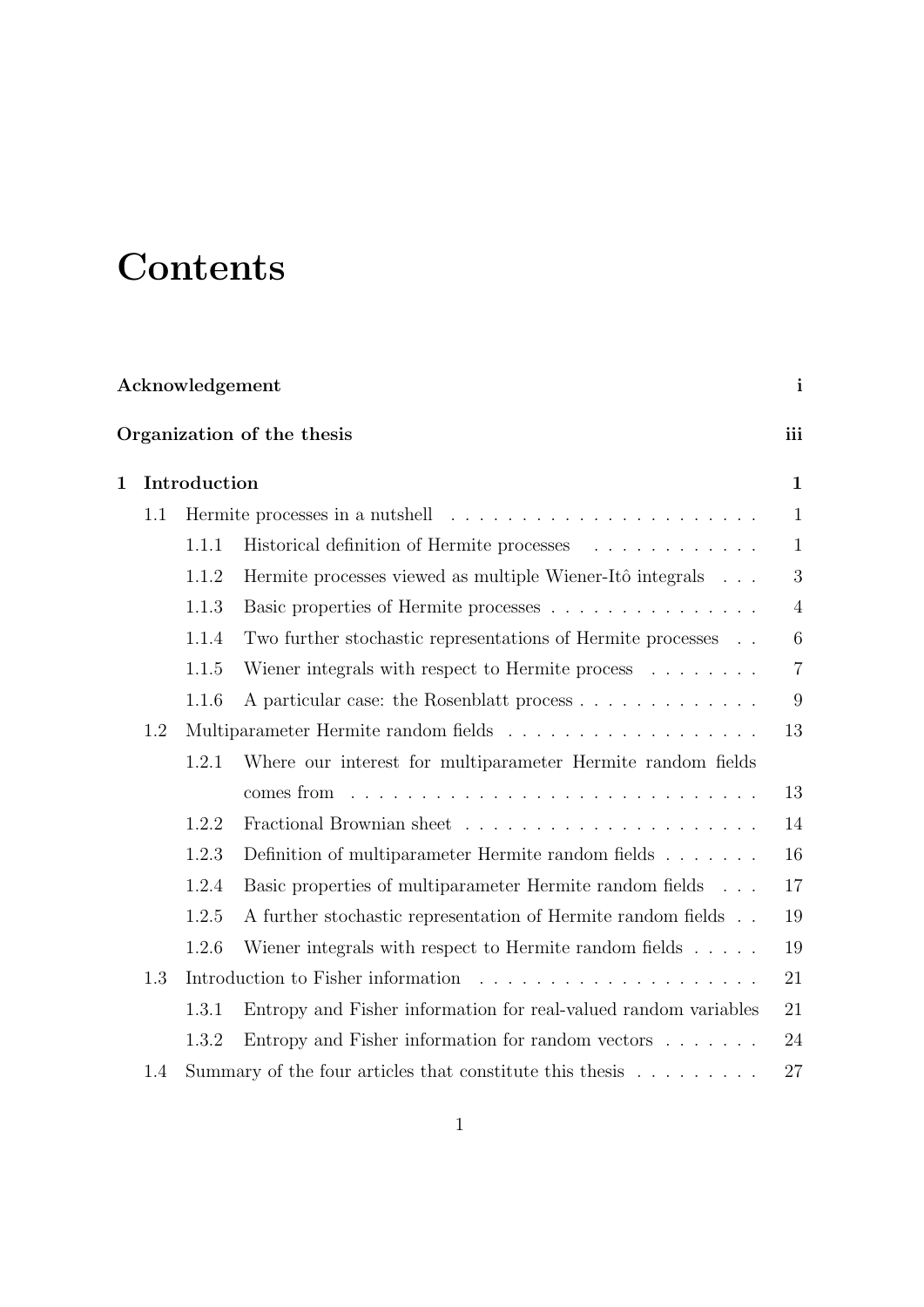|                |                                                                     | 1.4.1         | Non-central limit theorems for quadratic functionals of<br> a                      |        |  |  |  |  |
|----------------|---------------------------------------------------------------------|---------------|------------------------------------------------------------------------------------|--------|--|--|--|--|
|                |                                                                     |               | Hermite-driven long memory moving average processes                                | 27     |  |  |  |  |
|                |                                                                     | 1.4.2         | [b] Non-central limit theorem for quadratic variations of non-                     |        |  |  |  |  |
|                |                                                                     |               | Gaussian multiparameter Hermite random fields                                      | 30     |  |  |  |  |
|                |                                                                     | 1.4.3         | [c] Statistical inference for Vasicek-type model driven by Hermite                 |        |  |  |  |  |
|                |                                                                     |               |                                                                                    | 31     |  |  |  |  |
|                |                                                                     | 1.4.4         | [d] Fisher information and multivariate Fourth Moment Theorem                      | 34     |  |  |  |  |
| $\overline{2}$ |                                                                     |               | Non-central limit theorems for quadratic functionals of Hermite-                   |        |  |  |  |  |
|                |                                                                     |               | driven long memory moving average processes                                        | 44     |  |  |  |  |
|                | 2.1                                                                 |               |                                                                                    | 45     |  |  |  |  |
|                | 2.2                                                                 |               |                                                                                    | 49     |  |  |  |  |
|                |                                                                     | 2.2.1         | Multiple Wiener-Itô integrals with respect to Brownian motion.                     | 49     |  |  |  |  |
|                |                                                                     | 2.2.2         | Multiple Wiener-Itô integrals with respect to a random spectral                    |        |  |  |  |  |
|                |                                                                     |               |                                                                                    | 50     |  |  |  |  |
|                |                                                                     | 2.2.3         |                                                                                    | 51     |  |  |  |  |
|                |                                                                     | 2.2.4         | Stochastic representations of the Rosenblatt process                               | 54     |  |  |  |  |
|                | 2.3                                                                 |               |                                                                                    | $54\,$ |  |  |  |  |
|                |                                                                     | 2.3.1         |                                                                                    | 54     |  |  |  |  |
|                |                                                                     | 2.3.2         | Spectral representations $\ldots \ldots \ldots \ldots \ldots \ldots \ldots \ldots$ | 56     |  |  |  |  |
|                |                                                                     | 2.3.3         |                                                                                    | 57     |  |  |  |  |
|                |                                                                     | 2.3.4         | Concluding the proof of Theorem $2.1.1 \ldots \ldots \ldots \ldots$                | 59     |  |  |  |  |
|                | 2.4                                                                 |               |                                                                                    | 60     |  |  |  |  |
| 3              | Asymptotic behavior for quadratic variations of non-Gaussian multi- |               |                                                                                    |        |  |  |  |  |
|                | parameter Hermite random fields                                     |               |                                                                                    |        |  |  |  |  |
|                | 3.1                                                                 |               |                                                                                    | 65     |  |  |  |  |
|                | 3.2                                                                 | Preliminaries |                                                                                    |        |  |  |  |  |
|                |                                                                     | 3.2.1         |                                                                                    | 69     |  |  |  |  |
|                |                                                                     | 3.2.2         |                                                                                    | 69     |  |  |  |  |
|                |                                                                     | 3.2.3         | Multiparameter Hermite Random Fields                                               | 70     |  |  |  |  |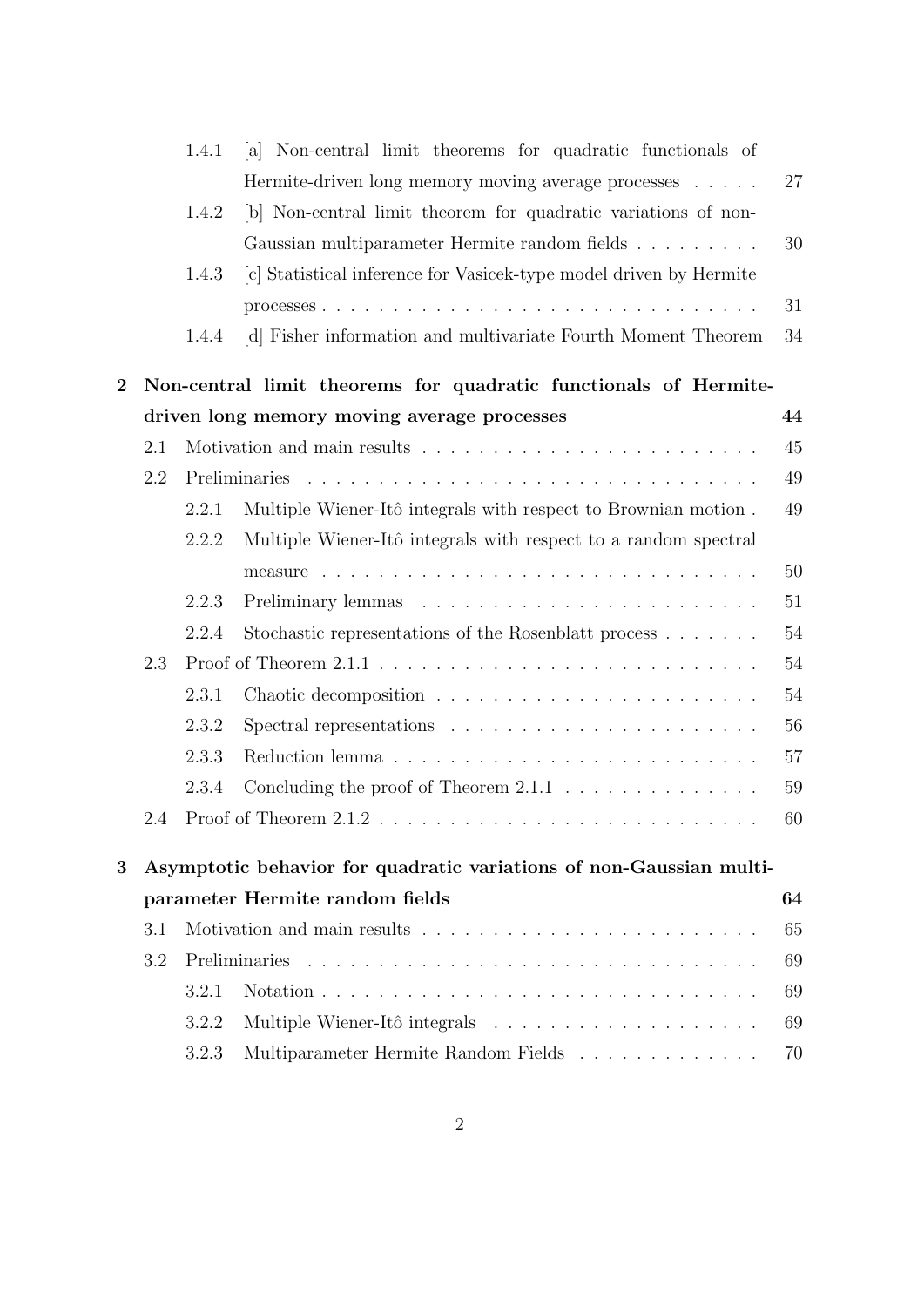|          | 3.3                                                              |                                                                              |                                                                                                         | 71  |  |  |
|----------|------------------------------------------------------------------|------------------------------------------------------------------------------|---------------------------------------------------------------------------------------------------------|-----|--|--|
|          |                                                                  | 3.3.1                                                                        |                                                                                                         | 72  |  |  |
|          |                                                                  | 3.3.2                                                                        |                                                                                                         | 76  |  |  |
|          |                                                                  | 3.3.3                                                                        | Concluding the proof of Theorem $3.1.1 \ldots \ldots \ldots \ldots$                                     | 82  |  |  |
| 4        |                                                                  |                                                                              | Statistical inference for Vasicek-type model driven by Hermite pro-                                     |     |  |  |
|          | cesses                                                           |                                                                              |                                                                                                         | 88  |  |  |
|          | 4.1                                                              |                                                                              |                                                                                                         | 89  |  |  |
|          | 4.2                                                              | Preliminaries                                                                |                                                                                                         |     |  |  |
|          |                                                                  | 4.2.1                                                                        |                                                                                                         | 92  |  |  |
|          |                                                                  | 4.2.2                                                                        |                                                                                                         | 93  |  |  |
|          |                                                                  | 4.2.3                                                                        | Wiener integral with respect to Hermite processes                                                       | 94  |  |  |
|          |                                                                  | 4.2.4                                                                        |                                                                                                         | 95  |  |  |
|          |                                                                  | 4.2.5                                                                        |                                                                                                         | 96  |  |  |
|          | 4.3                                                              |                                                                              |                                                                                                         |     |  |  |
|          | 4.4                                                              | Proof of the consistency part in Theorem $4.1.3 \ldots \ldots \ldots \ldots$ |                                                                                                         | 100 |  |  |
|          | 4.5                                                              |                                                                              |                                                                                                         | 104 |  |  |
| $\bf{5}$ | Fisher information and multivariate Fourth Moment Theorem<br>111 |                                                                              |                                                                                                         |     |  |  |
|          | 5.1                                                              |                                                                              | <u>. A series and a series and a series and a series and a series and a series and</u><br>Preliminaries | 111 |  |  |
|          |                                                                  | 5.1.1                                                                        |                                                                                                         | 112 |  |  |
|          |                                                                  | 5.1.2                                                                        | Peccati-Tudor theorem for vector-valued multiple stochastic inte-                                       |     |  |  |
|          |                                                                  |                                                                              |                                                                                                         | 113 |  |  |
|          |                                                                  |                                                                              |                                                                                                         | 113 |  |  |
|          |                                                                  | 5.2.1                                                                        | Multivariate de Bruijn's identity and upper bound for relative                                          |     |  |  |
|          |                                                                  |                                                                              |                                                                                                         | 113 |  |  |
|          |                                                                  | 5.2.2                                                                        | Convergence in the sense of Fisher information in the multivariate                                      |     |  |  |
|          |                                                                  |                                                                              | Fourth Moment Theorem                                                                                   | 115 |  |  |
|          |                                                                  | 5.2.3                                                                        | Equivalence between several forms of convergence $\hfill\ldots\ldots\ldots$                             | 118 |  |  |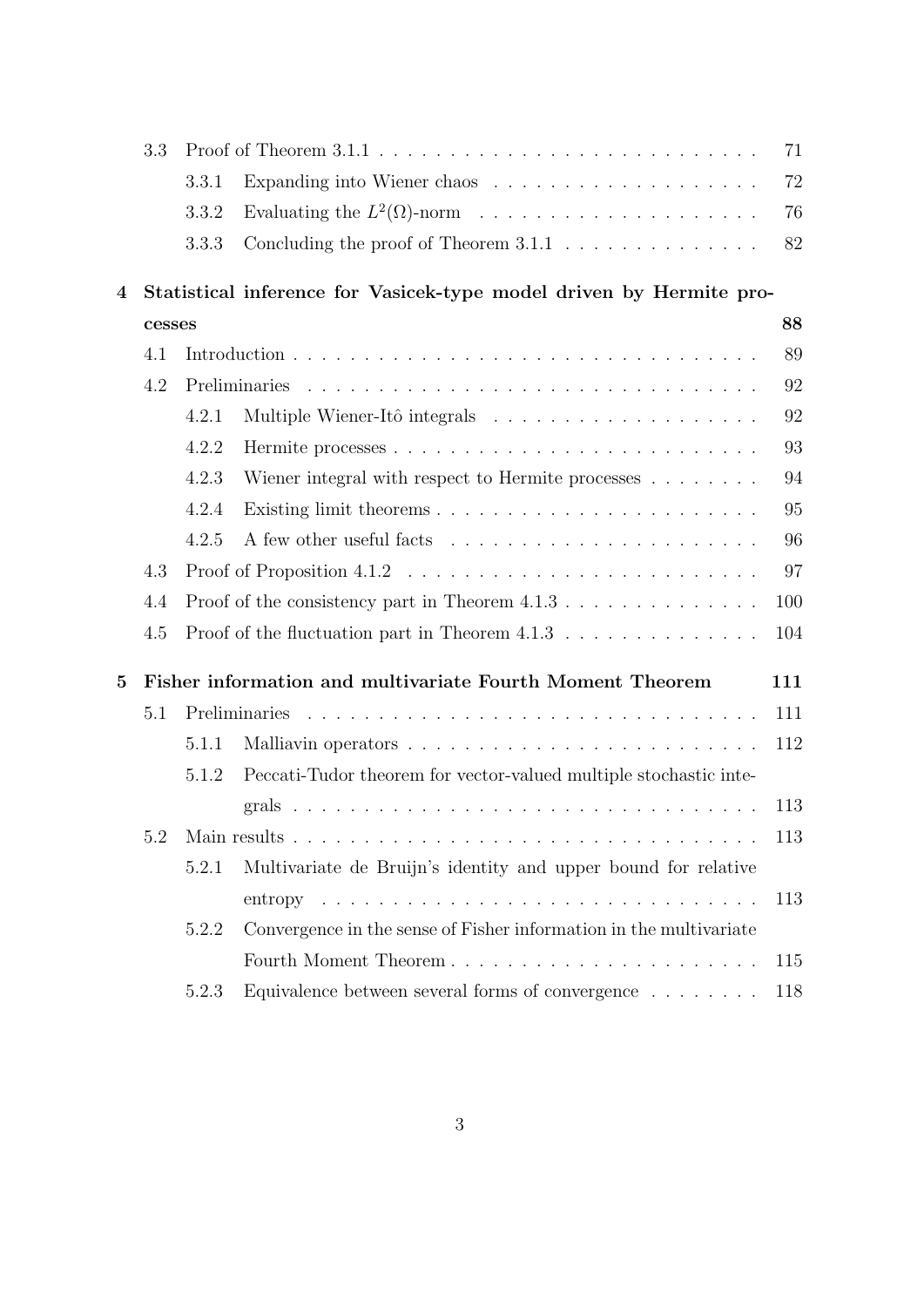# Acknowledgement

First and foremost, I would like to express my sincere gratitude and special appreciation to my PhD advisor Prof. Ivan Nourdin for his continuous and enthusiastic support of my Ph.D study and related research, for his amazing guidance and discussion in all the time of research and writing of this thesis, for his encouragement and patience during these past three years. I will forever be thankful to Ivan for inspiring me to the large mathematical world and encouraging me step by step to grow up as a research scientist. I also want to thank him for always noticing and helping me to complete the necessary procedures during the academic years.

Besides my advisor, my sincere thanks also go to the committee members: Prof. Giovanni Peccati, Prof. Anthony Réveillac, Prof. Anton Thalmaier and Prof. Ciprian Tudor, for generously giving their time to review my work and for their insightful questions.

I am greatly indebted to my former supervisors Prof. Nguyen Van Trao, to the directors of the Vietnamese Institute of Mathematics Prof. Ngo Viet Trung and Prof. Nguyen Viet Dung, to Prof. Patricia Reynaud-Bouret and to my PhD supervisor Prof. Ivan Nourdin who created the big turning-points both in my research and in my life. They provided me opportunities to experience the study environment abroad, to learn valuable mathematical knowledge, and to approach the modern research mathematical world. Without their precious support, it would not have been possible to achieve this PhD diploma.

A very special gratitude goes to all professors in the Vietnamese Institute of Mathematics, University of Uppsala and Nice-Sophia-Antipolis, especially to my former advisors Prof. Ho Dang Phuc, Prof. Maciej Klimek, and Prof. Cédric Bernardin, for their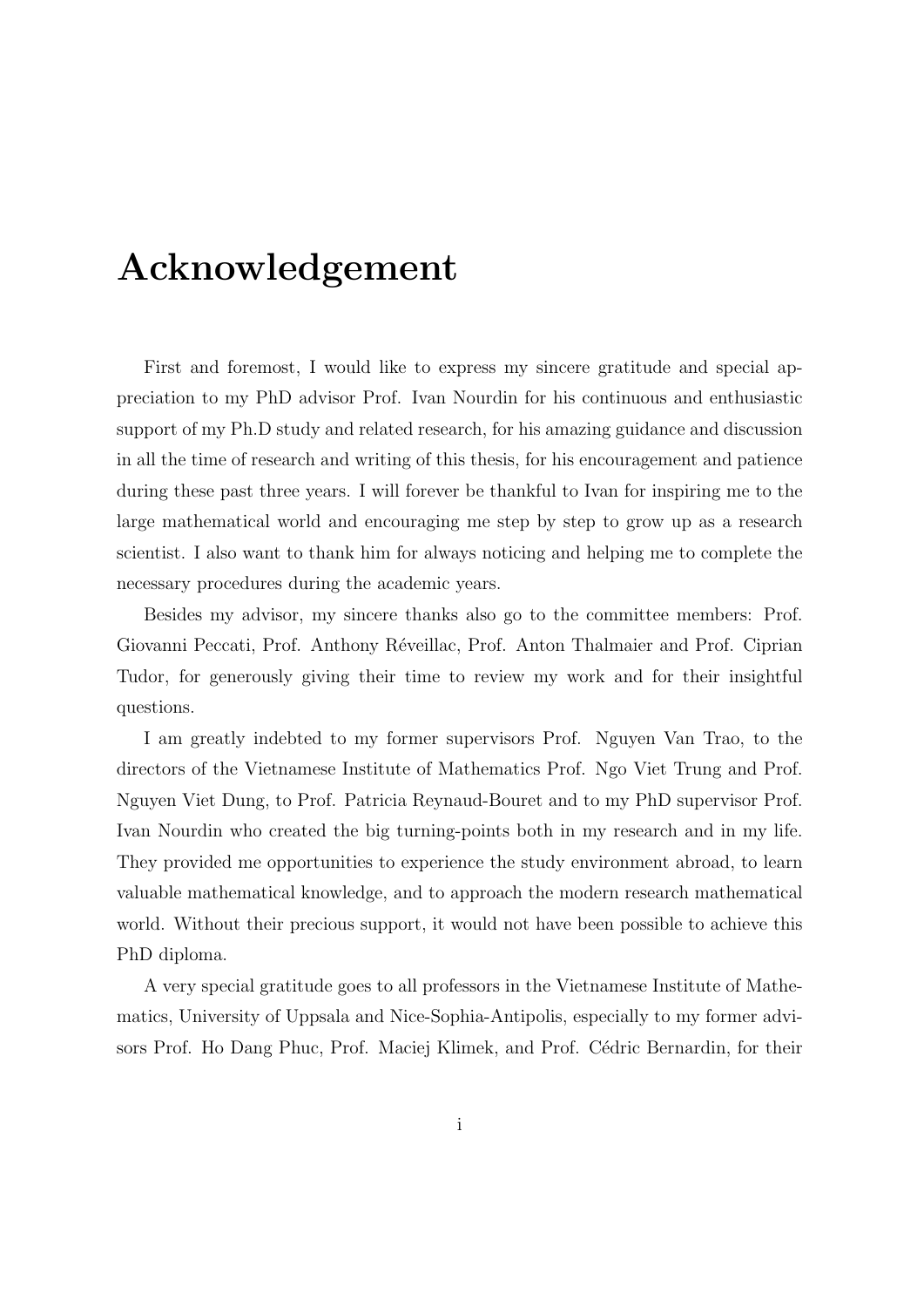great lectures and guidance during my studies there.

I gratefully acknowledge the University of Luxembourg, not only for providing the funding and comfortable working environment, but also for giving me the opportunity to attend conferences and to meet so many interesting people. It was fantastic to work in such a university.

I warmly thank Prof. Mátyás Barczy, Prof. Christophe Ley, Prof. Gyula Pap and Prof. Frederi Viens for interesting discussions, ideas and several helpful comments and open questions about the research in this thesis.

With a special heartfelt thank to Guangqu for discussion around Malliavin calculus and Stein's method, to anh Hoang for his help on my first paper and bac Lam for his encouragements. Thanks to my labmates for the stimulating discussions and for all the fun we have had during my time at Luxembourg. Thanks to all my friends who accompanied me on every trips to discover Europe and shared with me these funny and unforgetable moments of life.

Last but not least, I would like to thank my family, my parents and my brothers, for all their love and encouragement, for supporting me spiritually throughout my study and my life in general. Con cảm ơn bố mẹ vì những hi sinh vất vả để con có ngày hôm nay. Con cảm ơn gia đình luôn bên cạnh con, cỗ vũ, động viên ủng hộ con những lúc khó khăn.

The most surprising outcome from the last PhD year is to meet you, Jimmy. This thesis is also dedicated to you  $\heartsuit$ . Wish to see you again!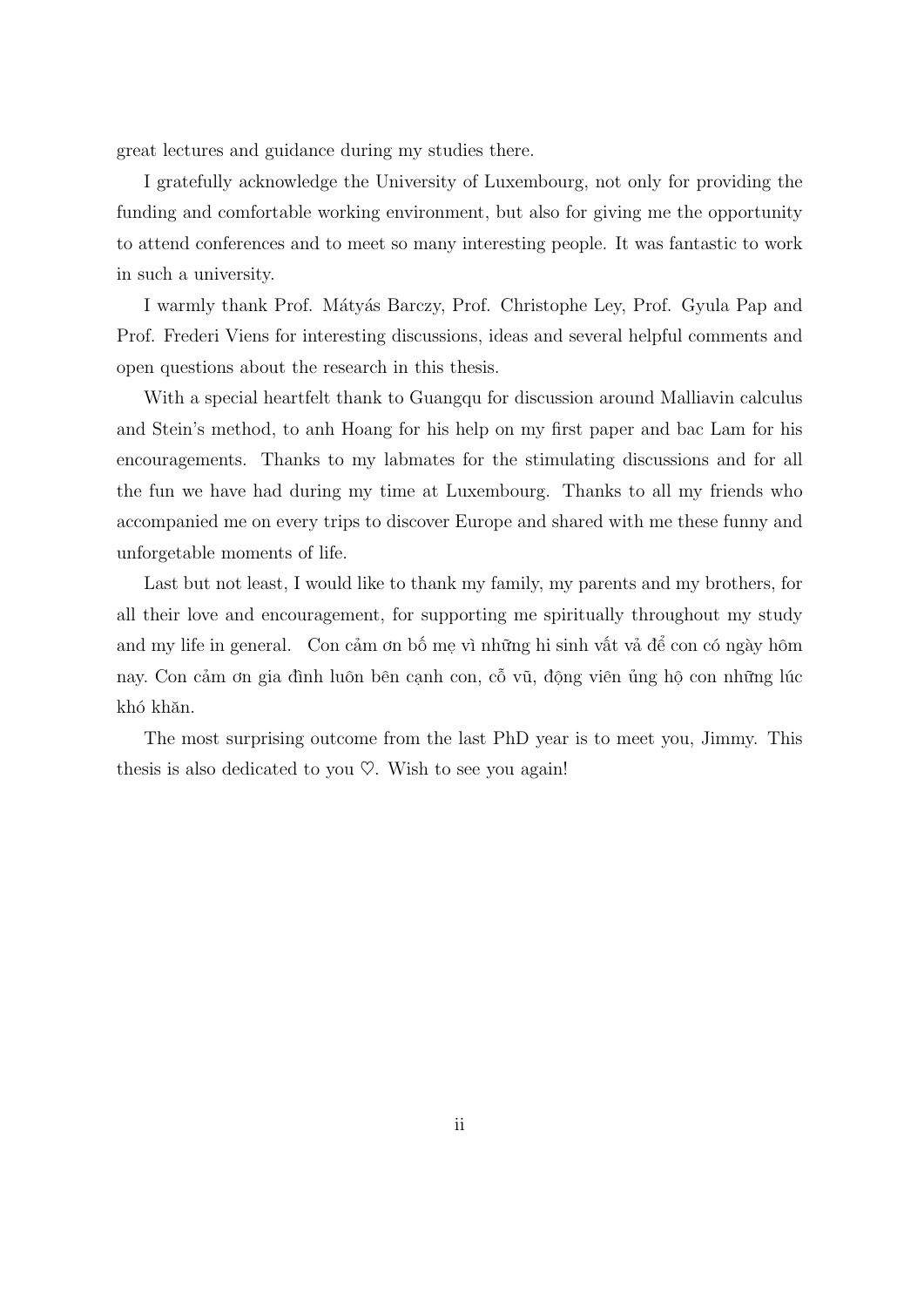# Organization of the thesis

This thesis consists of two parts.

Part I is an introduction to Hermite processes, Hermite random fields, Fisher information and to the papers constituting the thesis. More precisely, in Section 1 we introduce Hermite processes in a nutshell, as well as some of its basic properties. It is the necessary background for the articles [a] and [c]. In Section 2 we consider briefly the multiparameter Hermite random fields and we study some less elementary facts which are used in the article [b]. In section 3, we recall some terminology about Fisher information related to the article [d]. Finally, our articles [a] to [d] are summarised in Section 4.

Part II consists of the articles themselves:

[a] T.T. Diu Tran (2017): Non-central limit theorem for quadratic functionals of Hermite-driven long memory moving average processes. Stochastic and Dynamics, 18, no. 4.

[b] T.T. Diu Tran (2016): Asymptotic behavior for quadratic variations of non-Gaussian multiparameter Hermite random fields. Under revision for *Probability and* Mathematical Statistics.

[c] I. Nourdin, T.T. Diu Tran (2017): Statistical inference for Vasicek-type model driven by Hermite processes. Submitted to Stochastic Process and their Applications.

[d] T.T. Diu Tran (2017+): Fisher information and multivariate Fouth Moment Theorem. Main results have already been obtained. It should be submitted soon.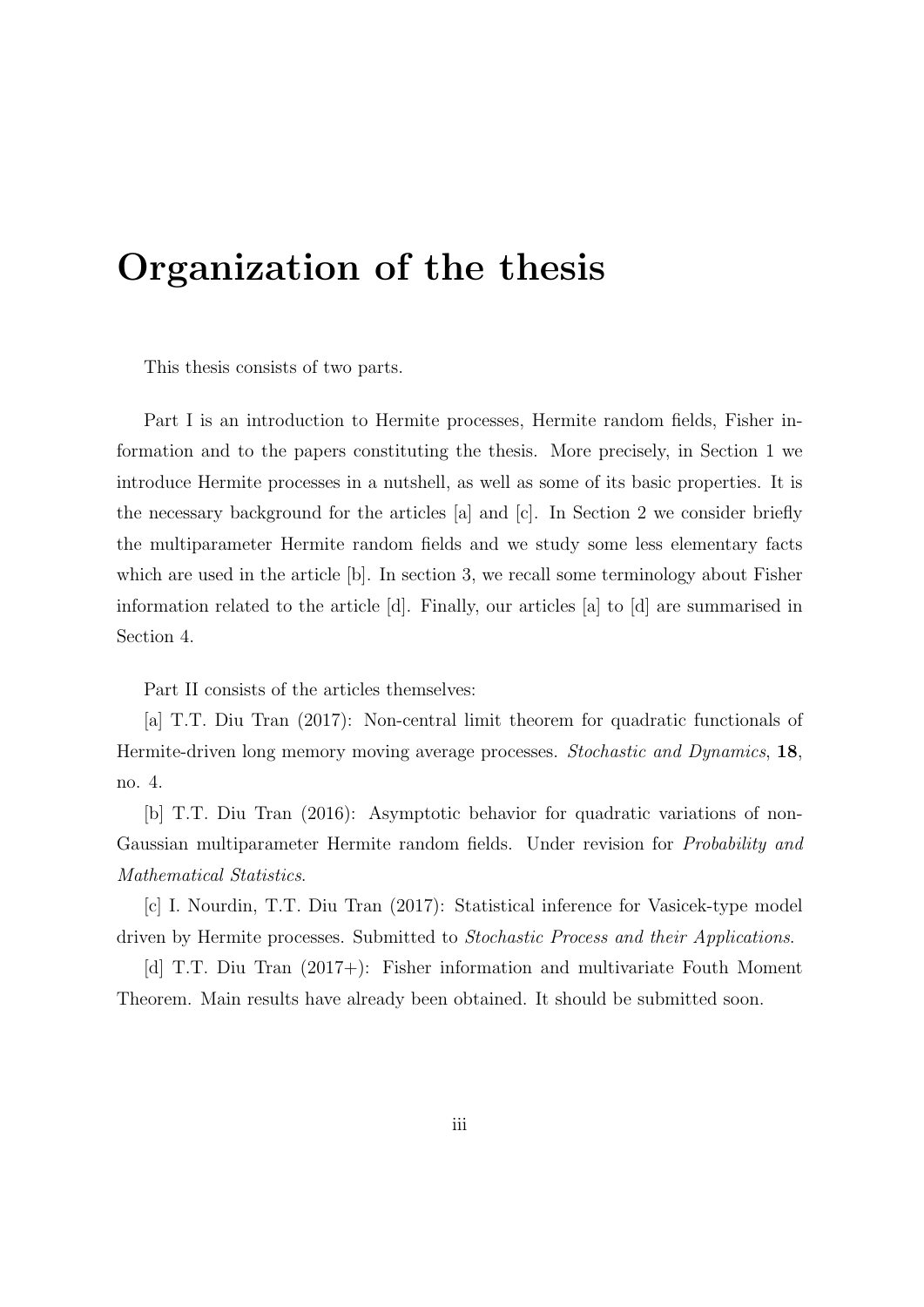# Chapter 1 Introduction

# 1.1 Hermite processes in a nutshell

#### 1.1.1 Historical definition of Hermite processes

Hermite processes form a family of self-similar stochastic processes with long-range dependence. It includes the well-known fractional Brownian motion (fBm in short) as a particular case, which is the only Hermite process to be Gaussian. Apart for Gaussianity, Hermite processes share a number of basic properties with the fBm, such as self similarity, stationary increments, long-range dependence and covariance structure. The lack of Gaussianity makes the Hermite process an interesting alternative candidate for modelling purposes. For instance, it can serve to understand how much a given fractional model relies on the Gaussian assumption, because we may use it to test the robustness of the model with respect to the Gaussian feature.

Originally, Hermite processes have first appeared as limits of correlated stationary Gaussian random sequences. It is, roughly speaking, what the so-called Non-Central Limit Theorem proved by Taqqu [39, 41] and Dobrushin, Major [13] states. Before being in position to describe this result in more details, we first need to recall the important notion of Hermite rank.

Denote by  $H_k(x)$  the Hermite polynomial of degree k, given by

$$
H_k(x) = (-1)^k e^{\frac{x^2}{2}} \frac{d^k}{dx^k} e^{-\frac{x^2}{2}}.
$$

The first few Hermite polynomials are  $H_1(x) = x$ ,  $H_2(x) = x^2 - 1$  and  $H_3(x) =$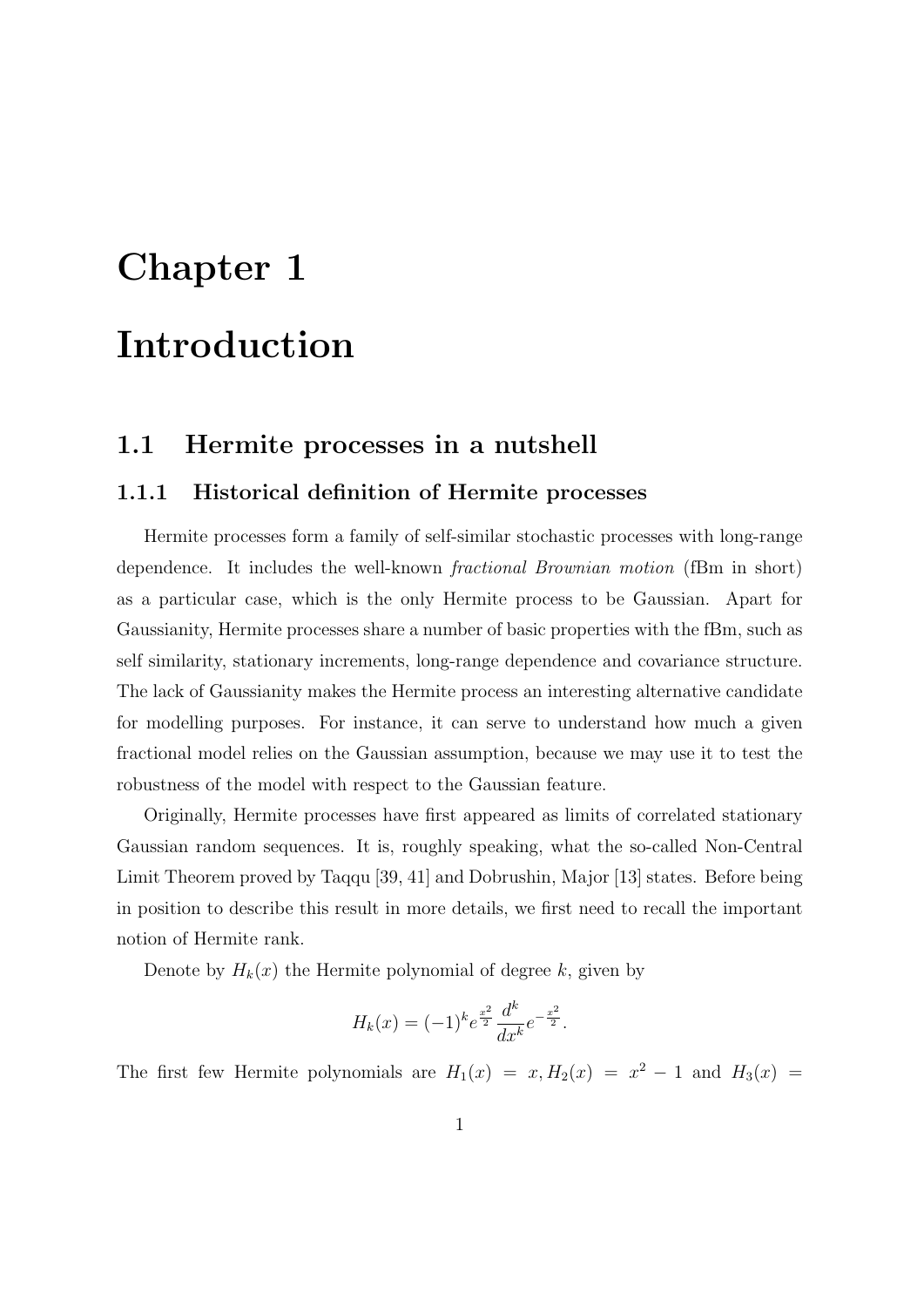$x^3 - 3x$ . Assume on the other hand that g belongs to  $L^2(\mathbb{R}, \frac{1}{\sqrt{2}})$  $\frac{1}{2\pi}e^{-\frac{x^2}{2}}dx$  and satisfies  $\int_{\mathbb{R}} g(x)e^{-\frac{x^2}{2}} dx = 0$ . As such the function g can be expressed as a linear sum of Hermite polynomials as follows

$$
g(x) = \sum_{k=1}^{\infty} c_k H_k(x),
$$
\n(1.1.1)

where  $c_k = \frac{1}{k!} E[g(N)H_k(N)]$  with  $N \sim \mathcal{N}(0, 1)$ . The Hermite rank of g is then, by definition, the index  $q$  of the first non-zero coefficient in the previous expansion  $(1.1.1)$ :

$$
q = \min\{k, c_k \neq 0\}.
$$

In the series of papers [13, 39, 41] by Dobrushin, Major and Taqqu, the authors investigated the asymptotic behavior, as  $N \to \infty$ , of the following family of stochastic processes :

$$
\frac{1}{N^H} \sum_{i=1}^{[Nt]} g(X_i)
$$
\n(1.1.2)

where  $X = (X_i)_{i \in \mathbb{Z}}$  is a stationary Gaussian sequence with mean 0 and variance 1 that displays long-range dependence. More precisely, let us assume that  $X$  is such that its correlation function  $r(n) = E[X_0 X_n]$  satisfies

$$
r(n) = n^{2H_0 - 2}L(n)
$$

for some  $H_0 \in (1 - \frac{1}{2a})$  $\frac{1}{2q}$ , 1), with q the Hermite rank of g and L a slowly varying function. The main result of [13, 39, 41] is that the sequence (1.1.2) converges, in the sense of finite-dimensional distributions, to a self-similar stochastic process with stationary increments belonging to the  $q$ -th Wiener chaos, called *Hermite process* of order  $q$  and self-similar parameter  $H = q(H_0 - 1) + 1$ . Since  $1 - \frac{1}{2}$  $\frac{1}{2q}$  < H<sub>0</sub> < 1, note that the parameter H belongs to  $(\frac{1}{2}, 1)$  for all  $q \ge 1$ .

The Hermite process of order  $q = 1$  is nothing but the fBm; it is the only Hermite process to be defined for any value of  $H \in (0,1]$ . The Hermite process of order  $q = 2$  is called the Rosenblatt process; it was introduced in Rosenblatt [37] but its current name comes from Taqqu [39].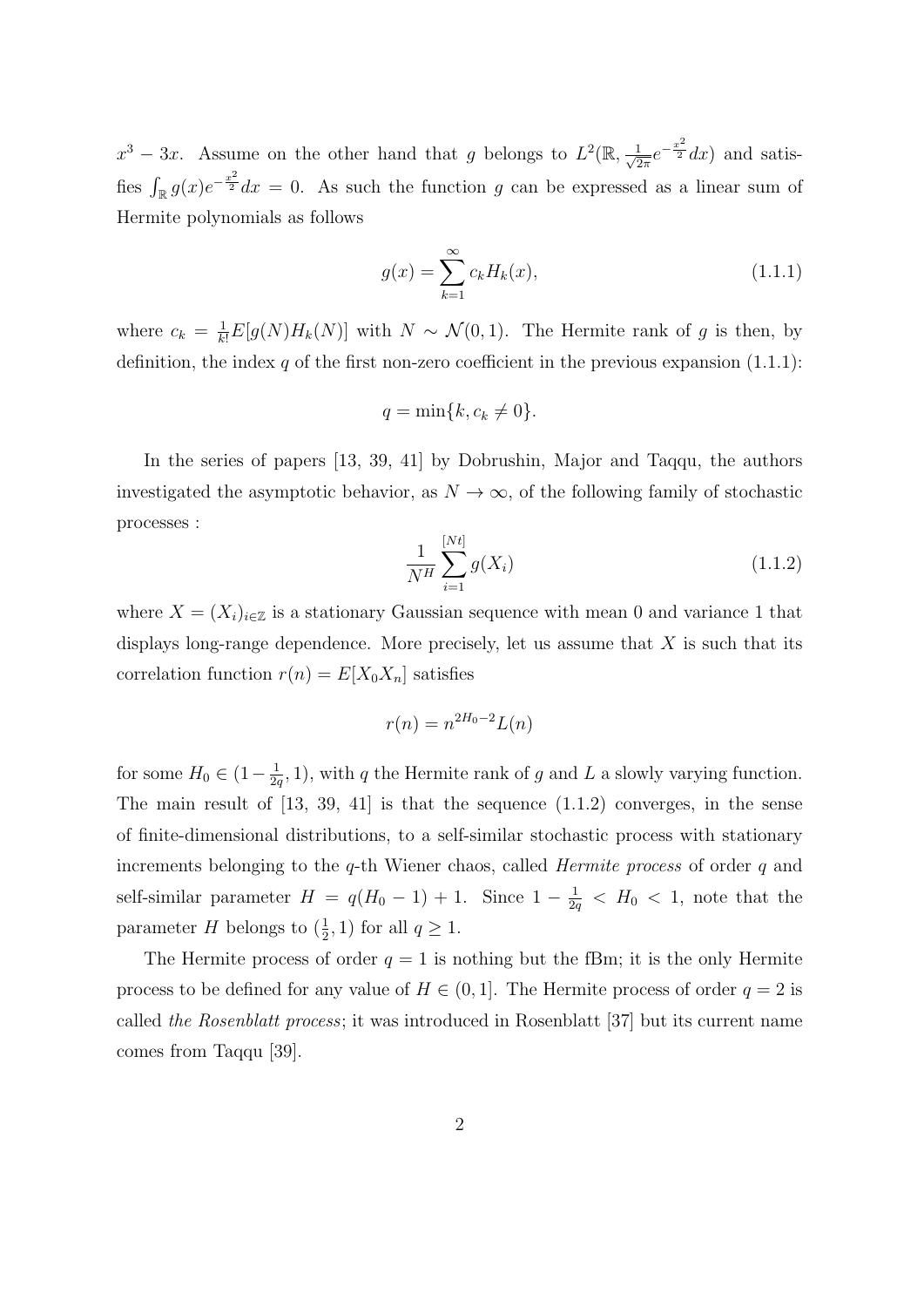Recently, Hermite processes have received a lot of attention, not only from a theoretical point of view but also because of their great potential for applications. We would liek to highlight the following references.

- 1. In Tudor and Viens [48] and Chronopoulou, Tudor and Viens [8], the authors constructed strong consistent statistical estimators for the self-similar parameter of the Rosenblatt process, by means of discrete observations after a careful analysis of the asymptotic behavior of its quadratic variations. Later, Chronopoulou, Tudor and Viens [9] extended the study in [48] to cover the case of all Hermite processes.
- 2. Maejima and Tudor [22] introduced Wiener-Itô integrals with respect to the Hermite process. As an application, they studied stochastic differential equations with this process as driving noise. They proved the existence and investigated some properties of the so-called Hermite Ornstein-Uhlenbeck process, which is a natural generalization of the celebrated fractional Ornstein-Uhlenbeck process.
- 3. Bertin, Torres and Tudor [4] were among the first to do some statistical inference for a model involving the Rosenblatt process. They constructed a strong consistent maximum likelihood estimator for the drift parameter. To do so, they used a method based on the random walk approximation of the Rosenblatt process.

# 1.1.2 Hermite processes viewed as multiple Wiener-Itô integrals

We now define Hermite processes by means of their time-indexed representation. We only focus on the definition and properties that will be needed throughout this thesis. For an in-depth introduction to Hermite processes, we refer the reader to the recent book by Tudor [45].

Let  $q \ge 1$  be an integer. Denote by  $B = (B_t)_{t \in \mathbb{R}}$  a two-sided Brownian motion defined on some probability space  $(\Omega, \mathcal{F}, P)$ . The q-th multiple Wiener-Itô integral of kernel  $f \in L^2(\mathbb{R}^q)$  with respect to B is written in symbols as

$$
I_q^B(f) = \int_{\mathbb{R}^q} f(\xi_1, \dots, \xi_q) d B_{\xi_1} \dots d B_{\xi_q}.
$$
 (1.1.3)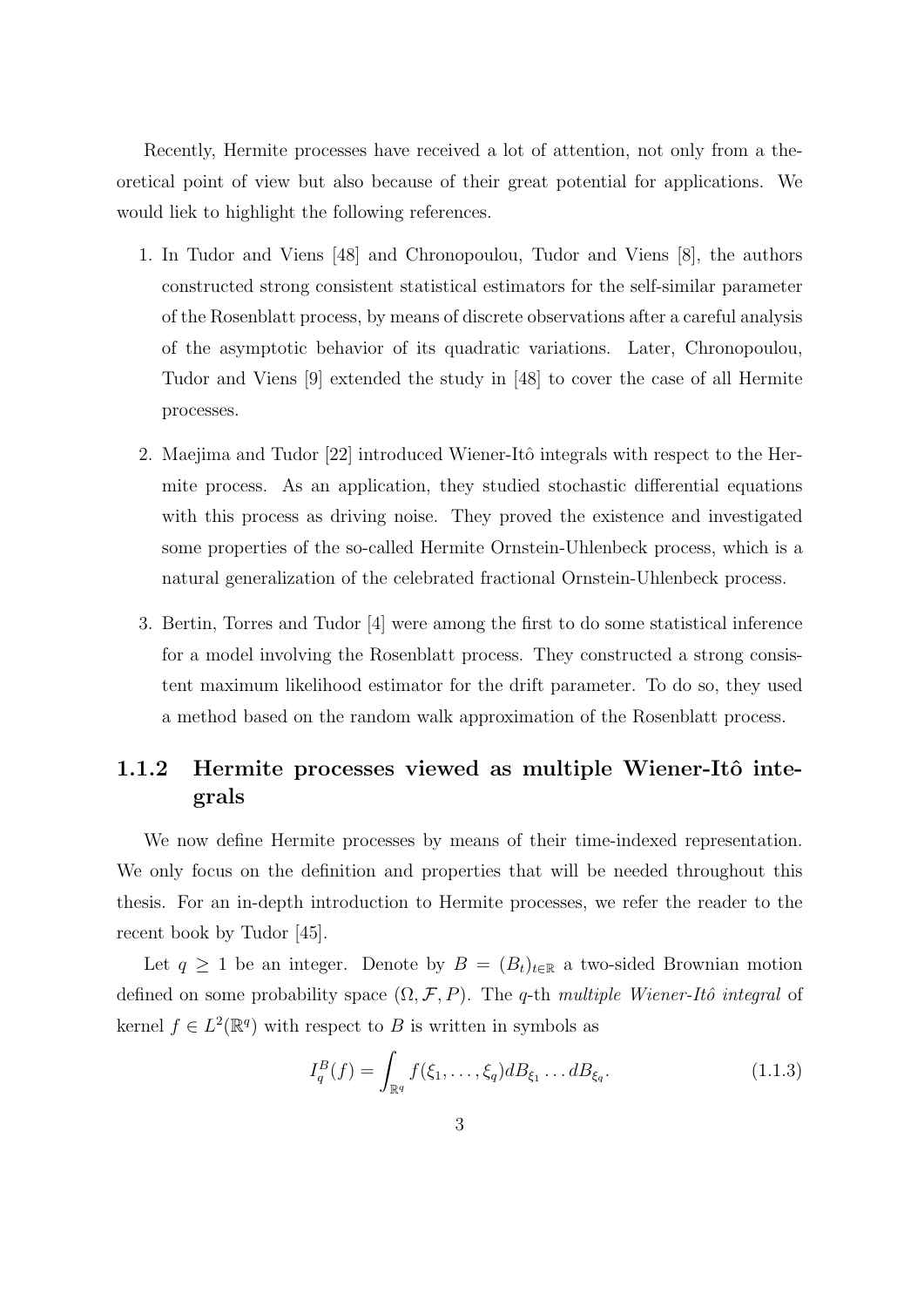For the construction of (1.1.3) and its main properties, we refer the reader to [24] or [30]. Here, we only point out some basic facts. For any  $f \in L^2(\mathbb{R}^q)$  and  $g \in L^2(\mathbb{R}^p)$ , we have  $E[I_q^B(f)] = 0$  and

$$
E[I_q^B(f)I_p^B(g)] = \begin{cases} q! \langle \widetilde{f}, \widetilde{g} \rangle_{L^2(\mathbb{R}^p)} & \text{if } q = p \\ 0 & \text{if } q \neq p, \end{cases}
$$
 (1.1.4)

where  $\tilde{f}$  is the symmetrization of f defined by

$$
\widetilde{f}(\xi_1,\ldots,\xi_q)=\frac{1}{q!}\sum_{\sigma\in\mathfrak{S}_q}f(\xi_{\sigma(1)},\ldots,\xi_{\sigma(q)}).
$$

Furthermore,  $I_q^B(f)$  satisfies the so-called *hypercontractivity* property:

$$
E[|I_q^B(f)|^k]^{1/k} \le (k-1)^{q/2} E[|I_q^B(f)|^2]^{1/2} \text{ for any } k \in [2, \infty). \tag{1.1.5}
$$

The set  $\mathfrak{H}^B_q$  of random variables of the form  $I_q^B(f)$ ,  $f \in L^2(\mathbb{R}^q)$ , is called the q-th Wiener *chaos* associated with B. As a convention, we set  $\mathcal{H}_0^B = \mathbb{R}$ .

**Definition 1.1.1.** Let  $(B_t)_{t \in \mathbb{R}}$  be a two-sided standard Brownian motion. The Hermite  $\displaystyle{process~(Z_{t}^{q,H} }$  $(t<sub>t</sub><sup>q,H</sup>)<sub>t\geq0</sub>$  of order  $q\geq1$  and self-similarity parameter  $H\in(\frac{1}{2})$  $(\frac{1}{2}, 1)$  is defined as

$$
Z_t^{q,H} = c(H,q) \int_{\mathbb{R}^q} \bigg( \int_0^t \prod_{j=1}^q (s - \xi_j)_+^{H_0 - \frac{3}{2}} ds \bigg) d B_{\xi_1} \dots d B_{\xi_q}, \tag{1.1.6}
$$

where

$$
c(H,q) = \sqrt{\frac{H(2H-1)}{q!\beta^q(H_0 - \frac{1}{2}, 2 - 2H_0)}} \quad \text{and} \quad H_0 = 1 + \frac{H-1}{q} \in \left(1 - \frac{1}{2q}, 1\right). \tag{1.1.7}
$$

The integral  $(1.1.6)$  is a multiple Wiener-Itô integral of order q with respect to the Brownian motion B, as considered in (1.1.3). The positive constant  $c(H, q)$  in (1.1.7) is calculated to ensure that  $E[(Z_1^{q,H})]$  $\binom{q,H}{1}^2$  = 1. A random variable which has the same law as  $Z_1^{q,H}$  $I_1^{q,H}$  is called a *Hermite random variable.* 

#### 1.1.3 Basic properties of Hermite processes

Apart for Gaussianity, Hermite processes of any order  $q \geq 2$  share many basic properties with the fractional Brownian motion. We make this statement more precise in the following result.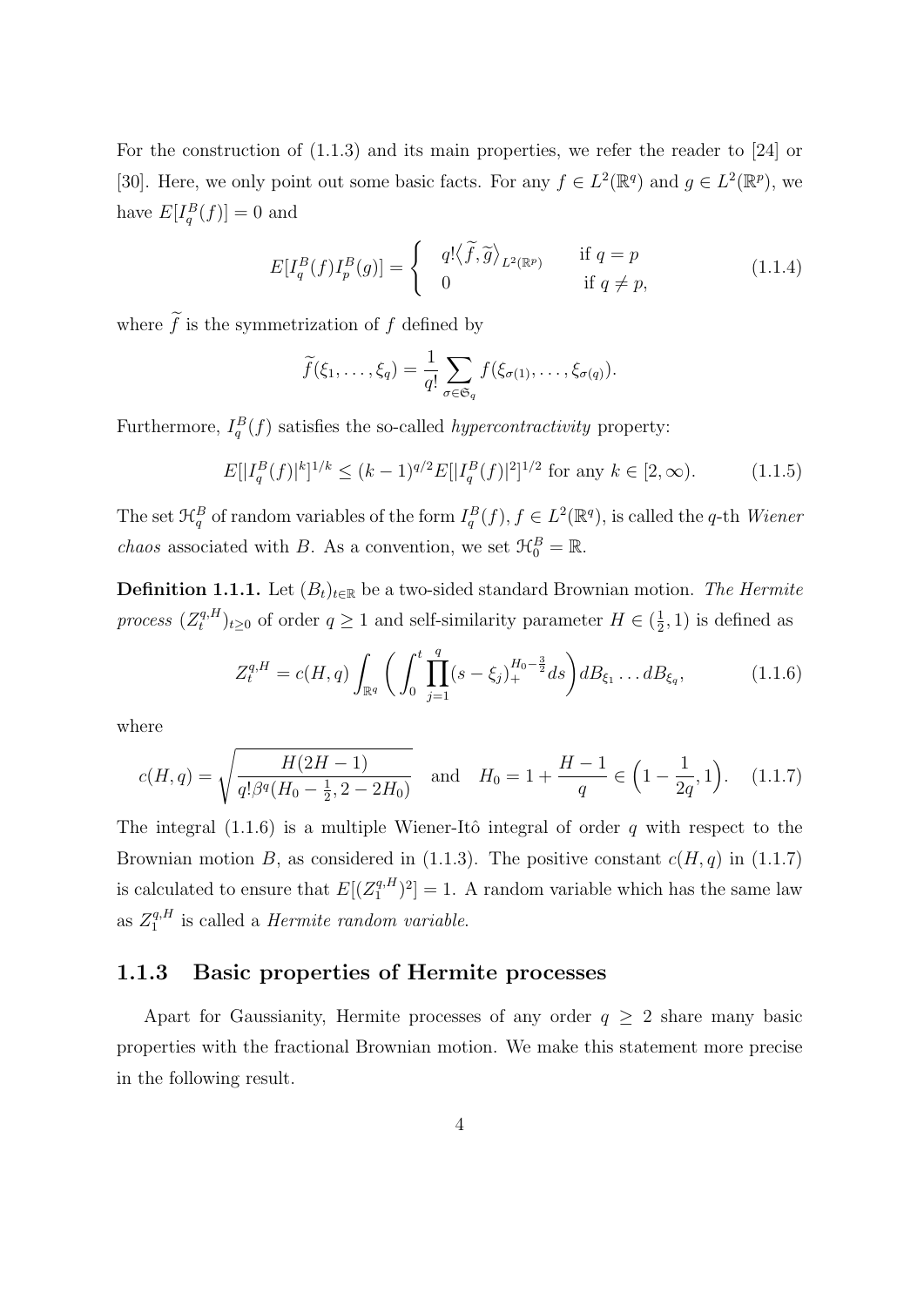**Proposition 1.1.2.** Let  $Z^{q,H}$  be a Hermite process of order  $q \ge 1$  and self-similarity parameter  $H \in (\frac{1}{2})$  $(\frac{1}{2},1)$ . Then,

- (i) [ Self-similarity ] For all  $c > 0$ ,  $(Z_{ct}^{q,H})_{t \geq 0} \stackrel{law}{=} (c^H Z_t^{q,H})$  $t^{q,H}_t)_{t\geq0}$ .
- (ii) [ Stationarity of increments ] For any  $h > 0$ ,  $(Z_{t+h}^{q,H} Z_h^{q,H})$  $\binom{q,H}{h}_{t\geq 0} \stackrel{law}{=} (Z_t^{q,H})$  $t^{q,H}_t)_{t\geq0}$ .
- (iii) [Covariance function ] For all  $s, t \ge 0$ ,  $E[Z_t^{q,H} Z_s^{q,H}] = \frac{1}{2}(t^{2H} + s^{2H} |t s|^{2H})$ .
- (iv) [ Long-range dependence  $\sum_{n\geq 1} |E[Z_1^{q,H}]|$  $\left[ \frac{q,H}{1} (Z_{n+1}^{q,H} - Z_n^{q,H}) \right] | = \infty.$
- (v) [ Hölder continuity ] For any  $\beta \in (0, H)$ , Hermite process  $Z^{q,H}$  admits a version with Hölder continuous sample paths of order  $\beta$  on any compact interval.
- (vi) [ Finite moments ] For every  $p \geq 1, t \geq 0, E[|Z_t^{q,H}]$  $[t]_t^{q,H}|^p] \leq C_{p,q} t^{pH}, \text{ where } C_{p,q} \text{ is a}$ positive constant depending on p and q.

*Proof.* Point (i) follows from the self-similarity of B with index  $1/2$ , that is,  $dB_{c\xi}$  has the same law as  $c^{1/2}dB_{\xi}$  for all  $c > 0$ . Indeed, as a process,

$$
Z_{ct}^{q,H} = c(H, q) \int_{\mathbb{R}^q} \left( \int_0^{ct} \prod_{j=1}^q (s - \xi_j)_+^{H_0 - \frac{3}{2}} ds \right) d B_{\xi_1} \dots d B_{\xi_q}
$$
  
\n
$$
= c(H, q) \int_{\mathbb{R}^q} \left( c \int_0^t \prod_{j=1}^q (cs - \xi_j)_+^{H_0 - \frac{3}{2}} ds \right) d B_{\xi_1} \dots d B_{\xi_q}
$$
  
\n
$$
= c(H, q) \int_{\mathbb{R}^q} \left( c \int_0^t \prod_{j=1}^q (cs - c \xi_j)_+^{H_0 - \frac{3}{2}} ds \right) d B_{c\xi_1} \dots d B_{c\xi_q}
$$
  
\n
$$
\stackrel{(d)}{=} c c^{q(H_0 - 3/2)} c^{q/2} c(H, q) \int_{\mathbb{R}^q} \left( c \int_0^t \prod_{j=1}^q (s - \xi_j)_+^{H_0 - \frac{3}{2}} ds \right) d B_{\xi_1} \dots d B_{\xi_q}
$$
  
\n
$$
= c^H Z_t^{q,H}.
$$

Point  $(ii)$  is as a consequence of the definition  $(1.1.6)$  of Hermite process. In fact, for any  $h > 0$  we have, as a process,

$$
Z_{t+h}^{q,H} - Z_h^{q,H} = c(H, q) \int_{\mathbb{R}^q} \left( \int_h^{t+h} \prod_{j=1}^q (s - \xi_j)_+^{H_0 - \frac{3}{2}} ds \right) d B_{\xi_1} \dots d B_{\xi_q}
$$
  
=  $c(H, q) \int_{\mathbb{R}^q} \left( \int_0^t \prod_{j=1}^q (s + h - \xi_j)_+^{H_0 - \frac{3}{2}} ds \right) d B_{\xi_1} \dots d B_{\xi_q}$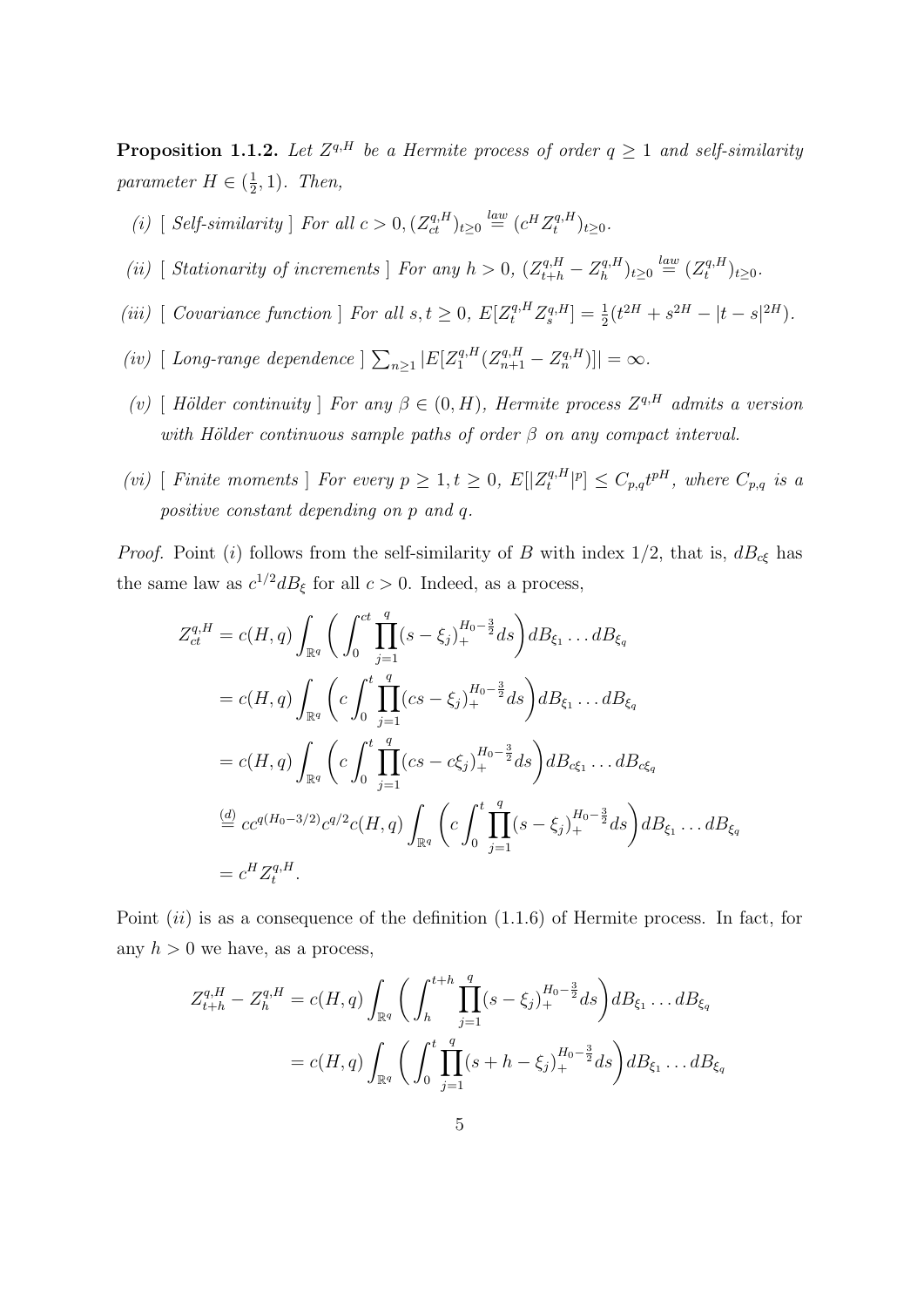$$
= c(H, q) \int_{\mathbb{R}^q} \left( \int_0^t \prod_{j=1}^q (s - \xi_j)_+^{H_0 - \frac{3}{2}} ds \right) d B_{\xi_1 + h} \dots d B_{\xi_q + h}
$$
  
\n
$$
\stackrel{(d)}{=} c(H, q) \int_{\mathbb{R}^q} \left( \int_0^t \prod_{j=1}^q (s - \xi_j)_+^{H_0 - \frac{3}{2}} ds \right) d B_{\xi_1} \dots d B_{\xi_q}
$$
  
\n
$$
= Z_t^{q, H}.
$$

Furthermore, all self-similar processes with stationary increments have the same covariance function, see e.g., [45, Prop. A.1], which is given by

$$
E[Z_t^{q,H} Z_s^{q,H}] = \frac{1}{2} E[(Z_1^{q,H})^2](t^{2H} + s^{2H} - |t - s|^{2H}), \qquad t, s \ge 0.
$$

Since  $E[(Z_1^{q,H})]$  $\binom{q,H}{1}^2$  = 1, Point *(iii)* is proved. For any integer  $n \geq 1$ , we compute from  $(iii)$  that

$$
|E[Z_1^{q,H}(Z_{n+1}^{q,H} - Z_n^{q,H})]| = \left| \frac{1}{2} \left( (n+1)^{2H} + (n-1)^{2H} - 2n^{2H} \right) \right|
$$
  
 
$$
\sim H(2H - 1)n^{2H - 2}.
$$

Since  $H > \frac{1}{2}$ , the Hermite process  $Z^{q,H}$  exhibits long-range dependence *(iv)*. We now turn to the proofs of  $(v)$  and  $(vi)$ . From  $(iii)$  and the hypercontractivity property  $(1.1.5)$ , it comes that, for any  $p \geq 1$ ,

$$
E[|Z_t^{q,H} - Z_s^{q,H}|^p] \le C_{p,q} \left( E[(Z_t^{q,H} - Z_s^{q,H})^2] \right)^{\frac{p}{2}} = C_{p,q} |t-s|^{pH}.
$$

It follows from Kolmogorov's continuity criterion that  $Z^{q,H}$  admits a version with Hölder continuous sample paths of any order  $\beta$  with  $0 < \beta < H$ , which proves the point  $(v)$ .  $\Box$ Furthermore, it also proves  $(vi)$ .

# 1.1.4 Two further stochastic representations of Hermite processes

Hermite processes can be represented as multiple Wiener-Itô integrals in at least three different ways.

The first one is given by  $(1.1.6)$ ; it is the *time-indexed representation*, supported on the real line and in the time domain.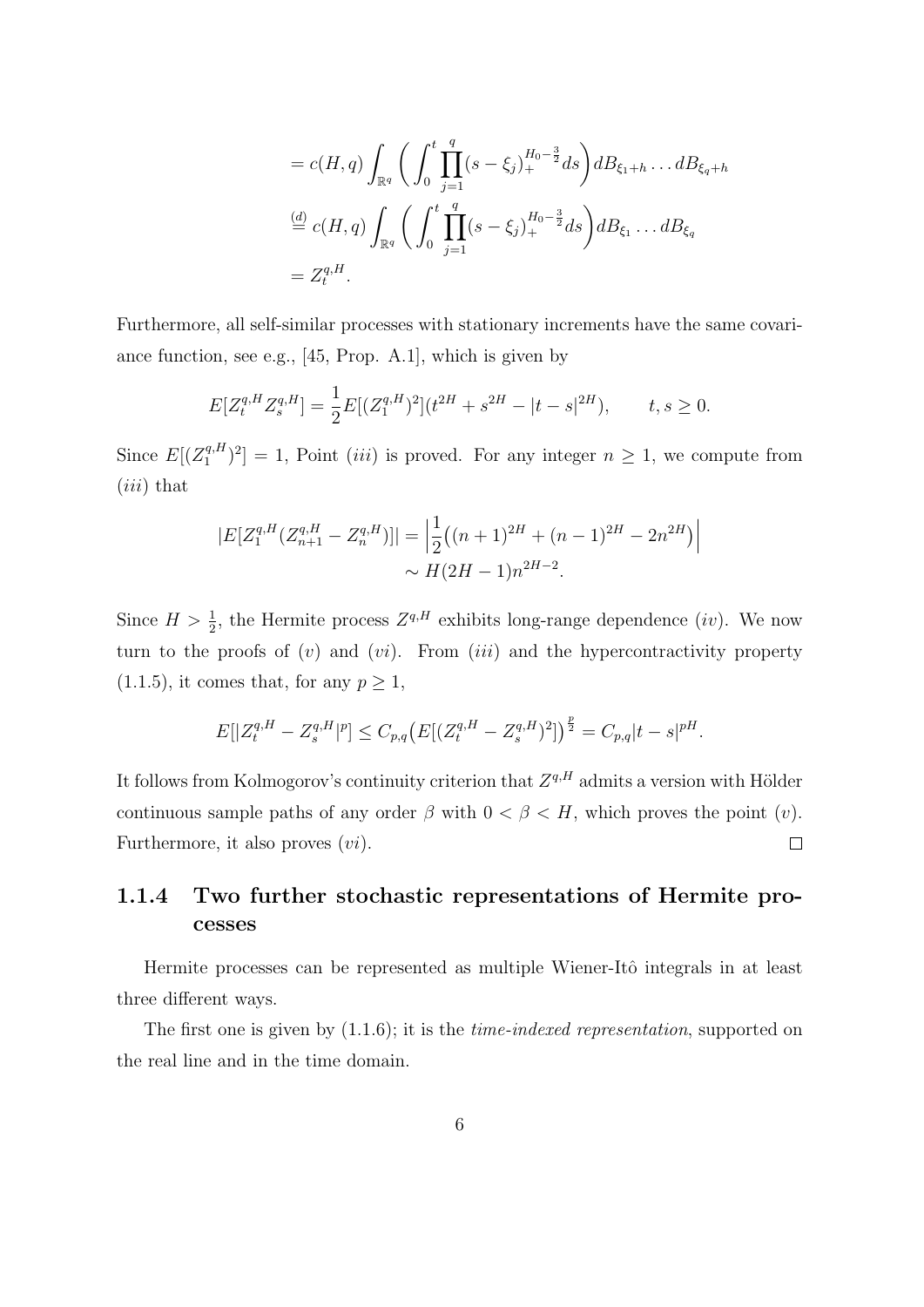The second one is the *spectral representation* on the real line. It was obtained by Taqqu [41]; his finding is that, as a process,

$$
Z_t^{q,H} \stackrel{(d)}{=} A(q,H) \int_{\mathbb{R}^q} \frac{e^{(\lambda_1 + \ldots + \lambda_q)t} - 1}{i(\lambda_1 + \ldots + \lambda_q)} |\lambda_1|^{\frac{1}{2} - H_0} \ldots |\lambda_q|^{\frac{1}{2} - H_0} W(d\lambda_1) \ldots dW(d\lambda_q), \quad (1.1.8)
$$

where W is a Gaussian complex-valued random spectral measure,  $H_0$  is given by (1.1.7) and

$$
A(q, H) := \left(\frac{H(2H - 1)}{q! [2\Gamma(2 - 2H_0) \sin(H_0 - \frac{1}{2})\pi]^q}\right).
$$

Finally, we introduce the time interval representation. It turns out to be of particular interest when we want to simulate  $Z^{q,H}$  or when we aim to construct a stochastic calculus with respect to it, see e.g., [9, 48]. In the case of fractional Brownian motion  $(q = 1)$ , it is well-known that

$$
Z_t^{1,H} \stackrel{(d)}{=} \int_0^t K^H(t,s)dB_s,
$$

with  $(B_s)_{t\geq0}$  a standard Brownian motion,

$$
K^{H}(t,s) = c_{H}s^{\frac{1}{2}-H} \int_{s}^{t} (u-s)^{H-\frac{3}{2}} u^{H-\frac{1}{2}} du, \qquad t > s,
$$
 (1.1.9)

and  $c_H = \left(\frac{H(H-1)}{\beta(2-2H,H-\frac{1}{2})}\right)^{\frac{1}{2}}$ . The time interval representation of the Hermite process makes also use of the kernel  $K<sup>H</sup>$  given by (1.1.9). More precisely, it was shown in Pipiras and Taqqu [34] that, as a process,

$$
Z_t^{q,H} \stackrel{(d)}{=} b_{q,H} \int_0^t \dots \int_0^t \left( \int_{u_1 \vee \dots \vee u_q}^t \partial_1 K^{H_0}(s, u_1) \dots \partial_1 K^{H_0}(s, u_q) ds \right) dB_{u_1} \dots dB_{u_q}
$$
  
=  $b_{q,H} \int_0^t \dots \int_0^t \left( \prod_{i=1}^q u_i^{\frac{1}{2} - H_0} \int_0^t s^{q \left( H_0 - \frac{1}{2} \right)} \prod_{i=1}^q (s - u_i)_+^{H_0 - \frac{3}{2}} ds \right) dB_{u_1} \dots dB_{u_q},$ \n(1.1.10)

where the positive constant  $b_{q,H}$  is chosen so that  $E[(Z_1^{q,H})]$  $\binom{q,H}{1}^2$  = 1 and  $H_0$  given by  $(1.1.7).$ 

#### 1.1.5 Wiener integrals with respect to Hermite process

We now introduce Wiener integrals of a deterministic function with respect to the Hermite process, following the construction done in Maejima and Tudor [22]. Due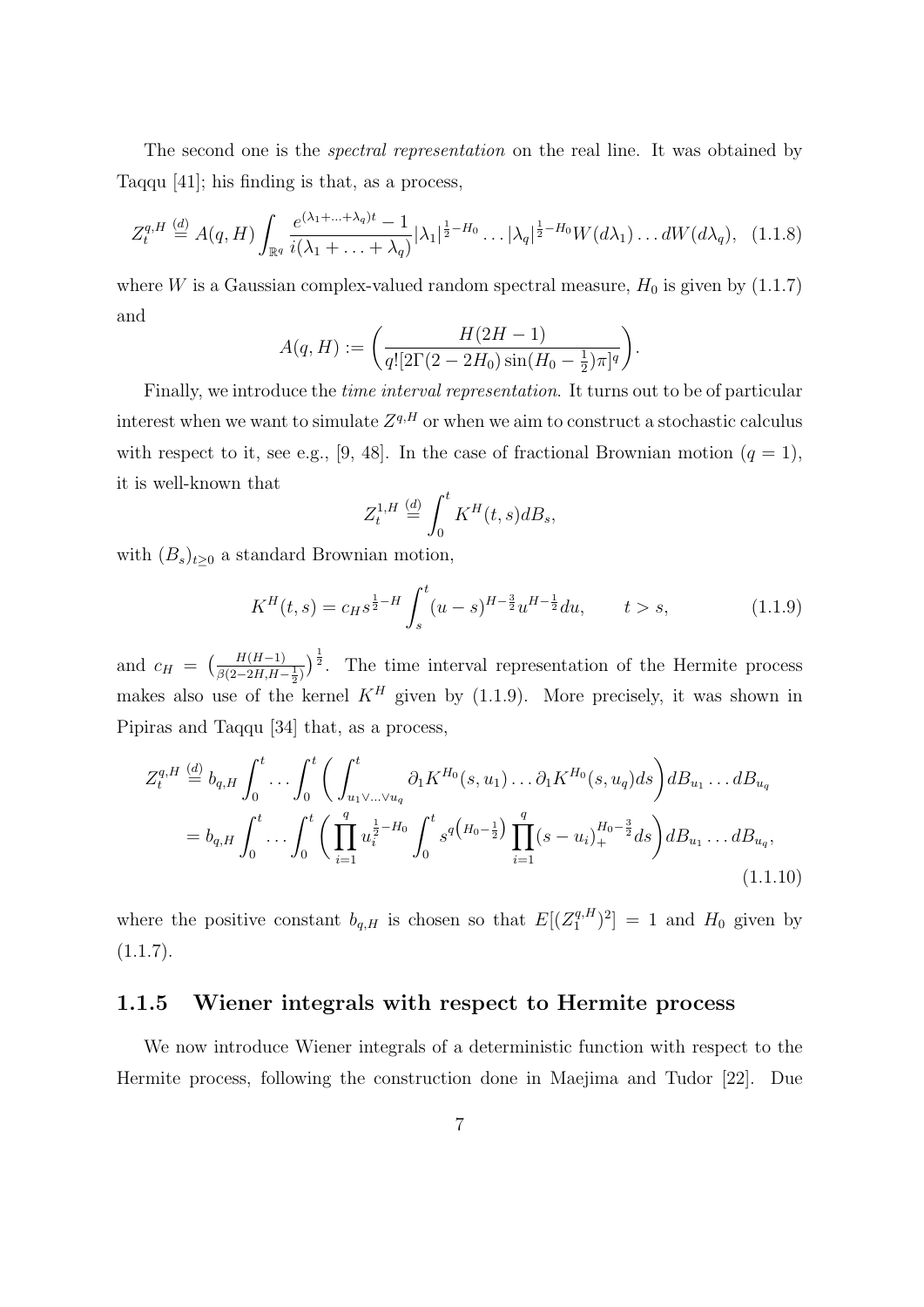to the equivalence in distribution of the three previous stochastic representations for Hermite processes, we can choose the one we want. In the sequel, we deal with the representation (1.1.6).

Firstly, let f be an elementary function on  $\mathbb R$  of the form

$$
f(u) = \sum_{j=1}^{n} a_j \mathbb{1}_{(t_j, t_{j+1}]}(u).
$$

We naturally define the Wiener integral of f with respect to  $Z^{q,H}$  as

$$
\int_{\mathbb{R}} f(u)dZ_u^{q,H} = \sum_{j=1}^n a_j (Z_{t_{j+1}}^{q,H} - Z_{t_j}^{q,H}).
$$

Observe that the Hermite process given by formula (1.1.6) can equivalently be written this way:

$$
Z_t^{q,H} = \int_{\mathbb{R}^q} I(\mathbb{1}_{[0,t]}) (y_1,\ldots,y_q) dB(y_1) \ldots dB(y_q)
$$

where  $B$  is a two-sided standard Brownian motion and  $I$  is the mapping from the set of functions  $f : \mathbb{R} \to \mathbb{R}$  to the set of functions  $g : \mathbb{R}^q \to \mathbb{R}$  given by

$$
I(f)(y_1,\ldots,y_q) := c(H,q) \int_{\mathbb{R}} f(u) \prod_{i=1}^q (u-y_i)_+^{H_0 - \frac{3}{2}} du
$$

with  $c(H, q)$  and  $H_0$  defined as in (1.1.7). It follows that the Wiener integral of f with respect to  $Z^{q,H}$  can be expressed as the following q-th multiple Wiener integral

$$
\int_{\mathbb{R}} f(u) dZ_u^{q,H} = \int_{\mathbb{R}^q} I(f)(y_1, \dots, y_q) dB(y_1) \dots dB(y_q).
$$
 (1.1.11)

For every step function f, it is easily seen that  $E\left[\int_{\mathbb{R}} f(u) dZ_u^{q,H}\right] = 0$  and

$$
E\left[\left(\int_{\mathbb{R}}f(u)dZ_u^{q,H}\right)^2\right] = q!\int_{\mathbb{R}^q}(I(f)(y_1,\ldots,y_q))^2dy_1\ldots dy_q
$$
  
=  $H(2H-1)\int_{\mathbb{R}}\int_{\mathbb{R}}f(u)f(v)|u-v|^{2H-2}dudv.$ 

Let us now introduce the linear space  $\mathcal H$  of measurable functions f on  $\mathbb R$  such that

$$
||f||_{\mathcal{H}}^2 := q! \int_{\mathbb{R}^q} (I(f)(y_1, \ldots, y_q))^2 dy_1 \ldots dy_q < \infty.
$$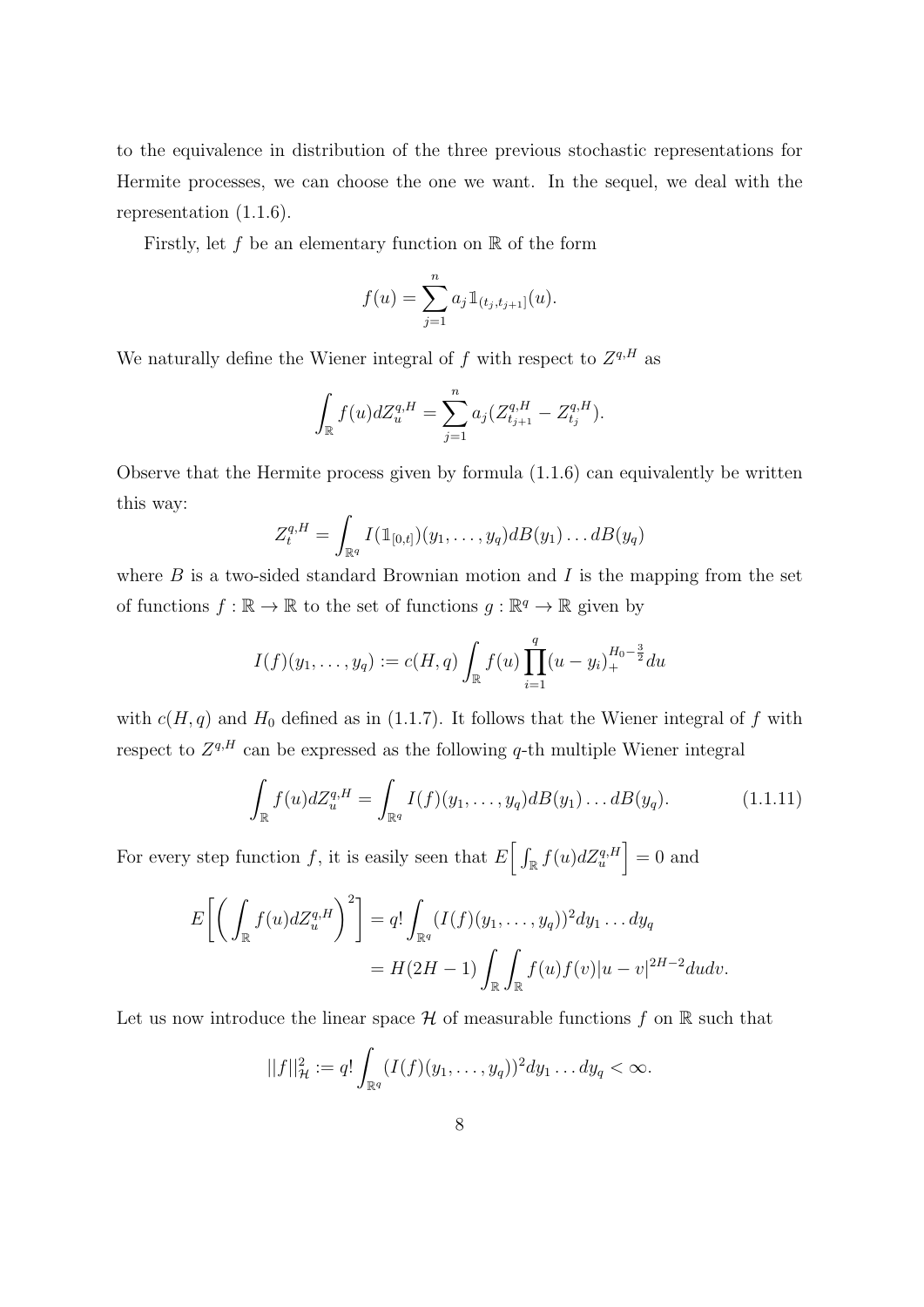It is immediate to compute that

$$
||f||_{\mathcal{H}}^{2} = H(2H - 1) \int_{\mathbb{R}} \int_{\mathbb{R}} f(u)f(v)|u - v|^{2H - 2} < \infty.
$$

Observe that the mapping

$$
f \longmapsto \int_{\mathbb{R}} f(u) dZ_u^{q,H} \tag{1.1.12}
$$

is an isometry from the space of elementary functions equipped with the norm  $\|\cdot\|_{\mathcal{H}}$ to  $L^2(\Omega)$ . Furthermore, it was proved in [33] that, for every  $f \in \mathcal{H}$ , there exists a sequence of step functions  $(f_n)_{n\geq 1}$  in H such that  $f_n \to f$  in H. For each n, the integral  $\int_{\mathbb{R}} f_n(u) dZ_u^{q,H}$  is well-defined and, for all  $n, m \geq 0$ , one has

$$
E\left[\left(\int_{\mathbb{R}} f_n(u)dZ_u^{q,H} - \int_{\mathbb{R}} f_m(u)dZ_u^{q,H}\right)^2\right]
$$
  
= 
$$
E\left[\left(\int_{\mathbb{R}} (f_n - f_m)(u)dZ_u^{q,H}\right)^2\right] = ||f_n - f_m||_{\mathcal{H}}^2 \xrightarrow{m,n \to \infty} 0.
$$

Hence  $\left\{ \int_{\mathbb{R}} f_n(u) dZ_u^{q,H} \right\}$ is a Cauchy sequence in  $L^2(\Omega)$  and thus admits a limit. It allows one to define the Wiener integral of any deterministic functions in the space  $\mathcal H$ with respect to the Hermite process  $Z^{q,H}$  as

$$
\int_{\mathbb{R}} f(u) dZ_u^{q,H} = \lim_{n \to \infty} \int_{\mathbb{R}} f_n(u) dZ_u^{q,H}.
$$

By construction, the isometry mapping  $(1.1.12)$  as well as the relation  $(1.1.11)$  still hold for any function in  $H$ .

#### 1.1.6 A particular case: the Rosenblatt process

The Rosenblatt process, usually denoted by  $R^H$  in the litterature, is the other name given to the Hermite process of order  $q = 2$ . For a given  $H \in \left(\frac{1}{2}\right)$  $(\frac{1}{2}, 1)$ , according to Definition 1.1.1 it is defined as follows:

$$
R_t^H = c(H,2) \int_{\mathbb{R}^q} \left( \int_0^t (s - \xi_1)_+^{H_0 - \frac{3}{2}} (s - \xi_2)_+^{H_0 - \frac{3}{2}} ds \right) d B_{\xi_1} d B_{\xi_2}, \tag{1.1.13}
$$

where B is a standard Brownian motion on R, and where the positive constants  $C(H, 2)$ and  $H_0$  are defined by (1.1.7). This stochastic process is  $H$ -self-similar with stationary increments, exhibits long-range dependence and lives in the second Wiener chaos. As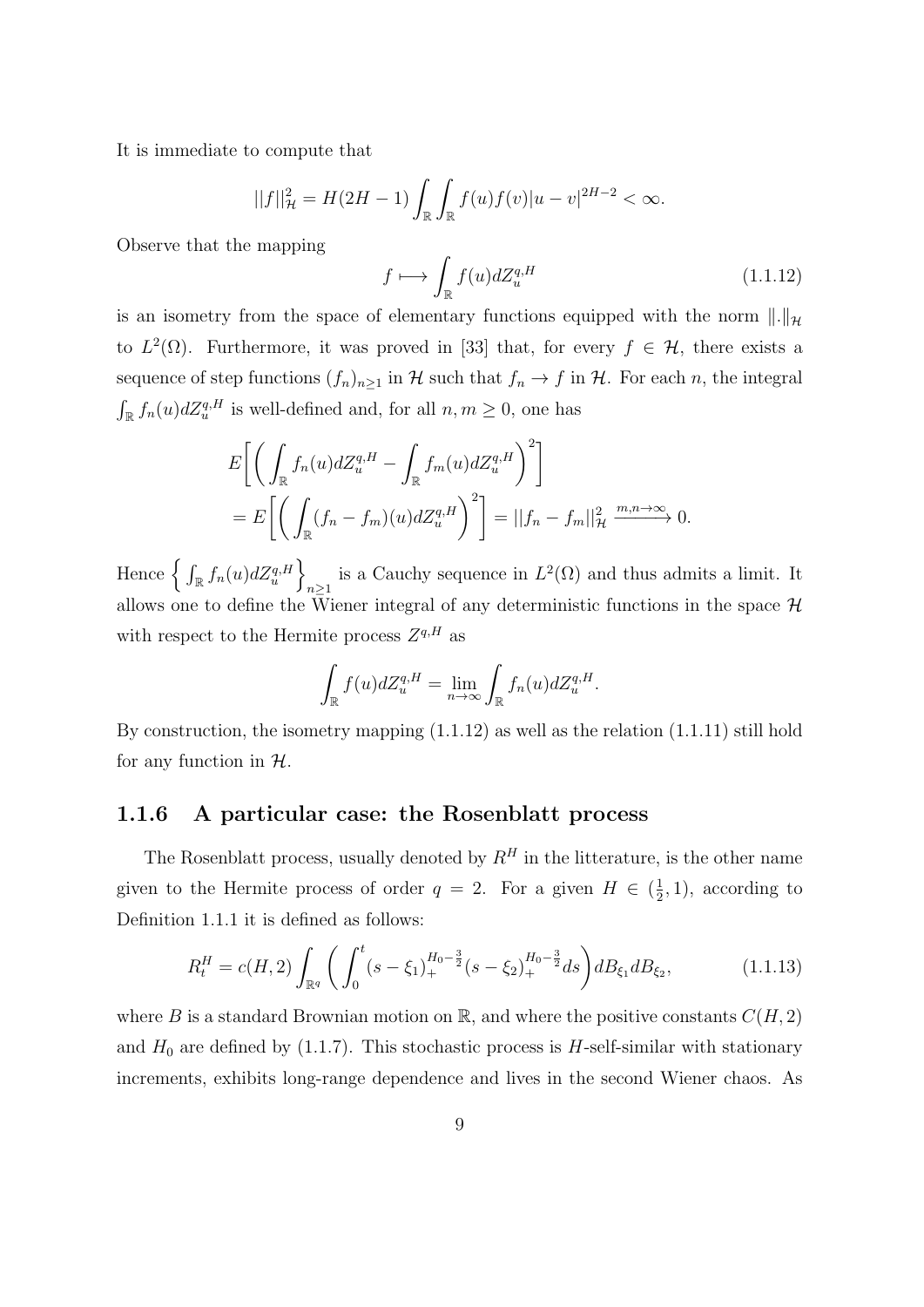a result, it is not a Gaussian process. In the last few years, the Rosenblatt process has been studied a lot. Among others, we would like to mention several papers related to some topics of interest in this thesis: Tudor [46], Pipiras and Taqqu [34], Tudor and Viens [48], Veillette and Taqqu [49], Maejima and Tudor [23]. In the sequel, we discuss more closely about Rosenblatt distribution and the finite time interval representation of a Rosenblatt process.

The Rosenblatt distribution is the marginal distribution of  $R_t^H$  evaluated at time  $t = 1$ , i.e., the distribution of the Rosenblatt random variable  $R_1^H$ . Using Monte Carlo simulations, Torres and Tudor [43] have been able to draw empirical histograms for the density of the Rosenblatt distribution, see Figure 1.1 below.



Figure 1.1: Density of the Rosenblatt distribution for  $H = 0.5, H = 0.8$  and  $H = 0.9$ .

Furthermore, the authors of [43] simulated some sample paths of the Rosenblatt process for different values of the parameter H, see Figure 1.2.



Figure 1.2: Simulations of sample trajectories for the Rosenblatt process with  $H = 0.8$ (left) and  $H = 0.9$  (right).

Since computing an explicit expression for the density function of the Rosenblatt random variable is still an open problem, Veillette and Taqqu [49] developed a technique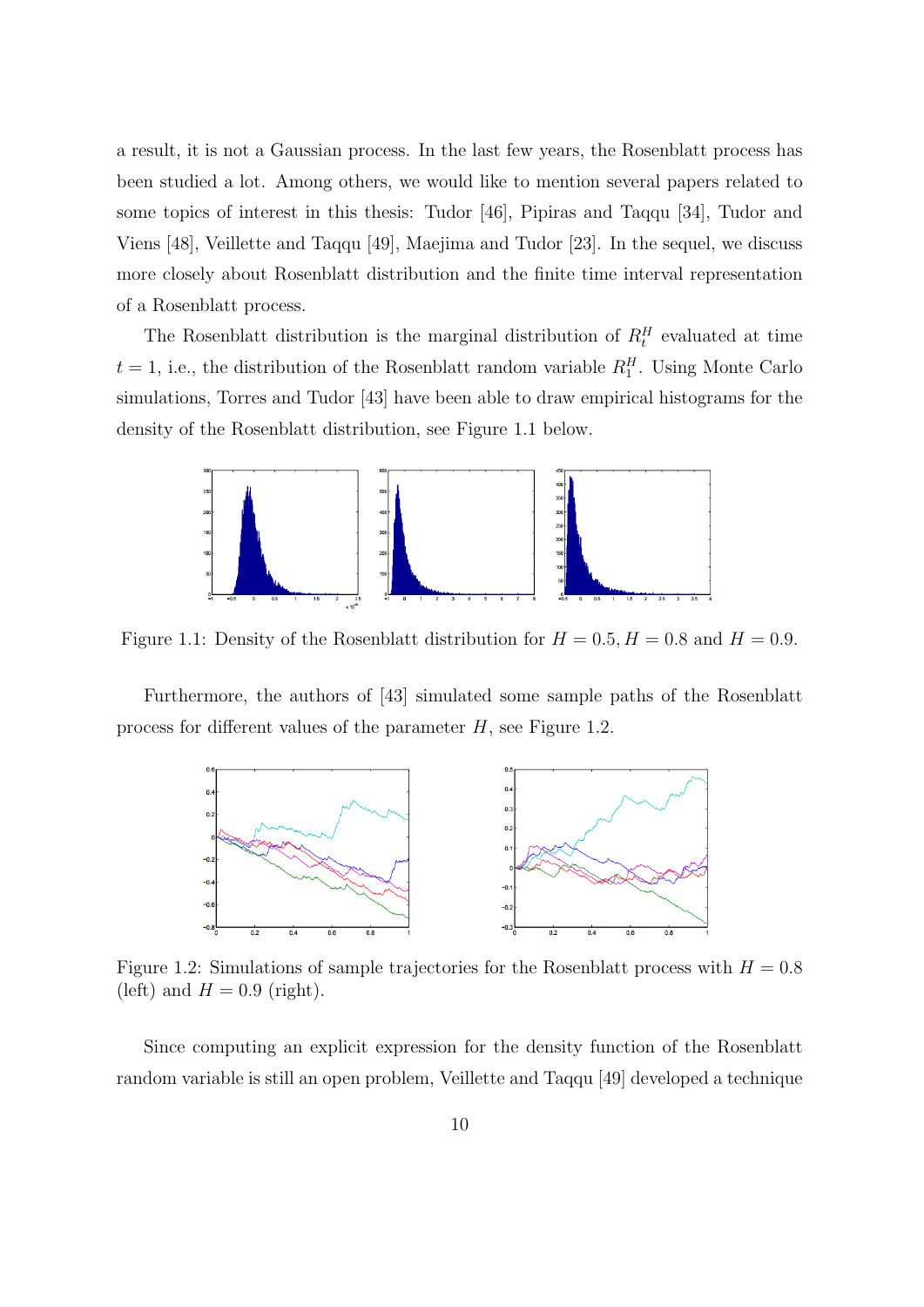to evaluate it numerically. The authors plotted the PDF and CDF of the Rosenblatt distribution shown in Figure 1.3.



Figure 1.3: CDF and PDF of Rosenblatt distribution.

A careful look at the CDF of the Rosenblatt distribution  $R_1^H$  given in Figure 1.3 leads to the natural but very mysterious conjecture (borrowed from Taqqu [42]) that, whatever the value of  $H$ ,

$$
P(R_1^H \le -0.6256) = 0.2658
$$
  
 
$$
P(R_1^H \le 1.3552) = 0.9123.
$$
 (1.1.14)

To understand and prove (1.1.14) is still an open problem, the main obstacle being the lack of an explicit expression for the density of  $R_1^H$ .

Let us now turn to the finite time interval representation of the Rosenblatt process.

**Proposition 1.1.3.** ([45, Prop. 3.7]) Let  $K^H$  be the kernel (1.1.9) and let  $(R_t^H)_{t \in [0,T]}$ be the Rosenblatt process given by (1.1.13) with parameter  $H \in \left(\frac{1}{2}\right)$  $(\frac{1}{2},1)$ . Then

$$
R_t^H \stackrel{(d)}{=} b_H \int_0^t \int_0^t \left( \int_{u_1 \vee u_2}^t \partial_1 K^{H_0}(s, u_1) \partial_1 K^{H_0}(s, u_2) ds \right) dW_{u_1} dW_{u_2}, \tag{1.1.15}
$$

where B is a Brownian motion,  $H_0 = \frac{H+1}{2}$  $\frac{1}{2}$  and  $b_H = \frac{1}{H+1}\sqrt{\frac{2(2H-1)}{H}}$ .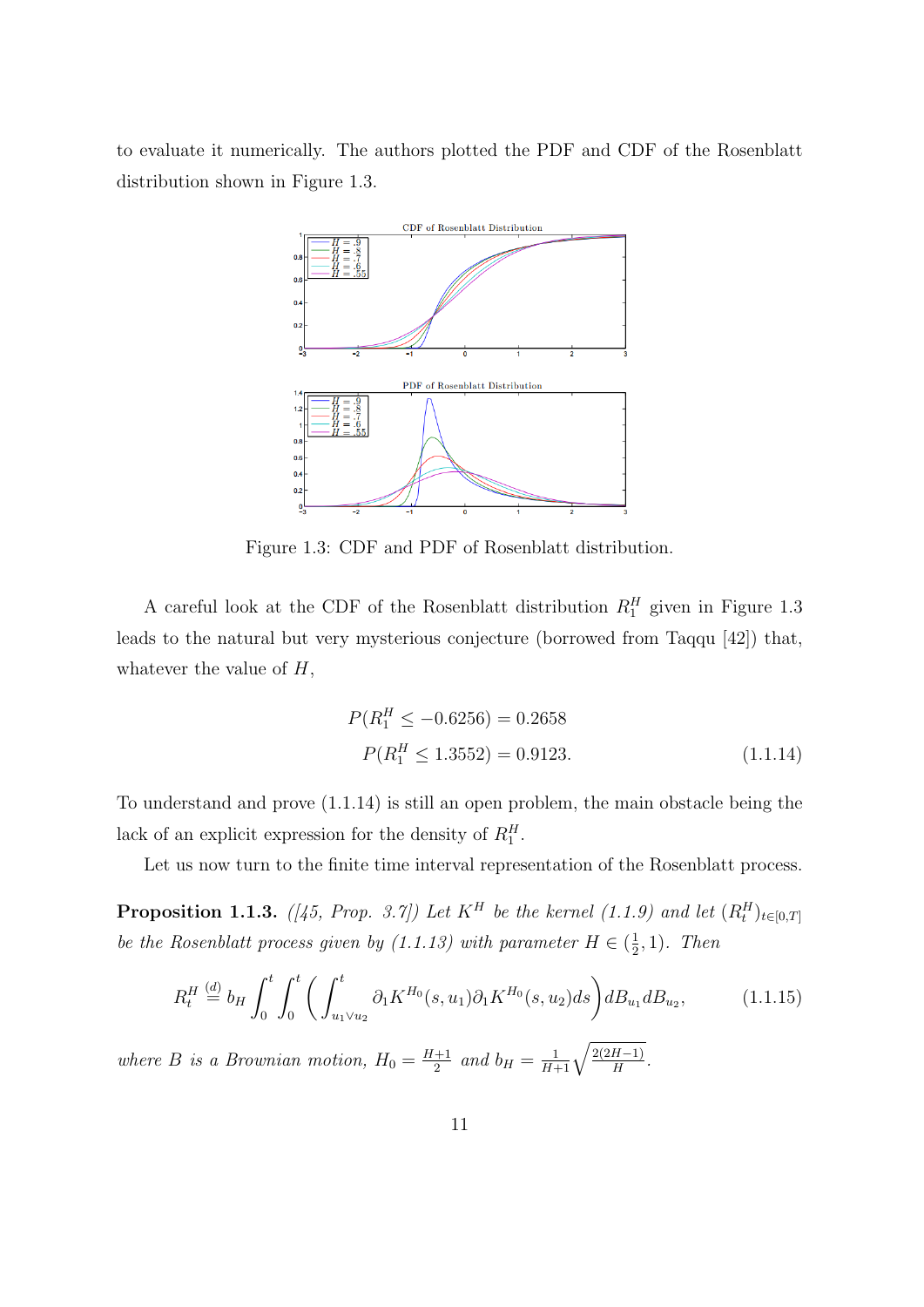Since the Rosenblatt process belongs to the second Wiener chaos, its distribution is characterized by its mixed cumulants, see e.g., [28, Prop. 2.7.13]. We recall that, given a random variable X such that  $E[|X|^p] < \infty, \forall p \geq 1$ , the sequence of the cumulants of X, denoted by  $\kappa_p(X)$ ,  $p \geq 1$ , is defined as follows

$$
\log E[e^{itX}] = \sum_{p=1}^{\infty} \frac{(it)^p}{p!} \kappa_p(X), \qquad t \in \mathbb{R}.
$$

The first cumulant  $\kappa_1$  is the mean and the second one  $\kappa_2$  is the variance. Let us consider a double Wiener-Itô integral  $I_2^B(f)$  with  $f \in L^2(\mathbb{R}^2)$  symmetric. Then, for all  $p \geq 2$ , the p-th cumulant of  $I_2^B(f)$  can be easily computed as a circular integral of f, see [28, Prop. 2.7.13]:

$$
\kappa_p(I_2^B(f)) = 2^{p-1}(p-1)! \int_{\mathbb{R}^p} f(s_1, s_2) f(s_2, s_3) \dots f(s_{p-1}, s_p) f(s_p, s_1) ds_1 \dots ds_p.
$$
\n(1.1.16)

Note that the circular shape for the cumulants of double Wiener-Itô integrals becomes wrong for higher order multiple Wiener-Itô integrals.

Sketch of the proof of Proposition 1.1.3: We follows Tudor's arguments from [46] and make use of the cumulants. Let us denote by  $R_t^H$  the right-hand side of (1.1.15). Since the law of a double Wiener-Itô integral is completely determined by its cumulants (1.1.16), we are left to show that

$$
\sum_{i=1}^{n} b_i R_{t_i}^H, \quad \text{and} \quad \sum_{i=1}^{n} b_i R_{t_i}^H
$$

share the same cumulants. We only consider the case  $n = 2$ , because it is representative of the difficulty. More precisely, let us show that, for every  $s, t \in [0, T]$  and  $\alpha, \beta \in \mathbb{R}$ , the random variables  $\alpha R_t^H + \beta R_s^H$  and  $\alpha R_t^H + \beta R_s^H$  have the same cumulants. We can write, for all  $s, t \in [0, T]$ ,

$$
\alpha R_t^{\prime H} + \beta R_s^{\prime H} = I_2^B(f_{s,t})
$$

where

$$
f_{t,s}(y_1, y_2) = \alpha \mathbb{1}_{[0,t]}(y_1) \mathbb{1}_{[0,t]}(y_2) \int_{y_1 \vee y_2}^t \partial_1 K^{H_0}(u, y_1) \partial_1 K^{H_0}(u, y_2) du + \beta \mathbb{1}_{[0,s]}(y_1) \mathbb{1}_{[0,s]}(y_2) \int_{y_1 \vee y_2}^s \partial_1 K^{H_0}(u, y_1) \partial_1 K^{H_0}(u, y_2) du,
$$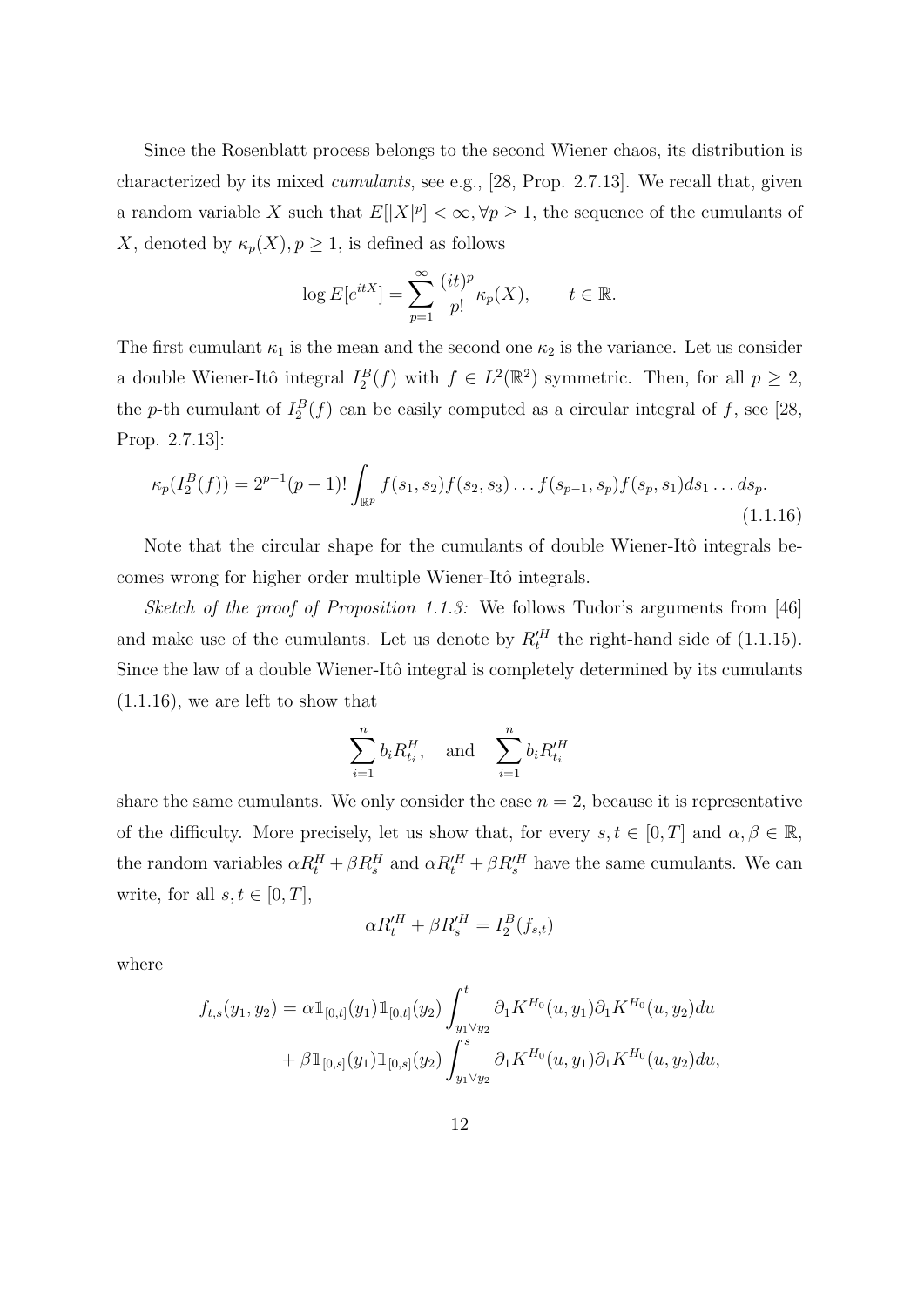and

$$
\alpha R_t^H + \beta R_s^H = I_2^B(g_{s,t})
$$

where

$$
g_{s,t}(y_1, y_2) = c(H, 2) \left( \alpha \int_0^t (u - y_1)_+^{\frac{H}{2}-1} (u - y_2)_+^{\frac{H}{2}-1} du + \beta \int_0^s (u - y_1)_+^{\frac{H}{2}-1} (u - y_2)_+^{\frac{H}{2}-1} du \right).
$$

Following computations in [46] or [45, Prop.3.7], both random variables  $I_2^B(f_{s,t})$  and  $I_2^B(g_{s,t})$  share the same cumulants given by, for all  $p \geq 2$ ,

$$
\kappa_p(I_2^B(f_{s,t})) = \kappa_p(I_2^B(g_{s,t}))
$$
  
=  $(p-1)!2^{p-1}b_H^p(H_0(2H_0-1))^p \sum_{t_j \in \{t,s\}} \int_0^{t_1} \dots \int_0^{t_p} du_1 \dots du_p$   

$$
\times \alpha^{\sharp\{t_j = t\}} \beta^{\sharp\{t_j = s\}} |u_1 - u_2|^{2H_0 - 2} |u_2 - u_3|^{2H_0 - 2} \dots |u_p - u_1|^{2H_0 - 2}.
$$

This concludes our proof.

# 1.2 Multiparameter Hermite random fields

# 1.2.1 Where our interest for multiparameter Hermite random fields comes from

Multiparameter Hermite random fields (aka Hermite sheets) are a generalization of Hermite processes, but instead of a time interval we now deal with a subset of  $\mathbb{R}^d$ . The family of Hermite sheets share several properties with the family of Hermite processes, including self-similarity, stationary increments and Hölder continuity. Hermite sheet is parametrized by the order  $q \ge 1$  and the self-similarity parameter  $\mathbf{H} = (H_1, \ldots, H_d)$ . It includes the well-known fractional Brownian motion (if  $q = 1, d = 1$ ) as well as the fractional Brownian sheet (if  $q = 1, d \geq 2$ ). These latter are the only Gaussian fields in the class of Hermite sheets. When  $q = 2$ , it contains the Rosenblatt process (if  $d = 1$ ) and the Rosenblatt sheet (if  $d \geq 2$ ).

Hermite random fields have been introduced as limits of some Hermite variations of the fractional Brownian sheet. We refer the reader to [31] or [36]. Among various aspects of the fractional Brownian sheet, we focus here on the study of its weighted power variations. We start with some historical facts.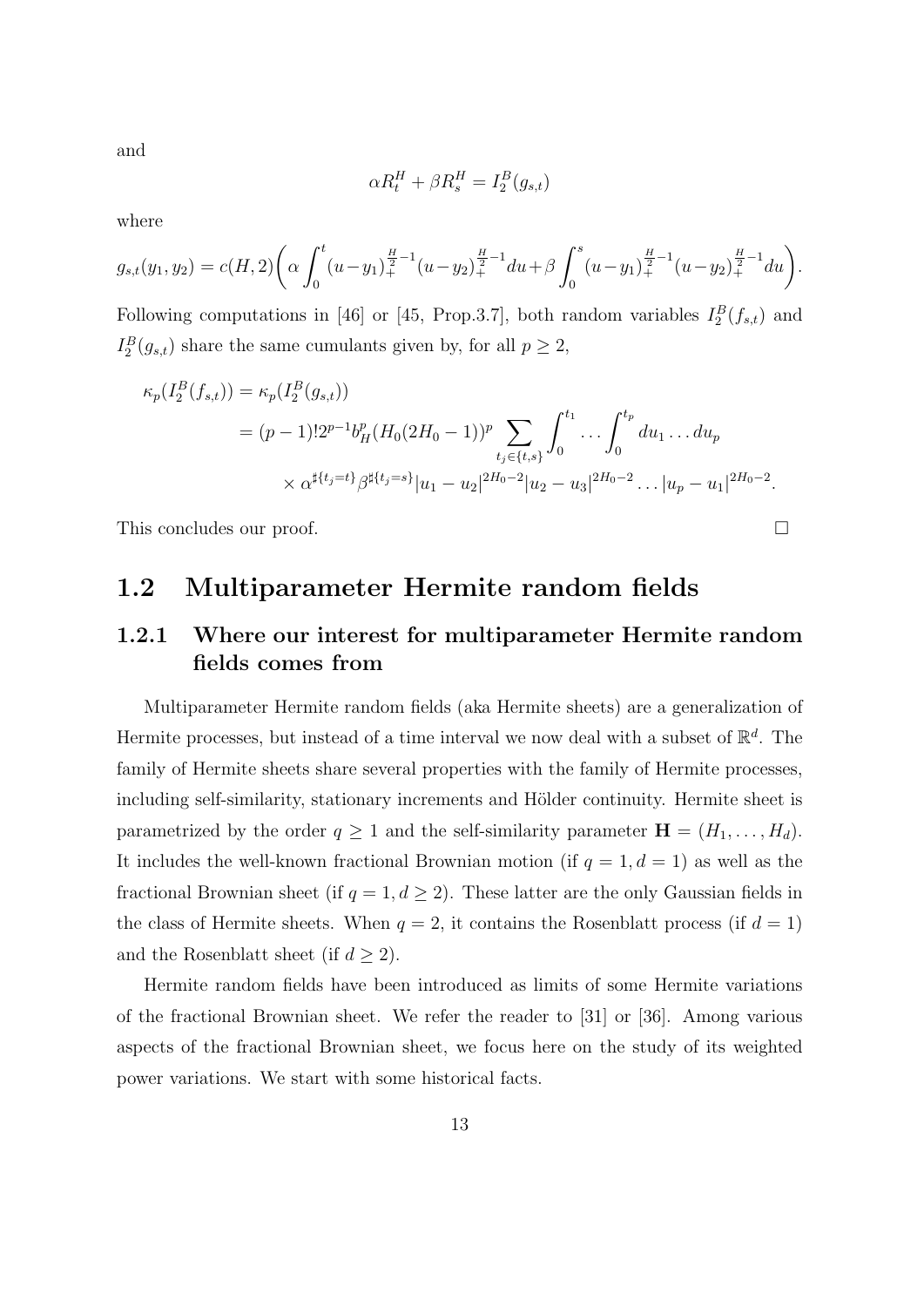- 1. In Nourdin, Nualart and Tudor [26], see also the references therein, the authors gave a complete description of the convergence of normalized weighted power variations of the fractional Brownian motion for any Hurst parameter  $H \in (0, 1)$ .
- 2. Réveillac [35] proved the convergence in the sense of finite-dimensional distributions of the weighted quadratic variation of a two-parameter fractional Brownian sheet. Generalized results for any fractional Brownian sheet are announced in a work in progress by Pakkanen and Réveillac [32] (private communication).
- 3. Réveillac, Stauch and Tudor [36] proved central and non-central limit theorems for the Hermite variations of the two-parameter fractional Brownian sheet. Later, generalized variations of d-parameter fractional Brownian sheet were studied by Pakkanen and Réveillac [31]. The multiparameter Hermite random field appeared in the limit of non-central limit theorems. Furthermore, in the case of non-central asymptotics, Breton [6] gave the rate of convergence for the Hermite variations of fractional Brownian sheet. The study of weighted power variations of fractional Brownian sheet is still an open problem. We have investigated it in our paper in progress [44] (not included in this thesis).

The study of power variations of multiparameter non-Gaussian Hermite random fields, including Hermite processes, has received less attention: see [9, 48] for quadratic variations of Hermite processes. Our main achievement on this aspect is to extend the result of [9] to the family of Hermite random fields.

#### 1.2.2 Fractional Brownian sheet

The fractional Brownian sheet (in short fBs)  $B^{\mathbf{H}}$  with Hurst parameter  $\mathbf{H} \in (0,1)^d$ is one particular example of Hermite random fields. It can also be viewed as a generalization of the well-known fractional Brownian motion. In the sequel, we introduce the definition of  $B^{\mathbf{H}}$  as well as some of its basic properties. From now on, we fix  $d \geq 1$  in N.

**Definition 1.2.1.** A d-parameter fractional Brownian sheet  $B^{\mathbf{H}} = (B_{t_1,...,t_d}^{H_1,...,H_d})$  $\binom{H_1,...,H_d}{t_1,...,t_d}(t_1,...,t_d) \in [0,\infty)^d$ with Hurst indices  $\mathbf{H} = (H_1, \ldots, H_d) \in (0, 1)^d$  is a centered d-parameter Gaussian pro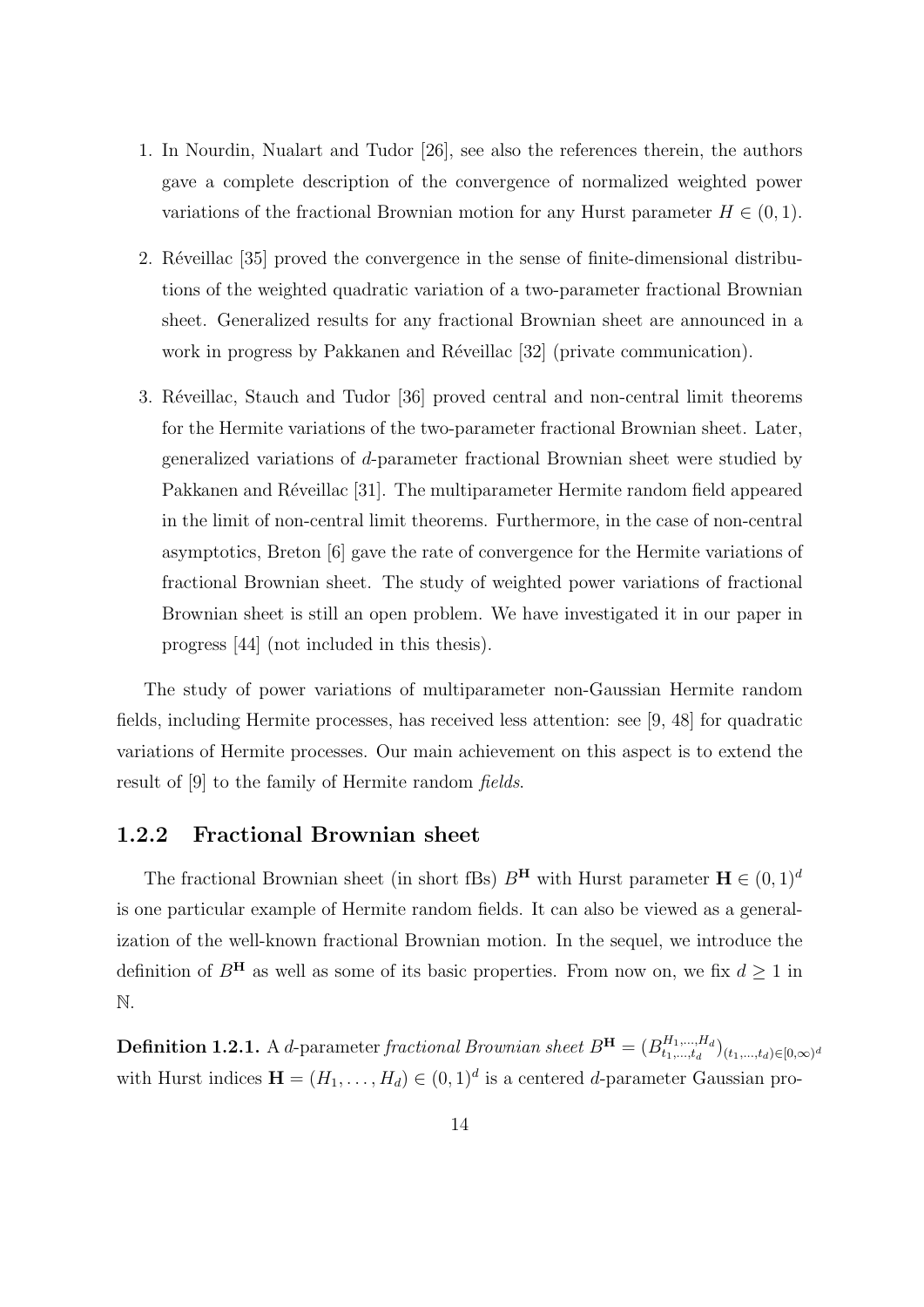cess whose covariance function is given by

$$
E[B_t^{\mathbf{H}} B_s^{\mathbf{H}}] = \prod_{i=1}^d \frac{1}{2} (t_i^{2H_i} + s_i^{2H_i} - |t_i - s_i|^{2H_i}).
$$

There also exists a version of fractional Brownian sheet  $B<sup>H</sup>$  whose covariance is defined by

$$
E[B_t^{\mathbf{H}} B_s^{\mathbf{H}}] = \frac{1}{2} (||\mathbf{t}||^{2H} + ||\mathbf{s}||^{2H} - ||\mathbf{t} - s||^{2H}),
$$

where  $\|.\|$  denotes the Euclidian norm, (see e.g., [1]).

When  $H_1 = \ldots = H_d = \frac{1}{2}$  $\frac{1}{2}$ , it is nothing but the *Brownian sheet*, that is, a centered Gaussian process  $(B_t)_{t\geq 0} = (B_{t_1,\ldots,t_d})_{(t_1,\ldots,t_d)\geq 0}$  with covariance

$$
E[B_{\mathbf{t}}B_{\mathbf{s}}] = \prod_{i=1}^{d} (t_i \wedge s_i).
$$

Note that the covariance structure of fBs is defined as the tensor product of the covariance of a fBm. Thanks to this fact, fBs shares some properties with fBm such as self-similarity, stationary increments and Hölder continuity. Precisely, the following proposition states what happens only for the two-parameter fractional Brownian sheet, for the sake of simplicity.

**Proposition 1.2.2.** Let  $B^{H_1,H_2}$  be a two-parameter fractional Brownian sheet with Hurst parameter  $(H_1, H_2) \in (0, 1)^2$ . Then,

- (i)  $\left[ \text{ Self-similarity} \right]$  For all  $h, k > 0, (B_{hs,kt}^{H_1, H_2})_{s,t \geq 0} \stackrel{law}{=} (h^{H_1} k^{H_2} B_{s,t}^{H_1, H_2})_{s,t \geq 0}$ .
- (ii) [ Stationarity of increments ] For any  $h, k > 0$ ,

$$
(B_{s+h,t+k}^{H_1,H_2} - B_{h,t+k}^{H_1,H_2} - B_{s+h,k}^{H_1,H_2} + B_{h,k}^{H_1,H_2})_{s,t\geq 0} \stackrel{law}{=} (B_{s,t}^{H_1,H_2})_{s,t\geq 0}.
$$

(iii) [ Hölder continuity ] The fBs  $B^{H_1,H_2}$  admits a version with Hölder continuous sample paths of order  $(\beta_1, \beta_2)$  on any compact set, for any  $\beta_1 \in (0, H_1)$  and  $\beta_2 \in$  $(0, H_2)$ .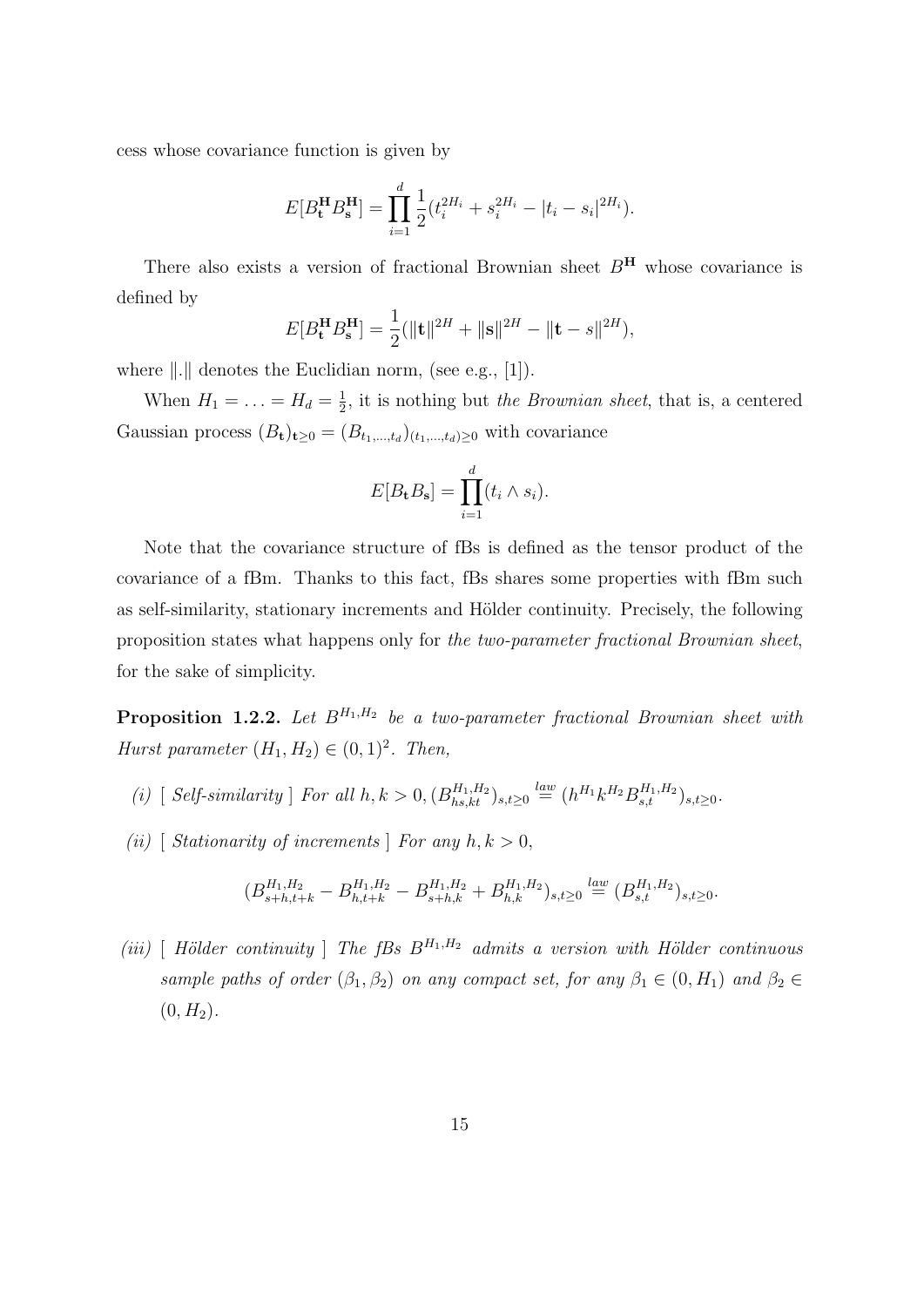#### 1.2.3 Definition of multiparameter Hermite random fields

We now introduce the definition of multiparameter *Hermite* random fields, following Tudor [45].

Let  $q \geq 1$  be an integer. Denote by  $B = (B_t)_{t \in \mathbb{R}^d}$  a Brownian sheet. The q-th multiple Wiener-Itô integral of kernel  $f \in L^2((\mathbb{R}^d)^q)$  with respect to B is written in symbols as

$$
I_q^B(f) = \int_{(\mathbb{R}^d)^q} f(\mathbf{u}_1, \dots, \mathbf{u}_q) dB_{\mathbf{u}_1} \dots dB_{\mathbf{u}_q}.
$$
 (1.2.1)

For the construction of  $(1.2.1)$  and its main properties, we refer the reader to [30] (chapter 1 therein) or [31, Section 3]. It is readily verified that, for any  $f \in L^2((\mathbb{R}^d)^q)$ and  $g \in L^2((\mathbb{R}^d)^p)$ , we have  $E[I_q^B(f)] = 0$  and

$$
E[I_q^B(f)I_p^B(g)] = \begin{cases} q! \langle \widetilde{f}, \widetilde{g} \rangle_{L^2((\mathbb{R}^d)^p)} & \text{if } q = p \\ 0 & \text{if } q \neq p, \end{cases}
$$
(1.2.2)

where  $\tilde{f}$  is the symmetrization of f defined by

$$
\widetilde{f}(\mathbf{u}_1,\ldots,\mathbf{u}_q)=\frac{1}{q!}\sum_{\sigma\in\mathfrak{S}_q}f(\mathbf{u}_{\sigma(1)},\ldots,\mathbf{u}_{\sigma(q)}).
$$

**Definition 1.2.3.** Let  $(B_t)_{t\in\mathbb{R}^d}$  be a standard Brownian sheet. The d-parameter Hermite random field  $(Z_t^{q,H})$  $(\mathbf{H}_t^{q,H})_{t\geq 0}$  of order  $q \geq 1$  and self-similarity parameter  $\mathbf{H} =$  $(H_1, \ldots, H_d) \in (\frac{1}{2})$  $(\frac{1}{2}, 1)^d$  is defined as

$$
Z_{\mathbf{t}}^{q,\mathbf{H}} = c_{q,\mathbf{H}} \int_{(\mathbb{R}^{d})^{q}} dB_{u_{1,1},...,u_{1,d}} \dots dB_{u_{q,1},...,u_{q,d}}
$$
  
 
$$
\times \left( \int_{0}^{t_{1}} da_{1} \dots \int_{0}^{t_{d}} da_{d} \prod_{j=1}^{q} (a_{1} - u_{j,1})_{+}^{-(\frac{1}{2} + \frac{1-H_{1}}{q})} \dots (a_{d} - u_{j,d})_{+}^{-(\frac{1}{2} + \frac{1-H_{d}}{q})} \right)
$$
  
=  $c_{q,\mathbf{H}} \int_{(\mathbb{R}^{d})^{q}} dB_{\mathbf{u}_{1}} \dots dB_{\mathbf{u}_{q}} \int_{0}^{\mathbf{t}} d\mathbf{a} \prod_{j=1}^{q} (\mathbf{a} - \mathbf{u}_{j})_{+}^{-(\frac{1}{2} + \frac{1-H_{1}}{q})},$  (1.2.3)

where  $x_+ = \max(x, 0)$ , and  $c(q, H)$  is the unique positive constant depending only on q and **H** chosen so that  $E[Z^{q,\mathbf{H}}(1)^{2}] = 1$ . The integral (1.2.3) is a q-th multiple Wiener-Itô integral of order q with respect to the Brownian sheet  $B$ , as considered in  $(1.2.1)$ .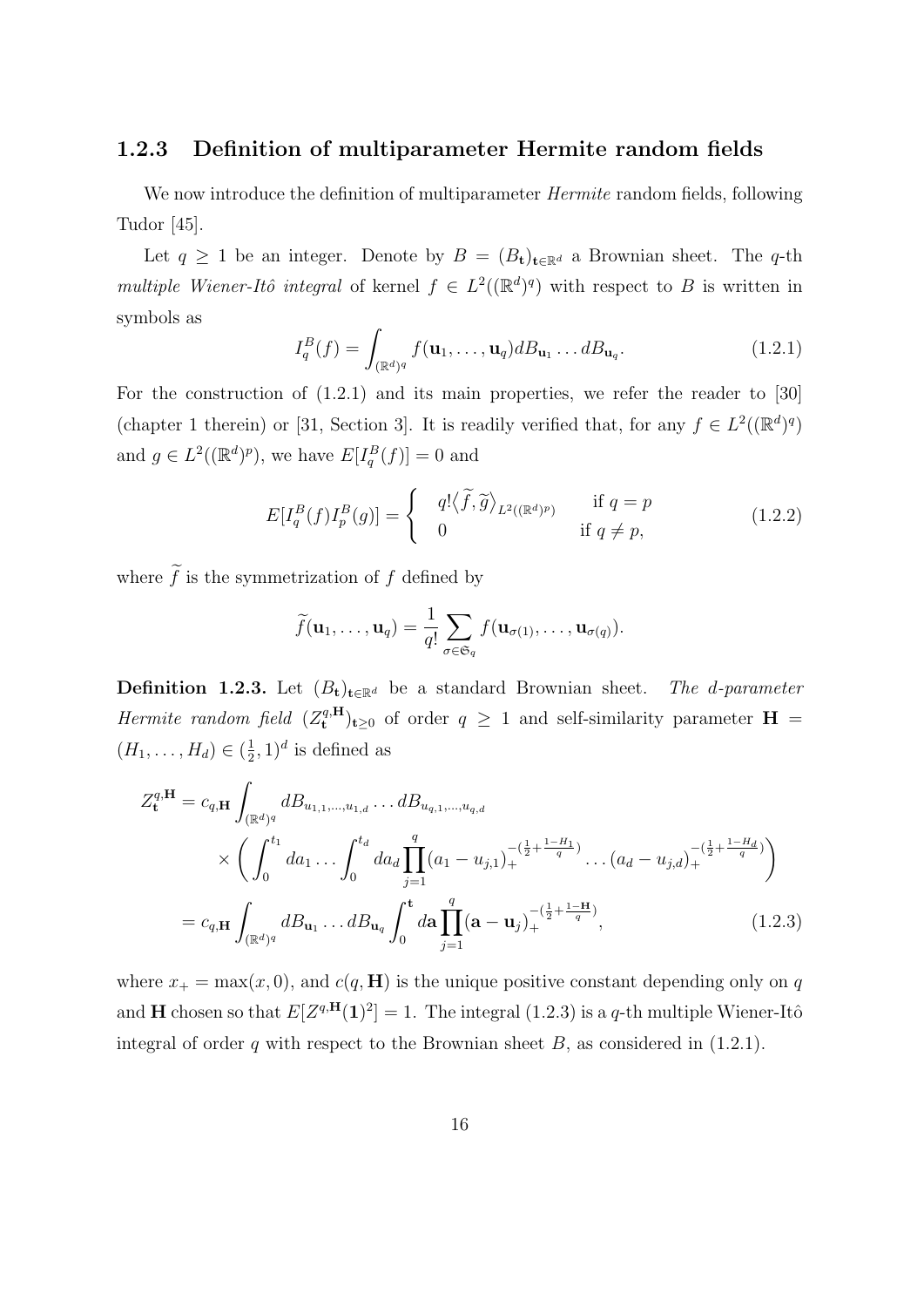# 1.2.4 Basic properties of multiparameter Hermite random fields

Similarly as Hermite processes, apart for Gaussianity the multiparameter Hermite random fields of any order  $q \geq 2$  share most of the basic properties of the fractional Brownian sheet. Let us make this statement more precise.

**Proposition 1.2.4.** Fix an integer  $d \geq 1$ . Let  $Z^{q,H}$  be a d-parameter Hermite random field of order  $q \geq 1$  and self-similarity parameter  $\mathbf{H} \in (\frac{1}{2})$  $(\frac{1}{2}, 1)^d$ . Then,

- (i) [ Self-similarity ] For all  $\mathbf{c} > 0$ ,  $(Z_{\mathbf{ct}}^{q,\mathbf{H}})_{\mathbf{t} \geq 0} \stackrel{law}{=} (\mathbf{c}^{\mathbf{H}} Z_{\mathbf{t}}^{q,\mathbf{H}})$  $\mathbf{t}^{q,\mathbf{H}}_t)_{t\geq 0}.$
- (ii) [ Stationarity of increments ] For any  $h > 0, h \in \mathbb{R}^d$ ,  $\Delta Z_{\text{lh}}^{q,H}$  $\mathcal{L}_{[\mathbf{h},\mathbf{h}+\mathbf{t}]}^{q,\mathbf{H}} \stackrel{law}{=} \Delta Z^{q,\mathbf{H}}_{[0,\mathbf{t}]}$  $\mathbf{f}_{[0,\mathbf{t}]}^{q,\mathbf{H}},\text{ where }% \mathbf{f}_{[0,\mathbf{t}]}^{q,\mathbf{H}}\equiv\mathbf{f}_{[0,\mathbf{t}]}^{q,\mathbf{H}}$  $\Delta Z^{q,\mathbf{H}}_{[\mathbf{s} \text{ } \mathbf{t}]}$  $\mathcal{F}_{\left[ \mathbf{s}, \mathbf{t} \right]}^{q, \mathbf{H}}$  denotes the increment of  $Z^{q, \mathbf{H}}$  given by

$$
\Delta Z_{\left[\mathbf{s},\mathbf{t}\right]}^{\mathbf{q},\mathbf{H}} = \sum_{\mathbf{r}\in\{0,1\}^d} (-1)^{d-\sum_{i=1}^d r_i} Z_{\mathbf{s}+\mathbf{r}\times(\mathbf{t}-\mathbf{s})}^{\mathbf{q},\mathbf{H}}.\tag{1.2.4}
$$

(iii)  $\int Covariance\ function \int For\ all\ s, t > 0,$ 

$$
E[Z_{\mathbf{t}}^{q,\mathbf{H}} Z_{\mathbf{s}}^{q,\mathbf{H}}] = \prod_{i=1}^{d} \frac{1}{2} (t_i^{2H_i} + s_i^{2H_i} - |t_i - s_i|^{2H_i}).
$$

(iv) [Hölder continuity] Hermite process  $Z^{q,H}$  admits a version with Hölder continuous sample paths of order  $\beta = (\beta_1, \ldots, \beta_d)$  for any  $\beta \in (0, \mathbf{H})$ .

Observe that (1.2.4) reduces to  $\Delta Z_{[s,t]}^{q,H} = Z_t^{q,H} - Z_s^{q,H}$  when  $d = 1$ , and to  $\Delta Z_{[s,t]}^{q,H} =$  $Z_{t_1,t_2}^{q,H} - Z_{t_1,s_2}^{q,H} - Z_{s_1,t_2}^{q,H} + Z_{s_1,s_2}^{q,H}$  when  $d=2$ .

*Proof.* Point (i) follows from the self-similarity of the Brownian sheet B with index  $1/2$ , that is,  $dB_{\text{ct}}$  has the same law as  $c^{1/2}dB_{\text{t}}$  for all  $c = (c_1, \ldots, c_d) > 0$ . Indeed,

$$
Z_{\mathbf{ct}}^{q,\mathbf{H}} = c_{q,\mathbf{H}} \int_{(\mathbb{R}^d)^q} \bigg( \int_0^{\mathbf{ct}} \prod_{j=1}^q (\mathbf{s} - \mathbf{y}_j)_+^{-\left(\frac{1}{2} + \frac{1-\mathbf{H}}{q}\right)} d\mathbf{s} \bigg) dB_{\mathbf{y}_1} \dots dB_{\mathbf{y}_q}
$$
  
\n
$$
= c_{q,\mathbf{H}} \int_{\mathbb{R}^q} \bigg( \mathbf{c} \int_0^{\mathbf{t}} \prod_{j=1}^q (\mathbf{c} \mathbf{s} - \mathbf{y}_j)_+^{-\left(\frac{1}{2} + \frac{1-\mathbf{H}}{q}\right)} d\mathbf{s} \bigg) dB_{\mathbf{y}_1} \dots dB_{\mathbf{y}_q}
$$
  
\n
$$
= c_{q,\mathbf{H}} \int_{\mathbb{R}^q} \bigg( \mathbf{c} \int_0^{\mathbf{t}} \prod_{j=1}^q (\mathbf{c} \mathbf{s} - \mathbf{c} \mathbf{y}_j)_+^{-\left(\frac{1}{2} + \frac{1-\mathbf{H}}{q}\right)} d\mathbf{s} \bigg) dB_{\mathbf{c} \mathbf{y}_1} \dots dB_{\mathbf{c} \mathbf{y}_q}
$$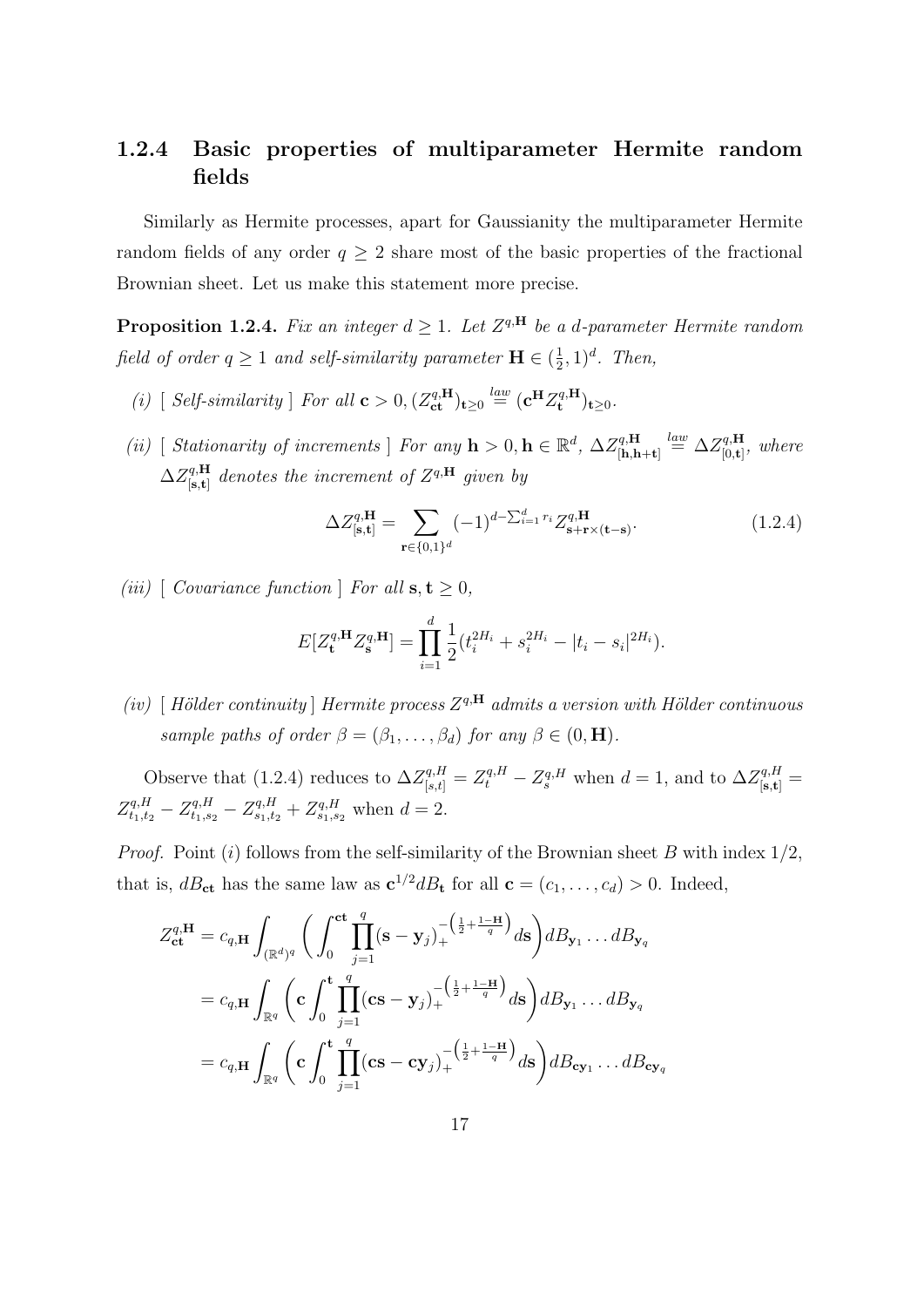$$
\stackrel{(d)}{=} \mathbf{cc}^{-q(\frac{1}{2}+\frac{1-\mathbf{H}}{q})}\mathbf{c}^{q/2}c_{q,\mathbf{H}}\int_{\mathbb{R}^q}\bigg(\mathbf{c}\int_0^t\prod_{j=1}^q(\mathbf{s}-\mathbf{y}_j)_+^{-\left(\frac{1}{2}+\frac{1-\mathbf{H}}{q}\right)}d\mathbf{s}\bigg)dB_{\mathbf{y}_1}\dots dB_{\mathbf{y}_q}
$$
\n
$$
=\mathbf{c}^{\mathbf{H}}Z_t^{q,\mathbf{H}}.
$$

To prove point (*ii*), we deal with the increments of  $Z^{q,H}$  and then use the change of variable  $s' = s - h$ . For the sake of simplicity, we will only check the case  $d = 2$ . In fact, for any  $h_1, h_2 > 0$  we have

$$
\Delta Z_{[\mathbf{h},\mathbf{h}+\mathbf{t}]}^{q,\mathbf{H}} = Z_{h_1+t_1,h_2+t_2}^{q,H_1,H_2} - Z_{h_1+t_1,h_2}^{q,H_1,H_2} - Z_{h_1,h_2+t_2}^{q,H_1,H_2} + Z_{h_1,h_2}^{q,H_1,H_2}
$$
  
\n
$$
= c_{q,\mathbf{H}} \int_{(\mathbb{R}^2)^q} dB_{y_{1,1},y_{1,2}} \dots dB_{y_{q,1},y_{q,2}}
$$
  
\n
$$
\times \left( \int_{h_1}^{h_1+t_1} ds_1 \int_{h_2}^{h_2+t_2} ds_2 \prod_{j=1}^q (s_1 - y_{j,1})_+^{-\left(\frac{1}{2} + \frac{1-H_1}{q}\right)} (s_2 - y_{j,2})_+^{-\left(\frac{1}{2} + \frac{1-H_2}{q}\right)} \right).
$$

The change of variables  $s'_1 = s_1 - h_1$ ,  $s'_2 = s_2 - h$  gives

$$
\Delta Z_{[\mathbf{h},\mathbf{h}+\mathbf{t}]}^{q,\mathbf{H}} = c_{q,\mathbf{H}} \int_{(\mathbb{R}^2)^q} dB_{y_{1,1},y_{1,2}} \dots dB_{y_{q,1},y_{q,2}}\n\times \left( \int_0^{t_1} ds_1 \int_0^{t_2} ds_2 \prod_{j=1}^q (s_1 + h_1 - y_{j,1})_+^{- (\frac{1}{2} + \frac{1-H_1}{q})} (s_2 + h_2 - y_{j,2})_+^{- (\frac{1}{2} + \frac{1-H_2}{q})} \right)\n= c_{q,\mathbf{H}} \int_{(\mathbb{R}^2)^q} dB_{y_{1,1} + h_1, y_{1,2} + h_2} \dots dB_{y_{q,1} + h_1, y_{q,2} + h_2}\n\times \left( \int_0^{t_1} ds_1 \int_0^{t_2} ds_2 \prod_{j=1}^q (s_1 - y_{j,1})_+^{- (\frac{1}{2} + \frac{1-H_1}{q})} (s_2 - y_{j,2})_+^{- (\frac{1}{2} + \frac{1-H_2}{q})} \right)\n\t\t\stackrel{(d)}{=} c_{q,\mathbf{H}} \int_{(\mathbb{R}^2)^q} dB_{y_{1,1},y_{1,2}} \dots dB_{y_{q,1},y_{q,2}\n\times}\n\times \left( \int_0^{t_1} ds_1 \int_0^{t_2} ds_2 \prod_{j=1}^q (s_1 - y_{j,1})_+^{- (\frac{1}{2} + \frac{1-H_1}{q})} (s_2 - y_{j,2})_+^{- (\frac{1}{2} + \frac{1-H_2}{q})} \right)\n= \Delta Z_{[0,\mathbf{t}]}^{q,\mathbf{H}}.
$$

For point *(iii)*, we refer the reader to [45, Chapter 4] for the details of calculation. From (*i*) and (*ii*), we have for all  $p \geq 2$ ,

$$
E[|\Delta Z_{[s,t]}^{q,\mathbf{H}}|^p] = E[|Z_1^{q,\mathbf{H}}|^p]|t_1 - s_1|^{pH_1} \dots |t_d - s_d|^{pH_d}.
$$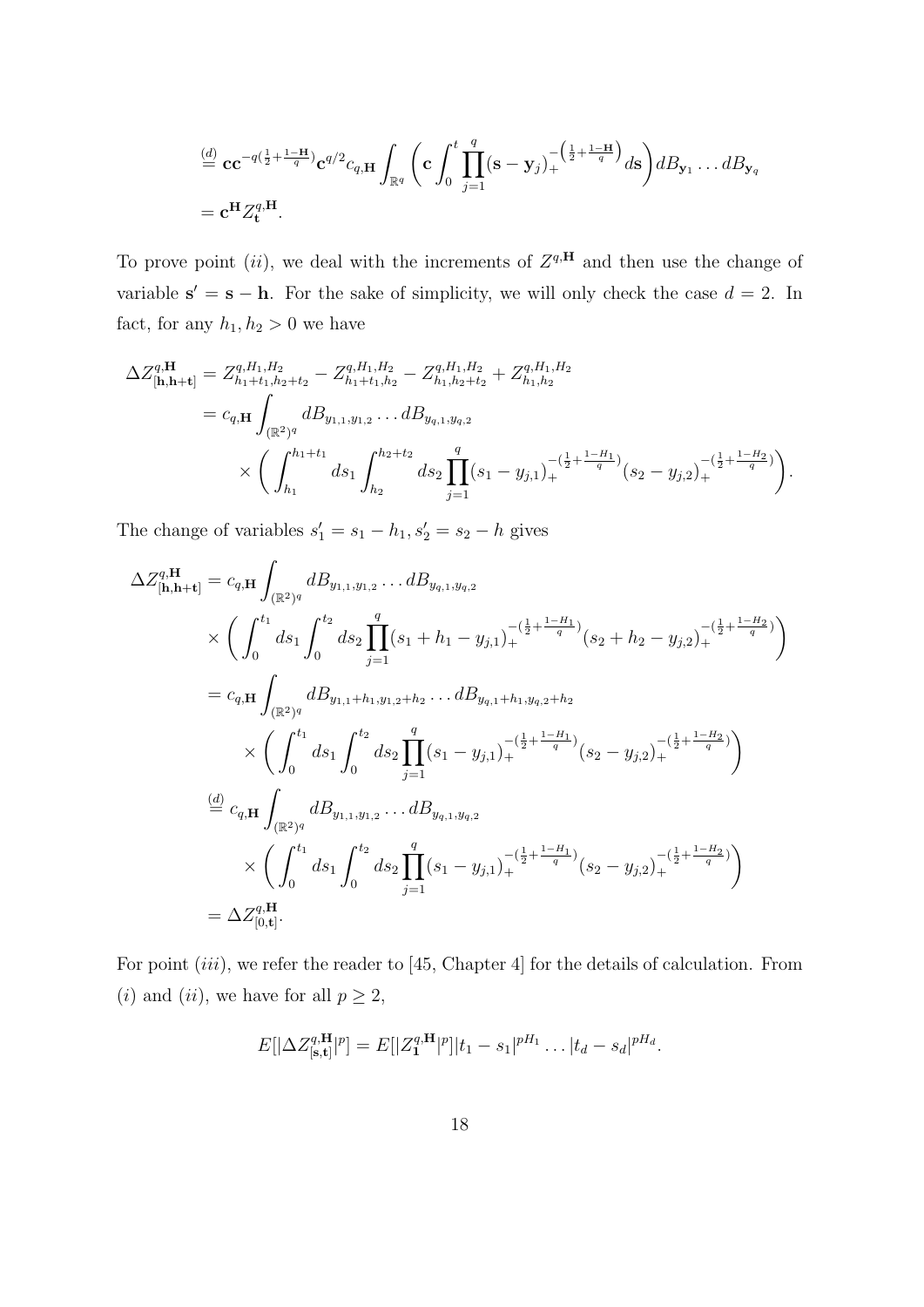Applying Kolmogorov's criterion for Wiener random fields depending on several parameters,  $Z^{q,H}$  admits a version with Hölder continuous sample paths of any order  $\beta = (\beta_1, \ldots, \beta_d)$  with  $0 < \beta_j < H_j$  for  $j = 1, \ldots, d$ , which proves the point  $(iv)$ .  $\Box$ 

## 1.2.5 A further stochastic representation of Hermite random fields

We now introduce the *finite-time representation* for the Hermite sheet  $Z^{q,H}$ . The equivalence in the sense of finite-dimensional distributions between  $Z^{q,H}$  in (1.2.3) and the following representation is shown in [45, Chapter 4]:

$$
Z^{q,\mathbf{H}}(\mathbf{t}) \stackrel{(d)}{=} b_{q,\mathbf{H}} \int_0^{t_1} \cdots \int_0^{t_d} dW_{u_{1,1},...,u_{1,d}} \cdots \int_0^{t_1} \cdots \int_0^{t_d} dW_{u_{q,1},...,u_{q,d}} \times \left( \int_{u_{1,1}}^{t_1} da_1 \partial_1 K^{H'_1}(a_1, u_{1,1}) \cdots \partial_1 K^{H'_1}(a_1, u_{q,1}) \right) \n\vdots \times \left( \int_{u_{1,d} \vee ... \vee u_{q,d}}^{t_d} da_d \partial_1 K^{H'_d}(a_d, u_{1,d}) \cdots \partial_1 K^{H'_d}(a_d, u_{q,d}) \right) \n= b_{q,\mathbf{H}} \int_{[0,\mathbf{t}]^q} dW_{\mathbf{u}_1} \cdots dW_{\mathbf{u}_q} \prod_{j=1}^d \int_{u_{1,j} \vee ... \vee u_{q,j}}^{t_j} da \partial_1 K^{H'_j}(a, u_{1,j}) \cdots \partial_1 K^{H'_j}(a, u_{q,j}), \quad (1.2.5)
$$

where  $K<sup>H</sup>$  stands for the usual kernel appearing in the classical expression of the fractional Brownian motion  $B<sup>H</sup>$  as a Volterra integral with respect to Brownian motion given by (1.1.9), the positive constant  $b_{q,H}$  is chosen to ensure that  $E[Z^{q,H}(1)^2] = 1$ and  $H' = 1 + \frac{H-1}{q}$ .

#### 1.2.6 Wiener integrals with respect to Hermite random fields

We now introduce Wiener integrals of a deterministic function with respect to the dparametric Hermite random field  $(Z_t^{q,\mathbf{H}})$  $\mathbf{t}^{q,\mathbf{H}}_t$ <sub>t∈R</sub>d, following the construction done in Clarke De la Cerda and Tudor [10]. When  $d = 1$ , notice that we recover the construction of Wiener integrals with respect to Hermite processes.

Firstly, let f be an elementary function on  $\mathbb{R}^d$  of the form

$$
f(\mathbf{u}) = \sum_{j=1}^n a_j \mathbb{1}_{(\mathbf{t}_j, \mathbf{t}_{j+1}]}(\mathbf{u}) = \sum_{j=1}^n a_j \mathbb{1}_{(t_{1,j}, t_{1,j+1}] \times ... \times (t_{d,j}, t_{d,j+1}]}(u_1, ..., u_d).
$$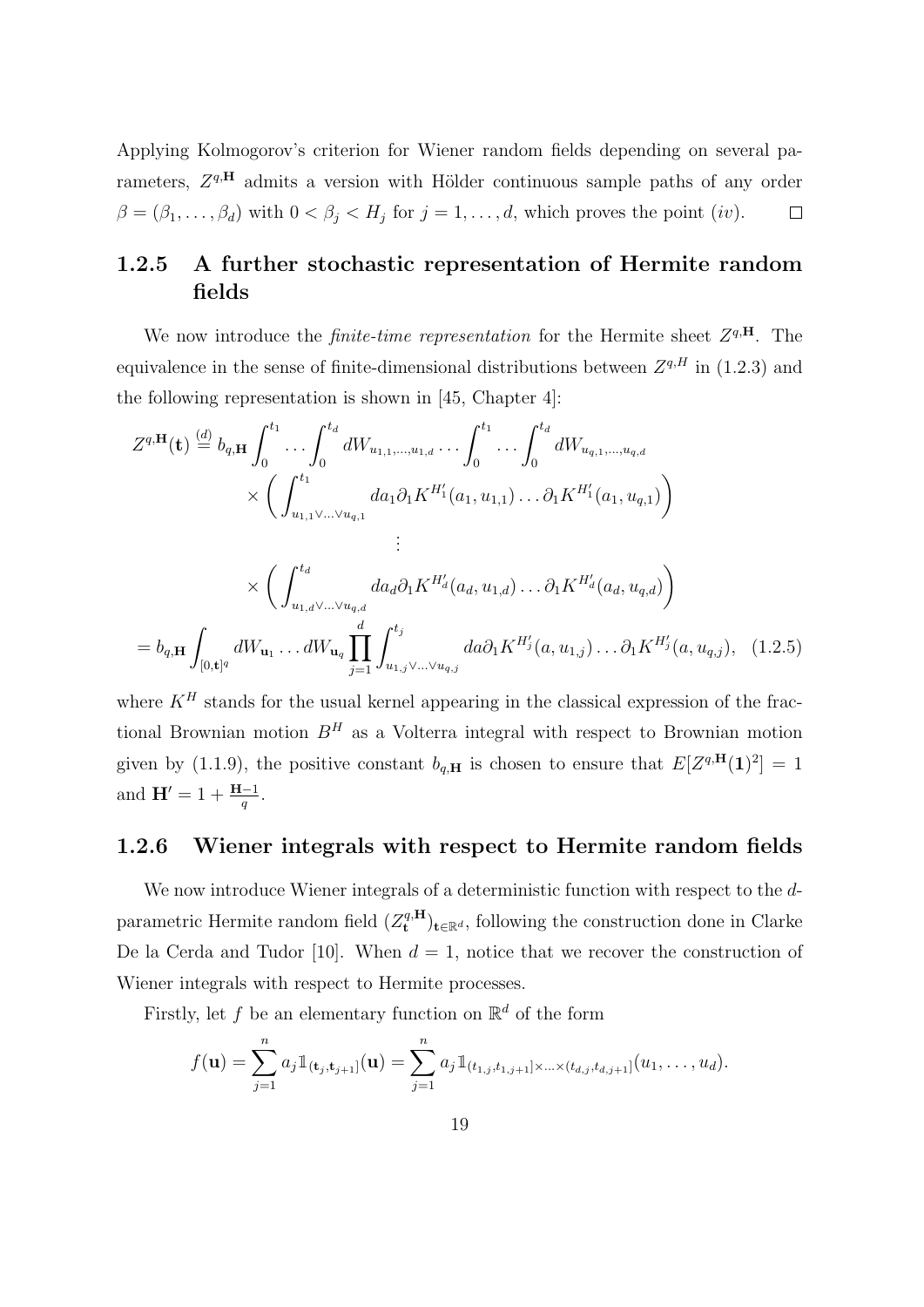We define naturally the Wiener integral of f with respect to  $Z^{q,\mathbf{H}}$  as

$$
\int_{\mathbb{R}^d} f(\mathbf{u}) dZ_{\mathbf{u}}^{q,\mathbf{H}} = \sum_{j=1}^n a_j \Delta Z_{[\mathbf{t}_j, \mathbf{t}_{j+1}]}^{q,\mathbf{H}},
$$

where  $\Delta Z^{q,\mathbf{H}}_{\text{[t-1]}}$  $[t_j,t_{j+1}]$  is the generalized increment of  $Z^{q,\mathbf{H}}$  given by (1.2.4). Observe that the Hermite sheet given by formula (1.2.3) can equivalently be written as follows

$$
Z_{\mathbf{t}}^{q,\mathbf{H}}=\int_{(\mathbb{R}^d)^q}J(\mathbb{1}_{[0,t_1]\times\ldots\times[0,t_d]})(\mathbf{y}_1,\ldots,\mathbf{y}_q)dB(\mathbf{y}_1)\ldots dB(\mathbf{y}_q),
$$

where B is a Brownian sheet and J is the mapping from the set of functions  $f : \mathbb{R}^d \to \mathbb{R}$ to the set of functions  $g: (\mathbb{R}^d)^q \to \mathbb{R}$  given by

$$
J(f)(\mathbf{y}_1,\ldots,\mathbf{y}_q) := c(\mathbf{H},q) \int_{\mathbb{R}^d} f(\mathbf{u}) \prod_{i=1}^q (\mathbf{u}-\mathbf{y}_i)_+^{-\left(\frac{1}{2}+\frac{1-\mathbf{H}}{q}\right)} d\mathbf{u}
$$
  
=  $c(\mathbf{H},q) \int_{\mathbb{R}^d} f(u_1,\ldots,u_d) \prod_{i=1}^q \prod_{j=1}^d (u_j - y_{i,j})_+^{-\left(\frac{1}{2}+\frac{1-H_i}{q}\right)} du_1 \ldots u_d.$ 

It follows that the Wiener integral for step functions f with respect to  $Z^{q,H}$  can be expressed as the following q-th multiple Wiener integral

$$
\int_{\mathbb{R}^d} f(\mathbf{u}) dZ_{\mathbf{u}}^{q,\mathbf{H}} = \int_{(\mathbb{R}^d)^q} J(f)(\mathbf{y}_1, \dots, \mathbf{y}_q) dB(\mathbf{y}_1) \dots dB(\mathbf{y}_q).
$$
(1.2.6)

For every step function f, it is readily verified that  $E\left[\int_{\mathbb{R}^d} f(\mathbf{u}) dZ_{\mathbf{u}}^{q,\mathbf{H}}\right] = 0$  and

$$
E\bigg[\bigg(\int_{\mathbb{R}^d} f(\mathbf{u}) dZ_{\mathbf{u}}^{q,\mathbf{H}}\bigg)^2\bigg] = q! \int_{(\mathbb{R}^d)^q} (J(f)(\mathbf{y}_1,\ldots,\mathbf{y}_q))^2 d\mathbf{y}_1 \ldots d\mathbf{y}_q
$$
  
\n
$$
= \mathbf{H}(2\mathbf{H}-1) \int_{\mathbb{R}^d} \int_{\mathbb{R}^d} f(\mathbf{u}) f(\mathbf{v}) |\mathbf{u}-\mathbf{v}|^{2\mathbf{H}-2} d\mathbf{u} d\mathbf{v}
$$
  
\n
$$
= \int_{\mathbb{R}^d} \int_{\mathbb{R}^d} f(u_1,\ldots,u_d) f(v_1,\ldots,v_d) \prod_{i=1}^d H_i (2H_i-1) |u_i-v_i|^{2H_i-2} du_1 \ldots du_d dv_1 \ldots dv_d.
$$

Let us now introduce the linear space  $\mathcal H$  of measurable functions f on  $\mathbb R^d$  such that

$$
||f||_{\mathcal{H}}^2:=q!\int_{(\mathbb{R}^d)^q}(I(f)(\mathbf{y}_1,\ldots,\mathbf{y}_q))^2d\mathbf{y}_1\ldots d\mathbf{y}_q<\infty.
$$

Playing with the expression of the norm yields

$$
||f||_{\mathcal{H}}^2 = \mathbf{H}(2\mathbf{H} - 1) \int_{\mathbb{R}^d} \int_{\mathbb{R}^d} f(\mathbf{u}) f(\mathbf{v}) |\mathbf{u} - \mathbf{v}|^{2\mathbf{H} - 2} d\mathbf{u} d\mathbf{v} < \infty.
$$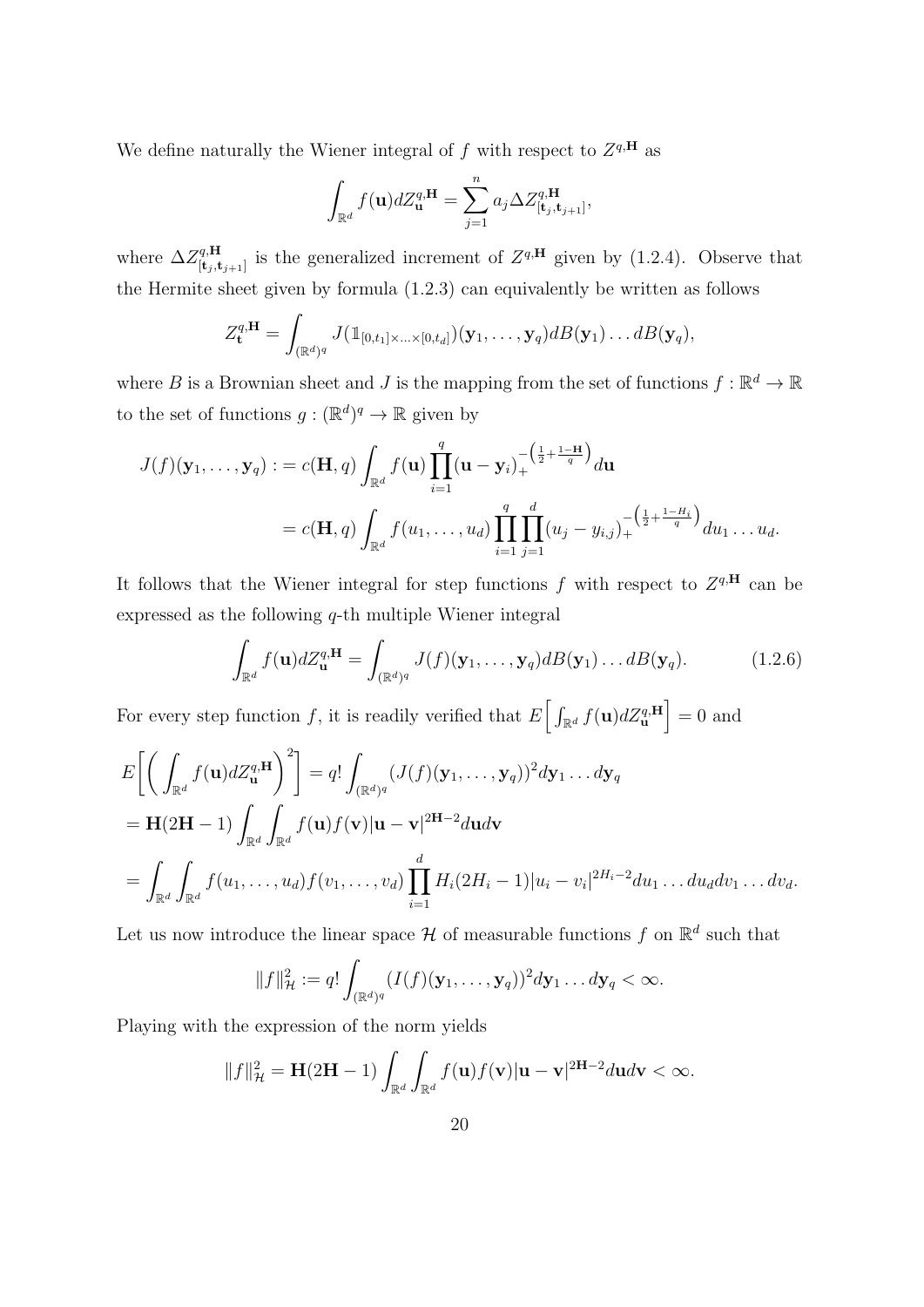Observe that the mapping

$$
f \longmapsto \int_{\mathbb{R}^d} f(\mathbf{u}) dZ_{\mathbf{u}}^{q,\mathbf{H}} \tag{1.2.7}
$$

is an isometry from the space of elementary functions equipped with the norm  $\|.\|_{\mathcal{H}}$  to  $L^2(\Omega)$ . Furthermore, it was shown in [33] that the set of elementary functions is dense in  $H$ . Then the isometry mapping  $(1.2.7)$  and the relation  $(1.2.6)$  still hold for any function in  $H$ .

# 1.3 Introduction to Fisher information

We now leave the world of Hermite processes and fields, to introduce the definitions of entropy and Fisher information for continuous random variables or vectors, two notions at the heart of the work in progress [d] (see Section 1.4). We then describe the relationships between the different induced forms of convergences. For the sake of simplicity, we first start with the one-dimensional case.

### 1.3.1 Entropy and Fisher information for real-valued random variables

**Definition 1.3.1.** ([18, Def. 1.4, 1.5]) The *differential entropy* (or simply, the *entropy*) of a continuous random variable  $F$  with density  $f$  is defined by:

$$
H(F) = H(f) := -\int f(x) \log f(x) dx = -E[\log f(F)].
$$
 (1.3.1)

We use the convention that  $0 \log 0 \equiv 0$ . For two continuous random variables F and Z with densities f and  $\phi$  respectively, the measure of the discrepancy between the distributions of F and Z is the relative entropy (or the so-called Kullback-Leibler distance) defined by

$$
D(F||Z) = D(f||\phi) := \int f(x) \log \left(\frac{f(x)}{\phi(x)}\right) dx.
$$
 (1.3.2)

Note that if  $\text{supp}(f) \nsubseteq \text{supp}(\phi)$ , then  $D(f||\phi) = \infty$ .

**Remark 1.3.2.** The relative entropy is non-negative:  $D(F||Z) \geq 0$  for any random variables F, Z with densities f and  $\phi$  respectively. Indeed, using Jensen's inequality for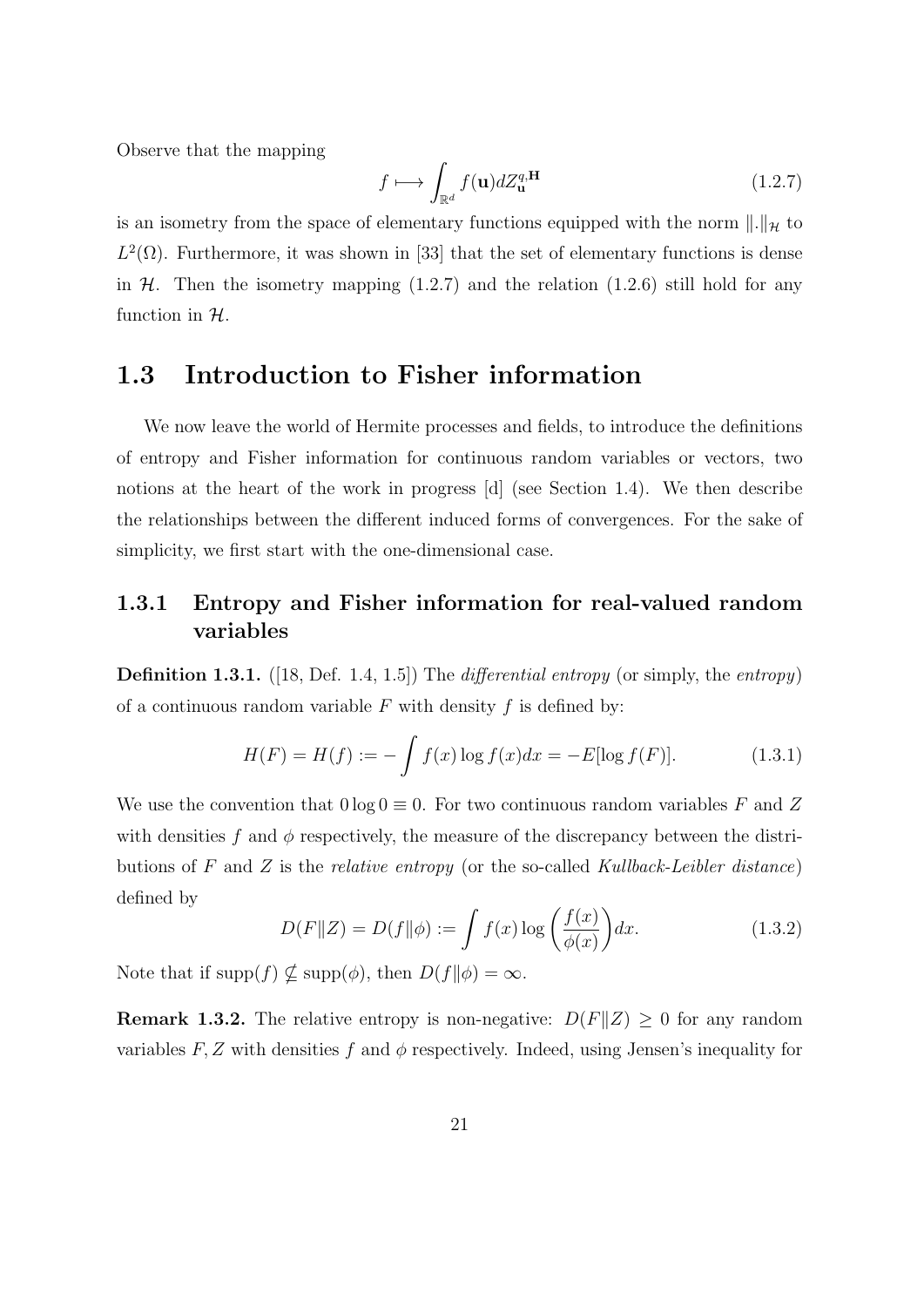the convex function  $-\log$ , we have

$$
D(F||Z) = -\int f(x) \log \left(\frac{\phi(x)}{f(x)}\right) dx = E \left[ -\log \left(\frac{\phi(F)}{f(F)}\right) \right]
$$
  
\n
$$
\geq -\log \left(E \left[ \frac{\phi(F)}{f(F)} \right] \right) = -\log \left(\int \frac{\phi(x)}{f(x)} f(x) dx \right)
$$
  
\n
$$
= -\log \left(\int \phi(x) dx \right) = 0.
$$

**Definition 1.3.3.** ([18, Def. 1.12]) For a random variable F with continuously differentiable density f, we define the *score function*  $\rho_F$  of F as the R-valued function given by

$$
\rho_F(x) = \frac{f'(x)}{f(x)} = \frac{d}{dx}(\log f(x)).
$$

Additionally, if we assume that F has variance  $\sigma^2$ , we define the Fisher information  $J(F)$  and the standardised Fisher information  $J_{st}(F)$  as follows:

$$
J(F) = E[\rho_F(F)^2]
$$
\n
$$
(1.3.3)
$$

$$
J_{st}(F) = \sigma^2 E[(\rho_F(F))^2] - 1 = \sigma^2 J(F) - 1.
$$
 (1.3.4)

It is easily seen that the score function  $\rho_F$  is uniquely determined by the so-called Stein identity (see e.g. [18, C1]). That is,  $\rho_F$  is the only function satisfying

$$
E[\rho_F(F)g(F)] = -E[g'(F)]
$$
\n(1.3.5)

for any test function  $g : \mathbb{R} \to \mathbb{R}$ . Moreover, if Z is  $\mathcal{N}(0, \sigma^2)$ -distributed then  $J(Z) =$  $\sigma^{-2}$ . Hence,  $\sigma^{-2}J_{st}(F) = J(F) - \sigma^{-2} = J(F) - J(Z)$  is the difference between the Fisher information of F and Z.

We now turn to the study of relationships between convergences in the sense of entropy, Fisher information, total variation and  $L^p$ -distances.

Throughout the sequel, we denote by  $F$  a centered real-valued random variable with unit variance and smooth density f, and we let  $Z \sim \mathcal{N}(0, 1)$  be a standard Gaussian with density  $\phi(x) = \frac{1}{\sqrt{c}}$  $\frac{1}{2\pi}e^{-x^2/2}, x \in \mathbb{R}.$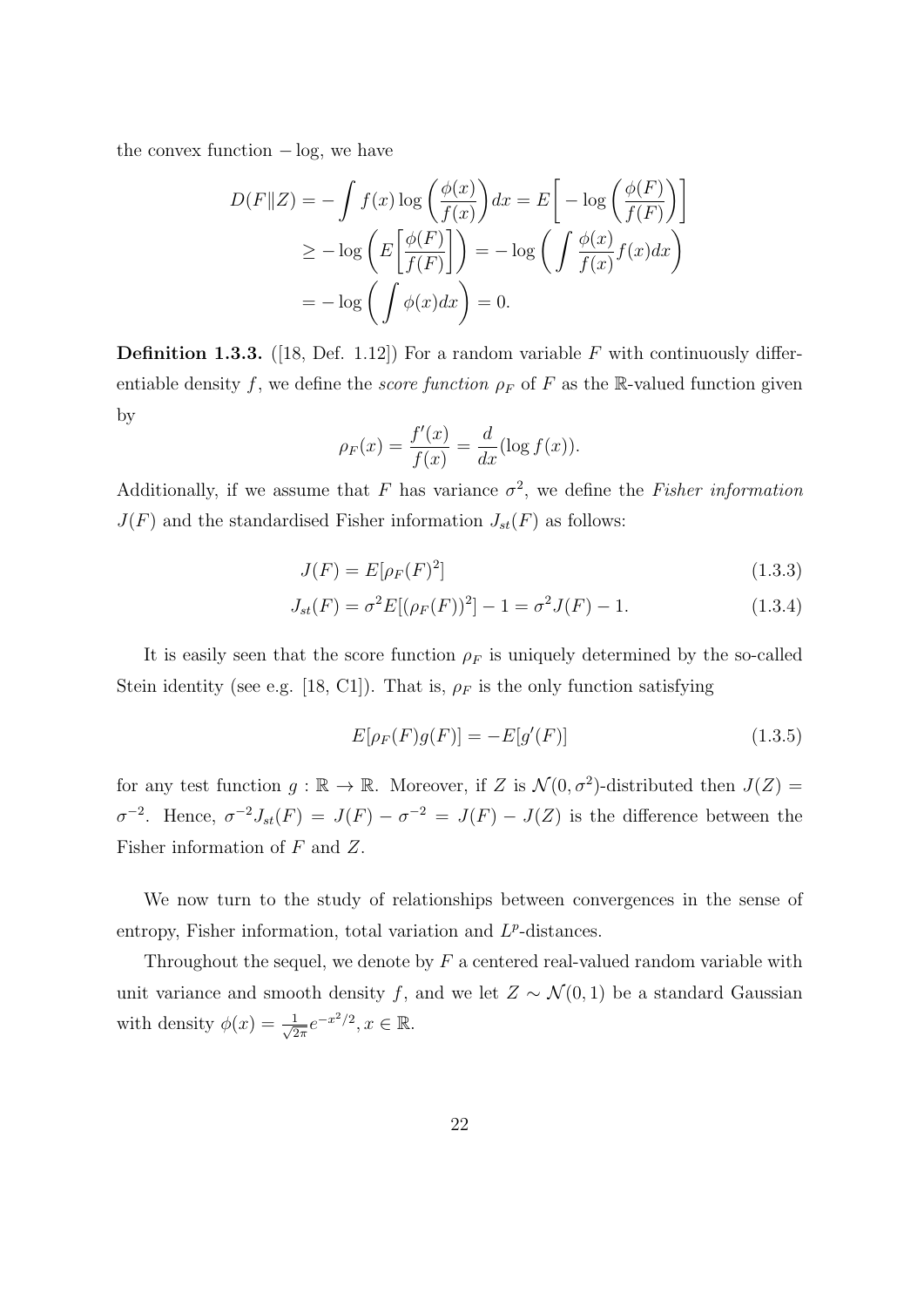The  $L^p$ -distance (resp. supremum norm) between densities of F and Z is given by

$$
||f - \phi||_{L^p} = \left(\int_{\mathbb{R}} |f(x) - \phi(x)|^p dx\right)^{1/p},
$$
  
\n
$$
\left(\text{resp. } ||f - \phi||_{\infty} = \sup_{x \in \mathbb{R}} ||f(x) - \phi(x)||\right).
$$

The total variation distance  $d_{TV}(F, Z)$  between F and Z is defined as

$$
d_{TV}(F, Z) = \sup_{A \in \mathcal{B}(\mathbb{R})} |\mathbb{P}(F \in A) - \mathbb{P}(Z \in A)|.
$$

It is known that the convergence in total variation distance is stronger than the convergence in distribution, see e.g., [28, Proposition C.3.1]. Moreover, for any  $p \in [1,\infty)$ ,

$$
||f - \phi||_{L^p} \le ||f - \phi||_{L^1}^{1/p} ||f - \phi||_{\infty}^{1-1/p}.
$$

Thus, a bound for  $L^p$ -distance may be always deduced from a bound for  $L^1$  and supremum distances. Furthermore, we have the following useful identity for total variation distance, see e.g., [28],

$$
d_{TV}(F, Z) = \frac{1}{2} \sup_{\|h\|_{\infty} \le 1} |E[h(F)] - E[h(Z)]|
$$
  
= 
$$
\frac{1}{2} \int_{\mathbb{R}} |f(x) - \phi(x)| dx = \frac{1}{2} ||f - \phi||_{L^1}.
$$

As a result, controlling both the total variation distance and the supremum distance implies the  $L^p$ -convergence for any  $p \in (1,\infty)$ .

It is worth pointing out that a link between relative entropy and total variation distance is provided by the celebrated *Csiszár-Kullback-Pinsker inequality*, implying that for any probability densities, the convergence in the sense of relative entropy is stronger than convergence in total variation distance. More precisely:

**Proposition 1.3.4.** ( [18, Lemma 1.8]) For any random variables F and Z, we have

$$
2(d_{TV}(F,Z))^2 \le D(F||Z).
$$

In 1975, Shimizu [38] (see also [18, Lemma E.1]) proved that the convergence in the sense of Fisher information distance to a standard Gaussian random variable is stronger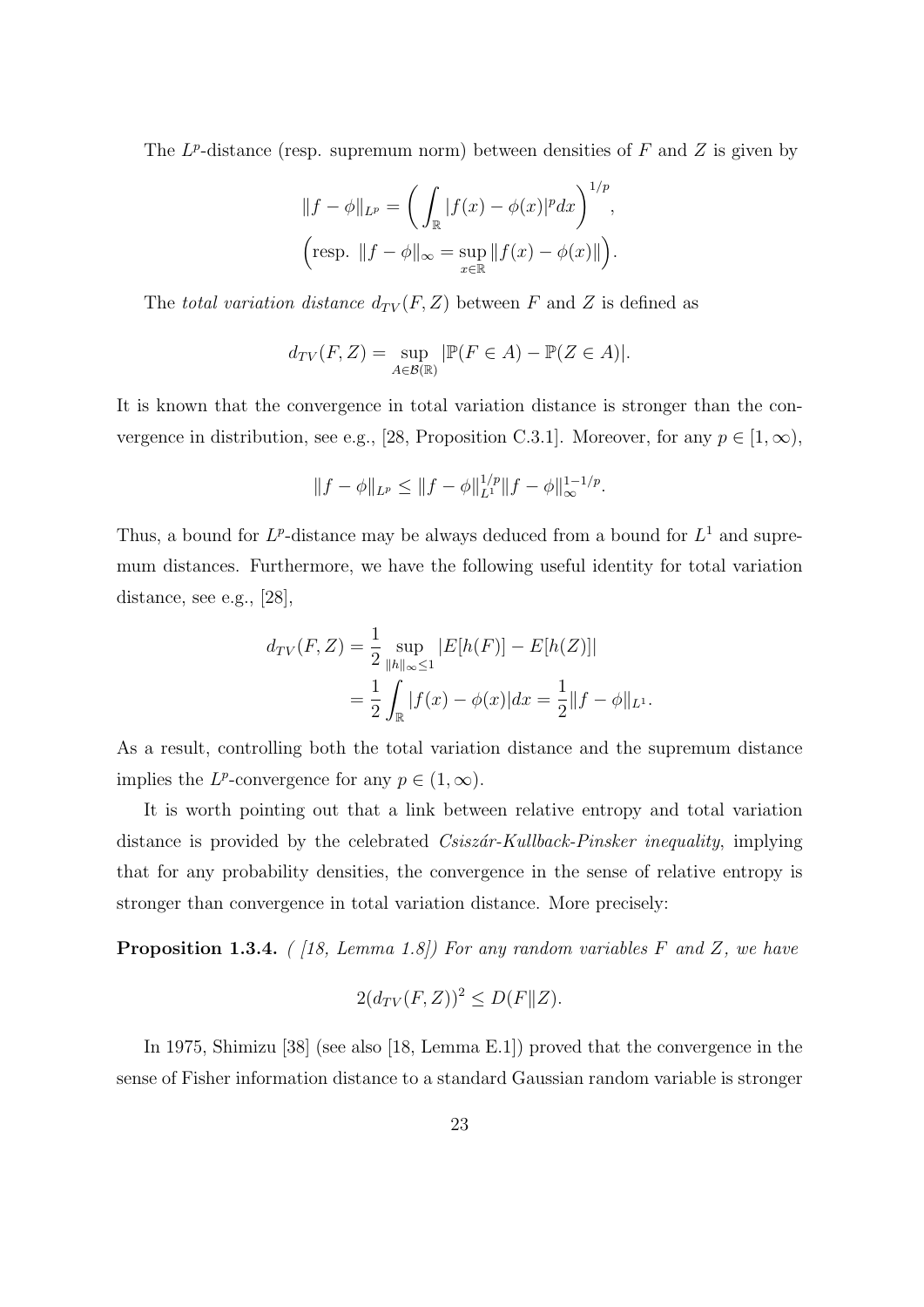than convergence in total variation distance and supremum norm. The constants obtained by Shimizu in his original paper [38] have been then improved by Johnson and Barron [3] and Ley and Swan [21].

Proposition 1.3.5. *(Shimizu's inequality)* Let F be a centered real-valued random variable with unit variance and continuously differentiable density f. Let Z be a standard Gaussian random variable. Then the following two inequalities hold:

$$
\sup_{x} |f(x) - \phi(x)| \le \sqrt{J(F)} \tag{1.3.6}
$$

$$
d_{TV}(F, Z) \le \frac{1}{\sqrt{2}} \sqrt{J(F)}.\tag{1.3.7}
$$

The relative entropy and the Fisher information are also strongly related to each other via the so-called de Bruijn's identity, see e.g., [2, Lemma 1] or [18, C1].

**Lemma 1.3.6.** (de Bruijn's identity) Let  $F$  be a centered real-valued random variable with unit variance and let Z be a standard Gaussian. Assume, without loss of generality, that  $F$  and  $Z$  are independent. Then,

$$
D(F||Z) = \int_0^1 \frac{J(\sqrt{t}F + \sqrt{1 - t}Z) - 1}{2t} dt.
$$
 (1.3.8)

Furthermore, taking into account (see e.g., [18, Lemma 1.21]) that

$$
J(\sqrt{t}F + \sqrt{1 - t}Z) \le tJ(F) + (1 - t)J(Z) = 1 + t(J(F) - 1),
$$

we obtain

$$
D(F||Z) \le \frac{1}{2}(J(F) - 1).
$$
\n(1.3.9)

As a consequence, convergence in the sense of Fisher information distance to a standard Gaussian random variable is stronger than convergence in the sense of relative entropy distance.

#### 1.3.2 Entropy and Fisher information for random vectors

**Definition 1.3.7.** ([18, Def 3.1]) The *differential entropy* (or simply, the *entropy*) of a continuous random vector  $F$  with density  $f$  is defined by:

$$
H(F) = H(f) := -\int f(\mathbf{x}) \log f(\mathbf{x}) d\mathbf{x} = -E[\log f(F)]. \tag{1.3.10}
$$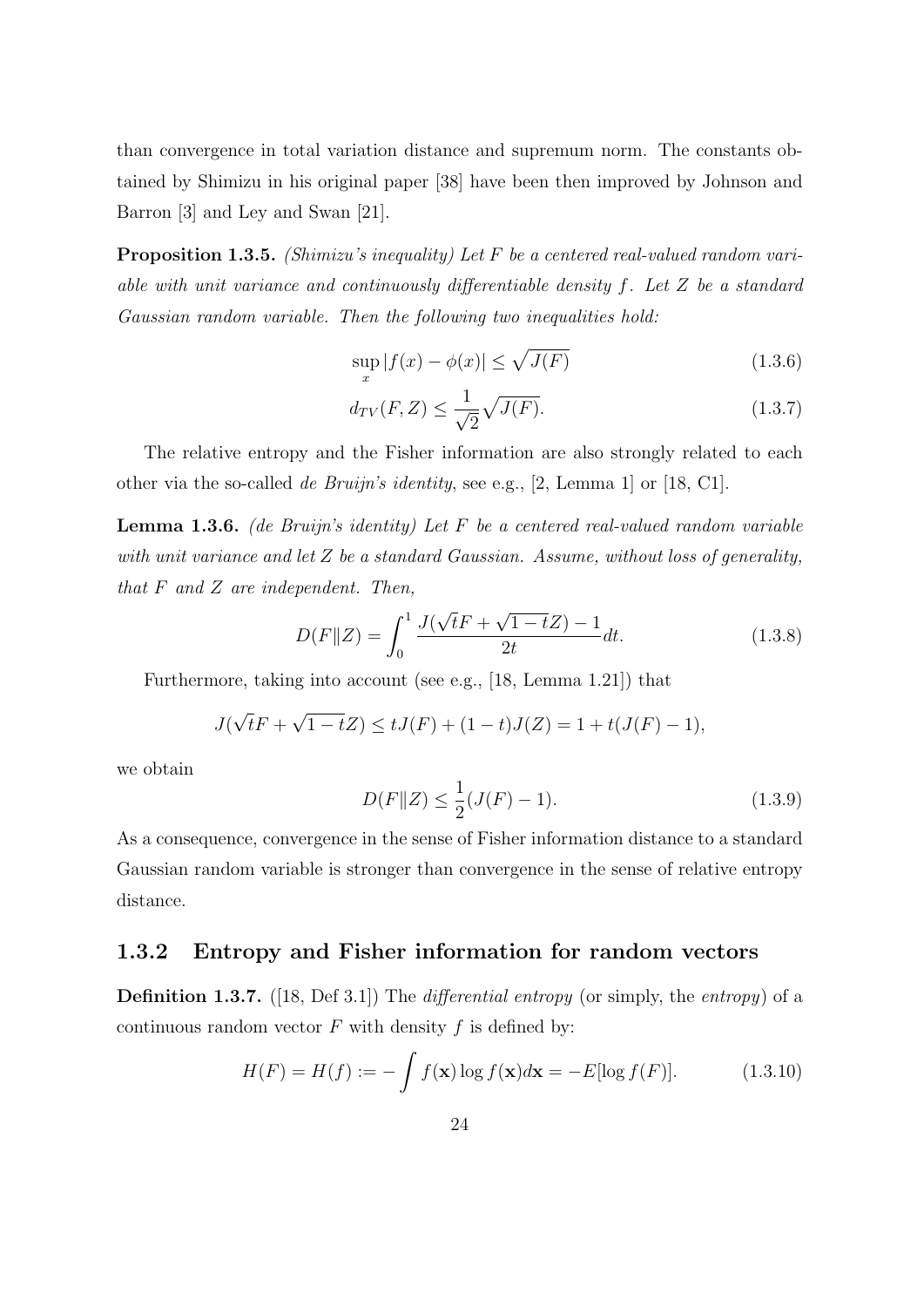We use the convention  $0 \log 0 \equiv 0$ . The measure of the discrepancy between the distributions of  $F$  and  $Z$  is the *relative entropy* (aka the Kullback-Leibler distance)

$$
D(F||Z) := \int f(\mathbf{x}) \log \left(\frac{f(\mathbf{x})}{\phi(\mathbf{x})}\right) d\mathbf{x}.\tag{1.3.11}
$$

Now we can define the Fisher information matrix as follows. Given a function  $p$ , write  $\nabla p$  for the gradient vector  $(\partial p/\partial x_1, \ldots, \partial p/\partial x_n)^T$  and Hess p for the Hessian matrix (Hess  $p)_{ij} = \frac{\partial^2 p}{\partial x_i \partial x_j}$ .

**Definition 1.3.8.** ([18, Def 3.2]) For a random vector F with differentiable density f and covariance matrix  $C > 0$ , we define the *score*  $\rho_F$  of F as the  $\mathbb{R}^d$ -valued function given by

$$
\rho_F: \mathbb{R}^d \to \mathbb{R}^d : \mathbf{x} \mapsto \rho_F(\mathbf{x}) = (\rho_{F,1}(\mathbf{x}), \dots, \rho_{F,d}(\mathbf{x}))^T := \nabla \log f(\mathbf{x}). \tag{1.3.12}
$$

We also define the Fisher information matrix  $J(F)$  and its standardised version  $J_{st}(F)$ of  $F$  by

$$
J(F) := E[\rho_F(F)\rho_F(F)^T]
$$
\n(1.3.13)

$$
J_{st}(F) := CE[(\rho_F(F) + C^{-1}F)(\rho_F(F) + C^{-1}F)^T] = C(J(F) - C^{-1})
$$
 (1.3.14)

(with components of  $J(F)$  are  $J(F)_{ij} = E[\rho_{F,i}(F)\rho_{F,j}(F)]$  for  $1 \leq i, j \leq d$ ).

It is known that the score vector-function  $\rho_F(F)$  is uniquely determined by the following integration by parts (see e.g., [18, Lemma 3.3]). That is,  $\rho_F$  is the only function satisfying:

$$
E[\rho_F(F)g(F)] = -E[\nabla g(F)] \qquad \text{for all test function } g: \mathbb{R}^d \to \mathbb{R}.
$$
 (1.3.15)

In particular,

$$
E[\rho_{F,i}(F)g(F)] = -E\left[\frac{\partial g}{\partial x_i}(F)\right] \qquad \forall 1 \le i \le d. \tag{1.3.16}
$$

Note that if Z is a centered Gaussian vector with covariance C, then  $J(Z) = C^{-1}$  and the positive semidefinite matrix  $C^{-1}J_{st}(F) = J(F) - C^{-1}$  is the difference between the Fisher information matrices of F and Z.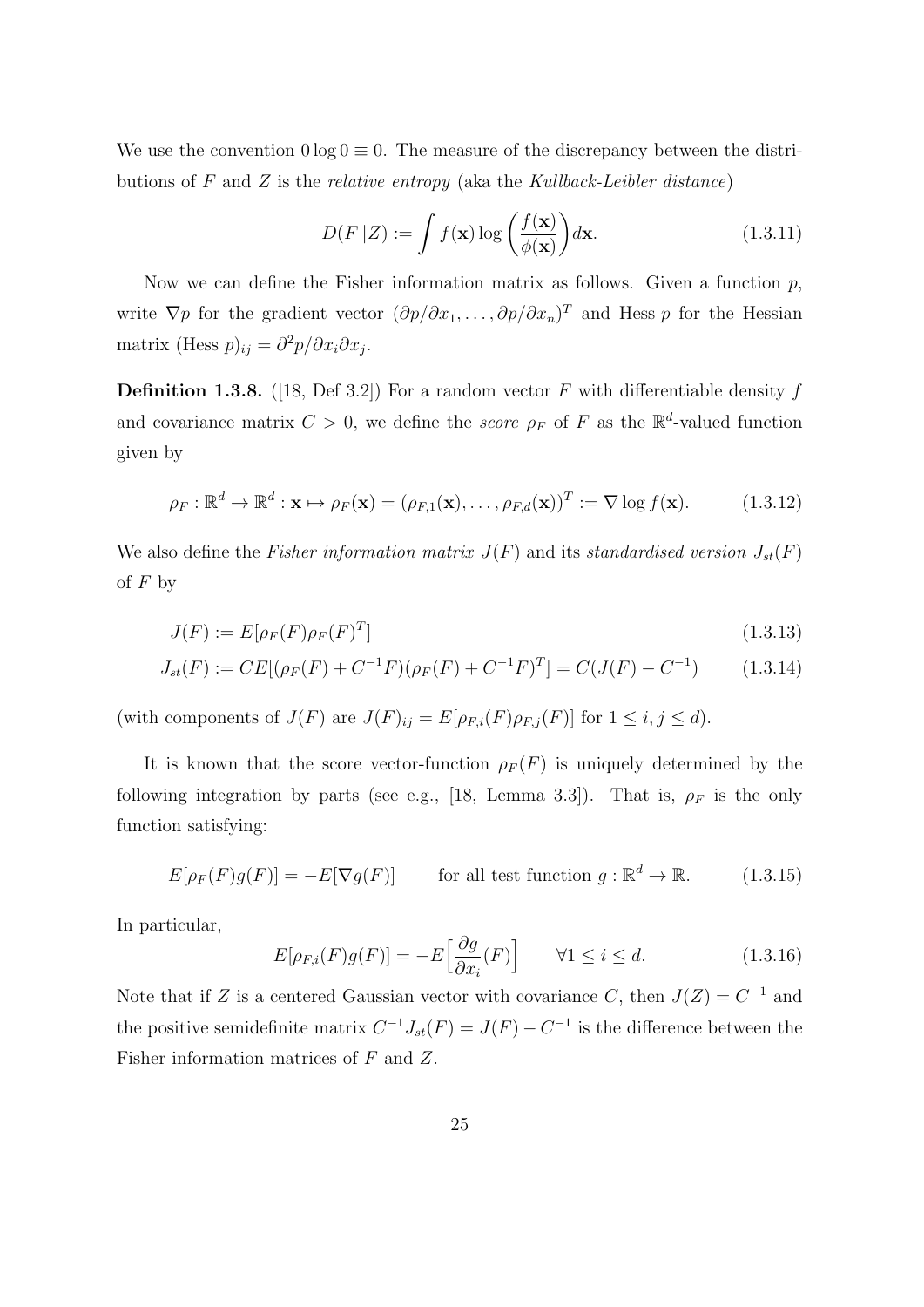As in dimension one, let us now review the relationships between convergence to Gaussian vectors in the sense of entropy, Fisher information, total variation and  $L^p$ distances.

Similarly as in dimension one, the *total variation distance*  $d_{TV}(F, Z)$  between ddimensional random vectors  $F$  and  $Z$  is defined as

$$
d_{TV}(F, Z) = \sup_{A \in \mathcal{B}(\mathbb{R}^d)} |\mathbb{P}(F \in A) - \mathbb{P}(Z \in A)|.
$$

We also have a strong connection between total variation distance and  $L^1$ -norm of densities as follows:

$$
d_{TV}(F, Z) = \frac{1}{2} \sup_{\|h\|_{\infty} \le 1} |E[h(F)] - E[h(Z)]|
$$
  
= 
$$
\frac{1}{2} \int_{\mathbb{R}^d} |f(\mathbf{x}) - \phi(\mathbf{x})| d\mathbf{x} = \frac{1}{2} ||f - \phi||_{L^1}
$$

In the multi-dimensional case, the relative entropy and the total variation distance are also linked together. Precisely:

**Proposition 1.3.9.** (Csiszár-Kullback-Pinsker inequality) For any random vectors  $F$ and Z, we have

$$
2(d_{TV}(F,Z))^2 \le D(F\|Z). \tag{1.3.17}
$$

Therefore, the convergence in the sense of relative entropy is stronger than convergence in total variation distance. In particular, note that  $D(F||Z) \geq 0$ . See, e.g., [5] for a proof of  $(1.3.17)$  and original references or see [15].

The analogue in dimension one of the relationship between relative entropy and Fisher information is provided by the multidimensional counterpart of de Bruijn's identity, see e.g., [19, Lemma 2.2].

**Lemma 1.3.10.** (Multivariate de Bruijn's identity) Let  $F$  be a d-dimensional random vector with invertible covariance matrix  $C$  and let  $Z$  be Gaussian with covariance  $C$  as well. Then,

$$
D(F||Z) = \int_0^1 \frac{tr(J_{st}(F_t))}{2t} dt,
$$
\n(1.3.18)

where  $F_t := \sqrt{t}F +$ √  $\overline{1-t}Z$  is the centered random vector with covariance matrix C and 'tr' is the usual trace operator.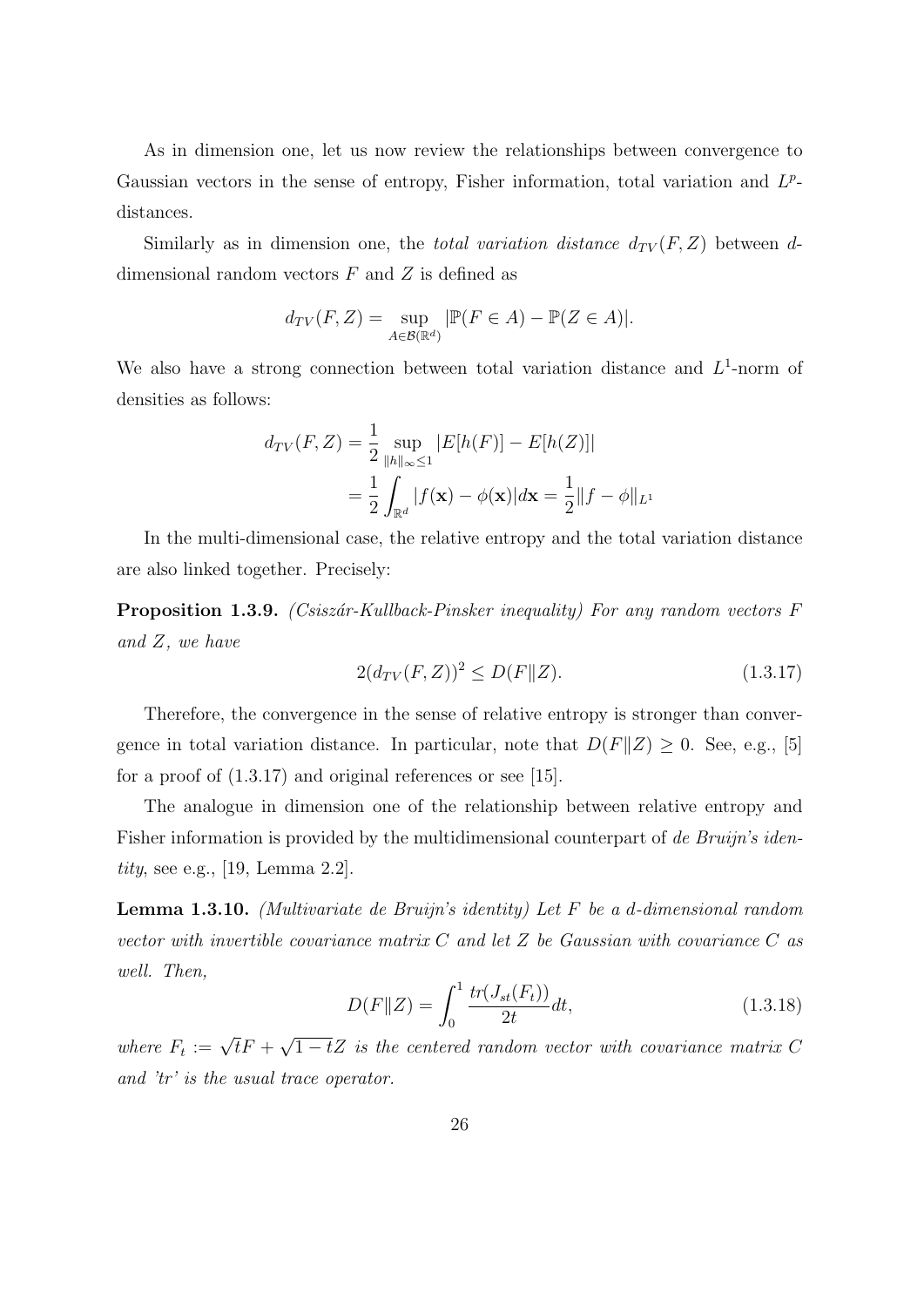If F and Z are random vectors that have both *identity covariance matrix*, a straightforward extension of [18, Lemma 1.21] to the multivariate setting yields that the standardised Fisher information decreases along convolutions. Precisely, for all  $0 \le t \le 1$ ,

$$
\text{tr}(J_{st}(F_t)) \le t \, \text{tr}(J_{st}(F)) + (1-t)\text{tr}(J_{st}(Z)) = t \, \text{tr}(J_{st}(F)).
$$

It follows that

$$
D(F||Z) \le \frac{1}{2} \text{tr}(J_{st}(F)).
$$
\n(1.3.19)

As a consequence, convergence in the sense of Fisher information to a standard Gaussian random vector is stronger than convergence in the sense of relative entropy.

# 1.4 Summary of the four articles that constitute this thesis

# 1.4.1 [a] Non-central limit theorems for quadratic functionals of Hermite-driven long memory moving average processes

Fractional Ornstein-Uhlenbeck process, fOU in short, is the unique strong solution of the Langevin equation, driven by the fractional Brownian motion  $B<sup>H</sup>$  as a noise. Namely,

$$
dX_t = -\alpha X_t dt + \sigma dB_t^H, \qquad X_0 = 0. \tag{1.4.1}
$$

Here  $\sigma > 0$  is a constant, and  $\alpha > 0$  is the drift of the model.

The fOU process has received a lot of attention recently, especially because one can use the powerful toolbox of Gaussian analysis to deal with it, see e.g., [16, 17, 20, 47]. But in some practical models, the Gaussian assumption may be implausible (cf. Taqqu [40]). This is why we propose to add a new parameter, namely  $q \ge 1$ , in (1.4.1):

$$
dX_t = -\alpha X_t dt + \sigma dZ_t^{q,H}, \qquad x_0 = 0. \tag{1.4.2}
$$

In (1.4.2),  $Z^{q,H}$  is a Hermite process of order  $q \ge 1$  and Hurst parameter  $H \in (1/2, 1)$ . Note that  $q = 1$  in (1.4.2) corresponds to (1.4.1). The stochastic differential equation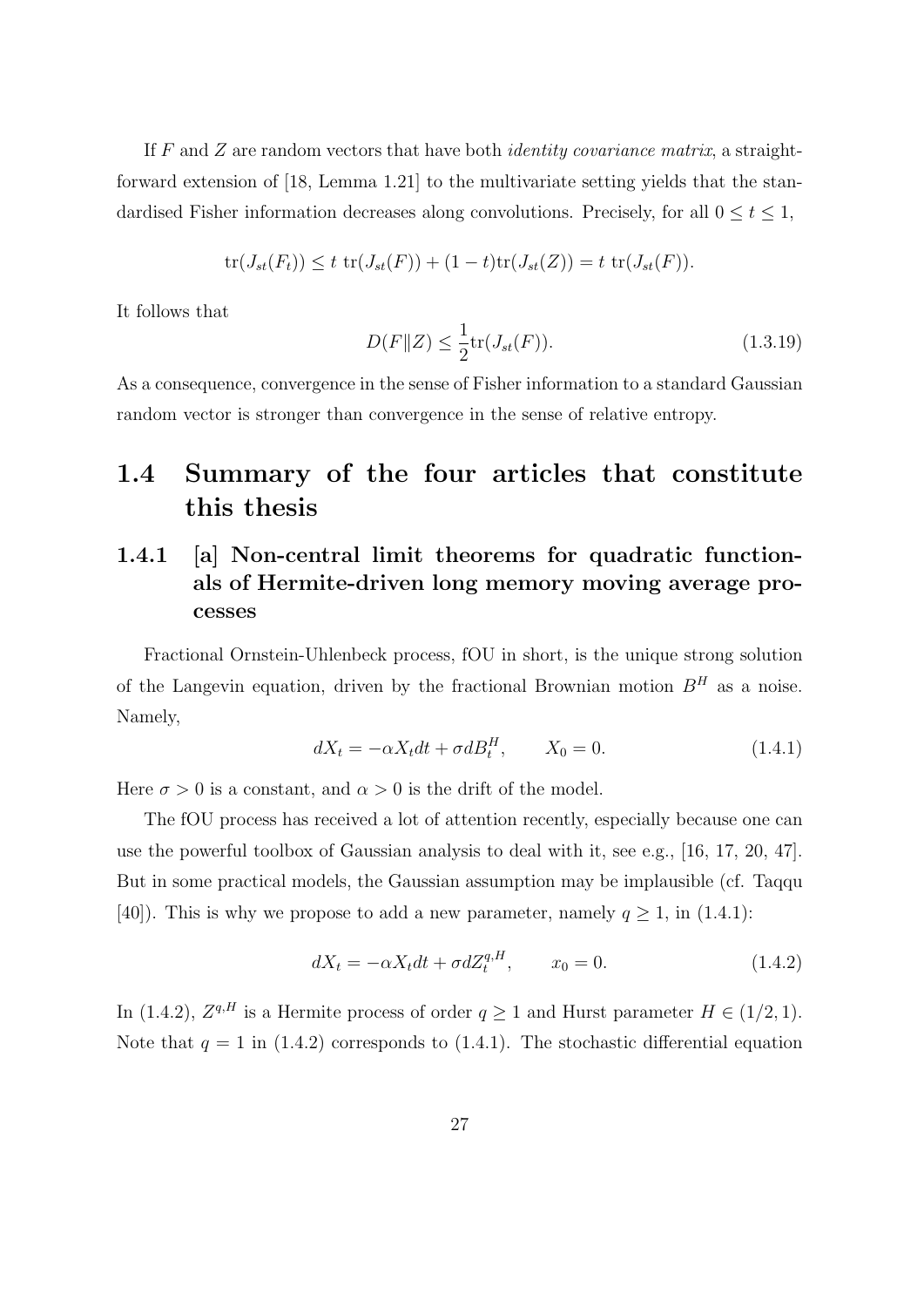(1.4.2) has a unique strong solution that is the almost surely continuous process given by

$$
X_t = \sigma \int_0^t e^{-\alpha(t-u)} dZ_u^{q,H}, \qquad t \ge 0.
$$
 (1.4.3)

Here, the integral  $\int_0^t e^{\alpha u} dZ_u^{q,H}$  must be understood in the Riemann-Stieljes sense (see [22, Prop. 1]). Following [22], the stochastic process (1.4.3) is called (non-stationary) Hermite Ornstein-Uhlenbeck process of order q.

More generally, we can consider a class of long memory moving average processes driven by Hermite process of the form

$$
X_t^{(q,H)} := \int_0^t x(t-u)dZ^{q,H}(u), \qquad t \ge 0,
$$
\n(1.4.4)

where x is a regular deterministic function. For  $x(u) = \sigma e^{-\alpha u}$  with  $\sigma$  and  $\alpha > 0$ , one recovers the Hermite Ornstein-Uhlenbeck process (1.4.3). The purpose of the article [a] is to study the asymptotic behavior, as  $T \to \infty$ , of the normalized quadratic functional

$$
G_T^{(q,H)}(t) := \frac{1}{T^{2H_0 - 1}} \int_0^{Tt} \left( \left( X_s^{(q,H)} \right)^2 - E \left[ \left( X_s^{(q,H)} \right)^2 \right] \right) ds, \tag{1.4.5}
$$

where  $H_0$  given by (1.1.7), because of its potential to be then used for dealing with statistical inference related to (1.4.2).

Theorem 1.1 in [a] proves a non-central limit theorem for  $G_T^{(q,H)}$  $T^{(q,H)}$  as  $T \to \infty$ . Roughly speaking, it shows the convergence, in the sense of finite-dimensional distributions, to the Rosenblatt process (up to a multiplicative constant), irrespective of the value of  $q \geq 2$  and  $H \in (\frac{1}{2})$  $(\frac{1}{2}, 1).$ 

**Theorem 1.4.1.** ([a, Theorem 1.1]) Let  $H \in \left(\frac{1}{2}\right)$  $(\frac{1}{2}, 1)$  and let  $Z^{(q,H)}$  be a Hermite process of order  $q \geq 2$  and self-similarity parameter H. Consider the Hermite-driven moving average process  $X^{(q,H)}$  defined by (1.4.4), and assume that the kernel x is a real-valued integrable function on  $[0, \infty)$  satisfying, in addition,

$$
\int_{\mathbb{R}^2_+} |x(u)| |x(v)| |u - v|^{2H - 2} du dv < \infty.
$$
\n(1.4.6)

Then, as  $T \to \infty$ , the family of stochastic processes  $G_T^{(q,H)}$  $T$  converges in the sense of finite-dimensional distributions to  $b(H,q)R^{H'}$ , where  $R^{H'}$  is the Rosenblatt process of parameter  $H' = 1 + (2H - 2)/q$ , and  $b(H, q)$  is an explicit positive constant.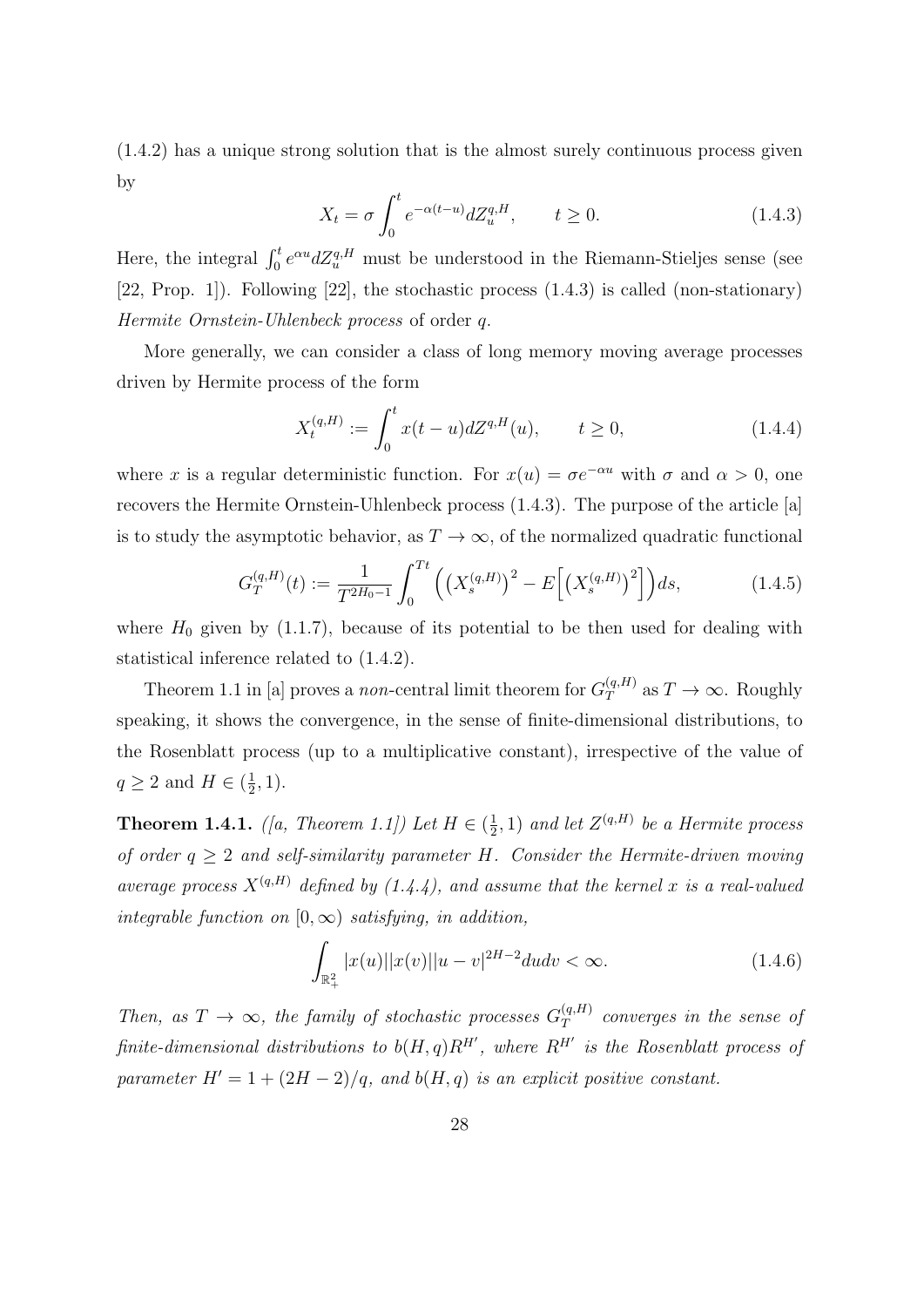For  $q = 1$  (Gaussian case),  $X^{(1,H)}$  is nothing but the fractional Volterra process, which includes fOU process as a particular case. Theorem 1.2 in [a] shows that, for all  $H \in (\frac{3}{4})$  $\frac{3}{4}$ , 1), the family of stochastic processes  $G_T^{(1,H)}$  $T^{(1,H)}$  converges to the Rosenblatt process in the sense of finite-dimensional distributions, up to a multiplicative constant. The result complements a study initiated by Nourdin *et al* in [27] where a central limit theorem was established for  $H \in \left(\frac{1}{2}\right)$  $\frac{1}{2}, \frac{3}{4}$  $\frac{3}{4}$ .

**Theorem 1.4.2.** ([a, Theorem 1.2]) Let  $H \in \left(\frac{3}{4}\right)$  $\frac{3}{4}$ , 1). Consider the fractional Volterra process  $X^{(1,H)}$  given by  $(1.4.4)$  with  $q=1$ . If the function x defining  $X^{(1,H)}$  is an integrable function on  $[0, \infty)$  and satisfies (1.4.6), then the family of stochastic processes  $G_T^{(1,H)}$  $T^{(1,H)}$  converges in the sense of finite-dimensional distributions, as  $T \rightarrow \infty$ , to the Rosenblatt process  $R^{H''}$  of parameter  $H'' = 2H - 1$  multiplied by an explicit positive constant  $b(1, H)$ .

As a consequence of Theorem 1.4.1, it is worth pointing out that, irrespective of the value of the self-similarity parameter  $H \in (\frac{1}{2})$  $(\frac{1}{2}, 1)$ , the normalized quadratic functionals of any non-Gaussian Hermite-driven long memory moving average processes  $(q \geq 2)$ always exhibits a convergence to a random variable belonging to the second Wiener chaos. It is in contrast with what happens in the Gaussian case  $(q = 1)$ , where either central or non-central limit theorems may arise depending on the value of the selfsimilarity parameter. This phenomenon is analogous to the one studied in the works [9, 11, 12, 48].

Proof of Theorem 1.4.1 and 1.4.2 are done via the expansion of  $G_T^{(q,H)}$  $T^{(q,n)}$  into a sum of components belonging to different Wiener chaoses. The asymptotic behavior of each chaos component is then analyzed and it follows that the dominant term is the term in the second Wiener chaos (i.e. other terms are negligible). The convergence of the second chaos term is studied by means of the isometry property of multiple integrals, and eventually leads to the convergence of  $G_T^{(q,H)}$  $T^{(q,n)}$  to the Rosenblatt process.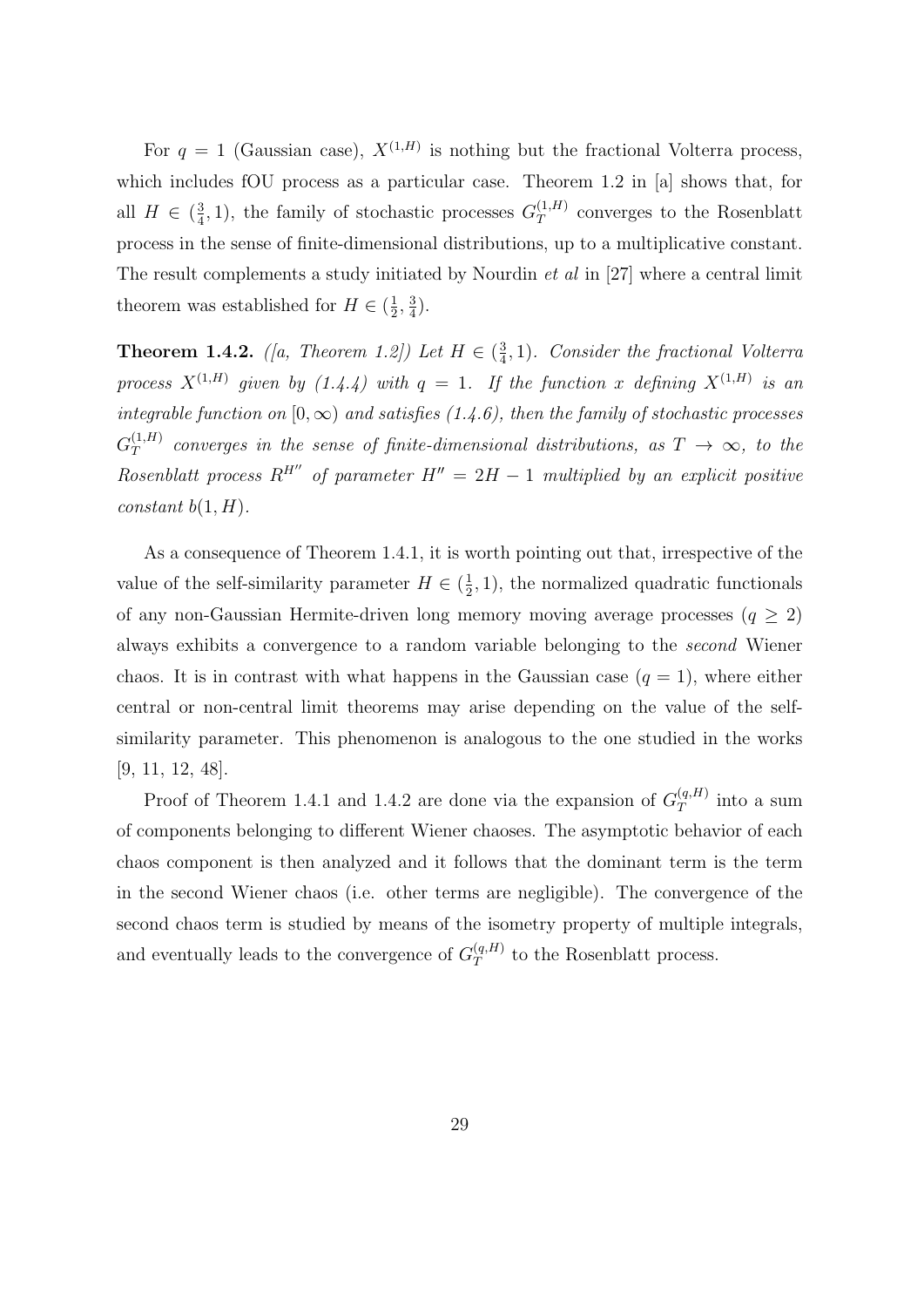#### 1.4.2 [b] Non-central limit theorem for quadratic variations of non-Gaussian multiparameter Hermite random fields

Let  $Z^{q,\mathbf{H}}=(Z_{\mathbf{t}}^{q,\mathbf{H}})$  $(\mathbf{t}^{q,H})_{t\in[0,1]^d}$  be a *d*-parameter Hermite random field of order  $q\geq 1$  and self-similarity parameter  $\mathbf{H} = (H_1, \ldots, H_d) \in (\frac{1}{2})$  $(\frac{1}{2}, 1)^d$ . The quadratic variation of  $Z^{q,\mathbf{H}}$ is defined as

$$
V_{N} := \frac{1}{N} \sum_{i=0}^{N-1} \left[ N^{2H} \left( \Delta Z_{\left[ \frac{i}{N}, \frac{i+1}{N} \right]}^{q, H} \right)^{2} - 1 \right],
$$
 (1.4.7)

where  $\Delta Z^{q,\mathbf{H}}_{\text{[s-t]}}$  $_{\text{[s,t]}}^{q,\text{H}}$  is the increments of  $Z^{q,\text{H}}$  given by (1.2.4). The bold notation is here systematically used in presence of multi-indices (we refer to [b, Section 3.2] for precise definitions). Quadratic variation is often the quantity of interest when we deal with the estimation problem for the self-similarity parameter, see [9, 48].

When  $q = 1, Z^{1,H}$  is either a fractional Brownian motion if  $d = 1$  or a fractional Brownian sheet if  $d \geq 2$ . The behavior of the quadratic variation of fBm is well-known since the eighties, and was analyzed in a series of seminal works by Breuer and Major [7], Dobrushin and Major [13], Giraitis and Surgailis [14] or Taqqu [41]. In the case  $d \geq 2$ , the asymptotic behavior for the quadratic variation of fBs has been actually known recently and we refer the readers to [31, 32] (see also [35]). In all these references, central and non-central limit theorems may arise, depending on the value of the Hurst parameter.

Note that in the case  $q \ge 2$  and  $d = 1$ , we deal with the quadratic variation of a non-Gaussian Hermite process. Chronopoulou, Tudor and Viens [9] (see also [48]) showed the following behavior for the sequence  $V_N$ :

$$
N^{(2-2H)/q}V_N \xrightarrow{L^2(\Omega)} c_{q,H} R_1^{H'}.
$$

Here,  $R_1^{H'}$  is a Rosenblatt random variable with Hurst parameter  $H' = 1 + (2H - 2)/q$ and  $c_{q,H}$  is an explicit constant.

When  $q \ge 2$  and  $d \ge 2$ , we have extended the result of [9] by studying quadratic variations for the class of non-Gaussian Hermite sheets. Precisely, Theorem 1.1 in [b] proves the following non-central limit theorem.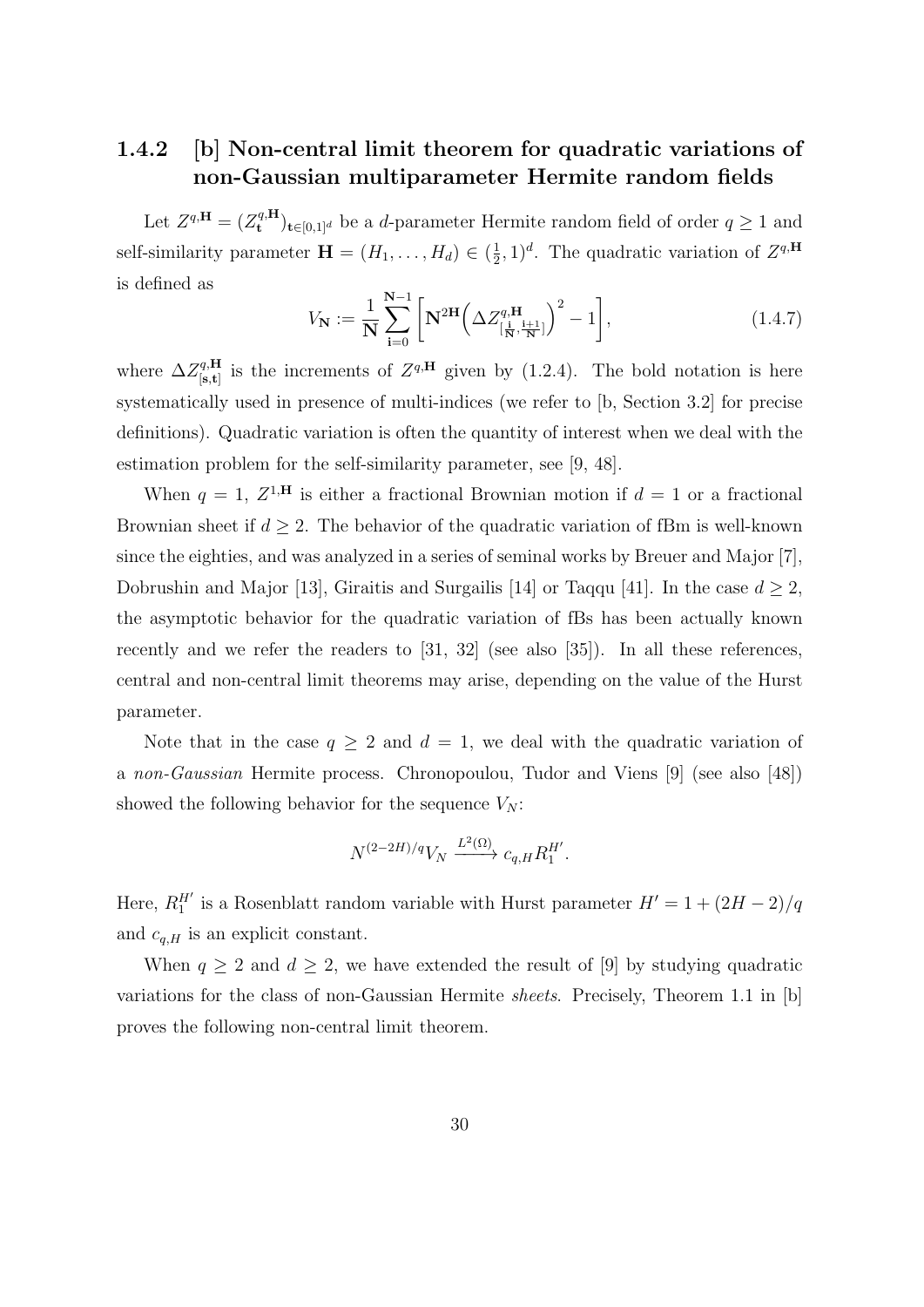**Theorem 1.4.3.** ([b, Theorem 1.1]) Fix  $q \geq 2$ ,  $d \geq 1$  and  $H \in \left(\frac{1}{2}\right)$  $(\frac{1}{2}, 1)^d$ . Let  $Z^{q,\mathbf{H}}$  be a d-parameter Hermite random field of order q with self-similarity parameter H. Then

$$
c_{q,\mathbf{H}}^{-1}\mathbf{N}^{(2-2\mathbf{H})/q}V_{\mathbf{N}}\xrightarrow{L^{2}(\Omega)}R_{\mathbf{1}}^{\mathbf{H'}},
$$

where  $R_1^{\mathbf{H}'}$  is a d-parameter Rosenblatt sheet with Hurst parameter  $\mathbf{H}' = 1 + (2\mathbf{H} - 2)/q$ evaluated at time 1, and  $c_{q,H}$  is an explicit constant.

In this multiparameter setting, we observe the same phenomenon than in [a]. Whatever the value of the self-similarity parameter, the normalized quadratic variation of a non-Gaussian multiparameter Hermite random fields always converges to a random variable belonging to the second Wiener chaos.

Our proof of Theorem 1.4.3 is based on the use of chaotic expansion of the quadratic variation  $V_N$  into multiple Wiener-Itô integrals, that is, we use a similar strategy than in [a]. Among all these chaos terms, the dominant one is the term in the second Wiener chaos. The convergence to Rosenblatt sheet evaluated at time 1 is then shown by applying the isometry property of multiple Wiener-Itô integrals.

#### 1.4.3 [c] Statistical inference for Vasicek-type model driven by Hermite processes

Let us now review the recent contribution [c] about parameter estimation for Vasicek-type model driven by Hermite processes. Fractional Vasicek process is the unique almost surely continuous solution to the following SDE:

$$
dX_t = a(b - X_t)dt + dB_t^H,
$$
\n(1.4.8)

where  $B^H$  is a fractional Brownian motion of index  $H \in \left(\frac{1}{2}\right)$  $(\frac{1}{2}, 1)$ , and  $a > 0, b \in \mathbb{R}$ are real parameters. The statistical inference for fractional Vasicek model has been analyzed recently in [50]. This stochastic model, displaying self-similarity and longrange dependence, has been used to describe phenomenons appearing in hydrology, geophysics, telecommunication, economics or finance.

In [c], we propose a new extended model of  $(1.4.8)$ , where fractional Brownian motion is replaced by a Hermite process:

$$
dX_t = a(b - X_t)dt + dZ_t^{q,H}, \t t \ge 0,
$$
\t(1.4.9)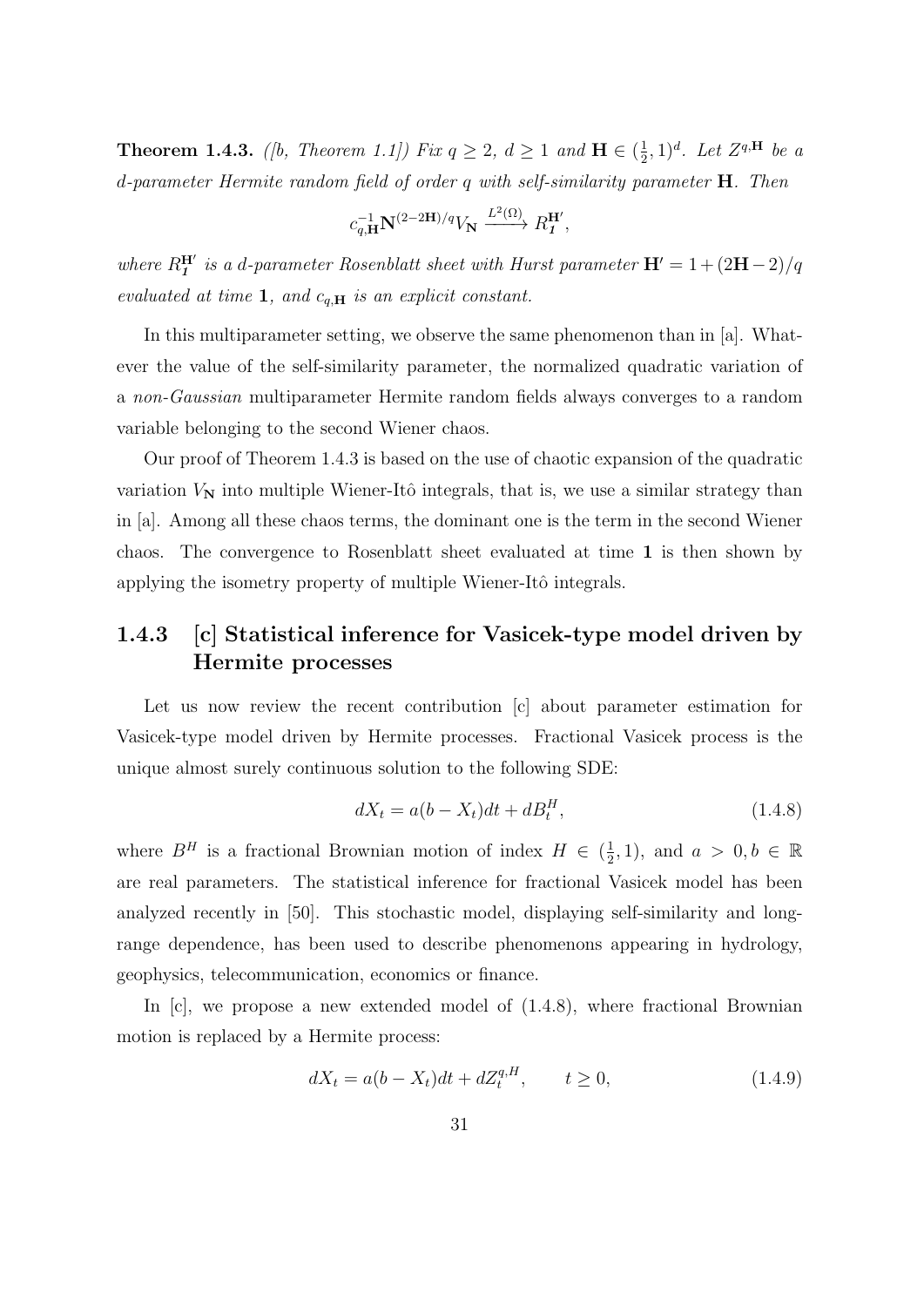with initial condition  $X_0 = 0$ . Here  $a > 0$  and  $b \in \mathbb{R}$  are unknown drift parameters, and  $Z^{q,H}$  is a Hermite process of order  $q \geq 1$  with known Hurst parameter  $H \in (\frac{1}{2})$  $(\frac{1}{2}, 1).$ 

When  $q = 1$  in (1.4.9), one recovers the fractional Vasicek model. When  $b = 0$ , the solution to (1.4.9) is nothing but a Hermite Ornstein-Uhlenbeck process. These various models have the potential to successfully model non-Gaussian data with long range dependence and self-similarity.

Our main purpose in [c] is to construct an estimator for  $(a, b)$  in  $(1.4.9)$  based on continuous-time observations of the sample paths of  $X$ . We prove the strong consistency and we derive rates of convergence.

Our estimators for the drift parameters a and b in  $(1.4.9)$  are defined as follows:

$$
\widehat{a}_T = \left(\frac{\alpha_T}{H\Gamma(2H)}\right)^{-\frac{1}{2H}}, \quad \text{where } \alpha_T = \frac{1}{T} \int_0^T X_t^2 dt - \left(\frac{1}{T} \int_0^T X_t dt\right)^2, \quad (1.4.10)
$$
\n
$$
\widehat{b}_T = \frac{1}{T} \int_0^T X_t dt.
$$

Before describing our result, we state the following proposition which will be needed to study the joint convergence of the estimators.

**Proposition 1.4.4.** ([c, Proposition 1.2]) Assume either  $(q = 1 \text{ and } H > \frac{3}{4})$  or  $q \geq 2$ . Fix  $T > 0$ , and let  $U_T = (U_T(t))_{t \geq 0}$  be the process defined as  $U_T(t) = \int_0^t e^{-T(t-u)} dZ_u^{q,H}$ . Finally, let  $G_T$  be the random variable defined as

$$
G_T = T^{\frac{2}{q}(1-H)+2H} \int_0^1 \left( U_T(t)^2 - \mathbb{E}[U_T(t)^2] \right) dt.
$$

Then  $G_T$  converges in  $L^2(\Omega)$  to a limit written  $G_{\infty}$ . Moreover,  $G_{\infty}/B_{H,q}$  is distributed according to the Rosenblatt distribution of parameter  $1-\frac{2}{a}$  $\frac{2}{q}(1-H)$ , where  $B_{H,q}$  is an explicit constant depending only on H and q.

We can now describe the asymptotic behavior of  $(\widehat{a}_T, \widehat{b}_T)$  as  $T \to \infty$ .

**Theorem 1.4.5.** ([c, Theorem 1.3]) Let  $X = (X_t)_{t \geq 0}$  be given by (1.4.9), where  $Z^{q,H} =$  $(Z_t^{q,H}$  $(t^{q,H}_t)_{t\geq 0}$  is a Hermite process of order  $q\geq 1$  and parameter  $H\in (\frac{1}{2})$  $(\frac{1}{2}, 1)$ , and where  $a > 0$ and  $b \in \mathbb{R}$  are (unknown) real parameters. The following convergences take place as  $T\to\infty$ .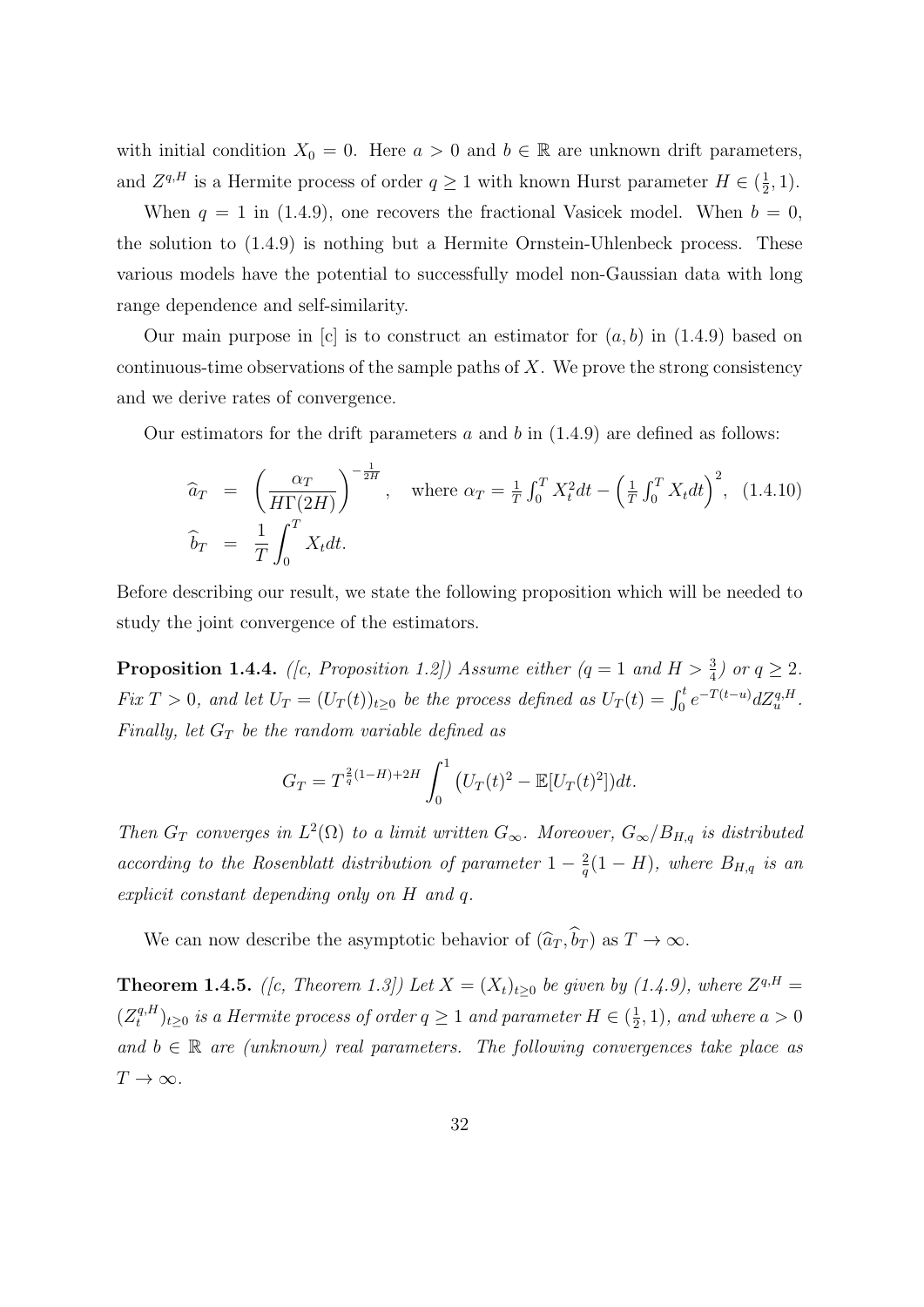- 1. [Consistency]  $(\widehat{a}_T, \widehat{b}_T) \stackrel{\text{a.s.}}{\rightarrow} (a, b)$ .
- 2. [Fluctuations] They depend on the values of q and H.
	- (Case  $q = 1$  and  $H < \frac{3}{4}$ )

$$
\left(\sqrt{T}\{\widehat{a}_T - a\}, T^{1-H}\{\widehat{b}_T - b\}\right) \stackrel{\text{law}}{\rightarrow} \left(-\frac{a^{1+4H}\sigma_H}{2H^2\Gamma(2H)}N, \frac{1}{a}N'\right),\tag{1.4.11}
$$

where  $N, N' \sim \mathcal{N}(0, 1)$  are independent and  $\sigma_H$  is given by

$$
\sigma_H = \frac{2H - 1}{H\Gamma(2H)^2} \sqrt{\int_{\mathbb{R}} \left( \int_{\mathbb{R}_+^2} e^{-(u+v)} |u - v - x|^{2H - 2} du dv \right)^2} dx. \quad (1.4.12)
$$

• (Case  $q=1$  and  $H=\frac{3}{4}$  $rac{3}{4}$ 

$$
\left(\sqrt{\frac{T}{\log T}}\{\widehat{a}_T - a\}, T^{\frac{1}{4}}\{\widehat{b}_T - b\}\right) \to \left(\frac{3}{4}\sqrt{\frac{a}{\pi}}N, \frac{N'}{a}\right),\tag{1.4.13}
$$

where  $N, N' \sim \mathcal{N}(0, 1)$  are independent.

• (Case  $q = 1$  and  $H > \frac{3}{4}$ )

$$
\left(T^{2(1-H)}\{\hat{a}_T - a\}, T^{1-H}\{\hat{b}_T - b\}\right) \stackrel{\text{law}}{\rightarrow} \left(-\frac{a^{2H-1}}{2H^2\Gamma(2H)}\left(G_{\infty} - (B_1^H)^2\right), \frac{B_1^H}{a}\right),\tag{1.4.14}
$$

where  $B^H = Z^{1,H}$  is the fractional Brownian motion and  $G_{\infty}$  is defined in Proposition 1.4.4.

• (Case  $q \ge 2$  and any  $H$ )

$$
\left(T^{\frac{2}{q}(1-H)}\{\hat{a}_T - a\}, T^{1-H}\{\hat{b}_T - b\}\right) \stackrel{\text{law}}{\rightarrow} \left(-\frac{a^{1-\frac{2}{q}(1-H)}}{2H^2\Gamma(2H)}G_\infty, \frac{Z_1^{q,H}}{a}\right),\tag{1.4.15}
$$

where  $G_{\infty}$  is defined in Proposition 1.4.4.

We see from Theorem 1.4.5 that the strong consistency of  $(\widehat{a}_T, \widehat{b}_T)$  is universal for any Vasicek type model driven by Hermite process as a noise, no matter that it is Gaussian or not. Very differently, the fluctuations of our estimators around the true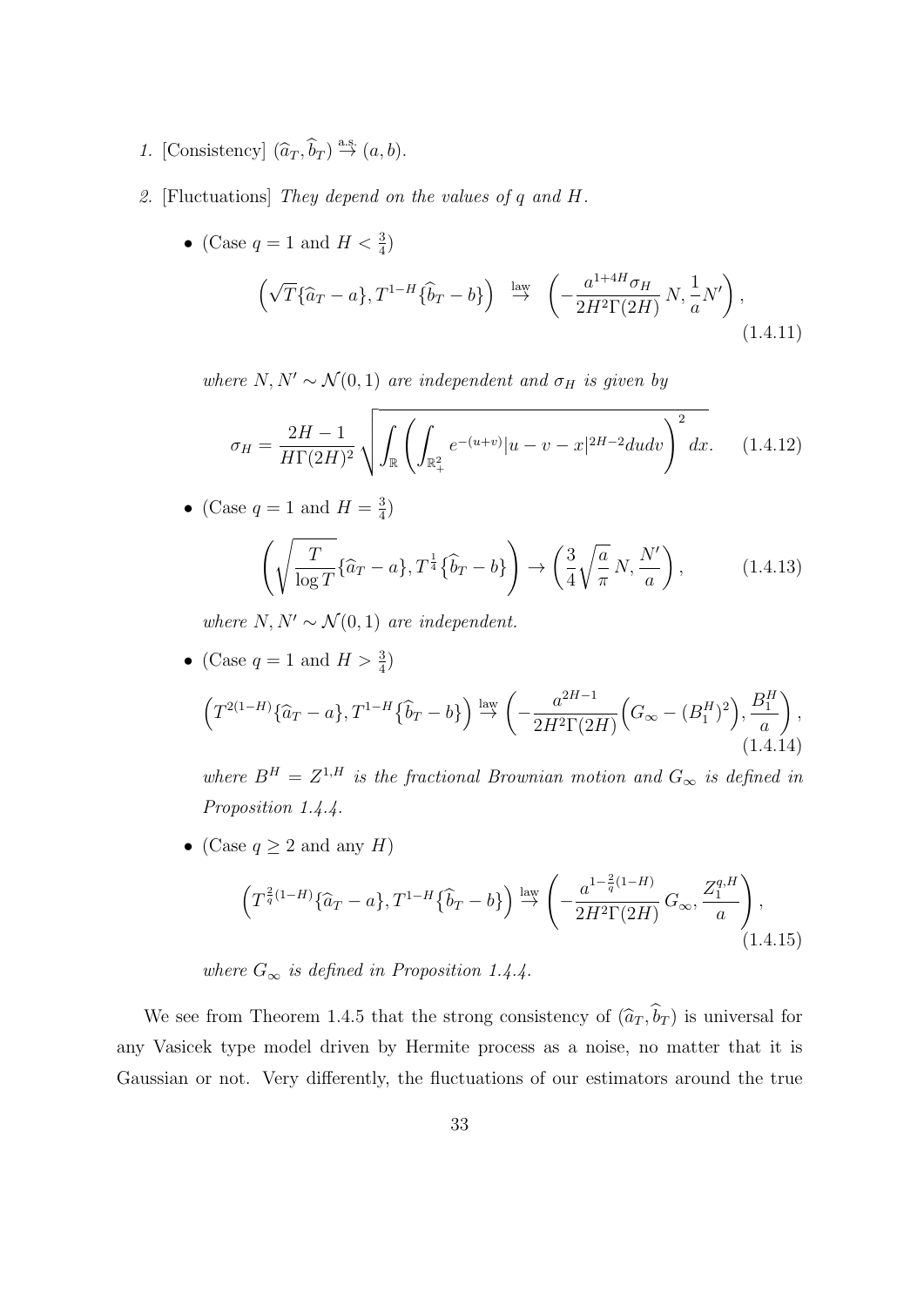value of the drift parameters depend heavily on the order  $q$  and Hurst parameter  $H$  of the underlying Hermite process. This gives us some hints to understand how much the fractional model (1.4.8) relies on the Gaussian feature.

#### 1.4.4 [d] Fisher information and multivariate Fourth Moment Theorem

Fix an integer  $d \geq 1$ . Let  $F = (F_1, \ldots, F_d)$  be a d-dimensional centered random vector with invertible covariance matrix  $C$ . We assume that the law of  $F$  admits a density  $f = f_F$  with respect to the Lebesgue measure. Let  $Z = (Z_1, \ldots, Z_d)$  be a d-dimensional centered Gaussian vector which has the same covariance matrix C as F and admits the density  $\phi = \phi_d(.; C)$ . Without loss of generality, we may and will assume that the vectors  $F$  and  $Z$  are stochastically independent.

In the first part of  $[d]$ , we extend the relationship  $(1.3.19)$  for any covariance matrix C of F. Precisely, the convergence in the sense of standardised Fisher information is always stronger than the convergence in the sense of relative entropy.

**Proposition 1.4.6.** ( $\vert d, Ch. 5, Prop. 5.2.1 \vert$ ) Let the above notation. Then,

$$
D(F||Z) \le ||C||_{op} \times \frac{1}{2} tr(C^{-1} J_{st}(F)) = ||C||_{op} \times \frac{1}{2} \Big( tr(J(F)) - tr(J(Z)) \Big) \tag{1.4.16}
$$

As a consequence,

$$
||f - \phi||_{L^{1}(\mathbb{R}^{d})}^{2} = 4(d_{TV}(F, Z))^{2} \le 2D(F||Z) \le ||C||_{op} tr(C^{-1}J_{st}(F)). \tag{1.4.17}
$$

The study of normal approximations for sequences of multiple stochastic integrals has received a lot of attention recently. In the main part of [d], we are interested in estimating the discrepancy between the distributions of  $F$  and the Gaussian vector  $Z$  by working with  $L^p$ - norms, total variation distance, relative entropy or Fisher information, when  $F$  is a d-dimensional centered random vector whose components are multiple stochastic integrals.

In [29], Nourdin, Peccati and Swan have obtained an upper bound for the total variation distance between the distributions of the sequences of d-dimensional random vector  $F_n$  and the standard Gaussian vector  $Z_n$ , via an evaluation of the relative entropy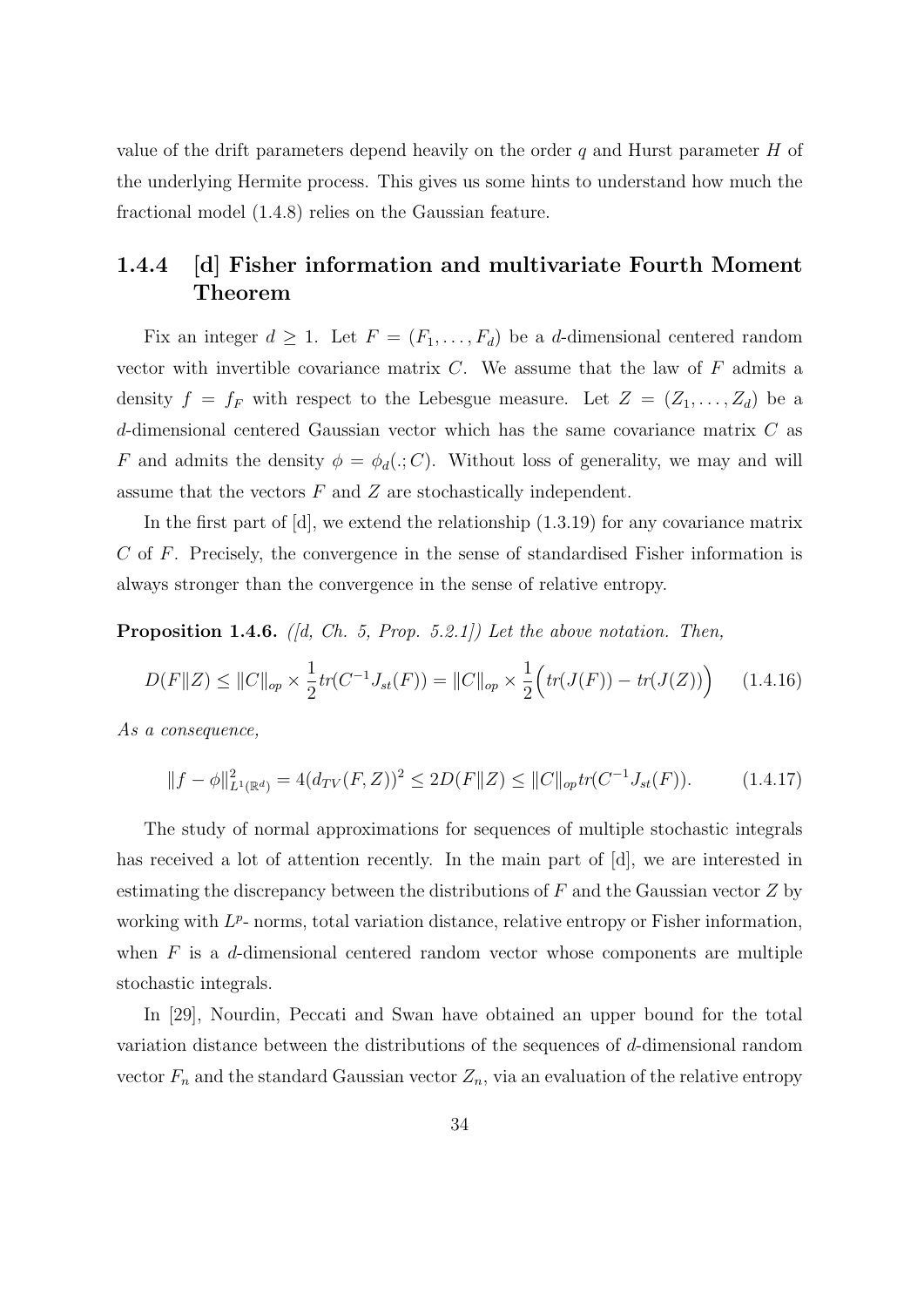involving Malliavin calculus. Precisely, suppose that  $F_n = (I_{q_1}(f_{1,n}), \ldots, I_{q_d}(f_{d,n}))$  is a random vector with unit covariance matrix and  $q_i \geq 1, \forall i = 1, ..., d$ . Then,

$$
2(d_{TV}(F_n, Z_n))^2 \le D(F_n || Z_n) \le O(1)\Delta_n |\log \Delta_n|,
$$

where  $\Delta = E[||F_n||^4] - E[||Z_n||^4]$ . Here the constant depends on  $d, q_1, \ldots, q_d$  and on the sequence  $(F_n)$ , but not n. The notation  $\|.\|$  denotes the Euclidian norm on  $\mathbb{R}^d$ .

Furthermore, in the one-dimensional case, Nourdin and Nualart [25] exhibited a sufficient condition, in terms of the negative moments of the norm of the Malliavin derivative, under which convergence in Fisher information to the standard Gaussian of sequences belonging to a given Wiener chaos is actually equivalent to convergence of only the fourth moment. That is, if  $F = I_q(f), q \geq 2$  has unit variance, then under assumption  $E[\|DF\|^{-4-\epsilon}] \leq \eta$  for some  $\epsilon > 0$  and  $\eta \geq 1$  we have

$$
J(F) - 1 \leq \text{cst}(E[F^4] - 3).
$$

Here the constant depends on  $q, \epsilon$  and  $\eta$  but not on F. As a direct consequence of this upper bound, together with the Fourth Moment Theorem (see [28, Theorem 5.2.7]), we obtain the equivalence of various forms of convergence. More precisely, given a sequence of random variables  $(F_n)$  of multiple stochastic integrals with unit variance, one has, under the assumption that  $\limsup_{n\to\infty} E[||DF_n||^{-4-\epsilon}] < \infty$  and with  $N \sim \mathcal{N}(0, 1)$ :

Convergence of the fourth moments:  $E[F_n^4] \to 3$ ;

- $\iff$  Convergence in distribution:  $F_n \xrightarrow{(d)} N;$
- $\iff$  Convergence in total variation distance:  $d_{TV}(F_n, N) \to 0;$
- $\iff$  Convergence in the sense of relative entropy:  $D(F_n||N) \to 0;$
- Convergence in the sense of Fisher information:  $J(F_n) \to 1$ ;
- $\iff$  Uniform convergence of densities:  $||f_{F_n} \phi||_{\infty} \to 0$ , where  $f_{F_n}$  and  $\phi$  are densities of  $F_n$  and N respectively.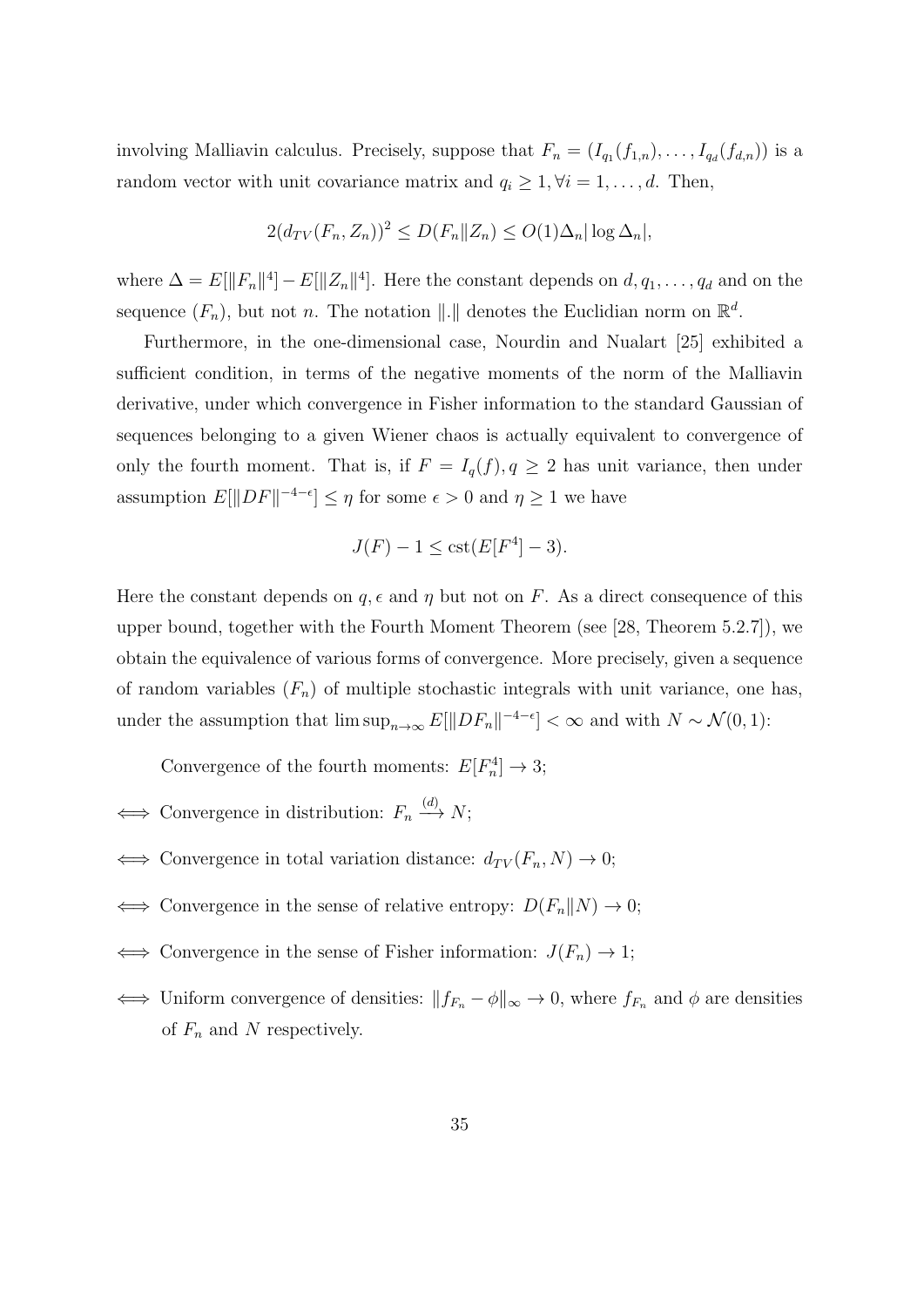In the multi-dimensional case, that is when  $F = (I_{q_1}(f_1), \ldots, I_{q_d}(f_d))$ , one can naturally wonder whether under suitable sufficient conditions we could obtain an upper bound on Fisher information and deduce from them a list of equivalences between different forms of convergence.

Before stating our results, we recall that a random vector  $F = (F_1, \ldots, F_d)$  in  $\mathbb{D}^{\infty}$ is called non-degenerate if its *Malliavin matrix*  $\gamma_F = (\langle DF_i, DF_j \rangle_{\mathfrak{H}})_{1 \leq i,j \leq d}$  is invertible a.s. and  $(\det \gamma_F)^{-1} \in \cap_{p \geq 1} L^p(\Omega)$ .

**Theorem 1.4.7.** ([d, Ch. 5, Thm 5.2.3]) Let  $F = (F_1, \ldots, F_d) = (I_{q_1}(f_1), \ldots, I_{q_d}(f_d))$ be a non-degenerate random vector with  $1 \leq q_1 \leq \ldots \leq q_d$  and  $f_i \in \mathfrak{H}^{\odot q_i}$ . Let  $\gamma_F$  be the Malliavin matrix of F. Denote by  $C := (E[F_i F_j])_{1 \leq i,j \leq d}$  the covariance matrix of F and set  $Q := diag(q_1, \ldots, q_d)$ . Then, for any real number  $p > 12$ ,

$$
tr(C^{-1}J_{st}(F)) \leq cst(C,Q,d) \|(det\gamma_F)^{-1}\|_p^4 \sum_{j=1}^d \left\| \|DF_j\|_{\mathfrak{H}}^2 - q_j c_{jj} \right\|_{L^2(\Omega)},\tag{1.4.18}
$$

where  $cst(C, Q, d)$  means a positive constant depending only on d, C and Q.

As a direct result of Theorem 1.4.7 and the Fourth Moment Theorem, we obtain the following equivalence between different ways of converging to the normal distribution for random vectors whose components are multiple stochastic integrals.

**Corollary 1.4.8.** ([d, Ch.5, Corrollary 5.2.4]) Let  $d \geq 2$  and let  $q_1, \ldots, q_d \geq 1$  be some fixed integers. Consider vectors

$$
F_n = (F_{1,n}, \ldots, F_{d,n}) = (I_{q_1}(f_{1,n}), \ldots, I_{q_d}(f_{d,n})), \quad n \ge 1,
$$

with  $f_{i,n} \in \mathfrak{H}^{\odot q_i}$ . Let  $C = (c_{ij})_{1 \leq i,j \leq d}$  be a symmetric non-negative definite matrix, and let  $Z \sim \mathcal{N}_d(0, C)$ . Assume that  $F_n$  is uniformly non-degenerate (in the sense that  $\gamma_{F_n}$ is invertible a.s. for all n and  $\limsup_{n\to\infty} \|(det \gamma_{F_n})^{-1}\|_{L^p} < \infty$  for all  $p > 12$ ) and that

$$
\lim_{n \to \infty} E[F_{i,n} F_{j,n}] = c_{ij}, \qquad 1 \le i, j \le d.
$$

Then, as  $n \to \infty$ , the following assertions are equivalent:

(a)  $F_n$  converges in law to Z;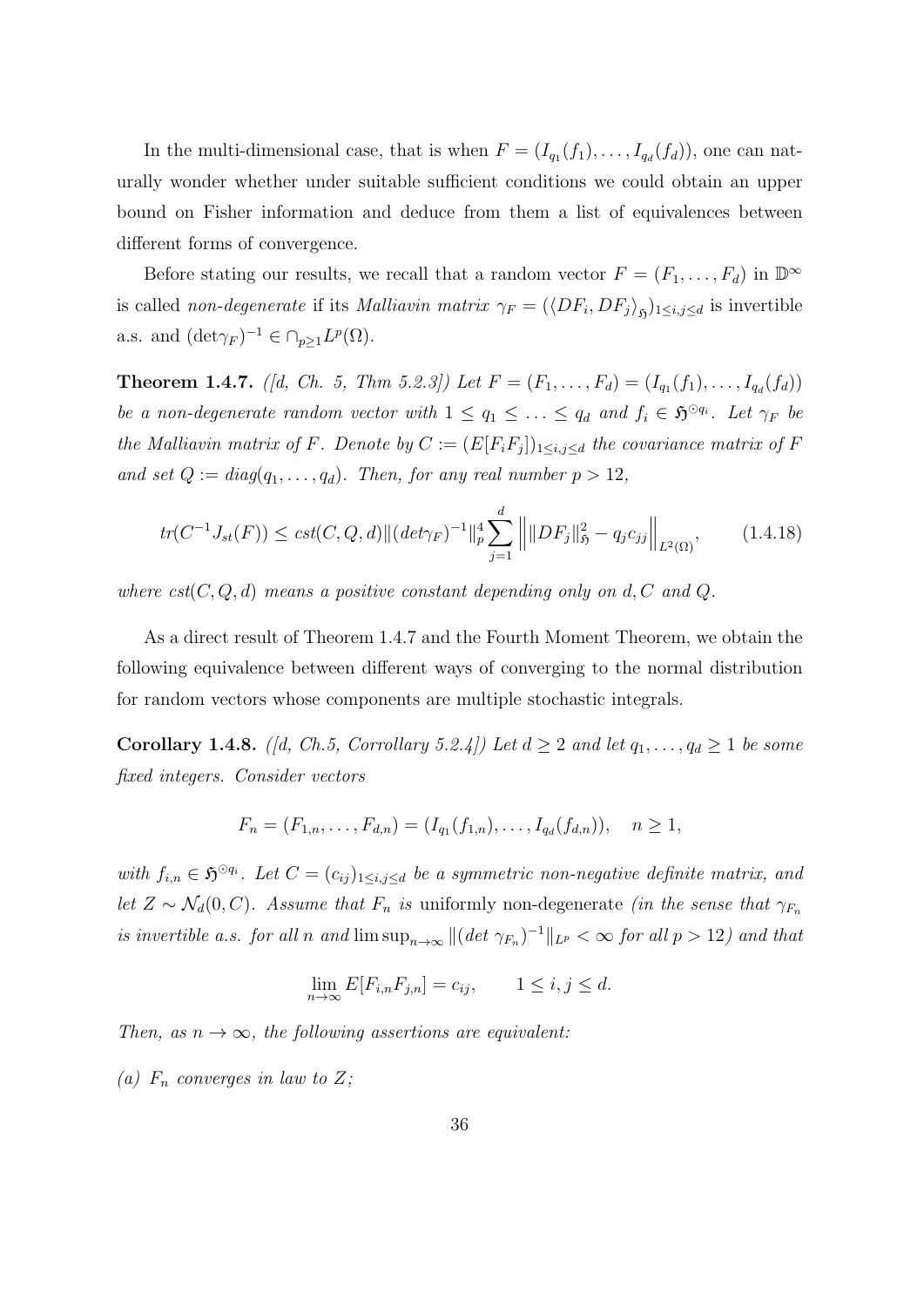- (b) For every  $1 \leq i \leq d$ ,  $F_{i,n}$  converges in law to  $\mathcal{N}(0, c_{ii})$ ;
- (c)  $tr(J(F_n)) \to tr(J(Z))$ , that is  $F_n$  converges to Z in the sense of Fisher information distance;
- (d)  $D(F_n||Z) \to 0;$
- (e)  $d_{TV}(F_n, Z) \rightarrow 0;$
- (f)  $||f_{F_n} \phi||_{\infty} \to 0$ , where  $f_{F_n}$  and  $\phi$  are densities of  $F_n$  and Z respectively, that is the uniform convergence of densities.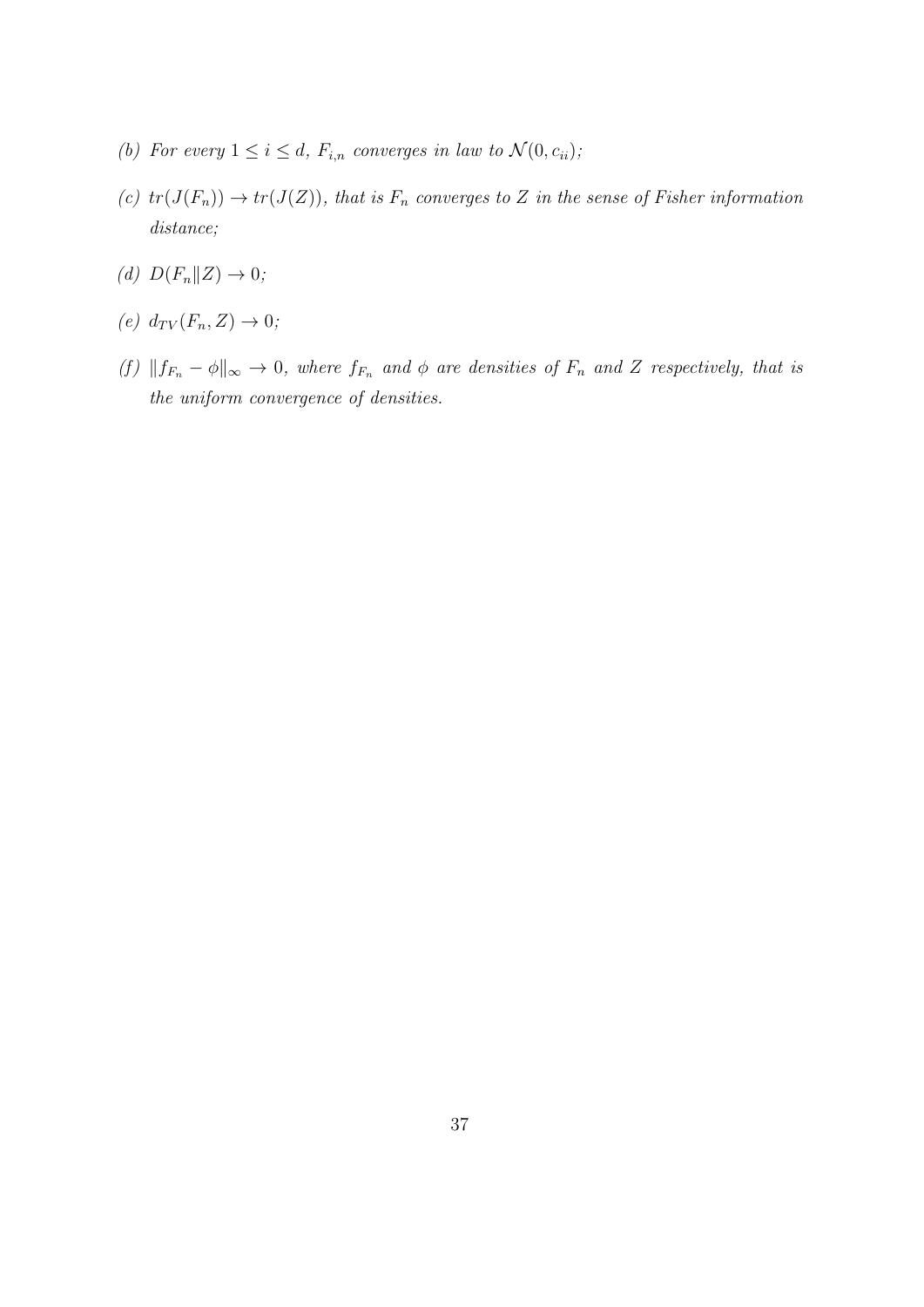# Bibliography

- [a] T.T. Diu Tran (2017): Non-central limit theorem for quadratic functionals of Hermite-driven long memory moving average processes. Stoch. Dyn. 18, no. 4.
- [b] T.T. Diu Tran (2016): Asymptotic behavior for quadratic variations of non-Gaussian multiparameter Hermite random fields. Under revision for *Probability* and Mathematical Statistics.
- [c] I. Nourdin, T.T. Diu Tran (2017): Statistical inference for Vasicek-type model driven by Hermite processes. Submitted to Stochastic Process and their Applications.
- [d] T.T. Diu Tran (2017+): Fisher information and multivariate Fouth Moment Theorem. Main results have already been obtained. It should be submitted soon.
	- [1] R.J. Adler (1981): *The geometry of random fields*, Weiley, New York.
	- [2] A. R. Barron (1986): Entropy and the central limit theorem. Ann. Probab., 14, no. 1, 336-342.
	- [3] A. R. Barron, O. Johnson (2004): Fisher information inequalities and the central limit theorem. Probab. Theory Relat. Fields, 129, no. 3, 391-409.
	- [4] K. Bertin, S. Torres, C.A. Tudor (2011): Maximum likelihood estimators and random walks in long memory models, *Statistics*, **45**, no. 4.
	- [5] F. Bolley, C. Villani (2005): Weighted Csiszár-Kullback-Pinsker inequalies and applications to transportation inequalities. Ann. Fac. Sci. Toulouse Math.  $(6)$ , 14, no. 3: 331-352.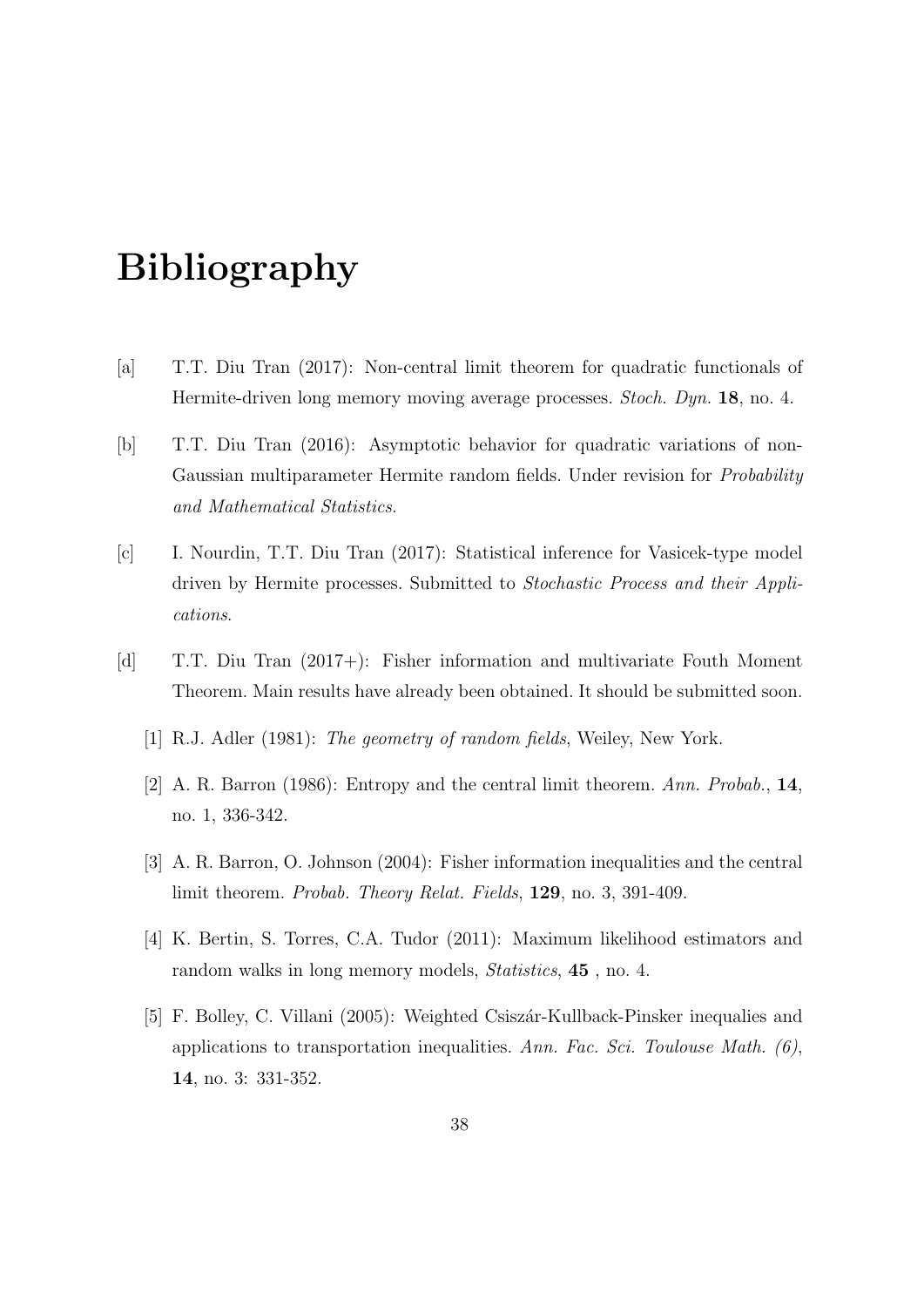- [6] J.C. Breton (2011): On the rate of convergence in non-central asymptotics of the Hermite variations of fractional Brownian sheet. Probab. Math. Stat. 31, no. 2, 301-311.
- [7] P. Breuer, P. Major (1983): Central limit theorems for nonlinear functionals of Gaussian fields. J. Multivariate Anal. 13, 425-441.
- [8] A. Chronopoulou, C.A. Tudor, F.G. Viens (2009): Variations and Hurst index estimation for a Rosenblatt process using longer filters. Electron. J. Statist. 3, 1393-1435.
- [9] A. Chronopoulou, C. A. Tudor, F. G. Viens (2011): Self-similarity parameter estimation and reproduction property for non-Gaussian Hermite processes. Commun. Stoch. Anal. 5, no. 1, 161-185.
- [10] J. Clarke De la Cerda, C.A. Tudor (2014): Wiener integrals with respect to the Hermite random field and applications to the wave equation. Collectanea Mathematica, 65, no. 3, 341-356.
- [11] M. Clausel, F. Roueff, M. S. Taqqu, C. A. Tudor (2013): High order chaotic limits of wavelet scalograms under long-range dependence. ALEA, Lat. Am. J. Probab. Math. Stat. 10, no. 2, 979-1011.
- [12] M. Clausel, F. Roueff, M. S. Taqqu, C. A. Tudor (2014): Asymptotic behavior of the quadratic variation of the sum of two Hermite processes of consecutive orders. Stoch. Proc. Appl. 124, no. 7, 2517-2541.
- [13] R.L. Dobrushin, P. Major (1979): Non-central limit theorems for nonlinear functionals of Gaussian fields. Z. Wahrsch. Verw. Gebiete. 50, no. 1, 27-52.
- [14] L. Giraitis, D. Surgailis (1985): CLT and other limit theorems for functionals of Gaussian processes. Z. Wahrsch. Verw. Gebiete. 70, 191-212.
- [15] Y. Hu, F. Lu, D. Nualart (2014): Convergence of densities of some functionals of Gaussian processes. J. Funct. Anal. 266, no. 2, 814-875.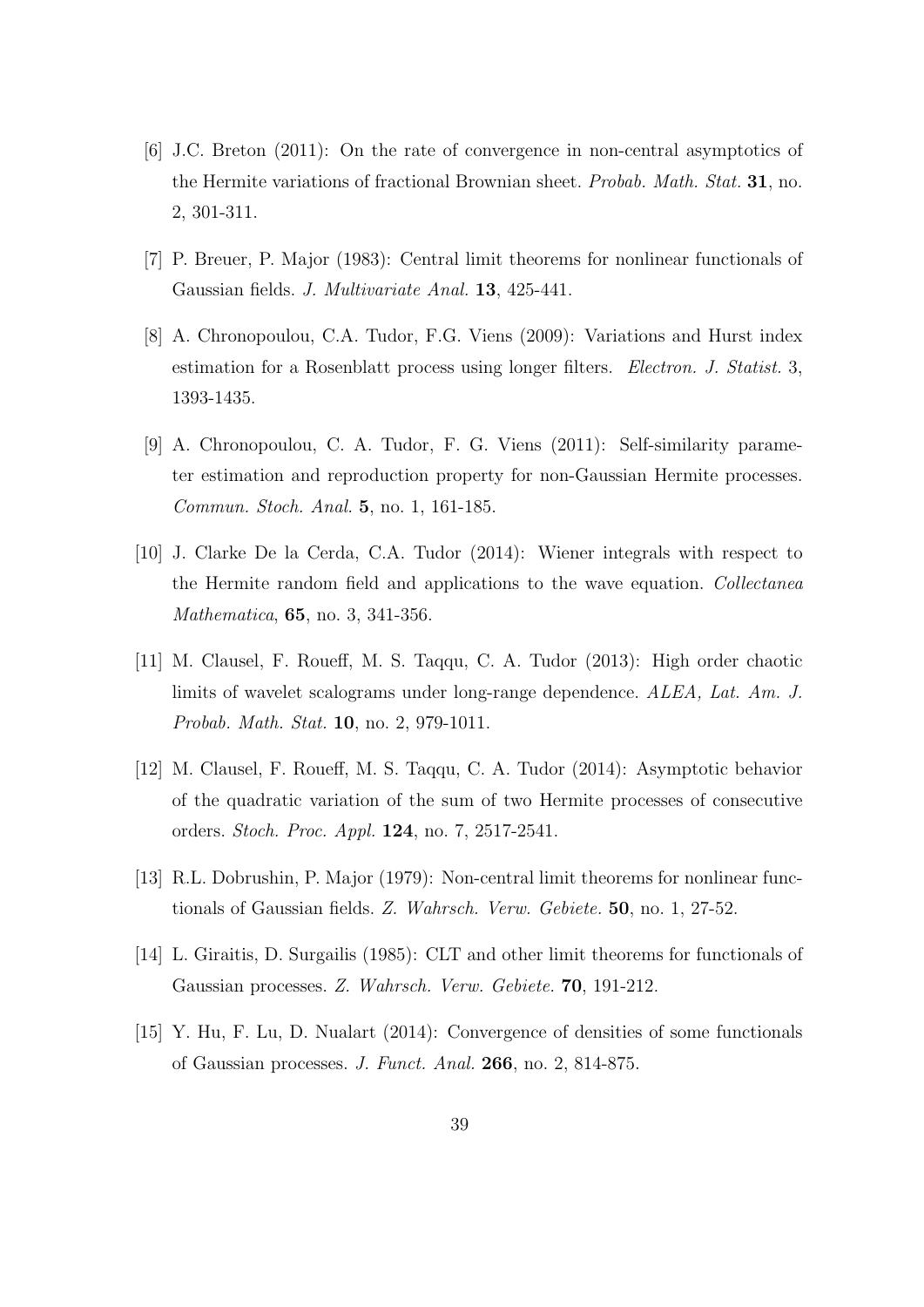- [16] Y. Hu, D. Nualart (2010): Parameter estimation for fractional Ornstein-Uhlenbeck processes. Stat. Probab. Lett. 80, no. 11, 1030-1038.
- [17] Y. Hu, D. Nualart, H. Zhou (2017): Parameter estimation for fractional Ornstein-Uhlenbeck processes of general Hurst parameter, preprint.
- [18] O. Johnson (2004): Information theory and the central limit theorem. Imperial College Press, London.
- [19] O. Johnson, Y. Suhov (2001): Entropy and random vectors. J. Statist. Phys., 104, no. 1-2, 145-192.
- [20] M.L. Kleptsyna, A. Le Breton (2002): Statistical analysis of the fractional Ornstein-Uhlenbeck type process. Stat. Inference Stoch. Process. 5, 229-248.
- [21] C. Ley, Y. Swan (2013): Stein's density approach and information inequalities. Electron. Commun. Probab. 18, no. 7, 1-14.
- [22] M. Maejima, C. A. Tudor (2007): Wiener integrals with respect to the Hermite process and a non-central limit theorem. Stoch. Anal. Appl. 25, no. 5, 1043-1056.
- [23] M. Maejima, C.A. Tudor (2013): On the distribution of the Rosenblatt process. Stat. Probab. Lett. 83, 1490-1495.
- [24] I. Nourdin (2012): Selected aspects of fractional Brownian motion. Bocconi & Springer Series, 4. Springer, Milan; Bocconi University Press, Milan.
- [25] I. Nourdin, D. Nualart (2013): Fisher information and the Fourth Moment Theorem. Ann. Inst. H. Poincaré Probab. Statist. 52, no. 2, 849-867.
- [26] I. Nourdin, D. Nualart, C.A. Tudor (2010): Central and non-central limit theorems for weighted power variations of fractional Brownian motion. Ann. Inst. H. Poincaré Probab. Statist. 46, no. 4, 1055-1079.
- [27] I. Nourdin, D. Nualart, R. Zintout (2016): Multivariate central limit theorems for averages of fractional Volterra processes and applications to parameter estimation. Statist. Infer. Stoch. Proc. 19, no. 2, 219-234.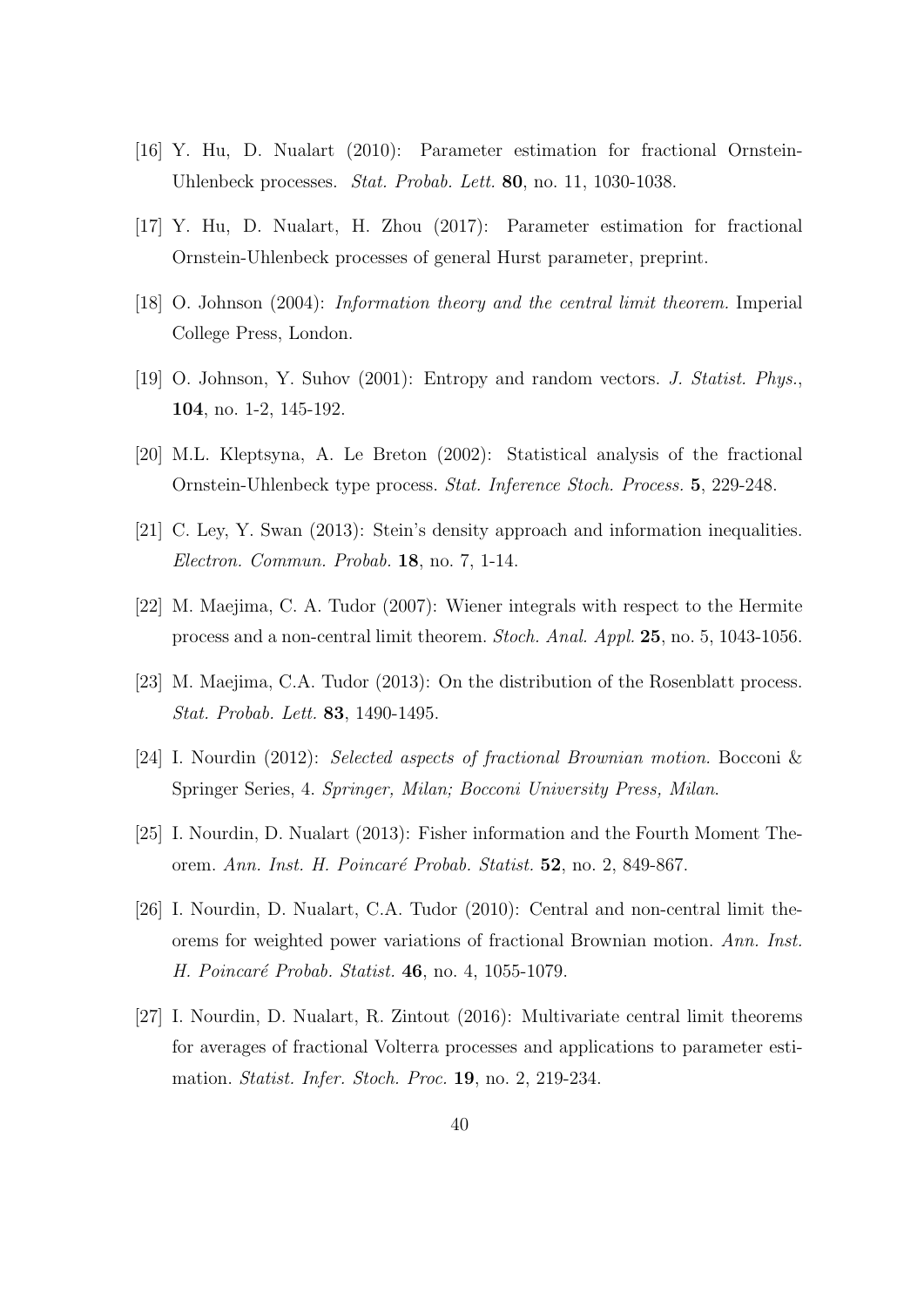- [28] I. Nourdin, G. Peccati (2012): Normal approximations with Malliavin calculus: from Stein's method to universality. Cambridge Tracts in Mathematics 192. Cambridge University Press, Cambridge, xiv+239 pp.
- [29] I . Nourdin, G. Peccati and Y. Swan (2014): Entropy and the fourth moment phenomenon. J. Funct. Anal. 266, no. 5, 3170-3207.
- [30] D. Nualart (2006): The Malliavin calculus and related topics (Probability and Its Applications) . Second edition. Springer.
- [31] M. S. Pakkanen, A. Réveillac (2016): Functional limit theorems for generalized variations of the fractional Brownian sheet. Bernoulli. 22, no. 3, 1671-1708.
- [32] M. S. Pakkanen, A. Réveillac  $(2017+)$ : Functional limit theorems for weighted quadratic variations of fractional Brownian sheets. Work in progress, personal communication by the authors.
- [33] V. Pipiras, M.S. Taqqu (2001): Integration questions related to the fractional Brownian motion. Probab. Theory Relat. Fields. 118, no. 2, 251-281.
- [34] V. Pipiras, M.S. Taqqu (2010): Regularization and integral representations of Hermite processes. Stat. Probab. Lett. 80, no. 23-24, 2014-2023.
- [35] A. Réveillac (2009): Convergence of finite-dimensional laws of the weighted quadratic variations process for some fractional Brownian sheets. Stoch. Anal. Appl. 27, no. 1, 51-73.
- [36] A. Réveillac, M. Stauch, C. A. Tudor  $(2012)$ : Hermite variations of the fractional Brownian sheet. Stoch. Dyn. 12, no. 3.
- [37] M. Rosenblatt (1961): Independence and dependence. 4th Berkeley Symposium on Math. Stat. vol. II, 431-443.
- [38] R. Shimizu (1975): On Fisher's amount of information for location family. In: Patil G.P., Kotz S., Ord J.K. (eds) A Modern Course on Statistical Distribu-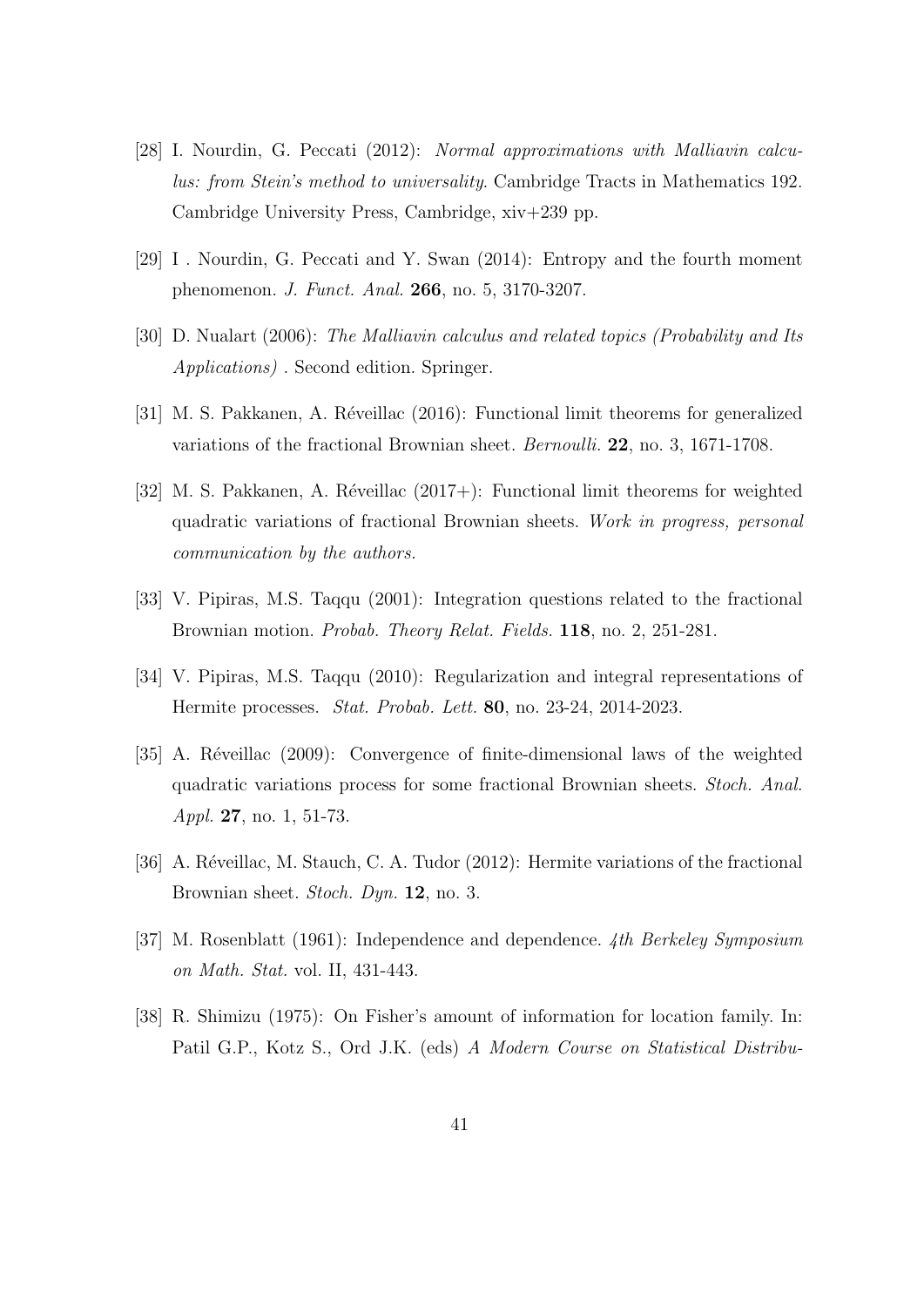tions in Scientific Work. NATO Advanced Study Institutes Series (Series C - Mathematical and Physical Sciences), 17. Springer, Dordrecht.

- [39] M.S. Taqqu (1975): Weak convergence to fractional Brownian motion and to the Rosenblatt process. Z. Wahrsch. Verw. Gebiete. 31, 287-302.
- [40] M. Taqqu (1978): A representation of self-similar processes. Stoch. Process. Appl. 7, 55-64.
- [41] M.S. Taqqu (1979): Convergence of integrated processes of arbitrary Hermite rank. Z. Wahrsch. Verw. Gebiete. 50, no. 1, 53 - 83.
- [42] M.S. Taqqu (2014): Self-Similarity beyond Gaussian processes: Hermite processes and more. Presentation in the workshop Banff International Research Station for Mathematical Innovation and Discovery 2014 in Canada.
- [43] S. Torres, C.A. Tudor (2009): Donsker type theorem for the Rosenblatt process and a binary market model. Stoch. Anal. Appl. 27, no. 3, 555.
- [44] D. Tran (2017+): Central and non-central limit theorems for weighted power variations of fractional Brownian sheet, work in progress.
- [45] C.A. Tudor (2013): Analysis of variations for self-similar processes: A stochastic calculus approach. Probability and its Applications. Springer.
- [46] C.A. Tudor (2008): Analysis of the Rosenblatt process. ESAIM Probab. Stat. 12, 230-257.
- [47] C.A. Tudor, F.G. Viens (2007): Statistical aspects of the fractional stochastic calculus. Ann. Stat. 35, no. 3, 1183-1212.
- [48] C.A. Tudor, F.G. Viens (2009): Variations and estimators for self-similarity parameters via Malliavin calculus. Ann. Probab. 37, no. 6, 2093-2134.
- [49] M.S. Veillette, M.S. Taqqu (2013): Properties and numerical evaluation of the Rosenblatt distribution. Bernoulli, 19, no. 3, 982-1005.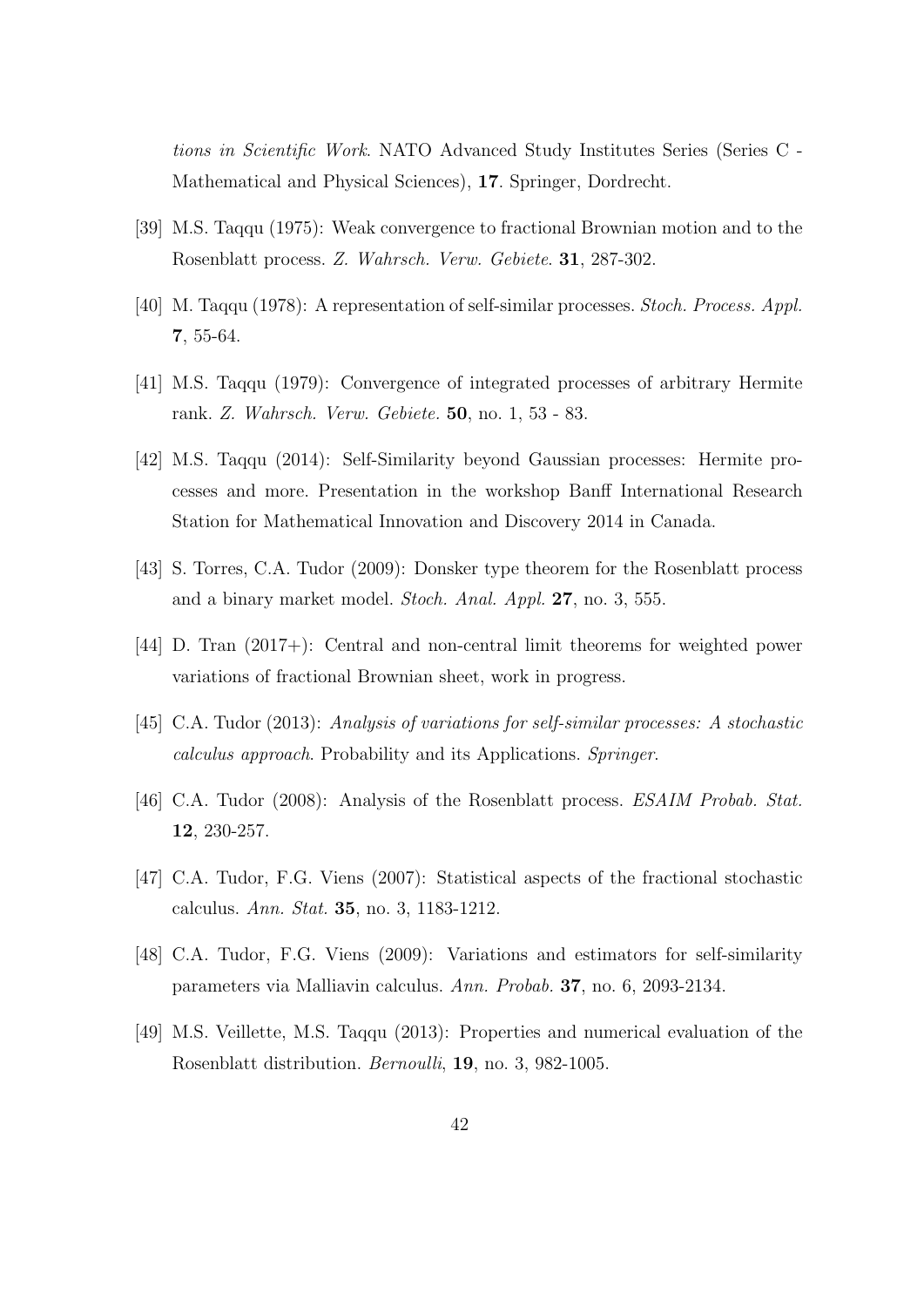[50] W. Xiao, J. Yu (2017): Asymptotic theory for estimating drift parameters in the fractional Vasicek model, preprint.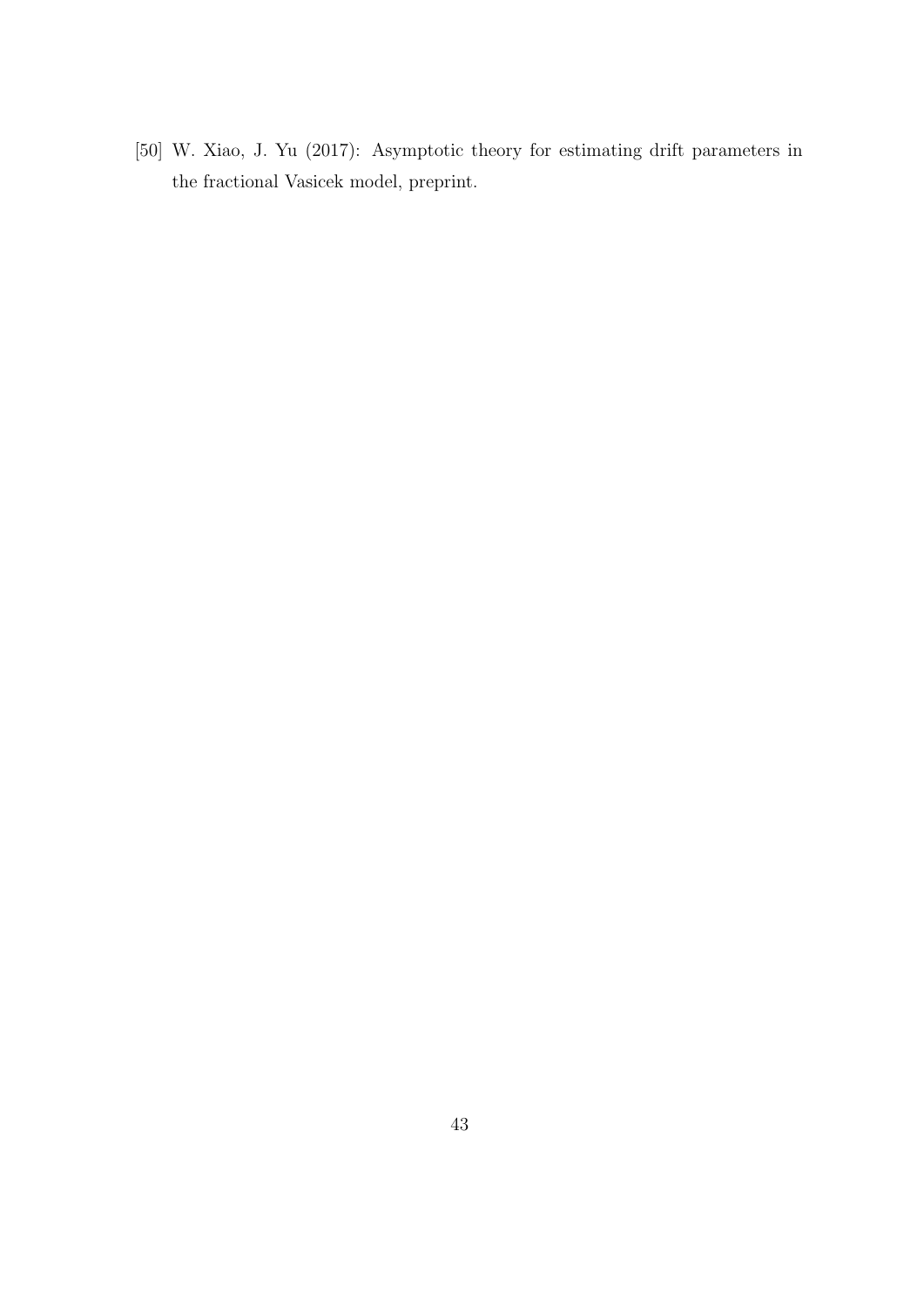## Chapter 2

# Non-central limit theorems for quadratic functionals of Hermite-driven long memory moving average processes

T. T. Diu Tran

Université du Luxembourg

This article is published on Stochastics and Dynamics, 18, no. 4, 2017. arXiv:1607.08278.

#### Abstract

Let  $(Z_t^{q,H})$  $(t<sup>q,H</sup>)_{t\geq0}$  denote a Hermite process of order  $q\geq1$  and self-similarity parameter  $H \in \left(\frac{1}{2}\right)$  $\frac{1}{2}$ , 1). Consider the Hermite-driven moving average process

$$
X_t^{q,H} = \int_0^t x(t-u)dZ_u^{q,H}, \qquad t \ge 0.
$$

In the special case of  $x(u) = e^{-\theta u}, \theta > 0$ , X is the non-stationary Hermite Ornstein-Uhlenbeck process of order  $q$ . Under suitable integrability conditions on the kernel  $x$ , we prove that as  $T \to \infty$ , the normalized quadratic functional

$$
G_T^{q,H}(t) = \frac{1}{T^{2H_0 - 1}} \int_0^{Tt} \left( \left( X_s^{q,H} \right)^2 - E \left[ \left( X_s^{q,H} \right)^2 \right] \right) ds, \qquad t \ge 0,
$$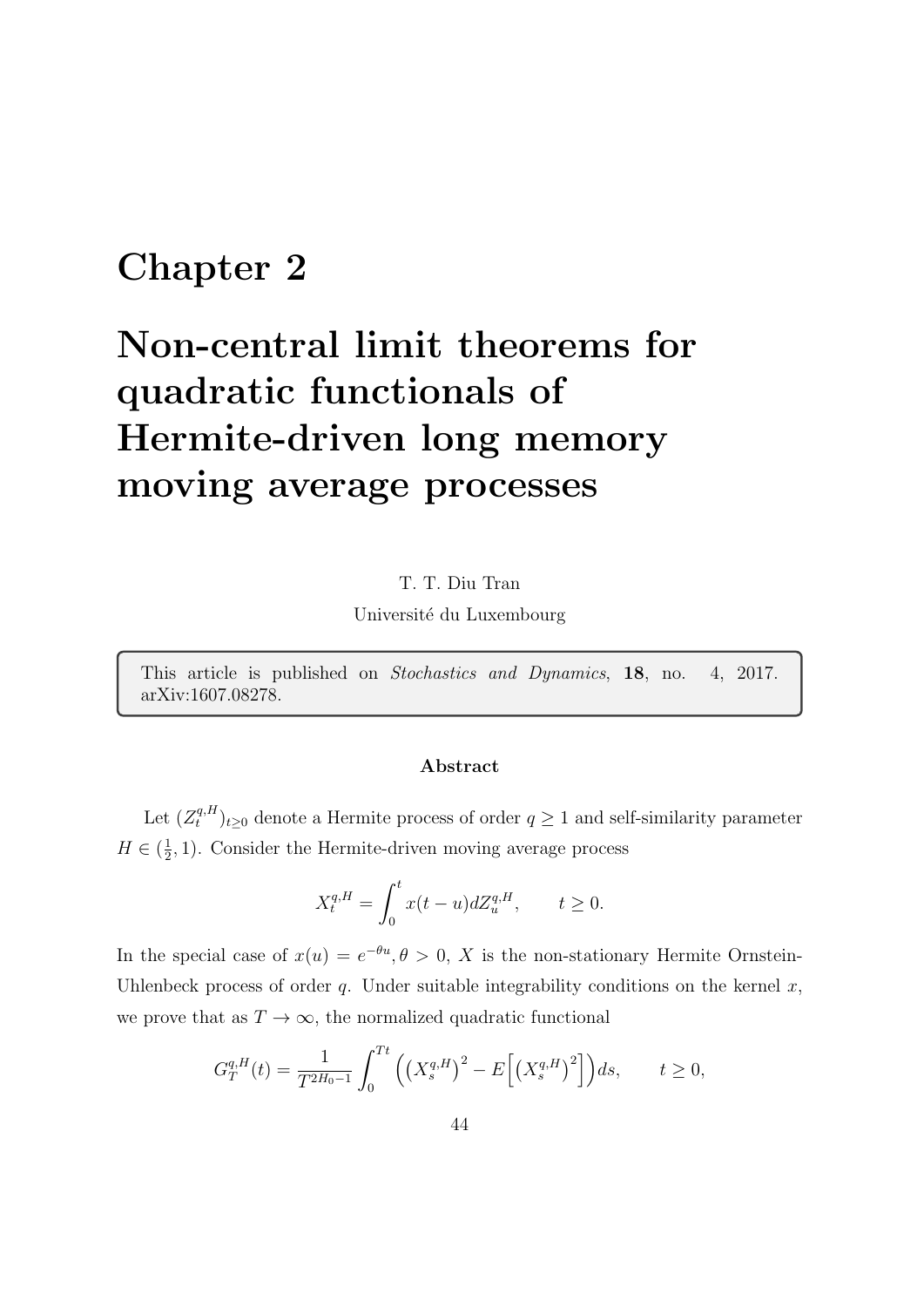where  $H_0 = 1 + (H - 1)/q$ , converges in the sense of finite-dimensional distribution to the Rosenblatt process of parameter  $H' = 1 + (2H - 2)/q$ , up to a multiplicative constant, irrespective of self-similarity parameter whenever  $q \geq 2$ . In the Gaussian case  $(q = 1)$ , our result complements the study started by Nourdin *et al* in [10], where either central or non-central limit theorems may arise depending on the value of self-similarity parameter. A crucial key in our analysis is an extension of the connection between the classical multiple Wiener-Itô integral and the one with respect to a random spectral measure (initiated by Taqqu (1979)), which may be independent of interest.

#### 2.1 Motivation and main results

Let  $(Z_t^{q,H})$  $(t<sub>t</sub><sup>q,H</sup>)<sub>t≥0</sub>$  be a Hermite process of order  $q \ge 1$  and self-similarity parameter  $H \in \left(\frac{1}{2}\right)$  $\frac{1}{2}$ , 1). It is a *H*-self-similar process with stationary increments, exhibits longrange dependence and can be expressed as a multiple Wiener-Itô integral of order  $q$ with respect to a two-sided standard Brownian motion  $(B(t))_{t\in\mathbb{R}}$  as follows:

$$
Z_t^{q,H} = c(H, q) \int_{\mathbb{R}^q} \left( \int_0^t \prod_{j=1}^q (s - \xi_j)_+^{H_0 - \frac{3}{2}} ds \right) d(t(\xi_1) \dots d(t(\xi_q)), \tag{2.1.1}
$$

where

$$
c(H, q) = \sqrt{\frac{H(2H - 1)}{q! \beta^q (H_0 - \frac{1}{2}, 2 - 2H_0)}} \quad \text{and} \quad H_0 = 1 + \frac{H - 1}{q}.
$$
 (2.1.2)

Particular examples include the fractional Brownian motion  $(q = 1)$  and the Rosenblatt process  $(q = 2)$ . For  $q \geq 2$ , it is no longer Gaussian. All Hermite processes share the same basic properties with fractional Brownian motion such as self-similarity, stationary increments, long-range dependence and even covariance structure. The Hermite process has been pretty much studied in the last decade, due to its potential to be good model for various phenomena.

A theory of stochastic integration with respect to  $Z^{q,H}$ , as well as stochastic differential equation driven by this process, have been considered recently. We refer to [9, 12] for a recent account of the fractional Brownian motion and its large amount of applications. We refer to [15, 16, 17] for different aspects of the Rosenblatt process.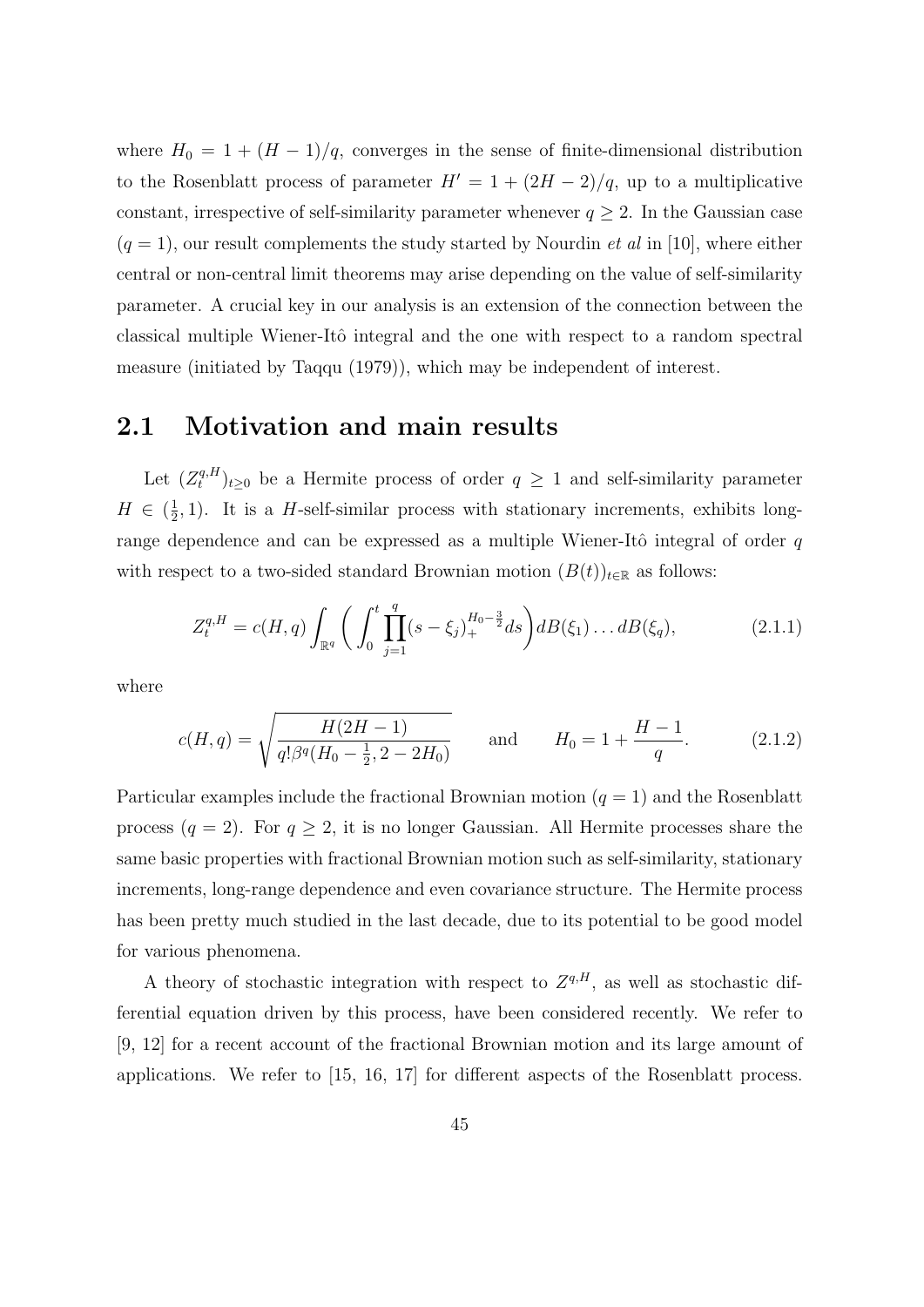Furthermore, in the direction of stochastic calculus, the construction of Wiener integrals with respect to  $Z^{q,H}$  is studied in [6]. According to this latter reference, stochastic integrals of the form

$$
\int_{\mathbb{R}} f(u)dZ_u^{q,H} \tag{2.1.3}
$$

are well-defined for elements of  $\mathcal{H} = \{f : \mathbb{R} \to \mathbb{R} : \int_{\mathbb{R}} \int_{\mathbb{R}} f(u)f(v)|u-v|^{2H-2}dudv < \infty\},\$ endowed with the norm

$$
||f||_{\mathcal{H}}^{2} = H(2H - 1) \int_{\mathbb{R}} \int_{\mathbb{R}} f(u)f(v)|u - v|^{2H - 2}dudv.
$$
 (2.1.4)

Moreover, when  $f \in \mathcal{H}$ , the stochastic integral (2.1.3) can be written as

$$
\int_{\mathbb{R}} f(u) dZ_u^{q,H} = c(H, q) \int_{\mathbb{R}^q} \left( \int_{\mathbb{R}} f(u) \prod_{j=1}^q (u - \xi_j)_+^{H_0 - \frac{3}{2}} du \right) dB(\xi_1) \dots dB(\xi_q) \tag{2.1.5}
$$

where  $c(H, q)$  and  $H_0$  are as in (2.1.2). Since the elements of  $H$  may be not functions but distributions (see [12]), it is more practical to work with the following subspace of  $H$ , which is a set of functions:

$$
|\mathcal{H}| = \left\{ f : \mathbb{R} \to \mathbb{R} : \int_{\mathbb{R}} \int_{\mathbb{R}} |f(u)| |f(v)| |u-v|^{2H-2} dudv < \infty \right\}.
$$

Consider the stochastic integral equation

$$
X(t) = \xi - \lambda \int_0^t X(s)ds + \sigma Z_t^{q,H}, \qquad t \ge 0,
$$
\n(2.1.6)

where  $\lambda, \sigma > 0$  and where the initial condition  $\xi$  can be any random variable. By [6, Prop. 1, the unique continuous solution of  $(2.1.6)$  is given by

$$
X(t) = e^{-\lambda t} \left( \xi + \sigma \int_0^t e^{\lambda u} dZ_u^{q,H} \right), \qquad t \ge 0.
$$

In particular, if for  $\xi$  we choose  $\xi = \sigma \int_{-\infty}^{0} e^{\lambda u} dZ^{q,H}(u)$ , then

$$
X(t) = \sigma \int_{-\infty}^{t} e^{-\lambda(t-u)} dZ_u^{q,H}, \qquad t \ge 0.
$$
 (2.1.7)

According to [6], the process X defined by  $(2.1.7)$  is referred to as the Hermite Ornstein-Uhlenbeck process of order q. On the other hand, if the initial condition  $\xi$  is set to be zero, then the unique continuous solution of (2.1.6) is this time given by

$$
X(t) = \sigma \int_0^t e^{-\lambda(t-u)} dZ_u^{q,H}, \qquad t \ge 0.
$$
 (2.1.8)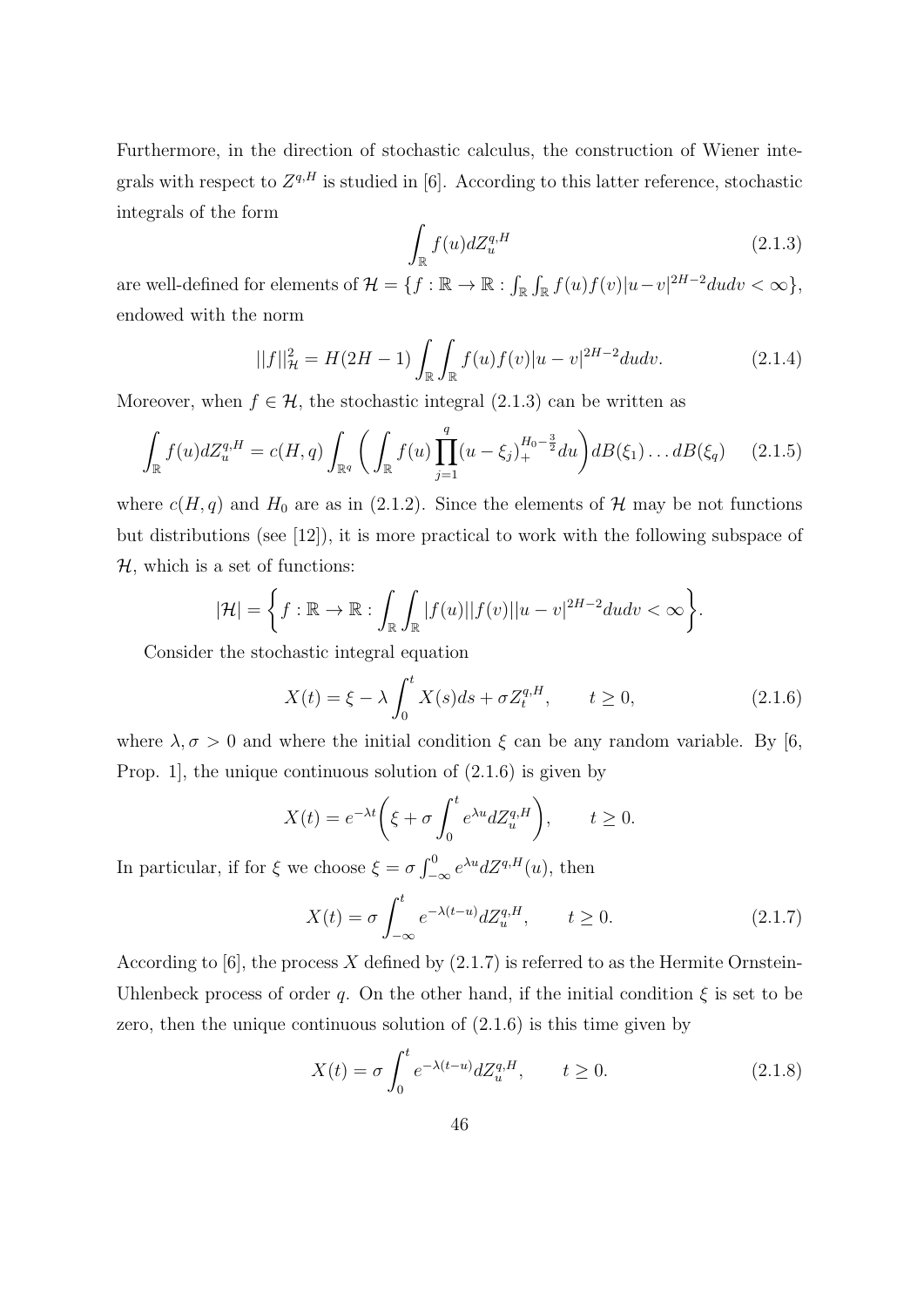In this paper, we call the stochastic process  $(2.1.8)$  the *non-stationary* Hermite Ornstein-Uhlenbeck process of order  $q$ . It is a particular example of a wider class of moving average processes driven by Hermite process, of the form

$$
X_t^{q,H} := \int_0^t x(t-u)dZ_u^{q,H}, \qquad t \ge 0.
$$
 (2.1.9)

In many situations of interests (see, e.g., [1, 18]), we may have to analyze the asymptotic behavior of the *quadratic functionals of*  $X_t^{(q,H)}$  $t_t^{(q,n)}$  for statistical purposes. More precisely, let us consider

$$
G_T^{q,H}(t) := \frac{1}{T^{2H_0 - 1}} \int_0^{Tt} \left( \left( X_s^{q,H} \right)^2 - E \left[ \left( X_s^{q,H} \right)^2 \right] \right) ds.
$$
 (2.1.10)

In this paper, we will show that  $G_T^{q,H}$  $T^{q,H}_{T}$  converges in the sense of finite-dimensional distribution to the Rosenblatt process (up to a multiplicative constant), irrespective of the value of  $q \geq 2$  and  $H \in (\frac{1}{2})$  $(\frac{1}{2}, 1)$ . The case  $q = 1$  is apart, see Theorem 2.1.2 below.

Theorem 2.1.1. Let  $H \in \left(\frac{1}{2}\right)$  $(\frac{1}{2}, 1)$  and let  $Z^{q,H}$  be a Hermite process of order  $q \geq 2$  and self-similarity parameter H. Consider the Hermite-driven moving average process  $X^{q,H}$ defined by  $(2.1.9)$ , and assume that the kernel x is a real-valued integrable function on  $[0,\infty)$  satisfying, in addition,

$$
\int_{\mathbb{R}^2_+} |x(u)| |x(v)| |u - v|^{2H - 2} du dv < \infty.
$$
\n(2.1.11)

Then, as  $T \to \infty$ , the family of stochastic processes  $G_T^{q,H}$  $T^q$  converges in the sense of finite-dimensional distribution to  $b(H,q)R^{H'}$ , where  $R^{H'}$  is the Rosenblatt process of parameter  $H' = 1+(2H-2)/q$  (which is the second-order Hermite process of parameter  $H'$ ), and the multiplicative constant  $b(H, q)$  is given by

$$
b(H,q) = \frac{H(2H-1)}{\sqrt{(H_0 - \frac{1}{2})(4H_0 - 3)}} \int_{\mathbb{R}_+^2} x(u)x(v)|u - v|^{(q-1)(2H_0 - 2)}dudv.
$$
 (2.1.12)

(The fact that  $(2.1.12)$  is well-defined is part of the conclusion of the theorem.)

Theorem 2.1.1 only deals with  $q \ge 2$ , because  $q = 1$  is different. In this case,  $Z^{1,H}$ is nothing but the fractional Brownian motion of index H and  $X^{1,H}$  is the fractional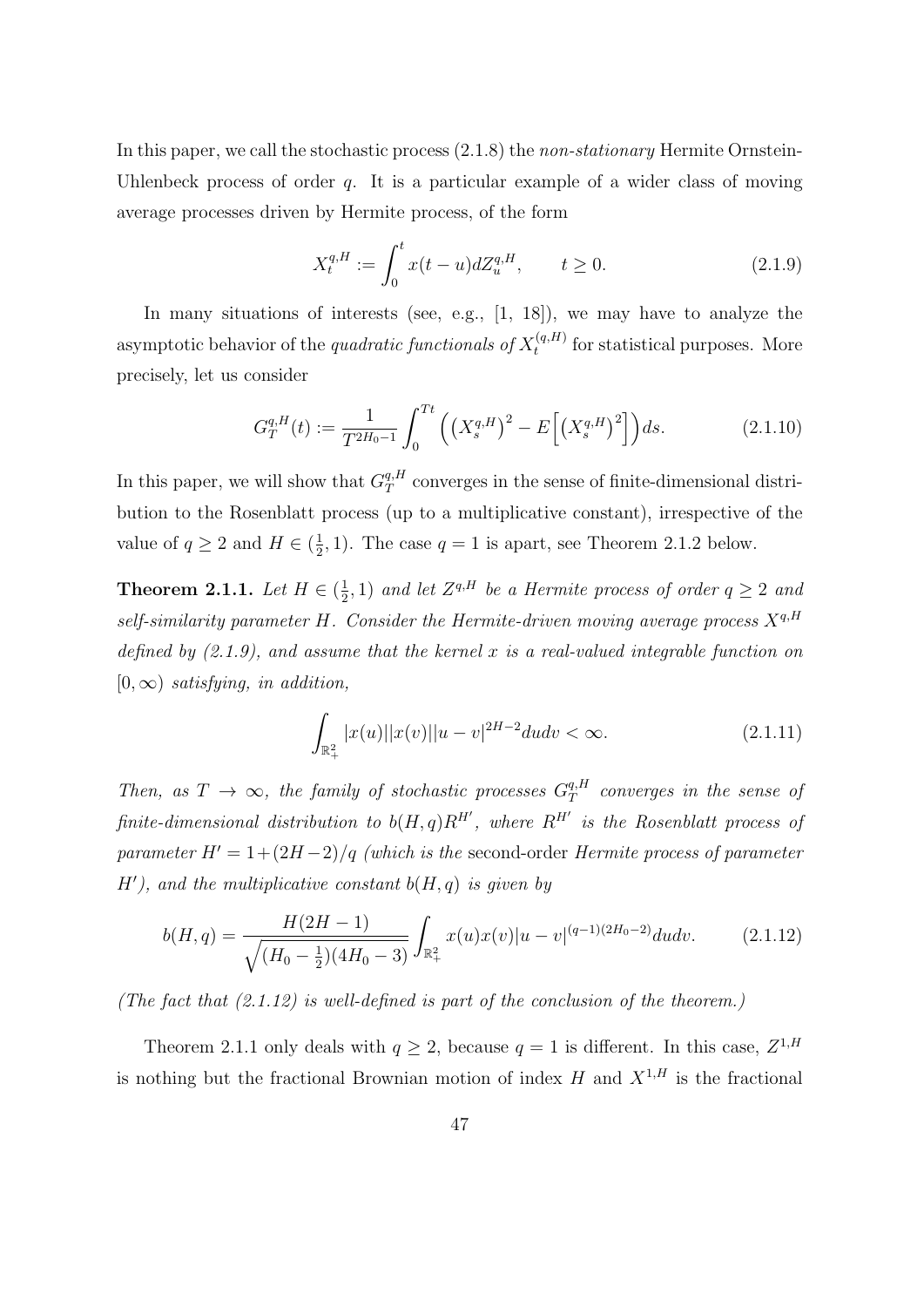Volterra process, as considered by Nourdin, Nualart and Zintout in [10]. In this latter reference, a Central Limit Theorem for  $G_T^{1,H}$  has been established for  $H \in (\frac{1}{2})$  $\frac{1}{2}, \frac{3}{4}$  $\frac{3}{4}$ ). Here, we rather study the situation where  $H \in \left(\frac{3}{4}\right)$  $(\frac{3}{4}, 1)$  and, in contrast to [10], we show a Non-Central Limit Theorem. More precisely, we have the following theorem.

Theorem 2.1.2. Let  $H \in \left(\frac{3}{4}\right)$  $\frac{3}{4}$ , 1). Consider the fractional Volterra process  $X^{1,H}$  given by (2.1.9) with  $q = 1$ . If the function x defining  $X^{1,H}$  is an integrable function on  $[0, \infty)$  and satisfies (2.1.11), then the family of stochastic processes  $G_T^{1,H}$  $T^{\rm I, H}_{\rm T}$  converges in the sense of finite-dimensional distribution, as  $T \rightarrow \infty$ , to the Rosenblatt process  $R^{H''}$ of parameter  $H'' = 2H - 1$  multiplied by  $b(1, H)$  as above.

It is worth pointing out that, irrespective of the self-similarity parameter  $H \in \left(\frac{1}{2}\right)$  $(\frac{1}{2}, 1),$ the normalized quadratic functionals of any non-Gaussian Hermite-driven long memory moving average processes  $(q \geq 2)$  exhibits a convergence to a random variable belonging to the second Wiener chaos. It is in strong contrast with what happens in the Gaussian case  $(q = 1)$ , where either central or non-central limit theorems may arise depending on the value of the self-similarity parameter.

We note that our Theorem 2.1.2 is pretty close to Taqqu's seminal result [13], but cannot be obtained as a consequence of it. In contrast, the statement of Theorem 2.1.1 is completely new, and provides new hints on the importance and relevance of the Rosenblatt process in statistics.

Our proofs of Theorems 2.1.1 and 2.1.2 are based on the use of chaotic expansions into multiple Wiener-Itô integrals and the key transformation lemma from the classical multiple Wiener-Itô integrals into the one with respect to a random spectral measure (following a strategy initiated by Taqqu in [14]). Let us sketch them. Since the random variable  $X_t^{q,H}$  $t_t^{q,H}$  is an element of the q-th Wiener chaos, we can firstly rely on the product formula for multiple integrals to obtain that the quadratic functional  $G_T^{q,H}$  $T^{q,H}(t)$  can be decomposed into a sum of multiple integrals of even orders from 2 to 2q. Secondly, we prove that the projection onto the second Wiener chaos converges in  $L^2(\Omega)$  to the Rosenblatt process: we do this by using its spectral representation of multiple Wiener-Itô integrals and by checking the  $L^2(\mathbb{R}^2)$  convergence of its kernel. Finally, we prove that all the remaining terms in the chaos expansion are asymptotically negligible.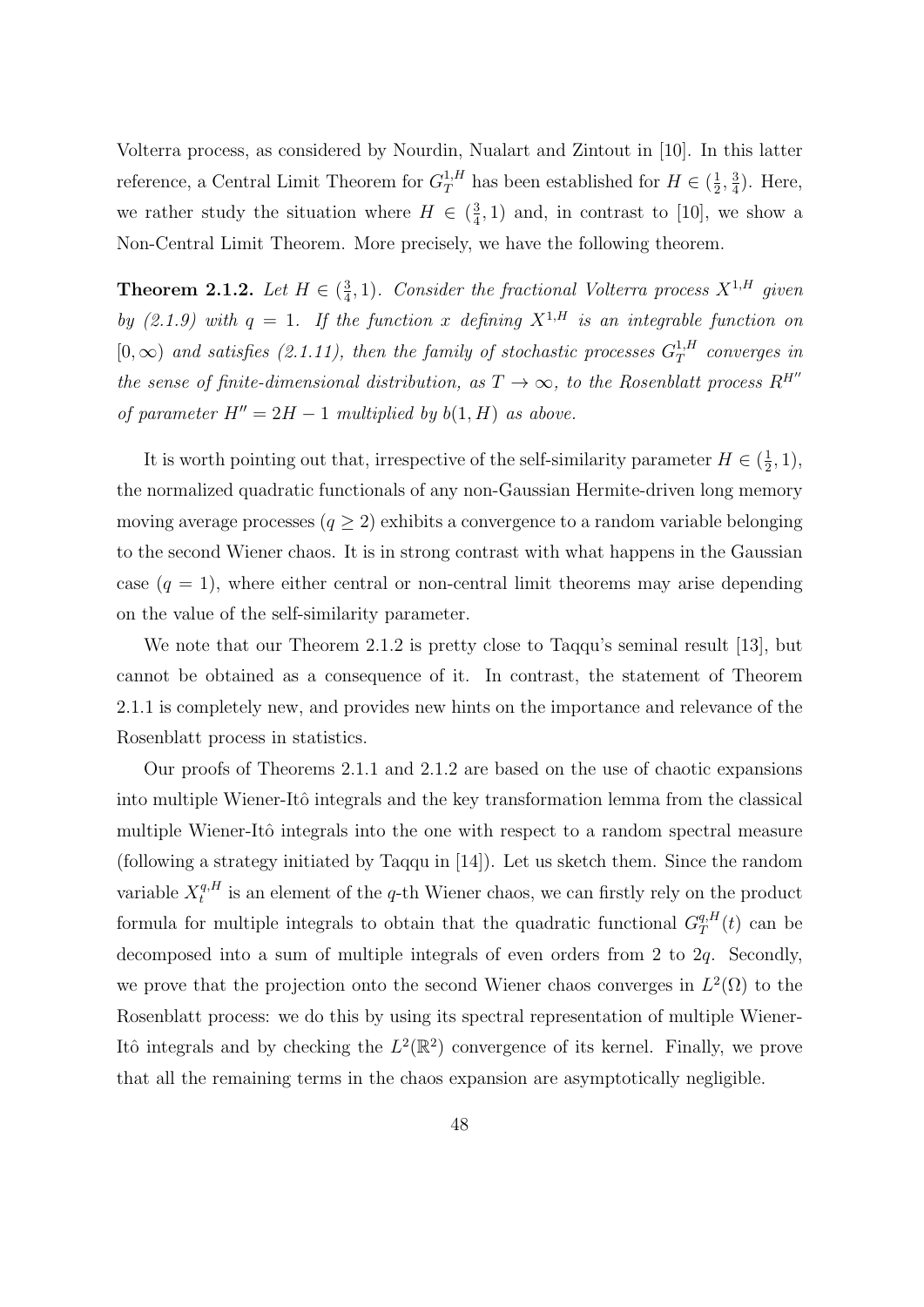Our findings and the strategy we have followed to obtain them owe a lot and were influenced by several seminal papers on Non-Central Limit Theorems for functionals of Gaussian (or related) processes, including Dobrushin and Major [5], Taqqu [14] and most recently, Clausel et al [2, 3] and Neufcourt and Viens [8].

Our paper is organised as follows. Section 2 contains preliminary key lemmas. The proofs of our two main results, namely Theorems 2.1.1 and 2.1.2, are then provided in Section 3 and Section 4.

#### 2.2 Preliminaries

Here, we mainly follow Taqqu [14]. We describe a useful connection between multiple Wiener-Itô integrals with respect to random spectral measure and the classical stochastic Itô integrals. Stochastic representations of the Rosenblatt process are then provided at the end of the section.

#### 2.2.1 Multiple Wiener-Itô integrals with respect to Brownian motion

Let  $f \in L^2(\mathbb{R}^q)$  and let us denote by  $I_q^B(f)$  the qth multiple Wiener-Itô integral of f with respect to the standard two-sided Brownian motion  $(B_t)_{t\in\mathbb{R}}$ , in symbols

$$
I_q^B(f) = \int_{\mathbb{R}^q} f(\xi_1,\ldots,\xi_q) dB(\xi_1)\ldots dB(\xi_q).
$$

When f is symmetric, we can see  $I_q^B(f)$  as the following iterated adapted Itô stochastic integral:

$$
I_q^B(f) = q! \int_{-\infty}^{\infty} dB(\xi_1) \int_{-\infty}^{\xi_1} dB(\xi_2) \dots \int_{-\infty}^{\xi_{q-1}} dB(\xi_q) f(\xi_1, \dots, \xi_q).
$$

Moreover, when f is not necessarily symmetric one has  $I_q^B(f) = I_q^B(f)$ , where f is the symmetrization of f defined by

$$
\widetilde{f}(\xi_1,\ldots,\xi_q) = \frac{1}{q!} \sum_{\sigma \in \mathfrak{S}_q} f(\xi_{\sigma(1)},\ldots,\xi_{\sigma(q)}).
$$
\n(2.2.1)

The set of random variables of the form  $I_q^B(f)$ ,  $f \in L^2(\mathbb{R}^q)$ , is called the qth Wiener chaos of B. We refer to Nualart's book [12] (chapter 1 therein) or Nourdin and Peccati's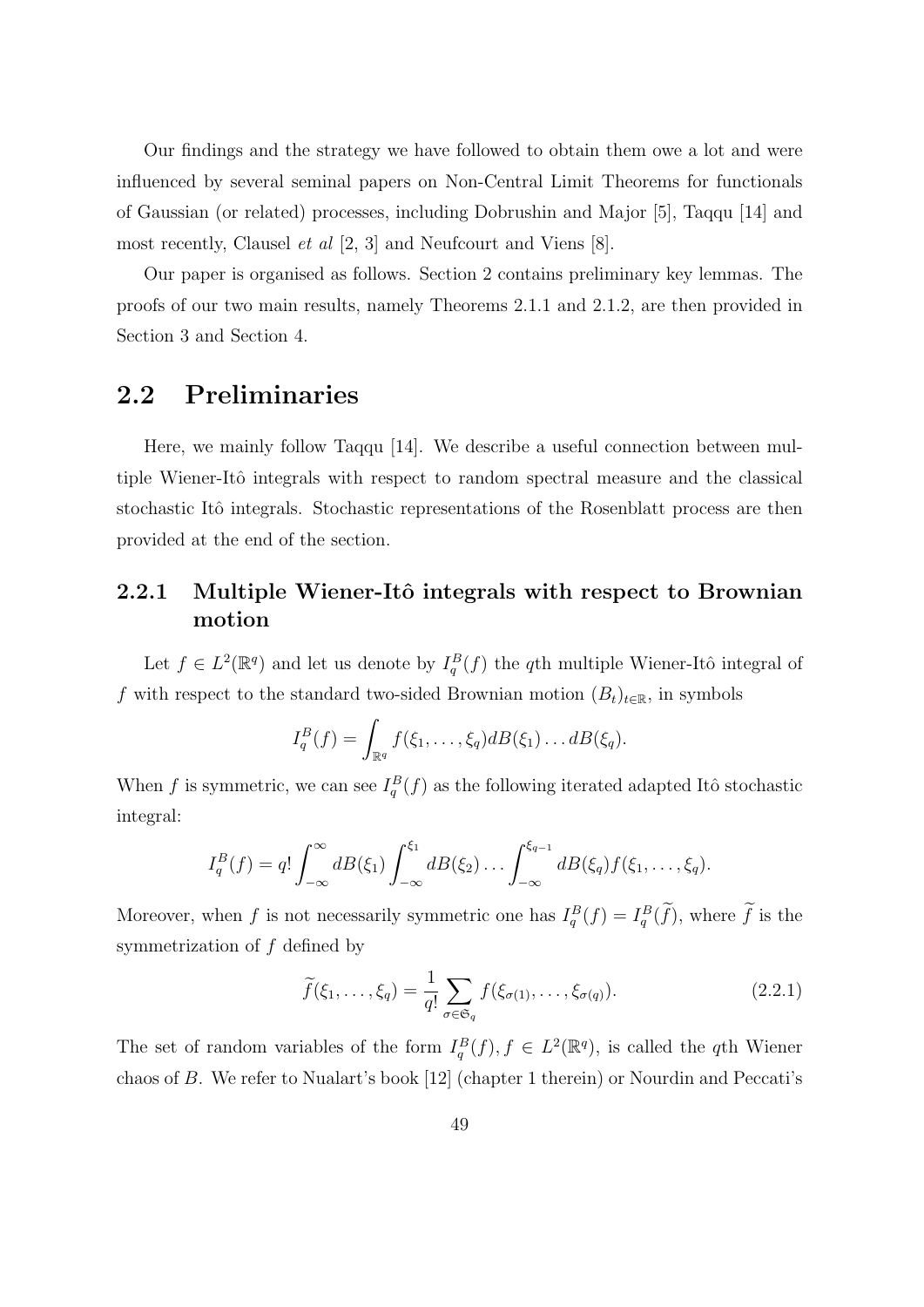books [9, 11] for a detailed exposition of the construction and properties of multiple Wiener-Itô integrals. Here, let us only recall the product formula between two multiple integrals: if  $f \in L^2(\mathbb{R}^p)$  and  $g \in L^2(\mathbb{R}^q)$  are two symmetric functions then

$$
I_p^B(f)I_q^B(g) = \sum_{r=0}^{p \wedge q} r! \binom{p}{r} \binom{q}{r} I_{p+q-2r}^B(f \widetilde{\otimes}_r g), \tag{2.2.2}
$$

where the contraction  $f \otimes_r g$ , which belongs to  $L^2(\mathbb{R}^{p+q-2r})$  for every  $r = 0, 1, \ldots, p \wedge q$ , is given by

$$
f \otimes_r g(y_1, \dots, y_{p-r}, z_1, \dots, z_{q-r})
$$
  
=  $\int_{\mathbb{R}^r} f(y_1, \dots, y_{p-r}, \xi_1, \dots, \xi_r) g(z_1, \dots, z_{q-r}, \xi_1, \dots, \xi_r) d\xi_1 \dots d\xi_r$  (2.2.3)

and where a tilde denotes the symmetrization, see (2.2.1). Observe that

$$
||f\widetilde{\otimes}_r g||_{L^2(\mathbb{R}^{p+q-2r})} \le ||f\otimes_r g||_{L^2(\mathbb{R}^{p+q-2r})} \le ||f||_{L^2(\mathbb{R}^p)} ||g||_{L^2(\mathbb{R}^q)}, \quad r = 0, \ldots, p \wedge q \ (2.2.4)
$$

by Cauchy-Schwarz inequality, and that  $f \otimes_p g = \langle f, g \rangle_{L^2(\mathbb{R}^p)}$  when  $p = q$ . Furthermore, we have the orthogonality property

$$
E[I_p^B(f)I_q^B(g)] = \begin{cases} p! \langle \widetilde{f}, \widetilde{g} \rangle_{L^2(\mathbb{R}^p)} & \text{if } p = q \\ 0 & \text{if } p \neq q. \end{cases}
$$

#### 2.2.2 Multiple Wiener-Itô integrals with respect to a random spectral measure

Let  $W$  be a Gaussian complex-valued random spectral measure that satisfies  $E[W(A)] = 0, E[W(A)\overline{W(B)}] = \mu(A \cap B), W(A) = \overline{W(-A)}$  and  $W(\bigcup_{j=1}^{n} A_j) =$  $\sum_{j=1}^{n} W(A_j)$  for all disjoint Borel sets that have finite Lebesgue measure (denoted here by  $\mu$ ). The Gaussian random variables ReW(A) and ImW(A) are then independent with expectation zero and variance  $\mu(A)/2$ . We now recall briefly the construction of multiple Wiener-Itô integrals with respect to  $W$ , as defined in Major [7] or Section 4 of Dobrushin [4]. To define such stochastic integrals let us introduce the real Hilbert space  $\mathcal{H}_m$  of complex-valued symmetric functions  $f(\lambda_1, \ldots, \lambda_m), \lambda_j \in \mathbb{R}, j = 1, 2, \ldots, m$ , which are even, i.e.  $f(\lambda_1, \ldots, \lambda_m) = \overline{f(-\lambda_1, \ldots, -\lambda_m)}$ , and square integrable, that is,

$$
||f||^2 = \int_{\mathbb{R}^m} |f(\lambda_1,\ldots,\lambda_m)|^2 d\lambda_1 \ldots d\lambda_m < \infty.
$$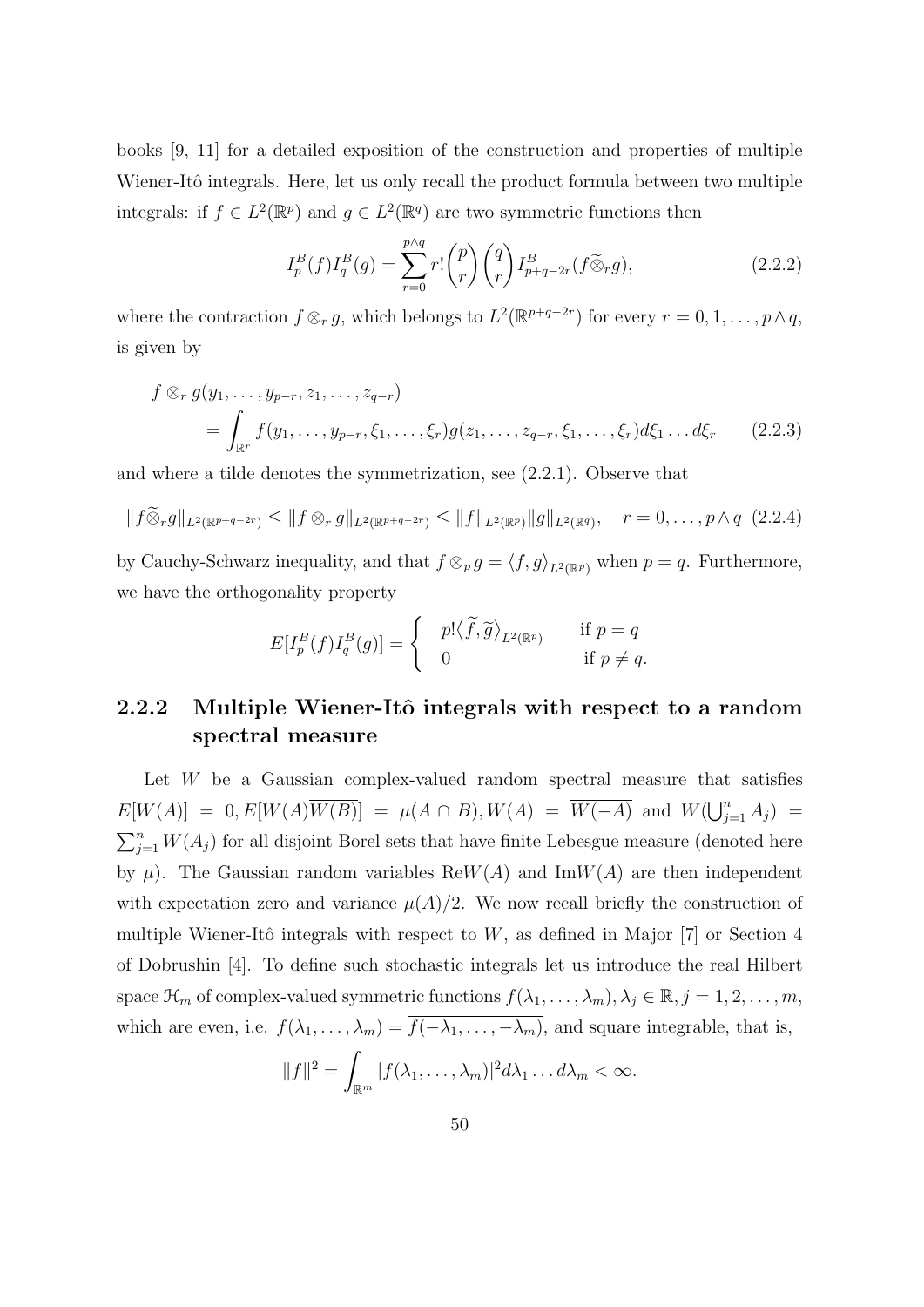The scalar product is similarly defined: namely, if  $f, g \in \mathcal{H}_m$ , then

$$
\langle f, g \rangle_{\mathcal{H}_m} = \int f(\lambda_1, \dots, \lambda_m) \overline{g(\lambda_1, \dots, \lambda_m)} d\lambda_1 \dots d\lambda_m.
$$

The integrals  $I_m^W$  are then defined through an isometric mapping from  $\mathfrak{H}_m$  to  $L^2(\Omega)$ :

$$
f \longmapsto I_m^W(f) = \int_{\mathbb{R}} f(\lambda_1, \dots, \lambda_m) W(d\lambda_1) \dots W(d\lambda_m),
$$

Following e.g. the lecture notes of Major [?], if  $f \in \mathcal{H}_m$  and  $g \in \mathcal{H}_n$ , then  $E[I_m^W(f)] = 0$ and

$$
E[I_m^W(f)I_n^W(g)] = \begin{cases} m! \langle f, g \rangle_{\mathcal{H}_m} & \text{if } m = n \\ 0 & \text{if } m \neq n. \end{cases}
$$
 (2.2.5)

#### 2.2.3 Preliminary lemmas

We recall a connection between the classical Wiener-Itô integral  $I^B$  and the one with respect to a random spectral measure  $I^W$  that will play an important role in our analysis.

**Lemma 2.2.1.** [14, Lemma 6.1] Let  $A(\xi_1, \ldots, \xi_m)$  be a real-valued symmetric function in  $L^2(\mathbb{R}^m)$  and let

$$
\mathcal{F}A(\lambda_1,\ldots,\lambda_m)=\frac{1}{(2\pi)^{m/2}}\int_{\mathbb{R}^m}e^{i\sum_{j=1}^m\xi_j\lambda_j}A(\xi_1,\ldots,\xi_m)d\xi_1\ldots d\xi_m\qquad(2.2.6)
$$

be its Fourier transform. Then

$$
\int_{\mathbb{R}^m} A(\xi_1,\ldots,\xi_m) dB(\xi_1)\ldots dB(\xi_m) \stackrel{(d)}{=} \int_{\mathbb{R}^m} \mathcal{F} A(\lambda_1,\ldots,\lambda_m) W(d\lambda_1)\ldots W(d\lambda_m).
$$

Applying Lemma 2.2.1, we deduce the following lemma which is an extended result of Lemma 6.2 in [14].

Lemma 2.2.2. Let

$$
A(\xi_1,\ldots,\xi_{m+n}) = \int_{\mathbb{R}^2} \phi(z_1,z_2) \prod_{j=1}^m (z_1 - \xi_j)_+^{H_0 - \frac{3}{2}} \prod_{k=m+1}^{m+n} (z_2 - \xi_k)_+^{H_0 - \frac{3}{2}} dz_1 dz_2
$$

where  $\frac{1}{2} < H_0 < 1$  and where  $\phi$  is an integrable function on  $\mathbb{R}^2$  whose Fourier transform is given by  $(2.2.6)$ . Let

$$
\widetilde{A}(\xi_1,\ldots,\xi_{m+n})=\frac{1}{(m+n)!}\sum_{\sigma\in\mathfrak{S}_{m+n}}A(\xi_{\sigma(1)},\ldots,\xi_{\sigma(m+n)})
$$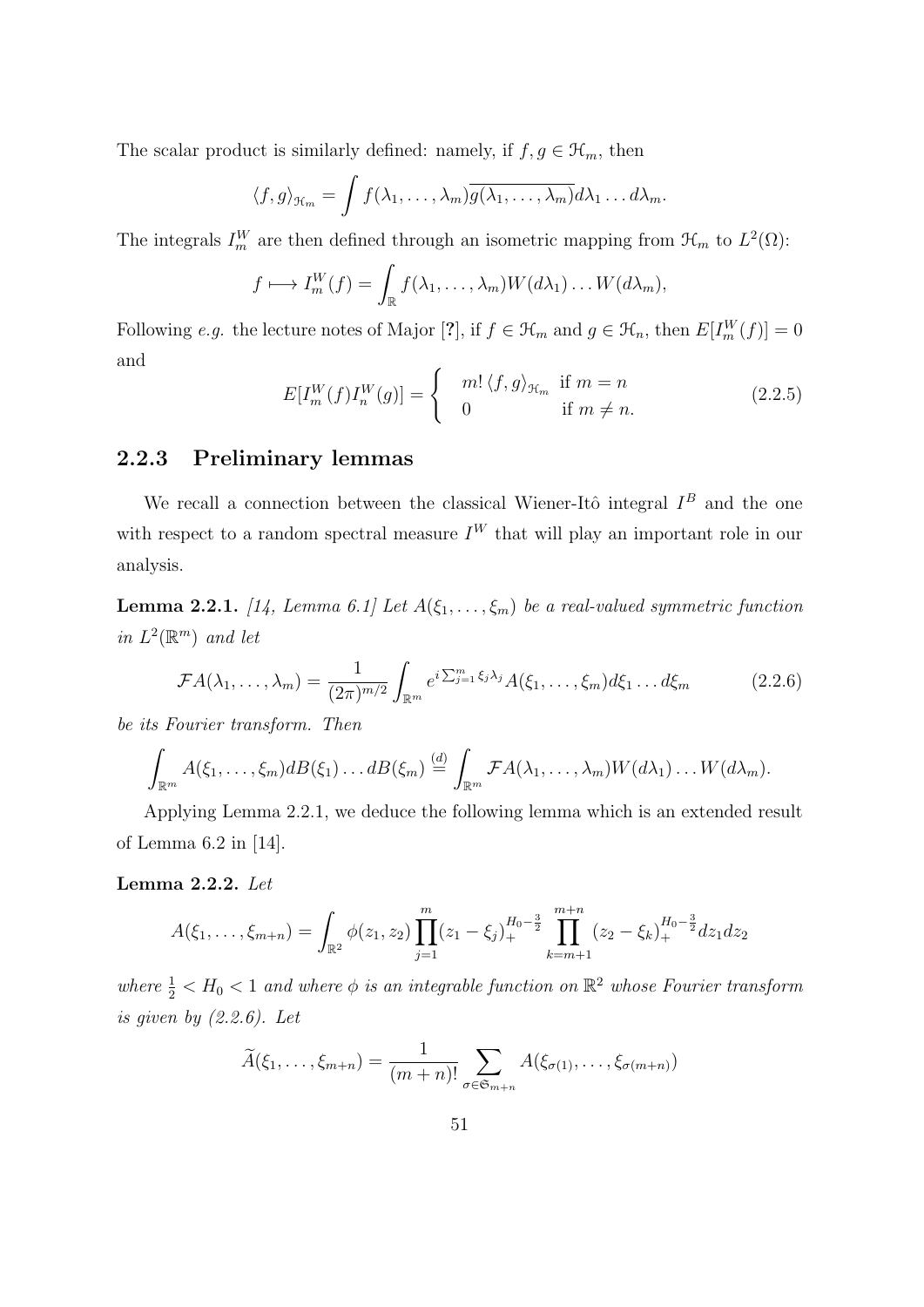be the symmetrization of A. Assume that

$$
\int_{\mathbb{R}^{m+n}} |\widetilde{A}(\xi_1,\ldots,\xi_{m+n})|^2 d\xi_1 \ldots d\xi_{m+n} < \infty.
$$

Then,

$$
\int_{\mathbb{R}^{m+n}} \widetilde{A}(\xi_1, \dots, \xi_{m+n}) dB(\xi_1) \dots dB(\xi_{m+n})
$$
\n
$$
\stackrel{(d)}{=} \left( \frac{\Gamma(H_0 - \frac{1}{2})}{\sqrt{2\pi}} \right)^{m+n} \int_{\mathbb{R}^{m+n}} W(d\lambda_1) \dots W(d\lambda_{m+n}) \prod_{j=1}^{m+n} |\lambda_j|^{\frac{1}{2} - H_0}
$$
\n
$$
\times \frac{1}{(m+n)!} \sum_{\sigma \in \mathfrak{S}_{m+n}} 2\pi \mathcal{F} \phi(\lambda_{\sigma(1)} + \dots + \lambda_{\sigma(m)}, \lambda_{\sigma(m+1)} + \dots + \lambda_{\sigma(m+n)}).
$$

Proof. Thanks to Lemma 2.2.1, we first estimate the Fourier transform of  $A(\xi_1,\ldots,\xi_{m+n})$ . Because the function  $u_+^{H_0-\frac{3}{2}}$  belongs neither to  $L^1(\mathbb{R})$  nor to  $L^2(\mathbb{R})$ , by similar arguments as in the proof of [14, Lemma 6.2] let us introduce

$$
A_T(\xi_1,\ldots,\xi_{m+n})=\begin{cases} A(\xi_1,\ldots,\xi_{m+n}) \text{ if } |\xi_j| < T \ \forall j=1,\ldots,m+n. \\ 0 \text{ otherwise.} \end{cases}
$$

Set

$$
B_{\lambda}(a,b) = \frac{1}{\sqrt{2\pi}} \int_{a}^{b} e^{-iu\lambda} u^{H_0 - \frac{3}{2}} du
$$

for  $0 \le a \le b < \infty$ , and  $B_{\lambda}(a, \infty) = \lim_{b \to \infty} B_{\lambda}(a, b)$ . By [14, page 80], we get

$$
\sup_{0\leq a\leq b} |B_{\lambda}(a,b)| \leq \frac{1}{\sqrt{2\pi}} \left( \frac{1}{H_0 - \frac{1}{2}} + \frac{2}{|\lambda|} \right).
$$

Now,

$$
\mathcal{F}A_T(\lambda_1,\ldots,\lambda_{m+n}) = \frac{1}{(\sqrt{2\pi})^{m+n}} \int_{\mathbb{R}^{m+n}} d\xi_1 \ldots d\xi_{m+n} e^{i \sum_{j=1}^{m+n} \lambda_j \xi_j} \int_{\mathbb{R}^2} dz_1 dz_2 \phi(z_1,z_2)
$$
  

$$
\times \prod_{j=1}^m (z_1 - \xi_j)_+^{H_0 - \frac{3}{2}} \prod_{j=m+1}^{m+n} (z_2 - \xi_j)_+^{H_0 - \frac{3}{2}} \mathbf{1}_{\{|\xi_j| < T, \forall j=1,\ldots,m+n\}}.
$$

The change of variables  $\xi_j = z_1 - u_j$  for  $j = 1, ..., m$  and  $\xi_j = z_2 - u_j$  for  $j =$  $m+1,\ldots,m+n$  yields

$$
\mathcal{F}A_T(\lambda_1, \ldots, \lambda_{m+n})
$$
\n
$$
= \frac{1}{(\sqrt{2\pi})^{m+n}} \int_{\mathbb{R}^{m+n}} du_1 \ldots du_{m+n} e^{-i \sum_{j=1}^{m+n} \lambda_j u_j} \int_{\mathbb{R}^2} dz_1 dz_2 \phi(z_1, z_2) e^{i \sum_{j=1}^{m} \lambda_j z_1} e^{i \sum_{j=m+1}^{m+n} \lambda_j z_2}
$$
\n
$$
\times \prod_{j=1}^m u_j^{H_0 - \frac{3}{2}} \mathbf{1}_{\{u_j > 0\}} \mathbf{1}_{\{z_1 - T < u_j < z_1 + T\}} \prod_{j=m+1}^{m+n} u_j^{H_0 - \frac{3}{2}} \mathbf{1}_{\{u_j > 0\}} \mathbf{1}_{\{z_2 - T < u_j < z_2 + T\}}.
$$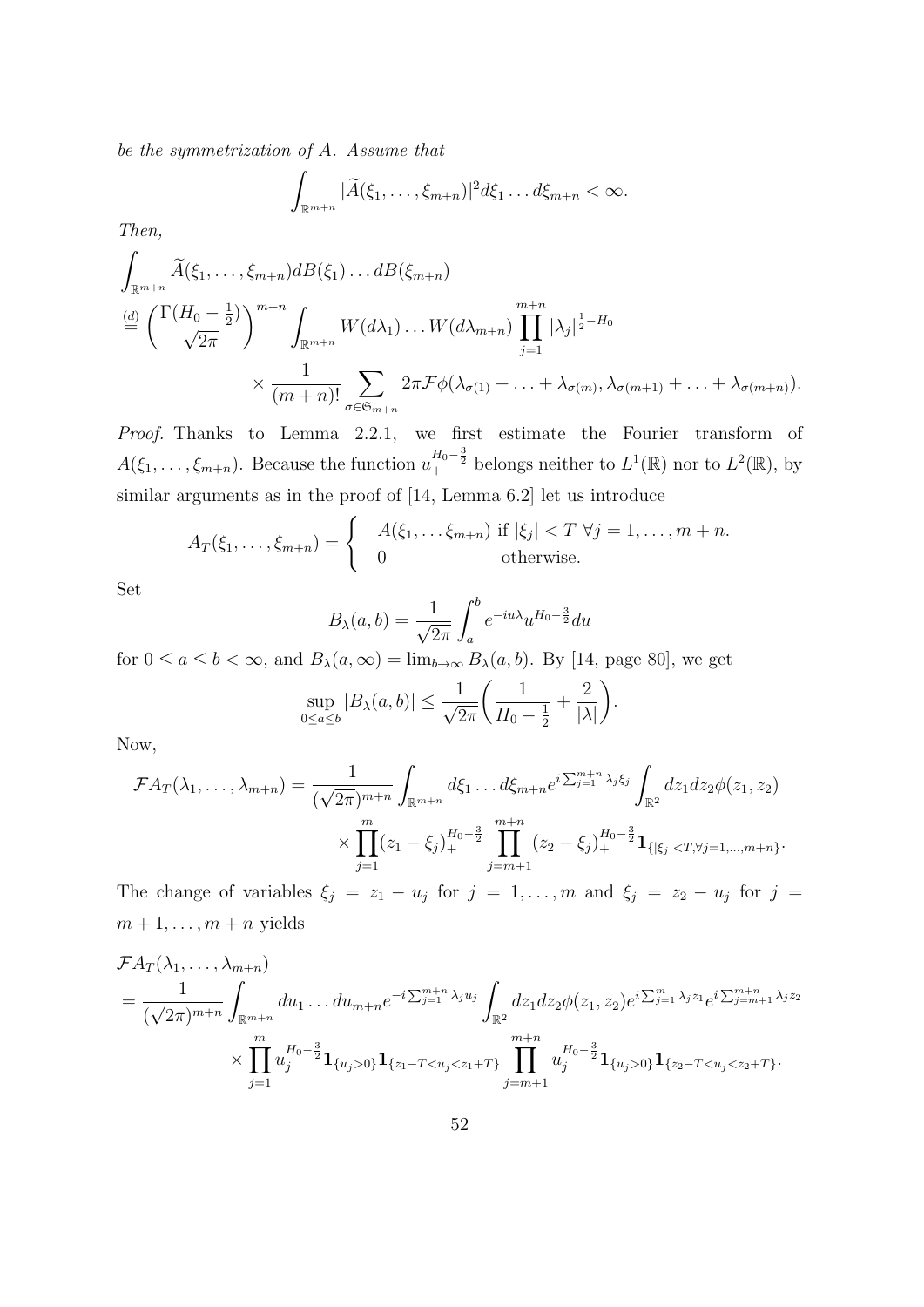Suppose that  $\lambda_1, \ldots, \lambda_{m+n}$  are different from zero. Since  $\phi$  is integrable on  $\mathbb{R}^2$  then

$$
|\mathcal{F}A_T(\lambda_1, ..., \lambda_{m+n})|
$$
  
\n
$$
\leq \int_{\mathbb{R}^2} dz_1 dz_2 |\phi(z_1, z_2)| \prod_{j=1}^m B_{\lambda_j}(\max(0, z_1 - T), \max(0, z_1 + T))
$$
  
\n
$$
\times \prod_{j=m+1}^{m+n} B_{\lambda_j}(\max(0, z_2 - T), \max(0, z_2 + T))
$$
  
\n
$$
\leq \int_{\mathbb{R}^2} dz_1 dz_2 |\phi(z_1, z_2)| \prod_{j=1}^{m+n} \frac{1}{\sqrt{2\pi}} \left( \frac{1}{H_0 - \frac{1}{2}} + \frac{2}{|\lambda_j|} \right),
$$

which is finite and uniformly bounded with respect to  $T$ . Thus,

$$
\mathcal{F}A(\lambda_1,\ldots,\lambda_{m+n}) = \lim_{T \to \infty} \mathcal{F}A_T(\lambda_1,\ldots,\lambda_{m+n})
$$
  
=  $2\pi \mathcal{F}\phi(\lambda_1 + \ldots + \lambda_m, \lambda_{m+1} + \ldots + \lambda_{m+n}) \prod_{j=1}^{m+n} \left(\frac{1}{\sqrt{2\pi}} \int_0^\infty e^{-iu\lambda_j} u^{H_0 - \frac{3}{2}} du\right).$ 

The integral inside the product is an improper Riemann integral. After the change of variables  $v = u|\lambda_j|$ , we get

$$
\mathcal{F}A(\lambda_1, ..., \lambda_{m+n})
$$
  
=  $2\pi \mathcal{F}\phi(\lambda_1 + ... + \lambda_m, \lambda_{m+1} + ... + \lambda_{m+n})$   

$$
\times \prod_{j=1}^{m+n} \left( |\lambda_j|^{\frac{1}{2} - H_0} \frac{1}{\sqrt{2\pi}} \int_0^\infty e^{-ius\mathrm{ign}\lambda_j} u^{H_0 - \frac{3}{2}} du \right)
$$
  
=  $2\pi \mathcal{F}\phi(\lambda_1 + ... + \lambda_m, \lambda_{m+1} + ... + \lambda_{m+n})$   

$$
\times \prod_{j=1}^{m+n} \left( |\lambda_j|^{\frac{1}{2} - H_0} \frac{1}{\sqrt{2\pi}} \Gamma(H_0 - \frac{1}{2}) C(\lambda_j) \right),
$$

where  $C(\lambda) = e^{-i\frac{\pi}{2}(H_0 - \frac{1}{2})}$  for  $\lambda > 0$ ,  $C(-\lambda) = \overline{C(\lambda)}$  and thus  $|C(\lambda)| = 1$  for all  $\lambda \neq 0$ 0, see appendix for the detailed computations. Applying Lemma 2.2.1 by noticing that  $C(\lambda_j)W(d\lambda_j) \stackrel{(d)}{=} W(d\lambda_j)$  (see [4, Proposition 4.2]) and symmetrizing the Fourier transform of  $A(\lambda_1, \ldots, \lambda_{m+n})$  lead to the desired conclusion.  $\Box$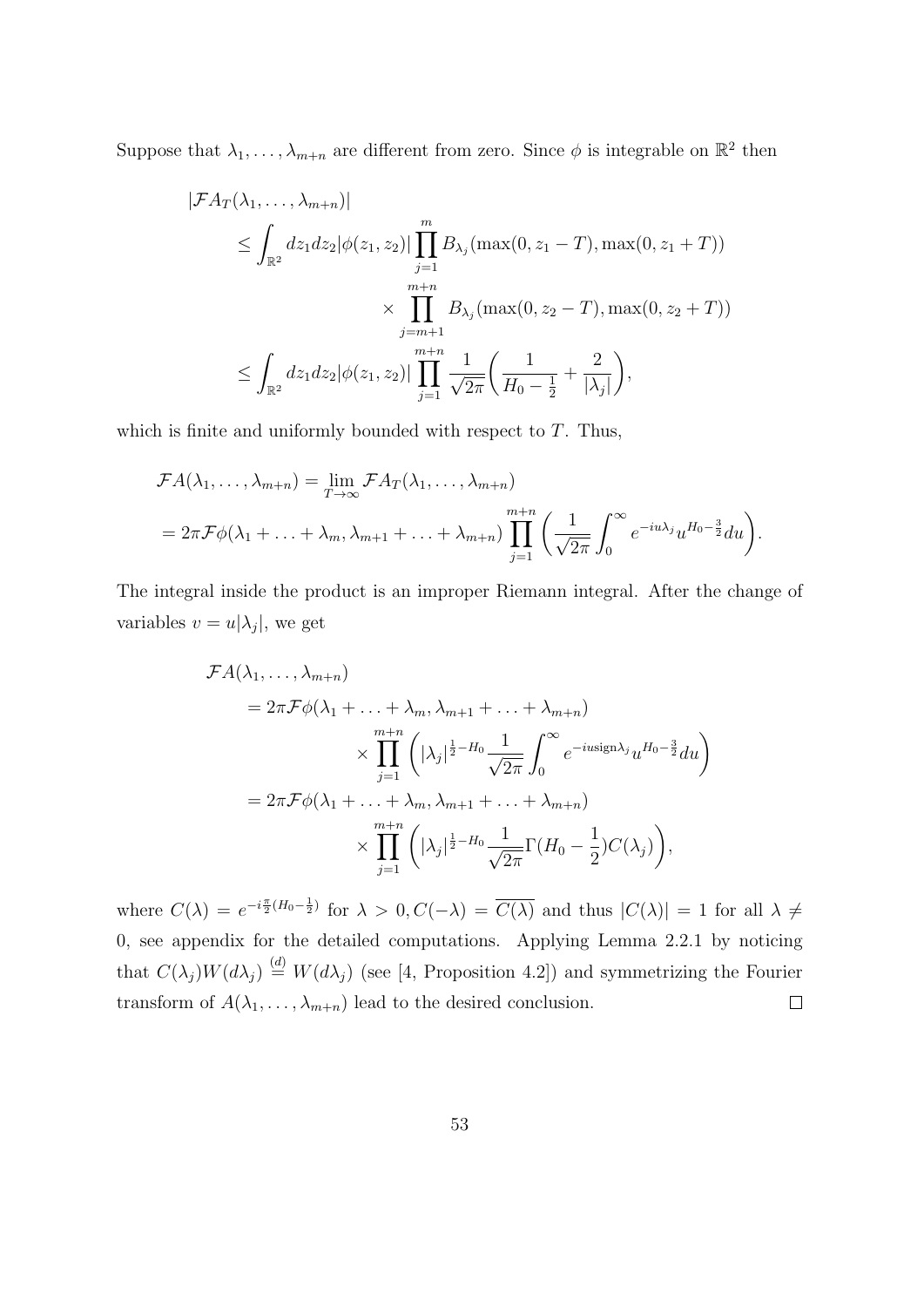#### 2.2.4 Stochastic representations of the Rosenblatt process

Let  $(R^H(t))_{t\geq 0}$  be the Rosenblatt process of parameter  $H \in \left(\frac{1}{2}\right)$  $(\frac{1}{2}, 1)$ . The time representation of  $R^H$  is

$$
R^{H}(t) = a_{1}(D) \int_{\mathbb{R}^{2}} \left( \int_{0}^{t} (s - \xi_{1})_{+}^{D - \frac{3}{2}} (s - \xi_{2})_{+}^{D - \frac{3}{2}} ds \right) dB(\xi_{1}) dB(\xi_{2})
$$
  
=  $A_{1}(H) \int_{\mathbb{R}^{2}} \left( \int_{0}^{t} (s - \xi_{1})_{+}^{\frac{H}{2} - 1} (s - \xi_{2})_{+}^{\frac{H}{2} - 1} ds \right) dB(\xi_{1}) dB(\xi_{2}),$ 

where  $D = \frac{H+1}{2}$  $\frac{+1}{2}$  and

$$
a_1(D) := \frac{\sqrt{(D-1/2)(4D-3)}}{\beta(D-1/2, 2-2D)} = \frac{\sqrt{(H/2)(2H-1)}}{\beta(H/2, 1-H)} =: A_1(H).
$$

Observe also that  $1/2 < H < 1 \iff 3/4 < D < 1$ . The corresponding spectral representation of this process, see for instance [14, 15] or apply Lemma 2.2.2, is given by

$$
R^{H}(t) = a_{2}(D) \int_{\mathbb{R}^{2}} |\lambda_{1}|^{\frac{1}{2}-D} |\lambda_{2}|^{\frac{1}{2}-D} \frac{e^{i(\lambda_{1}+\lambda_{2})t} - 1}{i(\lambda_{1}+\lambda_{2})} W(d\lambda_{1}) W(d\lambda_{2})
$$
  
=  $A_{2}(H) \int_{\mathbb{R}^{2}} |\lambda_{1}|^{-\frac{H}{2}} |\lambda_{2}|^{-\frac{H}{2}} \frac{e^{i(\lambda_{1}+\lambda_{2})t} - 1}{i(\lambda_{1}+\lambda_{2})} W(d\lambda_{1}) W(d\lambda_{2}),$ 

where

$$
a_2(D) := \sqrt{\frac{(2D-1)(4D-3)}{2[2\Gamma(2-2D)\sin(\pi(D-1/2))]^2}} = \sqrt{\frac{H(2H-1)}{2[2\Gamma(1-H)\sin(H\pi/2)]^2}} =: A_2(H).
$$

## 2.3 Proof of Theorem 2.1.1

We are now in a position to give the proof of our Theorem 2.1.1. It is devided into four steps.

#### 2.3.1 Chaotic decomposition

Using (2.1.5), we can write  $X^{(q,H)}$  as a q-th Wiener-Itô integral with respect to the standard two-sided Brownian motion  $(B_t)_{t \in \mathbb{R}}$  as follows:

$$
X_t^{(q,H)} = \int_{\mathbb{R}^q} L(x,t)(\xi_1,\ldots,\xi_q)dB(\xi_1)\ldots dB(\xi_q) = I_q^B(L(x,t)),\tag{2.3.1}
$$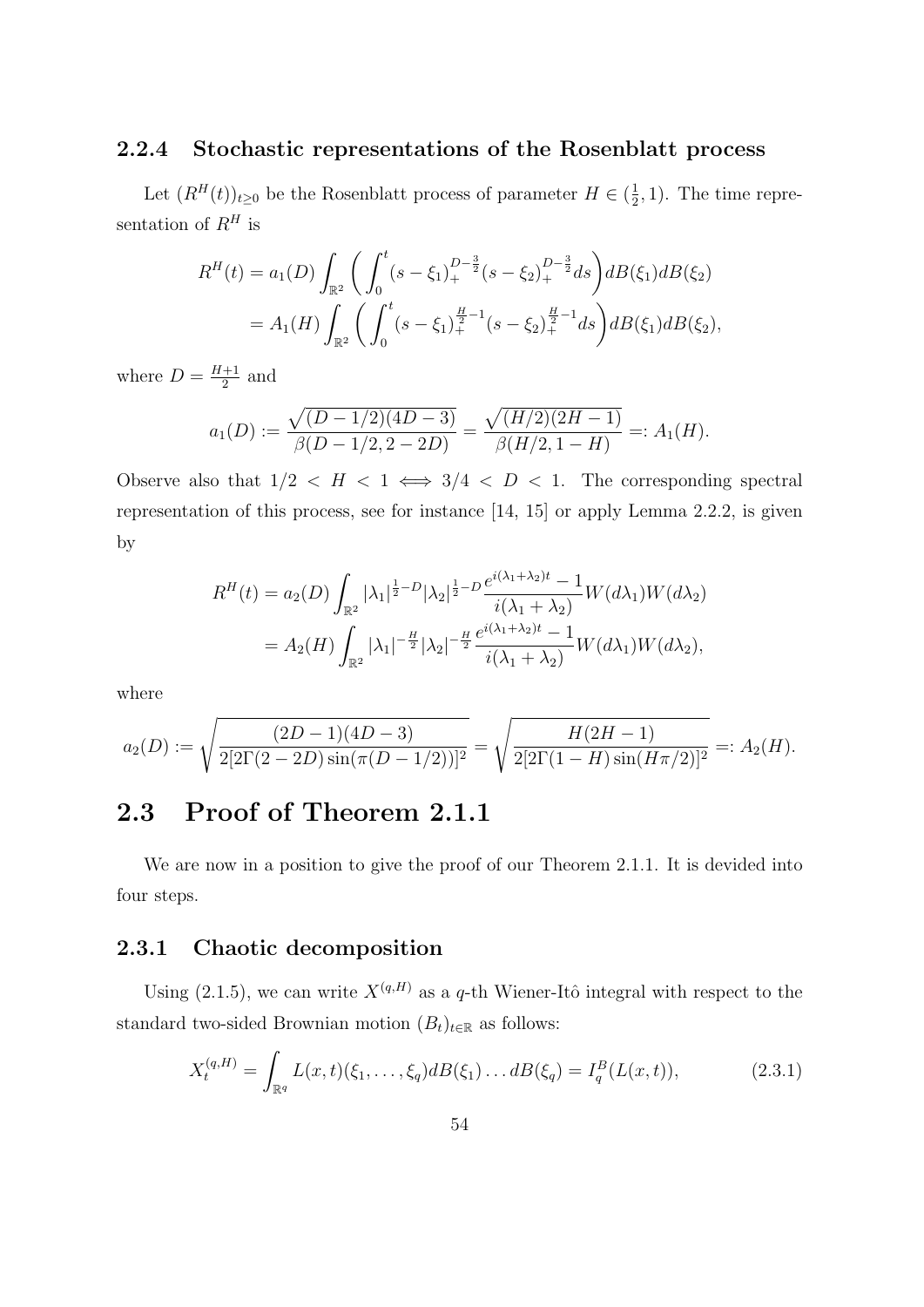where

$$
L(x,t)(\xi_1,\ldots,\xi_q) := c(H,q) \int_{\mathbb{R}} \mathbf{1}_{[0,t]}(z) x(t-z) \prod_{j=1}^q (z-\xi_j)_+^{H_0-\frac{3}{2}} dz, \tag{2.3.2}
$$

with  $c(H, q)$  and  $H_0$  given by (2.1.2). Applying the product formula (2.2.2) for multiple Wiener-Itô integrals, we easily obtain that

$$
(X_t^{(q,H)})^2 - E[(X_t^{(q,H)})^2] = \sum_{r=0}^{q-1} r! \binom{q}{r}^2 I_{2q-2r}^B(L(x,t)\widetilde{\otimes}_r L(x,t)).
$$
\n(2.3.3)

Let us compute the contractions appearing in the right-hand side of (2.3.3). For every  $0 \leq r \leq q-1,$  by using Fubini's theorem we first have

$$
L(x,s) \otimes_r L(x,s)(\xi_1, \ldots, \xi_{2q-2r})
$$
  
=  $\int_{\mathbb{R}^r} dy_1 \ldots dy_r L(x,s)(\xi_1, \ldots, \xi_{q-r}, y_1, \ldots, y_r) L(x,s)(\xi_{q-r+1}, \ldots, \xi_{2q-2r}, y_1, \ldots, y_r)$   
=  $c(H,q)^2 \int_{\mathbb{R}^r} dy_1 \ldots dy_r \int_0^s dz_1 x(s-z_1) \prod_{j=1}^{q-r} (z_1 - \xi_j)_+^{H_0 - \frac{3}{2}} \prod_{i=1}^r (z_1 - y_i)_+^{H_0 - \frac{3}{2}}$   
 $\times \int_0^s dz_2 x(s-z_2) \prod_{j=q-r+1}^{2q-2r} (z_2 - \xi_j)_+^{H_0 - \frac{3}{2}} \prod_{i=1}^r (z_2 - y_i)_+^{H_0 - \frac{3}{2}}$   
=  $c(H,q)^2 \int_{[0,s]^2} dz_1 dz_2 x(s-z_1) x(s-z_2) \prod_{j=1}^{q-r} (z_1 - \xi_j)_+^{H_0 - \frac{3}{2}} \prod_{j=q-r+1}^{2q-2r} (z_2 - \xi_j)_+^{H_0 - \frac{3}{2}}$   
 $\times \left( \int_{\mathbb{R}} dy (z_1 - y)_+^{H_0 - \frac{3}{2}} (z_2 - y)_+^{H_0 - \frac{3}{2}} \right)_r^r$ 

and, since for any  $z_1, z_2 \geq 0$ 

$$
\int_{\mathbb{R}} (z_1 - y)_+^{H_0 - \frac{3}{2}} (z_2 - y)_+^{H_0 - \frac{3}{2}} dy = \beta \left( H_0 - \frac{1}{2}, 2 - 2H_0 \right) |z_1 - z_2|^{2H_0 - 2}, \tag{2.3.4}
$$

we end up with the following expression

$$
L(x,s) \otimes_r L(x,s)(\xi_1,\ldots,\xi_{2q-2r})
$$
  
=  $c(H,q)^2 \beta \left(H_0 - \frac{1}{2}, 2 - 2H_0\right)^r \int_{[0,s]^2} dz_1 dz_2 x(s-z_1) x(s-z_2) |z_1 - z_2|^{(2H_0-2)r}$   
 $\times \prod_{j=1}^{q-r} (z_1 - \xi_j)_+^{H_0 - \frac{3}{2}} \prod_{j=q-r+1}^{2q-2r} (z_2 - \xi_j)_+^{H_0 - \frac{3}{2}}.$  (2.3.5)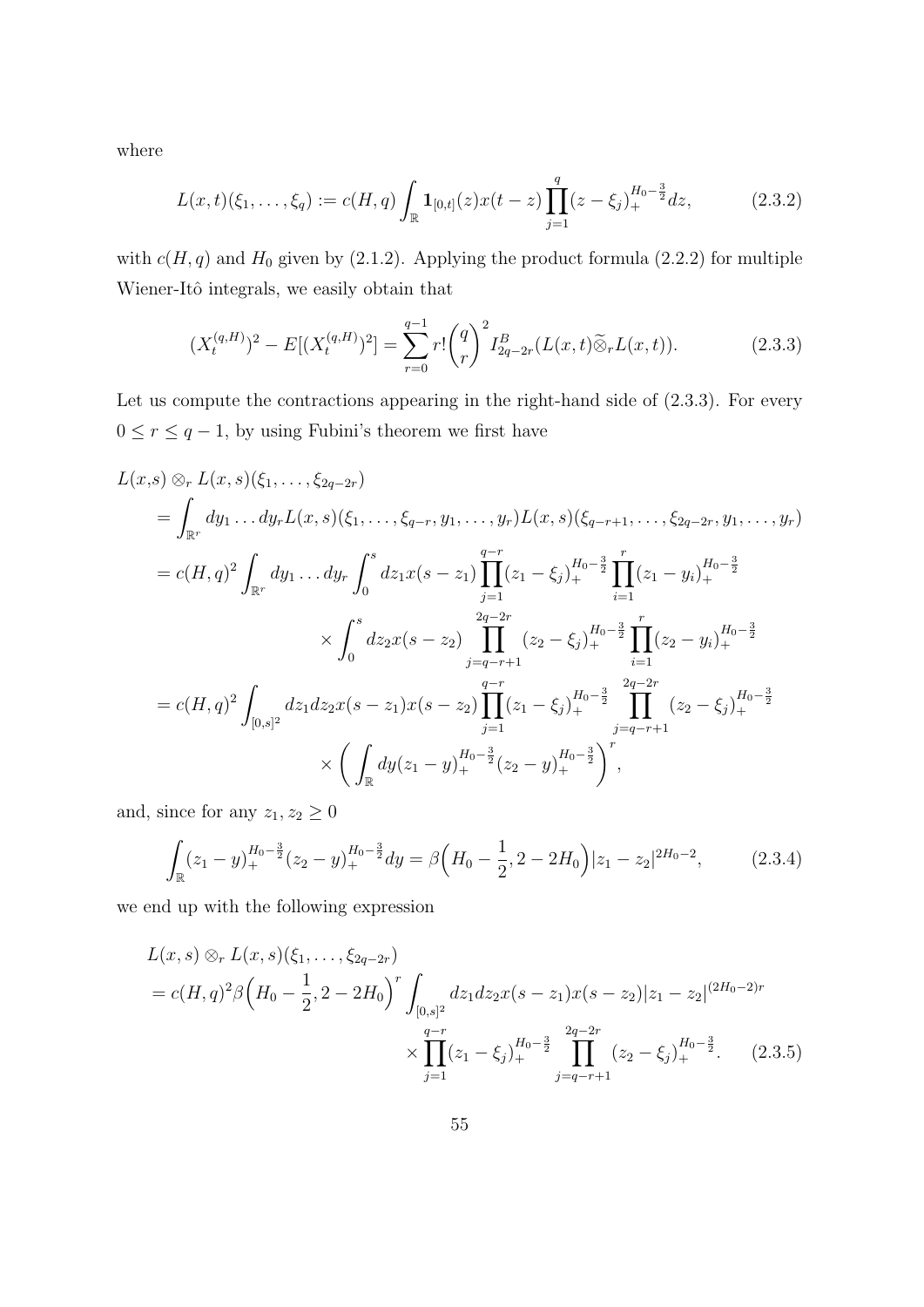Recall  $G_T^{(q,H)}$  $T^{(q,n)}$  from (2.1.10). As a consequence, we can write

$$
G_T^{(q,H)}(t) = F_{2q,T}(t) + c_{2q-2}F_{2q-2,T}(t) + \ldots + c_4F_{4,T}(t) + c_2F_{2,T}(t)
$$
\n(2.3.6)

where  $c_{2q-2r} := r! {q \choose r}$  $(r<sup>q</sup>)<sup>2</sup>$  and for  $0 \le r \le q-1$ ,

$$
F_{2q-2r,T}(t) := \frac{1}{T^{2H_0-1}} \int_0^{Tt} I_{2q-2r}^B(L(x,s)\widetilde{\otimes}_r L(x,s))ds,\tag{2.3.7}
$$

where the kernels in each Wiener integral above are given explicitly in  $(2.3.5)$ .

#### 2.3.2 Spectral representations

Recall the expression of the contractions  $L(x, s) \otimes_r L(x, s)$ ,  $0 \leq r \leq q-1$  given in (2.3.5). Set

$$
\phi_r(s, z_1, z_2) := c(H, q)^2 \beta \left( H_0 - \frac{1}{2}, 2 - 2H_0 \right)^r
$$
  
 
$$
\times \mathbf{1}_{[0,s]}(z_1) \mathbf{1}_{[0,s]}(z_2) x(s - z_1) x(s - z_2) |z_1 - z_2|^{(2H_0 - 2)r}.
$$

It is a symmetric function with respect to  $z_1$  and  $z_2$ . Furthermore, by Hölder's inequality, we have

$$
\int_{\mathbb{R}^2} \left| \mathbf{1}_{[0,s]}(z_1) \mathbf{1}_{[0,s]}(z_2) x(s-z_1) x(s-z_2) | z_1 - z_2 |^{(2H_0-2)r} \right| dz_1 dz_2
$$
\n
$$
\leq \int_{[0,s]^2} |x(s-z_1)| |x(s-z_2)| | z_1 - z_2 |^{(2H_0-2)r} dz_1 dz_2
$$
\n
$$
= \int_{[0,s]^2} |x(z_1)| |x(z_2)| | z_1 - z_2|^{r} \frac{(2H-2)}{q} dz_1 dz_2
$$
\n
$$
\leq \left( \int_{[0,\infty)^2} |x(z_1)| |x(z_2)| | z_1 - z_2|^{2H-2} dz_1 dz_2 \right)^{\frac{r}{q}} \left( \int_0^\infty |x(z)| dz \right)^{2(1-\frac{r}{q})}.
$$

Using the integrability of  $x$  together with the assumption  $(2.1.11)$ , it turns out that  $\phi_r(., z_1, z_2)$  is integrable on  $\mathbb{R}^2_+$ . Applying Lemma 2.2.2 with  $m = n = q - r$ , we get

$$
F_{2q-2r,T}(t) = \frac{1}{T^{2H_0-1}} \int_0^{Tt} I_{2q-2r}^B(L(x,s)\tilde{\otimes}_r L(x,s))ds
$$
  
\n
$$
\stackrel{(d)}{=} A_r(H,q) \frac{1}{T^{2H_0-1}} \int_{\mathbb{R}^{2q-2r}} W(d\lambda_1) \dots W(d\lambda_{2q-2r}) \prod_{j=1}^{2q-2r} |\lambda_j|^{\frac{1}{2}-H_0}
$$
  
\n
$$
\times \frac{1}{(2q-2r)!} \sum_{\sigma \in \mathfrak{S}_{2q-2r}} \int_0^{Tt} ds \int_{[0,s]^2} d\xi_1 d\xi_2 x(s-\xi_1) x(s-\xi_2) |\xi_1 - \xi_2|^{(2H_0-2)r}
$$
  
\n
$$
\times e^{i(\lambda_{\sigma(1)} + \dots + \lambda_{\sigma(q-r)})\xi_1} e^{i(\lambda_{\sigma(q-r+1)} + \dots + \lambda_{\sigma(2q-2r)})\xi_2},
$$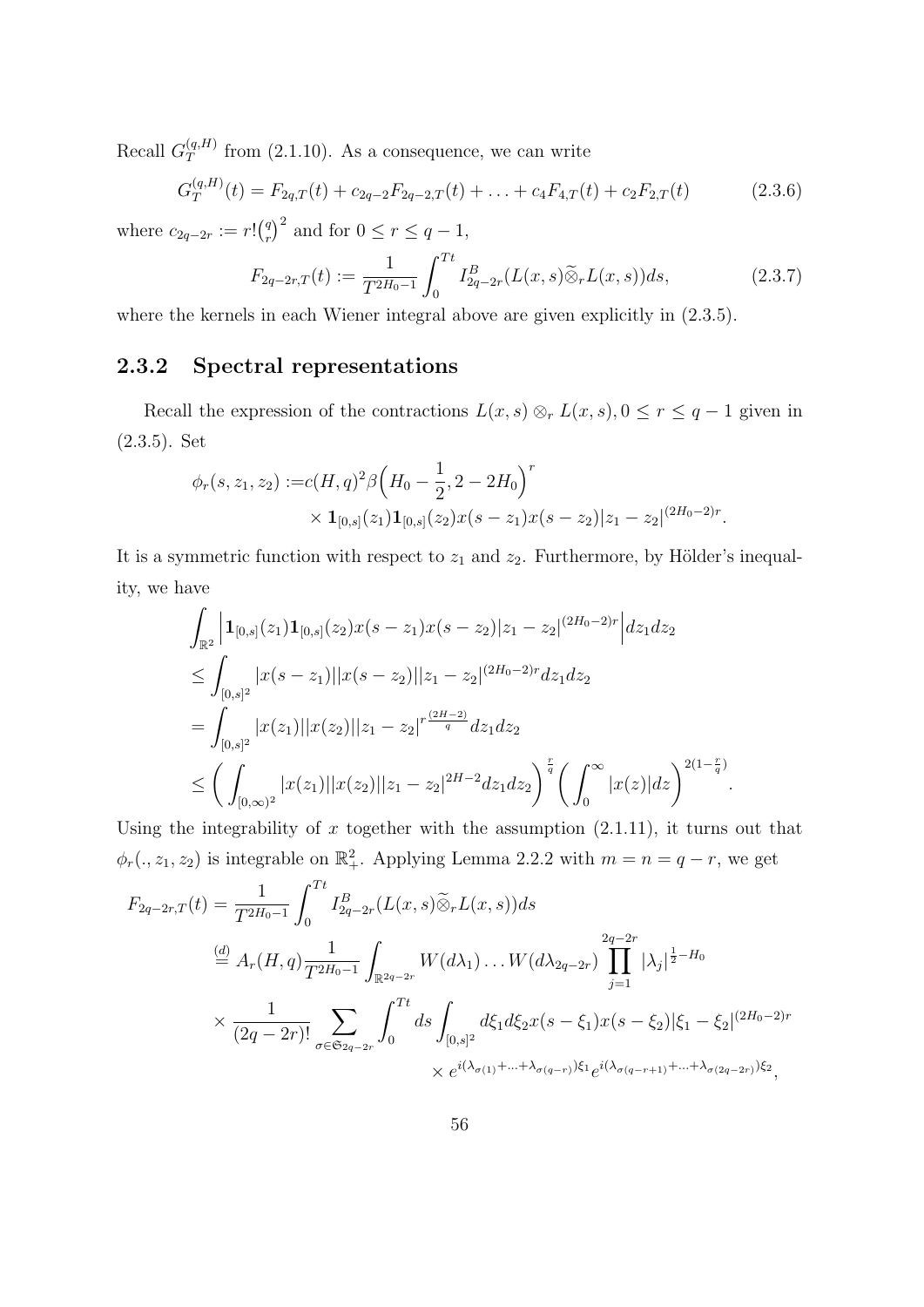where

$$
A_r(H, q) := c(H, q)^2 \beta (H_0 - \frac{1}{2}, 2 - 2H_0)^r \left( \frac{\Gamma(H_0 - \frac{1}{2})}{\sqrt{2\pi}} \right)^{2q - 2r}.
$$
 (2.3.8)

The change of variable  $s = Ts'$  yields

$$
F_{2q-2r,T}(t) \stackrel{(d)}{=} A_r(H,q)T^{2-2H_0} \int_{\mathbb{R}^{2q-2r}} W(d\lambda_1) \dots W(d\lambda_{2q-2r}) \prod_{j=1}^{2q-2r} |\lambda_j|^{\frac{1}{2}-H_0}
$$
  
\$\times \frac{1}{(2q-2r)!} \sum\_{\sigma \in \mathfrak{S}\_{2q-2r}} \int\_0^t ds \int\_{[0,Ts]^2} d\xi\_1 d\xi\_2 x (Ts - \xi\_1) x (Ts - \xi\_2) |\xi\_1 - \xi\_2|^{(2H\_0-2)r} \times e^{i(\lambda\_{\sigma(1)} + \dots + \lambda\_{\sigma(q-r)})\xi\_1} e^{i(\lambda\_{\sigma(q-r+1)} + \dots + \lambda\_{\sigma(2q-2r)})\xi\_2}.

Let us do a further change of variables:  $\lambda'_{\sigma(j)} = T\lambda_{\sigma(j)}, j = 1, \ldots, 2q - 2r$  and  $\xi'_{k} =$  $Ts - \xi_k, k = 1, 2$ . Thanks to the self-similarity of W with index 1/2 (that is,  $W(T^{-1}d\lambda)$ ) has the same law as  $T^{-1/2}W(d\lambda)$  we finally obtain that

$$
F_{2q-2r,T}(t) \stackrel{(d)}{=} A_r(H,q)T^{-(2-2H_0)(q-1-r)} \times \int_{\mathbb{R}^{2q-2r}} W(d\lambda_1) \dots W(d\lambda_{2q-2r}) \prod_{j=1}^{2q-2r} |\lambda_j|^{\frac{1}{2}-H_0} \int_0^t ds e^{i(\lambda_1+\dots+\lambda_{2q-2r})s} \times \frac{1}{(2q-2r)!} \sum_{\sigma \in \mathfrak{S}_{2q-2r}} \int_{[0,Ts]^2} d\xi_1 d\xi_2 x(\xi_1) x(\xi_2) |\xi_1 - \xi_2|^{(2H_0-2)r} \times e^{-i(\lambda_{\sigma(1)}+\dots+\lambda_{\sigma(q-r)})\frac{\xi_1}{T}} e^{-i(\lambda_{\sigma(q-r+1)}+\dots+\lambda_{\sigma(2q-2r)})\frac{\xi_2}{T}}.
$$
\n(2.3.9)

#### 2.3.3 Reduction lemma

Lemma 2.3.1. Fix t, fix  $H \in (\frac{1}{2})$  $(\frac{1}{2}, 1)$  and fix  $q \geq 2$ . Assume (2.1.11) and the integrability of the kernel x. Then for any  $r \in \{0, \ldots, q-2\}$ , one has

$$
\lim_{T \to \infty} E[F_{2q-2r,T}(t)^2] = 0.
$$

*Proof.* Without loss of generality, we may and will assume that  $t = 1$ . From the spectral representation of multiple Wiener-Itô integrals  $(2.3.9)$ , one has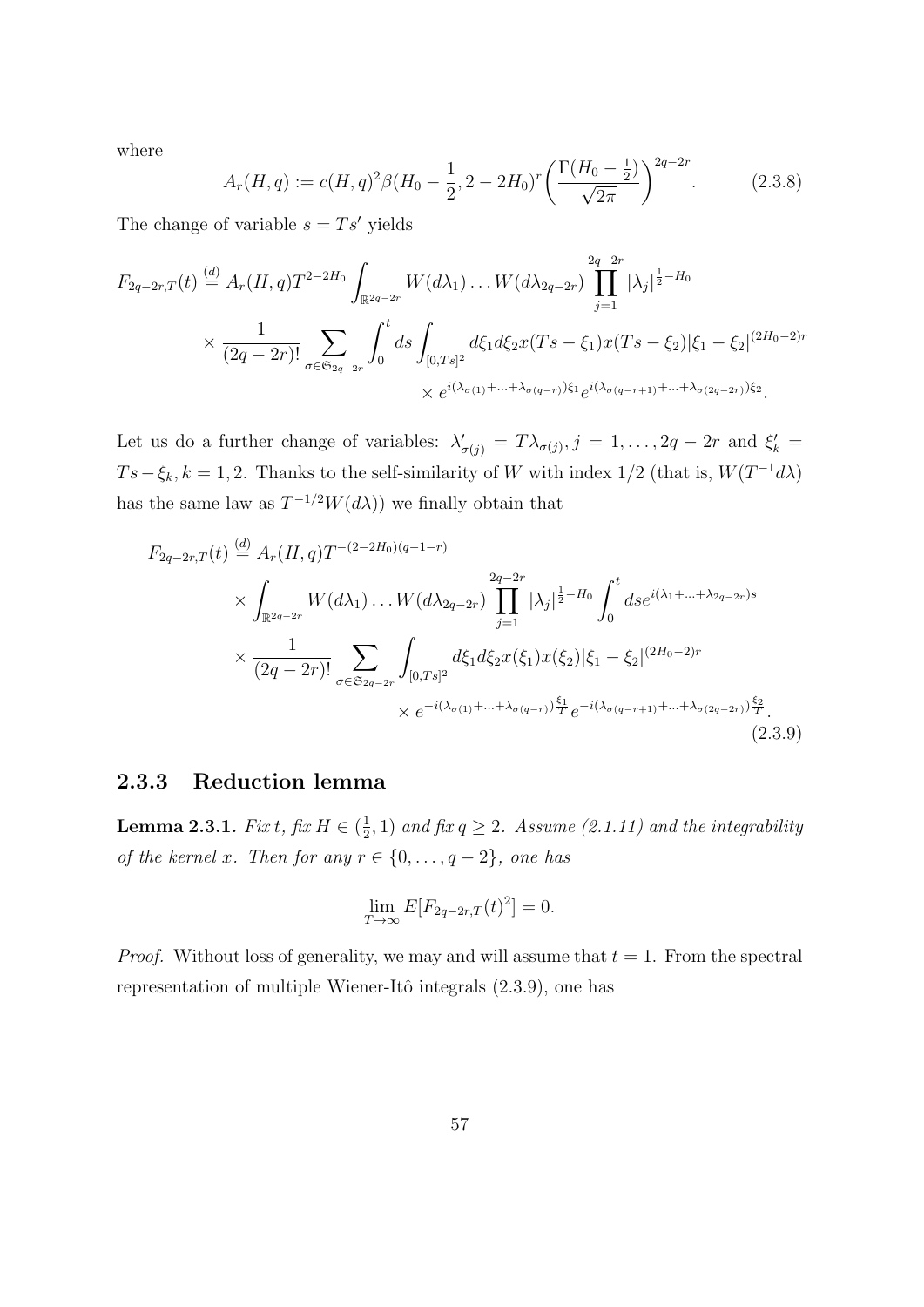$$
E[F_{2q-2r,T}(1)^{2}] = T^{-2(2-2H_{0})(q-1-r)} A_{r}^{2}(H,q)(2q-2r)! \int_{\mathbb{R}^{2q-2r}} d\lambda_{1} \dots d\lambda_{2q-2r} \prod_{j=1}^{2q-2r} |\lambda_{j}|^{1-2H_{0}}
$$
  
 
$$
\times \left( \frac{1}{(2q-2r)!} \sum_{\sigma \in \mathfrak{S}_{2q-2r}} \int_{0}^{1} ds e^{i(\lambda_{1}+\dots+\lambda_{2q-2r})s} \int_{[0,Ts]^{2}} d\xi_{1} d\xi_{2} x(\xi_{1}) x(\xi_{2}) |\xi_{1} - \xi_{2}|^{(2H_{0}-2)r}
$$
  
 
$$
\times e^{-i(\lambda_{\sigma(1)}+\dots+\lambda_{\sigma(q-r)})\frac{\xi_{1}}{T}} e^{-i(\lambda_{\sigma(q-r+1)}+\dots+\lambda_{\sigma(2q-2r)})\frac{\xi_{2}}{T}} \right)^{2}.
$$

Since x is a real-valued integrable function on  $[0, \infty)$  satisfying assumption (2.1.11), we deduce from Lebesgue dominated convergence that, as  $T \to \infty$ ,

$$
\frac{1}{(2q-2r)!} \sum_{\sigma \in \mathfrak{S}_{2q-2r}} \int_0^1 ds e^{i(\lambda_1 + \dots + \lambda_{2q-2r})s} \int_{[0,Ts]^2} d\xi_1 d\xi_2 x(\xi_1) x(\xi_2) |\xi_1 - \xi_2|^{(2H_0-2)r}
$$

$$
\times e^{-i(\lambda_{\sigma(1)} + \dots + \lambda_{\sigma(q-r)})\frac{\xi_1}{T}} e^{-i(\lambda_{\sigma(q-r+1)} + \dots + \lambda_{\sigma(2q-2r)})\frac{\xi_2}{T}}
$$

$$
\longrightarrow \int_{[0,\infty)^2} x(u) x(v) |u - v|^{(2H_0-2)r} du dv \int_0^1 e^{i(\lambda_1 + \dots + \lambda_{2q-2r})s} ds.
$$

Since  $1-\frac{1}{2}$  $\frac{1}{2q} < H_0 < 1$  and  $0 \le r \le q-2$ , we have  $T^{-2(2-2H_0)(q-1-r)} \to 0$  as  $T \to \infty$ . Moreover, since  $\int_0^1 e^{i(\lambda_1 + \ldots + \lambda_{2q-2r})\xi} d\xi = \frac{e^{i(\lambda_1 + \ldots + \lambda_{2q-2r})} - 1}{i(\lambda_1 + \ldots + \lambda_{2q-2r})}$  $\frac{i(\lambda_1+\ldots+\lambda_{2q-2r})-1}{i(\lambda_1+\ldots+\lambda_{2q-2r})},$ 

$$
\int_{\mathbb{R}^{2q-2r}} d\lambda_1 \dots d\lambda_{2q-2r} \prod_{j=1}^{2q-2r} |\lambda_j|^{1-2H_0} \left| \frac{e^{i(\lambda_1+\dots+\lambda_{2q-2r})}-1}{i(\lambda_1+\dots+\lambda_{2q-2r})} \right|^2 \leq \left(\int_{\mathbb{R}} |\lambda|^{1-2H_0} d\lambda\right)^{2q-2r}
$$

which is integrable at zero, and

$$
\int_{\mathbb{R}^{2q-2r}} d\lambda_1 \dots d\lambda_{2q-2r} \prod_{j=1}^{2q-2r} |\lambda_j|^{1-2H_0} \left| \frac{e^{i(\lambda_1 + \dots + \lambda_{2q-2r})} - 1}{i(\lambda_1 + \dots + \lambda_{2q-2r})} \right|^2
$$
  

$$
\leq \int_{\mathbb{R}^{2q-2r}} d\lambda_1 \dots d\lambda_{2q-2r} \prod_{j=1}^{2q-2r} |\lambda_j|^{1-2H_0} \frac{4}{(\lambda_1 + \dots + \lambda_{2q-2r})^2}
$$

which is integrable at infinity, we have

$$
\int_{\mathbb{R}^{2q-2r}} d\lambda_1 \dots d\lambda_{2q-2r} \prod_{j=1}^{2q-2r} |\lambda_j|^{1-2H_0} \left| \frac{e^{i(\lambda_1 + \dots + \lambda_{2q-2r})} - 1}{i(\lambda_1 + \dots + \lambda_{2q-2r})} \right|^2 < \infty.
$$

All these facts taken together imply

$$
E[F_{2q-2r,T}(1)^2] \longrightarrow 0, \text{ as } T \to \infty, \text{ for all } 0 \le r \le q-2,
$$
 (2.3.10)

 $\Box$ 

which proves the lemma.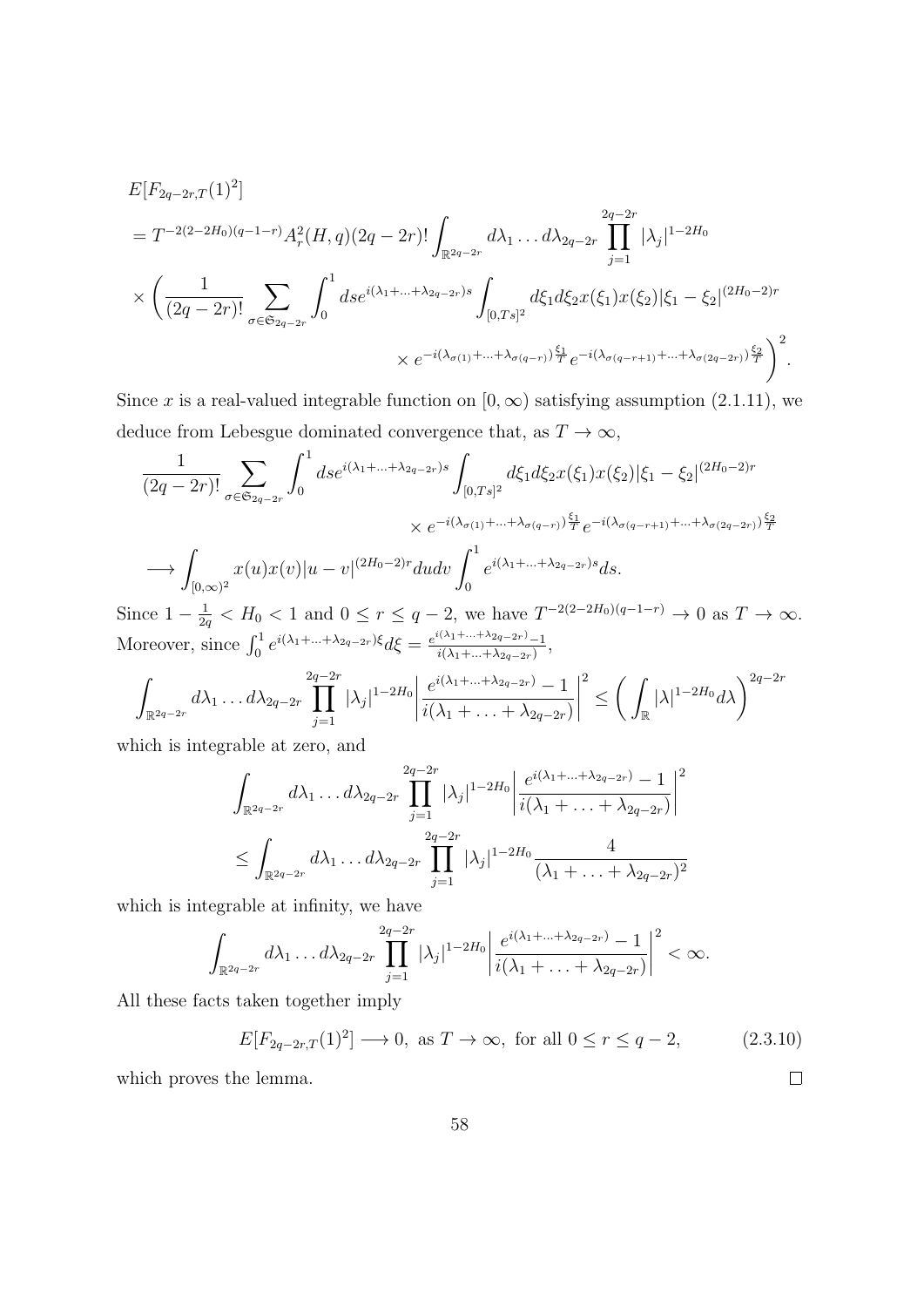#### 2.3.4 Concluding the proof of Theorem 2.1.1

Thanks to Lemma 2.3.1, we are left to concentrate on the convergence of the term  $F_{2,T}$  (belonging to the second Wiener chaos) corresponding to  $r = q - 1$ . Recall from  $(2.3.9)$  that  $F_{2,T}(t)$  has the same law as the double Wiener integral with symmetric kernel given by

$$
f_T(t, \lambda_1, \lambda_2) := A_{q-1}(H, q) |\lambda_1|^{\frac{1}{2} - H_0} |\lambda_2|^{\frac{1}{2} - H_0} \int_0^t ds e^{i(\lambda_1 + \lambda_2)s}
$$
  
 
$$
\times \int_{[0, Ts]^2} d\xi_1 d\xi_2 e^{-i(\lambda_1 \frac{\xi_1}{T} + \lambda_2 \frac{\xi_2}{T})} x(\xi_1) x(\xi_2) |\xi_1 - \xi_2|^{(q-1)(2H_0 - 2)}.
$$
 (2.3.11)

Observe that  $f_T(t,.)$  is symmetric, so there is no need to care about symmetrization. By the isometry property of multiple Wiener-Itô integrals with respect to the random spectral measure, in order to prove the  $L^2(\Omega)$ -convergence of  $c_2F_{2,T}$  to  $bR^{H'}$ , we can equivalently prove that  $c_2 f_T(t,.)$  converges in  $L^2(\mathbb{R}^2)$  to the kernel of  $bR^{H'}(t)$ . First, by Lebesgue dominated convergence, as  $T \to \infty$ , we have

$$
f_T(t, \lambda_1, \lambda_2) \longrightarrow A_{q-1}(H, q) \int_{\mathbb{R}^2} x(u)x(v)|u - v|^{(q-1)(2H_0 - 2)}dudv
$$

$$
\times |\lambda_1|^{\frac{1}{2} - H_0} |\lambda_2|^{\frac{1}{2} - H_0} \frac{e^{i(\lambda_1 + \lambda_2)t} - 1}{i(\lambda_1 + \lambda_2)}
$$

.

This shows that  $f_T(t,.)$  converges pointwise to the kernel of  $R^{H'}(t)$ , up to some constant. Moreover, for all  $0 < S < T$ ,

$$
\begin{split} &\|f_T(t,.) - f_S(t,.)\|_{L^2(\mathbb{R}^2)}^2\\ &= A_{q-1}^2(H,q) \int_{\mathbb{R}^2} d\lambda_1 d\lambda_2 |\lambda_1|^{1-2H_0} |\lambda_2|^{1-2H_0}\\ &\times \left(\int_0^t ds e^{i(\lambda_1+\lambda_2)s} \int_{[0,Ts]^2\backslash [0,Ss]^2} d\xi_1 d\xi_2 e^{-i(\lambda_1\frac{\xi_1}{T}+\lambda_2\frac{\xi_2}{T})} x(\xi_1) x(\xi_2) |\xi_1 - \xi_2|^{(q-1)(2H_0-2)}\right)^2. \end{split}
$$

By Lebesgue dominated convergence, it comes that  $|| f_T(t,.) - f_S(t,.) ||_{L^2(\mathbb{R}^2)}^2 \longrightarrow 0$  as  $T, S \to \infty$ . It follows that  $(f_T(t, .))_{T \geq 0}$  is a Cauchy sequence in  $L^2(\mathbb{R}^2)$ . Hence, the multiple Wiener integral  $c_2F_{2,T}$  (with kernel (2.3.11)) converges in  $L^2(\Omega)$  to  $b(H,q) \times R^{H'}$ with the explicit constant  $b(H, q)$  as in (2.1.12). (Note that  $c_2 = q!$ ). The finitedimensional convergence then follows from (2.3.9). The proof of Theorem 2.1.1 is  $\Box$ achieved.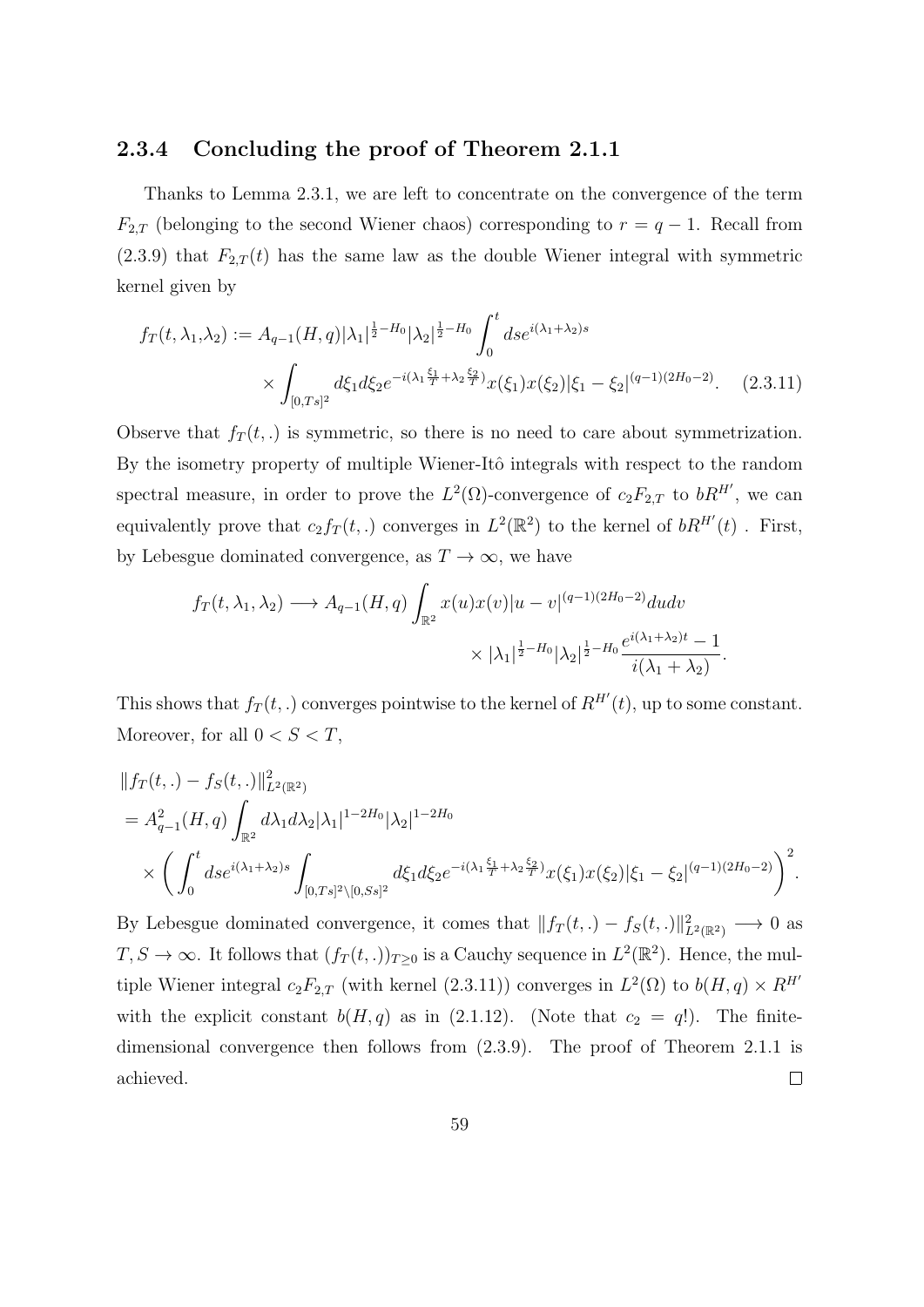### 2.4 Proof of Theorem 2.1.2

We follow the same route as for the proof of Theorem 2.1.1, with some slight modifications. Here, the chaos decomposition of  $G_T^{1,H}$  $T^{1,H}_{T}$  contains uniquely the term  $F_{2,T}$  obtained for  $q = 1$  and  $r = 0$ . Its spectral representation is as follows:

$$
F_{2,T}(t) = \frac{H(2H-1)}{\beta(H-\frac{1}{2}, 2-2H)} \frac{\Gamma^2(H-\frac{1}{2})}{2\pi} \int_{\mathbb{R}^2} W(d\lambda_1) W(d\lambda_2) |\lambda_1|^{\frac{1}{2}-H} |\lambda_2|^{\frac{1}{2}-H}
$$
  
 
$$
\times \int_0^t ds e^{i(\lambda_1+\lambda_2)s} \int_{[0,Ts]^2} d\xi_1 d\xi_2 e^{-i(\lambda_1\frac{\xi_1}{T}+\lambda_2\frac{\xi_2}{T})} x(\xi_1) x(\xi_2).
$$

It is easily seen that that  $F_{2,T}$  is well-defined if and only if  $3/4 < H < 1$ . The same arguments as in the proof of Theorem 2.1.1 yield

$$
G_T^{1,H}(t) = F_{2,T}(t) \longrightarrow \frac{H(2H - 1)}{\sqrt{(H - 1/2)(4H - 3)}} \left(\int_0^\infty x(u) du\right)^2 \times R^{H''}(t) \tag{2.4.1}
$$

in  $L^2(\Omega)$  as  $T \to \infty$ , thus completing the proof of the theorem.

 $\Box$ 

## Acknowledgements

I would like to sincerely thank my supervisor Ivan Nourdin, who has led the way on this work. I did appreciate his advised tips and encouragement for my first research work. I also warmly thank Frederi Viens for interesting discussions and several helpful comments about this work. Also, I would like to thank my friend, Nguyen Van Hoang, for his help in proving the identity about  $I$  in the appendix. Finally, I deeply thank an anonymous referee for a very careful and thorough reading of this work, and for her/his constructive remarks.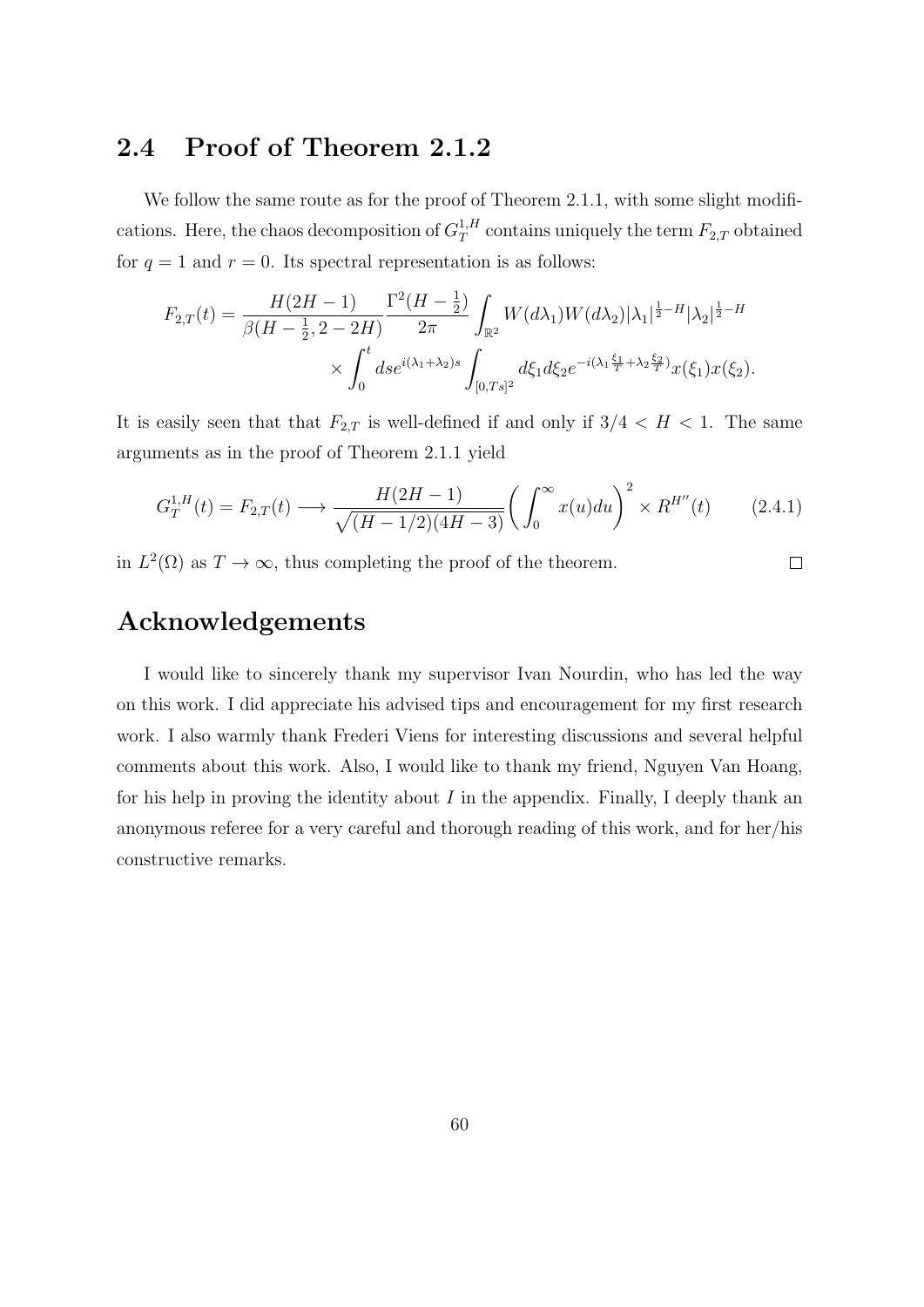# Bibliography

- [1] A. Chronopoulou, C. A. Tudor, F. G. Viens (2011): Self-similarity parameter estimation and reproduction property for non-Gaussian Hermite processes. Commun. Stoch. Anal. 5, no. 1, 161-185.
- [2] M. Clausel, F. Roueff, M. S. Taqqu, C. A. Tudor (2013): High order chaotic limits of wavelet scalograms under long-range dependence. ALEA, Lat. Am. J. Probab. Math. Stat. **10**, no. 2, 979-1011.
- [3] M. Clausel, F. Roueff, M. S. Taqqu, C. A. Tudor (2014): Asymptotic behavior of the quadratic variation of the sum of two Hermite processes of consecutive orders. Stoch. Proc. Appl. 124, no. 7, 2517-2541.
- [4] R. L. Dobrushin (1979): Gaussian and their subordinated self-similar random generalized fields. Ann. Probab. 7, 1-28.
- [5] R. L. Dobrushin, P. Major (1979): Non-central limit theorems for nonlinear functionals of Gaussian fields. Z. Wahrsch. Verw. Gebiete. 50 , no. 1, 27-52.
- [6] M. Maejima, C. A. Tudor (2007): Wiener integrals with respect to the Hermite process and a non-central limit theorem. Stoch. Anal. Appl. 25, no. 5, 1043-1056.
- [7] P. Major (2014): Multiple Wiener-Itô integrals. With applications to limit theorems. Second edition. Lecture Notes in Mathematics, 849. Springer, Cham.
- [8] L. Neufcourt, F. G. Viens (2016): A third-moment theorem and precise asymptotics for variations of stationary Gaussian sequences. ALEA, Lat. Am. J. Probab. Math. Stat. 13, no. 1, 239-264.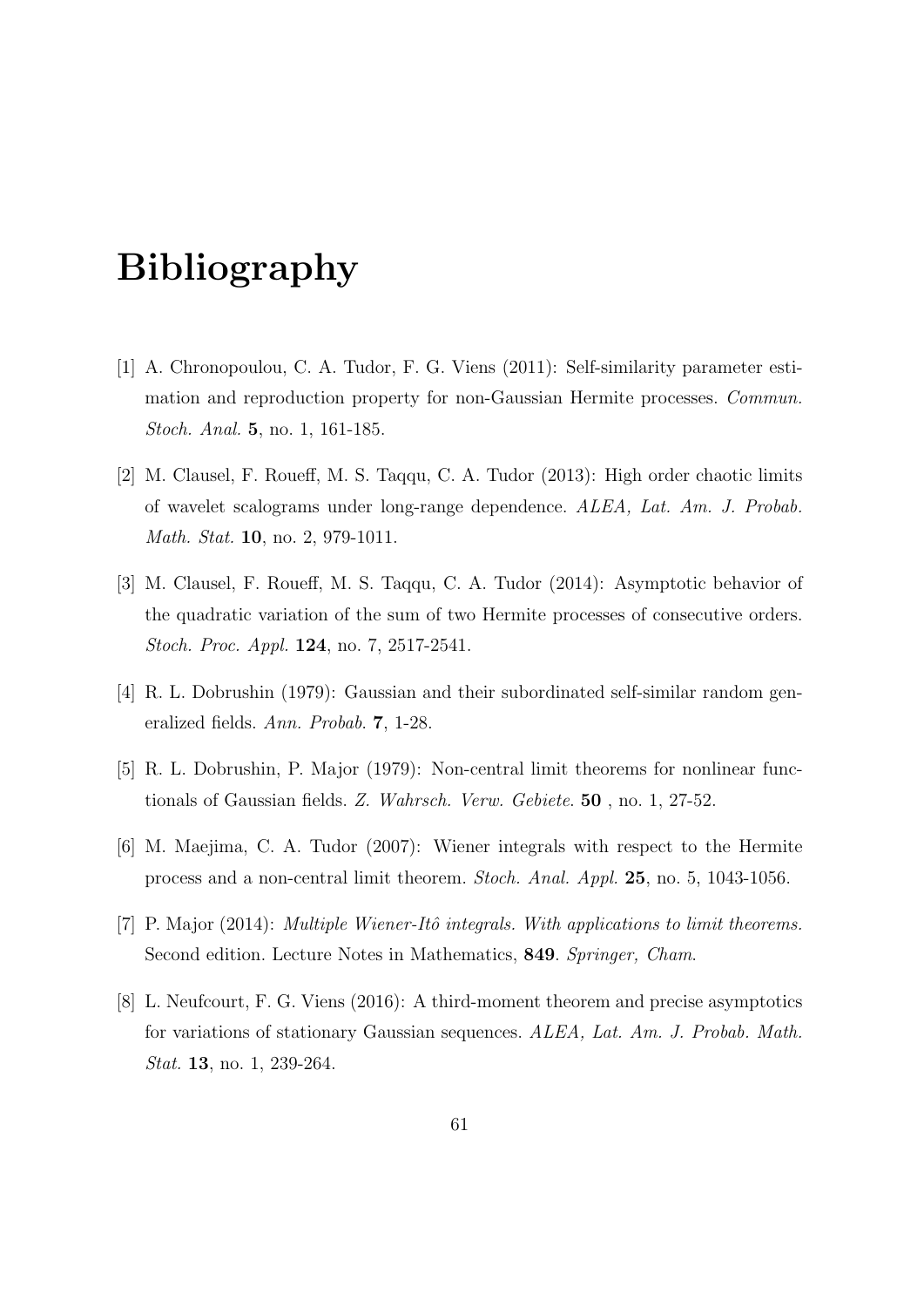- [9] I. Nourdin (2012): Selected aspects of fractional Brownian motion. Bocconi & Springer Series, 4. Springer, Milan; Bocconi University Press, Milan.
- [10] I. Nourdin, D. Nualart, R. Zintout (2016): Multivariate central limit theorems for averages of fractional Volterra processes and applications to parameter estimation. Statist. Infer. Stoch. Proc. 19, no. 2, 219-234.
- [11] I. Nourdin, G. Peccati (2012): Normal approximations with Malliavin calculus: From Stein's method to universality. Cambridge Tracts in Mathematics, 192. Cambridge University Press, Cambridge.
- [12] D. Nualart (2006): The Malliavin calculus and related topics (Probability and Its Applications) . Second edition. Springer.
- [13] M. S. Taqqu (1975): Weak convergence to fractional Brownian motion and to the Rosenblatt process. Z. Wahrsch. Verw. Gebiete. 31, 287-302.
- [14] M. S. Taqqu (1979): Convergence of integrated processes of arbitrary Hermite rank. Z. Wahrsch. Verw. Gebiete. 50, no. 1, 53 - 83.
- [15] M. S. Taqqu (2011): The Rosenblatt process. Selected Works of Murray Rosenblatt. Part of the series Selected Works in Probability and Statistics, 29-45.
- [16] C. A. Tudor (2008): Analysis of the Rosenblatt process. ESAIM Probab. Stat. 12, 230-257.
- [17] C. A. Tudor (2013): Analysis of variations for self-similar processes: A stochastic calculus approach. Probability and its Applications. Springer.
- [18] C. A. Tudor, F. G. Viens (2009): Variations and estimators for self-similarity parameters via Malliavin calculus. Ann. Probab. 37, no. 6, 2093-2134.

## Appendix

The following identity has been used at the end of the proof of Lemma 2.2.2 and also appeared in the proof of [14, Lemma 6.2].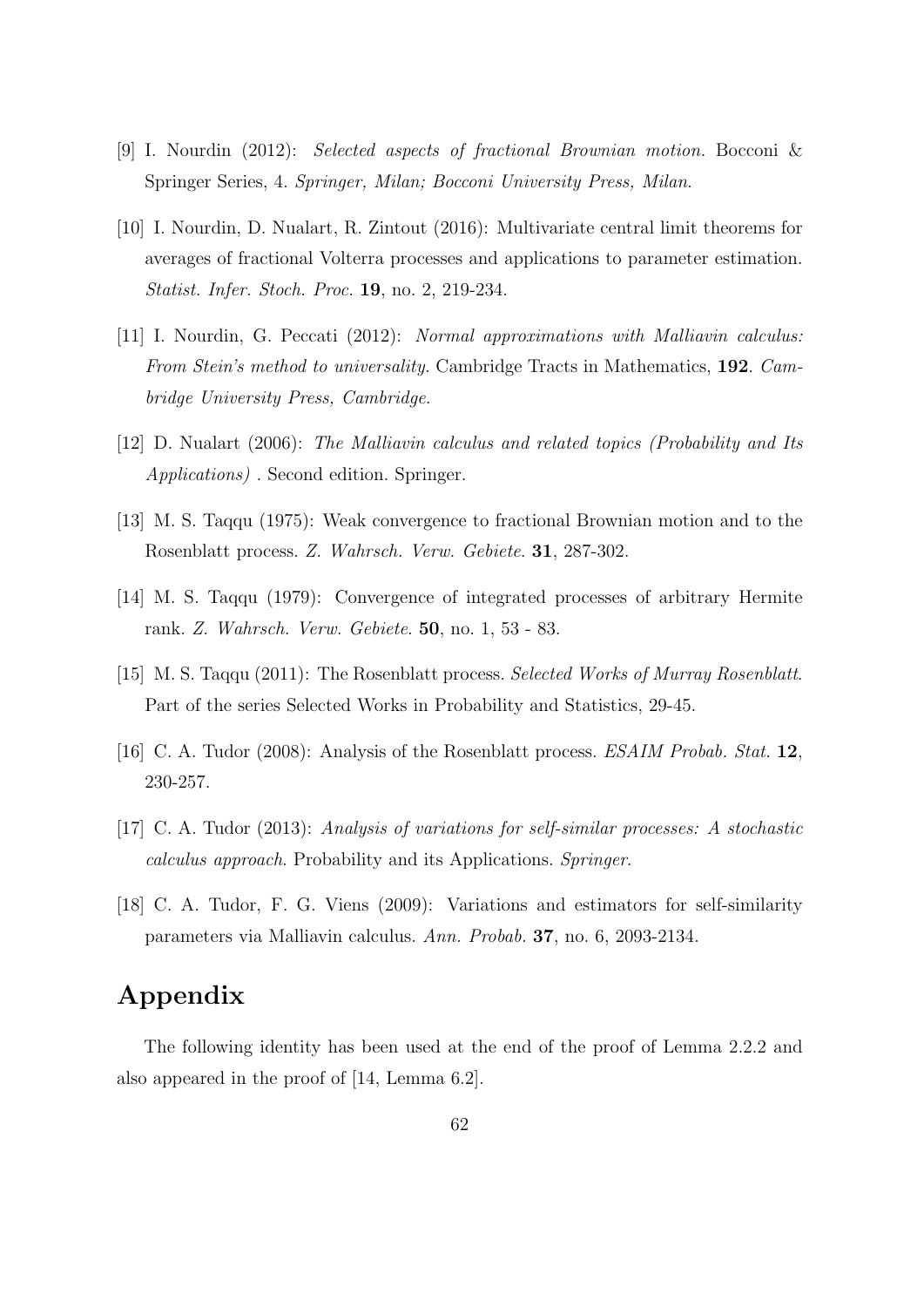For all  $H_0 \in (1/2, 1)$ , we have

$$
I := \int_0^\infty e^{-iu} u^{H_0 - \frac{3}{2}} du = e^{-i\frac{\pi}{2}(H_0 - \frac{1}{2})} \Gamma(H_0 - \frac{1}{2}).
$$

Proof. First, observe that

$$
u^{H_0 - \frac{3}{2}} = \frac{1}{\Gamma(\frac{3}{2} - H_0)} \int_0^\infty e^{-tu} t^{\frac{1}{2} - H_0} dt.
$$

Then, Fubini's theorem yields

$$
I = \frac{1}{\Gamma(\frac{3}{2} - H_0)} \int_0^\infty du e^{-iu} \int_0^\infty dt e^{-tu} t^{\frac{1}{2} - H_0}
$$
  
\n
$$
= \frac{1}{\Gamma(\frac{3}{2} - H_0)} \int_0^\infty dt t^{\frac{1}{2} - H_0} \int_0^\infty du e^{-u(t+i)}
$$
  
\n
$$
= \frac{1}{\Gamma(\frac{3}{2} - H_0)} \int_0^\infty t^{\frac{1}{2} - H_0} \frac{1}{t + i} dt = \frac{1}{\Gamma(\frac{3}{2} - H_0)} \int_0^\infty \frac{t^{\frac{1}{2} - H_0}(t - i)}{t^2 + 1} dt
$$
  
\n
$$
= \frac{1}{\Gamma(\frac{3}{2} - H_0)} \left( \int_0^\infty \frac{t^{\frac{3}{2} - H_0}}{t^2 + 1} dt - i \int_0^\infty \frac{t^{\frac{1}{2} - H_0}}{t^2 + 1} dt \right).
$$

A change of variables  $t =$  $\overline{u}$  and  $v = \frac{u}{u+1}$  leads to

$$
\int_0^\infty \frac{t^{\frac{3}{2}-H_0}}{t^2+1} dt = \frac{1}{2} \int_0^\infty \frac{u^{\frac{1-2H_0}{4}}}{u+1} du = \frac{1}{2} \int_0^1 v^{\frac{1-2H_0}{4}} (1-v)^{\frac{2H_0-5}{4}} = \frac{1}{2} \beta \left( \frac{5-2H_0}{4}, \frac{2H_0-1}{4} \right) = \frac{1}{2} \frac{\Gamma(\frac{5-2H_0}{4}) \Gamma(\frac{2H_0-1}{4})}{\Gamma(1)}.
$$

Similarly, one also has,

$$
\int_0^\infty \frac{t^{\frac{1}{2}-H_0}}{t^2+1} dt = \frac{1}{2} \beta \left( \frac{3-2H_0}{4}, \frac{2H_0+1}{4} \right) = \frac{1}{2} \frac{\Gamma(\frac{3-2H_0}{4}) \Gamma(\frac{2H_0+1}{4})}{\Gamma(1)}.
$$

Furthermore, by using the identity  $\Gamma(1-z)\Gamma(z) = \frac{\pi}{\sin(\pi z)}$ ,  $0 < z < 1$ , we obtain

$$
I = \frac{1}{2\Gamma(\frac{3}{2} - H_0)} \left( \frac{\pi}{\sin(\frac{2H_0 - 1}{4}\pi)} - i \frac{\pi}{\sin(\frac{3 - 2H_0}{4}\pi)} \right)
$$
  
= 
$$
\frac{1}{2\Gamma(\frac{3}{2} - H_0)} \left( \frac{\pi}{\sin(\frac{2H_0 - 1}{4}\pi)} - i \frac{\pi}{\cos(\frac{2H_0 - 1}{4}\pi)} \right)
$$
  
= 
$$
\frac{\pi}{\Gamma(\frac{3}{2} - H_0)} \frac{e^{-i\frac{\pi}{2}(H_0 - \frac{1}{2})}}{2\sin(\frac{2H_0 - 1}{4}\pi)\cos(\frac{2H_0 - 1}{4}\pi)}
$$
  
= 
$$
\frac{e^{-i\frac{\pi}{2}(H_0 - \frac{1}{2})}\pi}{\Gamma(\frac{3}{2} - H_0)\sin(\frac{2H_0 - 1}{2}\pi)} = e^{-i\frac{\pi}{2}(H_0 - \frac{1}{2})}\Gamma(H_0 - \frac{1}{2}).
$$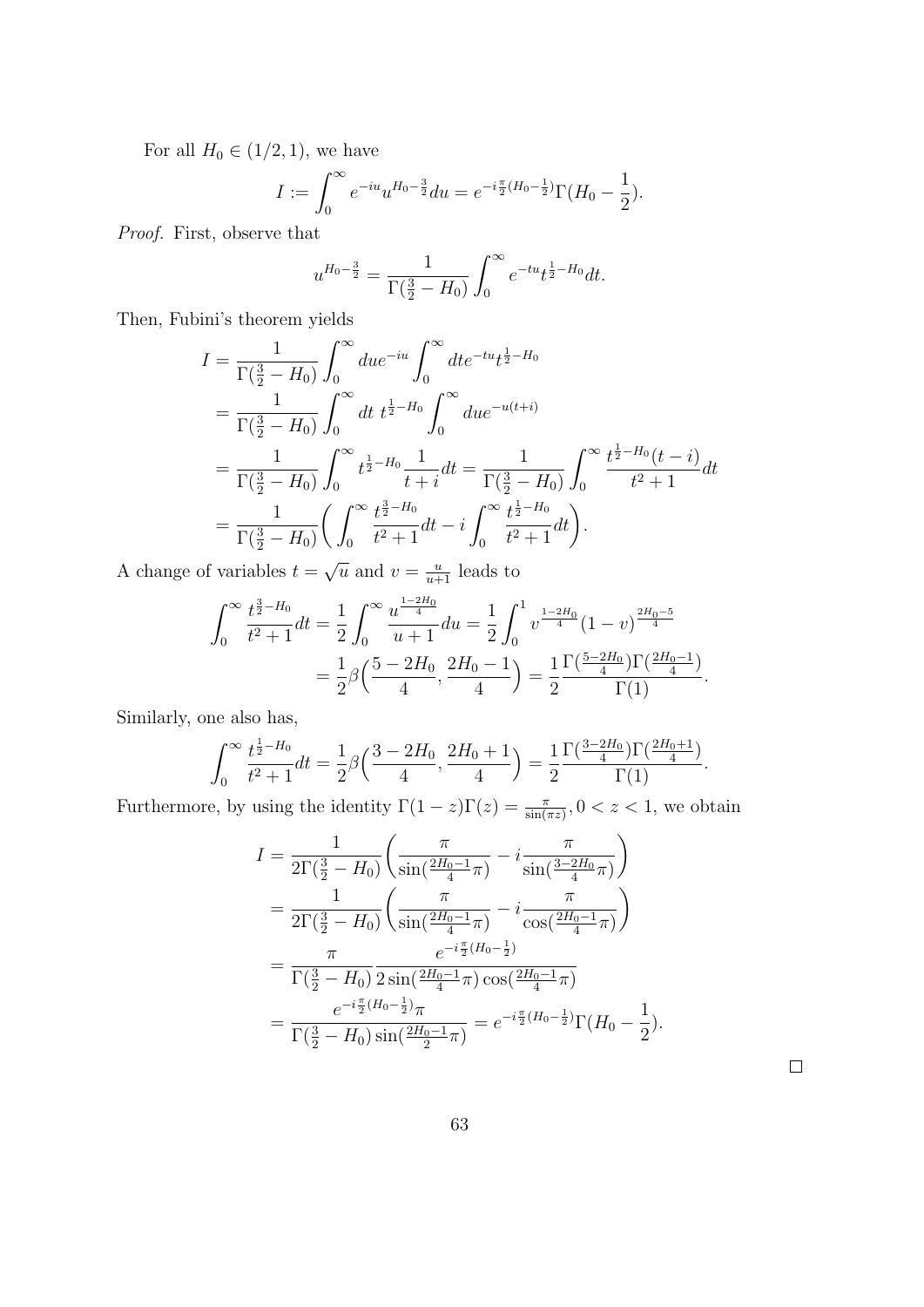## Chapter 3

# Asymptotic behavior for quadratic variations of non-Gaussian multiparameter Hermite random fields

T.T. Diu Tran University of Luxembourg

This article is under revision for Probability and Mathematical Statistics, arXiv:1611.03674.

#### Abstract

Let  $(Z^{q,{\bf H}}_{\mathbf{t}} %Mathcal{H}}:Z^{q,{\bf H}}_{\mathbf{t}} %Mathcal{H}}:Z^{q,{\bf H}}_{\mathbf{t}} %Mathcal{H}}\times Z^{q,{\bf H}}_{\mathbf{t}} %Mathcal{H}}\ni$  $\mathbf{t}^{q,\mathbf{H}}_{\mathbf{t}}$ <sub>t∈[0,1]</sub><sup>d</sup> denote a *d*-parameter Hermite random field of order  $q \geq 1$  and selfsimilarity parameter  $\mathbf{H} = (H_1, \ldots, H_d) \in \left(\frac{1}{2}\right)$  $(\frac{1}{2}, 1)^d$ . This process is **H**-self-similar, has stationary increments and exhibits long-range dependence. Particular examples include fractional Brownian motion (q = 1, d = 1), fractional Brownian sheet (q = 1, d  $\geq$  2), Rosenblatt process  $(q = 2, d = 1)$  as well as Rosenblatt sheet  $(q = 2, d \ge 2)$ . For any  $q \ge 2, d \ge 1$  and  $\mathbf{H} \in (\frac{1}{2})$  $(\frac{1}{2}, 1)^d$  we show in this paper that a proper normalization of the quadratic variation of  $Z^{q,H}$  converges in  $L^2(\Omega)$  to a standard d-parameter Rosenblatt random variable with self-similarity index  $\mathbf{H}'' = 1 + (2\mathbf{H} - 2)/q$ .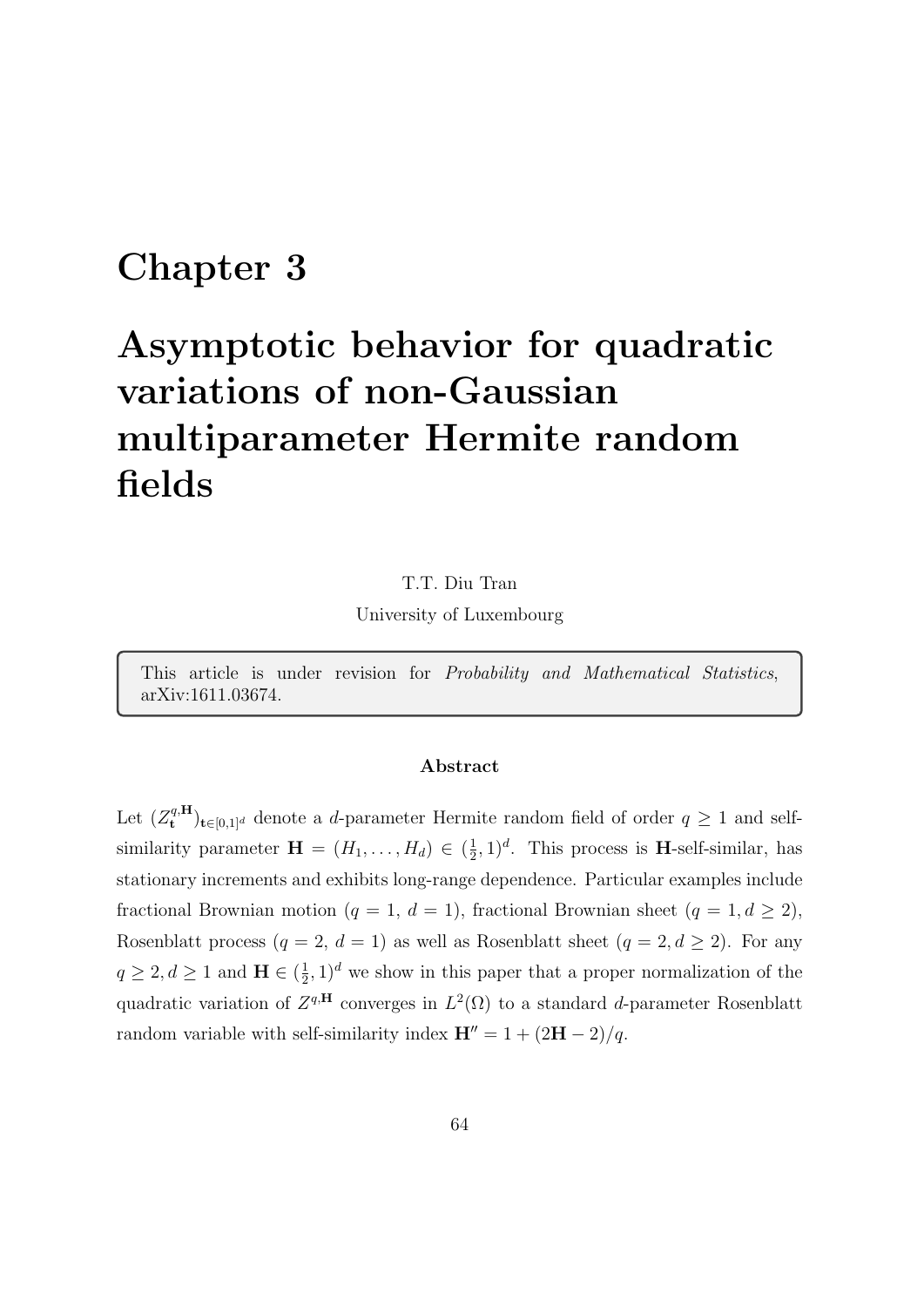### 3.1 Motivation and main results

In recent years, analysing the asymptotic behaviour of power variations of selfsimilar stochastic processes has attracted a lot of attention. This is because they play an important role in various aspects, both in probability and statistics. As far as quadratic variations are concerned, a classical application is to use them for the construction of efficient estimators for the self-similarity parameter (see e.g. [2, 15]). For a less conventional application, let us also mention the recent reference [5], in which the authors have used weighted power variations of fractional Brownian motion to compute exact rates of convergence of some approximating schemes associated to one-dimensional fractional stochastic differential equations.

In this paper, we deal with the quadratic variation in the context of multiparameter Hermite random fields. To be more specific, let  $Z^{q,\mathbf{H}} = (Z^{q,\mathbf{H}}_{\mathbf{t}})$  $(t_t^{q,H})_{t\in[0,1]^d}$  stand for the d-parameter Hermite random field of order  $q \ge 1$  and self-similarity parameter  $H =$  $(H_1, \ldots, H_d) \in \left(\frac{1}{2}\right)$  $(\frac{1}{2}, 1)^d$  (see Definition 3.2.1 for the precise meaning), and consider a renormalized version of its quadratic variation, namely

$$
V_{N} := \frac{1}{N} \sum_{i=0}^{N-1} \left[ N^{2H} \left( \Delta Z_{\left[ \frac{i}{N}, \frac{i+1}{N} \right]}^{q, H} \right)^{2} - 1 \right],
$$
 (3.1.1)

where  $\Delta Z^{q,\mathbf{H}}_{\text{ls t}}$  $_{\left[ \mathbf{s},\mathbf{t} \right]}^{q,\mathbf{H}}$  is the increments of  $Z^{q,\mathbf{H}}$  defined as

$$
\Delta Z_{\left[\mathbf{s},\mathbf{t}\right]}^{q,\mathbf{H}} = \sum_{\mathbf{r}\in\{0,1\}^d} (-1)^{d-\sum_i r_i} Z_{\mathbf{s}+\mathbf{r}\cdot(\mathbf{t}-\mathbf{s})}^{q,\mathbf{H}},\tag{3.1.2}
$$

and where the bold notation is systematically used in presence of multi-indices (we refer to Section 2 for precise definitions). As illustrating examples, observe that (3.1.2) reduces to  $\Delta Z_{[s,t]}^{q,H} = Z_t^{q,H} - Z_s^{q,H}$  when  $d = 1$ , and to  $\Delta Z_{[s,t]}^{q,H_1,H_2} = Z_{t_1,t_2}^{q,H_1,H_2} - Z_{t_1,s_2}^{q,H_1,H_2} - Z_{t_1,t_3}^{q,H_1,H_3}$  $Z_{s_1,t_2}^{q,H_1,H_2} + Z_{s_1,s_2}^{q,H_1,H_2}$  when  $d=2$ .

It is well-known that each Hermite random field  $Z^{q,H}$  is H-self-similar (that is,  $(Z_{\mathbf{at}}^{q,\mathbf{H}})_{\mathbf{t}\in\mathbb{R}^d} \stackrel{(d)}{=} (\mathbf{a}^{\mathbf{H}} Z_{\mathbf{t}}^{q,\mathbf{H}})$  $(\mathbf{t}^{q,\mathbf{H}})_{\mathbf{t}\in\mathbb{R}^d}$  for any  $\mathbf{a} > 0$ , has stationary increments (that is  $(\Delta Z^{q,\mathbf{H}}_{\mathsf{[0,t]}}$  $\binom{q,\mathbf{H}}{[0,\mathbf{t}]}\mathbf{t} \in \mathbb{R}^d \ \stackrel{(d)}{=} \ (\Delta Z^{q,\mathbf{H}}_{[\mathbf{h},\mathbf{h}]}$  $\{[\mathbf{h}, \mathbf{h} + \mathbf{t}]\}_{\mathbf{t}\in\mathbb{R}^d}$  for all  $\mathbf{h} \in \mathbb{R}^d$  and exhibits long-range dependence. Also, when  $q = 1$ , observe that  $Z^{1,H}$  is either the fractional Brownian motion (if  $d = 1$ ) or the fractional Brownian sheet (if  $d \geq 2$ ); in particular, among all the Hermite ran-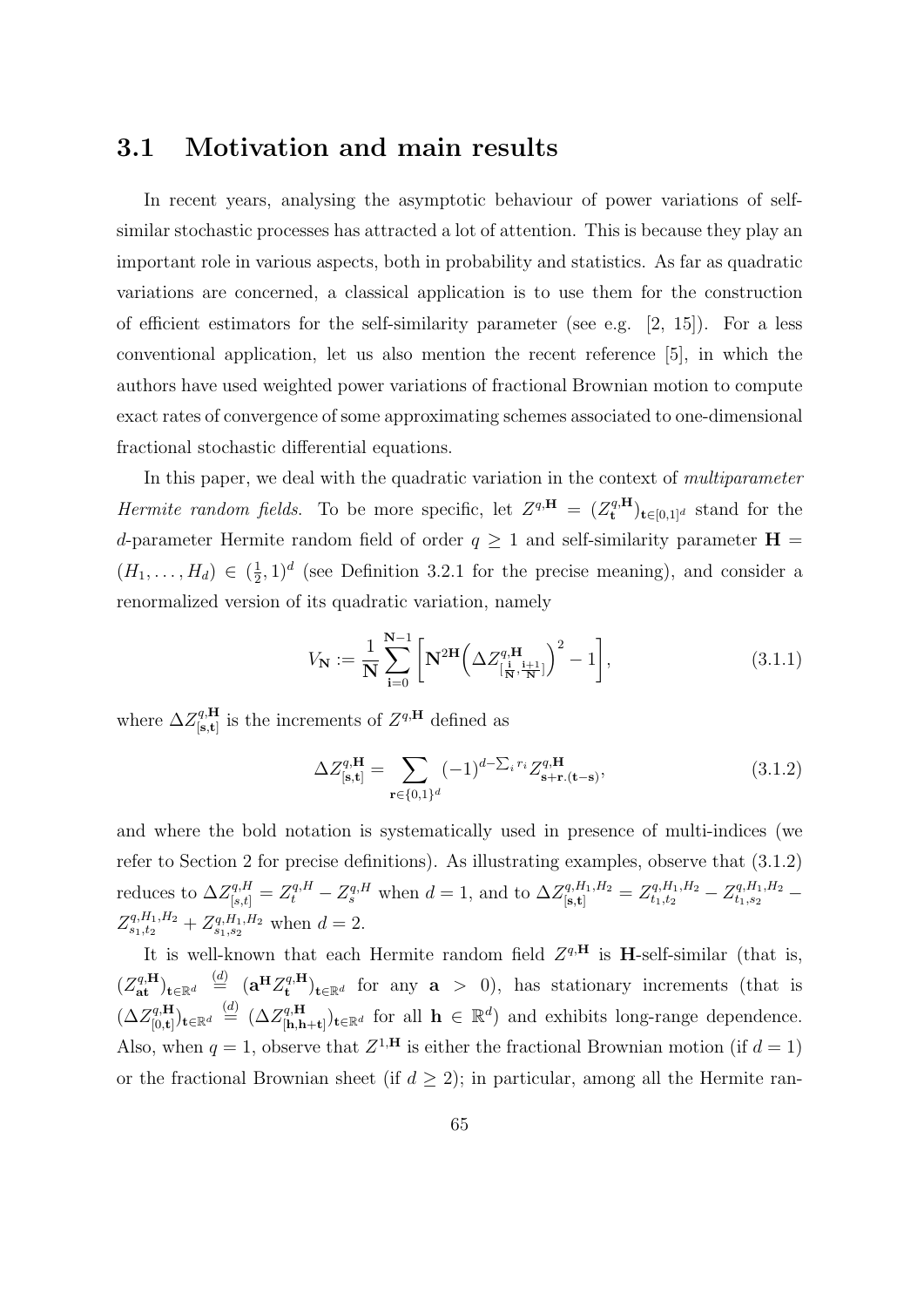dom fields  $Z^{q,H}$ , it is the only one to be Gaussian. When  $q = 2$ , we use the usual terminologies Rosenblatt process (if  $d = 1$ ) or Rosenblatt sheet (if  $d \geq 2$ ).

Before describing our results, let us give a brief overview of the current state of the art. Firstly, let us consider the case  $q = d = 1$ , that is, the case where  $Z^{1,H} = B^H$  is a fractional Brownian motion with Hurst parameter  $H$ . The behavior of the quadratic variation of  $B<sup>H</sup>$  is well-known since the eighties, and dates back to the seminal works of Breuer and Major [1], Dobrushin and Major [3], Giraitis and Surgailis [4] or Taqqu [13]. We have, as  $N \to \infty$ :

• If  $H < 3/4$ , then

$$
N^{-1/2} \sum_{j=1}^{N} \left( N^{2H} \left( B_{j/N}^{H} - B_{(j-1)/N}^{H} \right)^{2} - 1 \right) \xrightarrow{(d)} \mathcal{N}(0, \sigma_{H}^{2}).
$$

• If  $H = 3/4$ , then

$$
(N \log N)^{-1/2} \sum_{j=1}^{N} \left( N^{3/2} \left( B_{j/N}^{H} - B_{(j-1)/N}^{H} \right)^{2} - 1 \right) \xrightarrow{(d)} \mathcal{N}(0, \sigma_{3/4}^{2}).
$$

• If  $H > 3/4$ , then

$$
N^{1-2H} \sum_{j=1}^{N} \left( N^{2H} \left( B_{j/N}^{H} - B_{(j-1)/N}^{H} \right)^{2} - 1 \right) \xrightarrow{L^{2}(\Omega)} \text{``Rosenblatt r.v''},
$$

where "Rosenblatt r.v" denotes the random variable which is the value at time 1 of the Rosenblatt process.

Secondly, assume now that  $q = 1$  and  $d = 2$ , that is, consider the case where  $Z^{1,H}$  is this time a two-parameter fractional Brownian sheet with Hurst parameter  $\mathbf{H} = (H_1, H_2)$ . According to Réveillac, Stauch and Tudor [12] and with  $\varphi(N, H)$  a suitable scaling factor, the quadratic variation of  $Z^{1,H}$  behaves as follows, as  $N \to \infty$ :

• If  $\mathbf{H} \notin (3/4, 1)^2$ , then

$$
\varphi(N, \mathbf{H}) \sum_{i=1}^{N} \sum_{j=1}^{N} \left( N^{2H_1 + 2H_2} \left( \Delta Z^{1, \mathbf{H}}_{\left[\frac{i-1}{N}, \frac{i}{N}\right]} \right)^2 - 1 \right) \xrightarrow{(d)} \mathcal{N}(0, \sigma^2_{\mathbf{H}}).
$$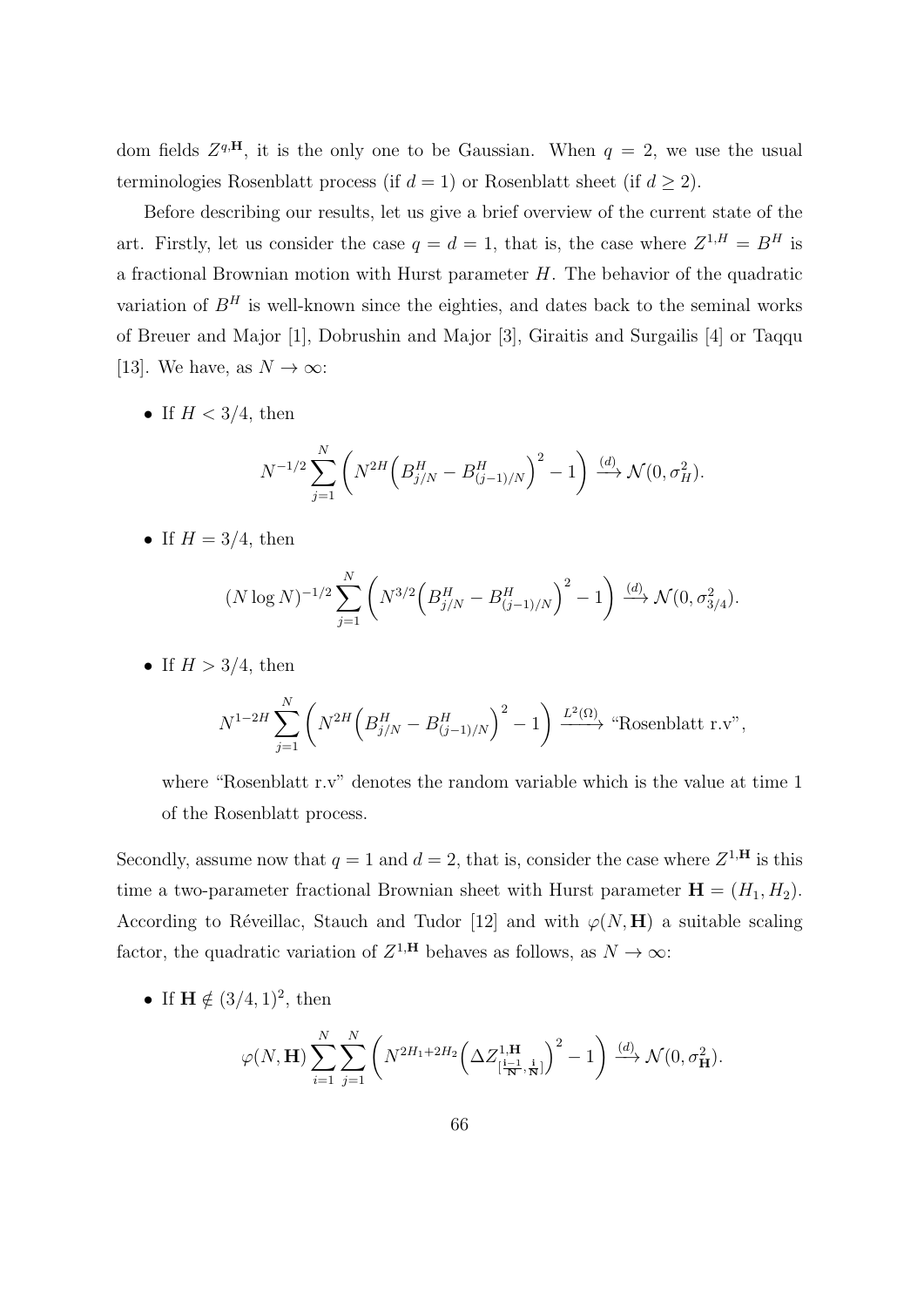• If  $H \in (3/4, 1)^2$ , then

$$
\varphi(N, \mathbf{H}) \sum_{i=1}^{N} \sum_{j=1}^{N} \left( N^{2H_1 + 2H_2} \left( \Delta Z_{\left[\frac{i-1}{N}, \frac{i}{N}\right]}^{1, \mathbf{H}} \right)^2 - 1 \right)
$$
  

$$
\xrightarrow{L^2(\Omega)} \text{``two-parameter Rosenblatt r.v''},
$$

where "two-parameter Rosenblatt r.v" means the value at point  $\mathbf{1} = (1,1)$  of the two-parameter Rosenblatt sheet.

Here, we observe the following interesting phenomenon: the limit law in the mixture case (that is, when  $H_1 \leq 3/4$  and  $H_2 > 3/4$ ) is Gaussian. For the simplicity of exposition, above we have only described what happens when  $d = 2$ . But the asymptotic behaviour for the quadratic variation of  $Z^{1,H}$  is actually known for any value of the dimension  $d \geq 2$ , and we refer to Pakkanen and Réveillac [9, 10, 11] for precise statements.

Let us finally review the existing literature about the quadratic variation of  $Z^{q,\mathbf{H}}$ in the non-Gaussian case, that is, when  $q \geq 2$ . It is certainly because it is a more difficult case to deal with that only the case where  $d = 1$  has been studied so far. Chronopoulou, Tudor and Viens have shown in [2] (see also [15, 14]) that, properly renormalized, the quadratic variation of  $Z^{q,H}$  converges in  $L^2(\Omega)$ , for any  $q \geq 2$  and any value of  $H \in (1/2, 1)$ , to the Rosenblatt random variable. A consequence of this finding is that fractional Brownian motion is the only Hermite process  $(d = 1)$  for which there exists a range of parameters such that its quadratic variation exhibits normal convergence; indeed, for all the other Hermite processes, [2] shows that we have the convergence towards a non-Gaussian random variable belonging to the second Wiener chaos.

In the present paper, we study what happens in the remaining cases, that is, when q and d are both bigger or equal than 2. Thanks to our main result, Theorem 3.1.1, we now have a complete picture for the asymptotic behaviour of the quadratic variation of any Hermite random field.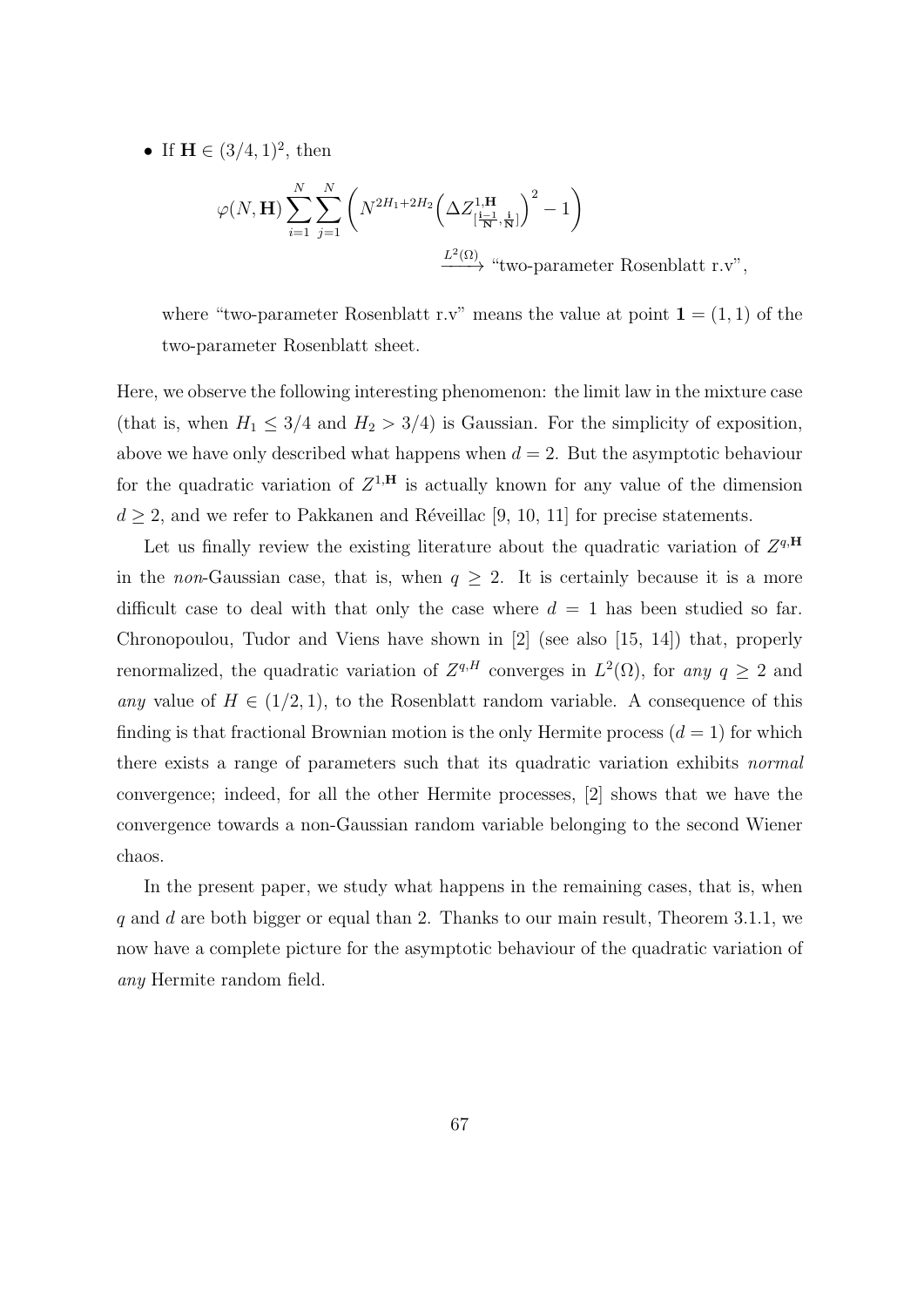**Theorem 3.1.1.** Fix  $q \geq 2$ ,  $d \geq 1$  and  $\mathbf{H} \in \left(\frac{1}{2}\right)$  $(\frac{1}{2}, 1)^d$ . Let  $Z^{q,\mathbf{H}}$  be a d-parameter Hermite random field of order q and self-similarity parameter **H** (see Definition 3.2.1). Then  $c_{1,\mathbf{H}}^{-1/2}\mathbf{N}^{(2-2\mathbf{H})/q}(q!q)^{-1}V_{\mathbf{N}}$  converges, in  $L^2(\Omega)$ , to the standard d-parameter Rosenblatt sheet with self-similarity parameter  $1+(2H-2)/q$  evaluated at time 1, where  $c_{1,\mathbf{H}}$  given by (3.3.9).

Our proof of Theorem 3.1.1 follows a strategy introduced by Tudor and Viens in [15], based on the use of chaotic expansion into multiple Wiener-Itô integrals. Let us sketch it. Since the Hermite random field  $Z^{q,H}$  is an element of the q-th Wiener chaos, we can firstly rely on the product formula for multiple integrals to obtain that the quadratic variation  $V_N$  can be decomposed into a sum of multiple integrals of even orders from 2 to 2q, see Section 3.3.1. We are thus left to analyse the behavior of each chaos component. As we will prove in Section 3.3.2, the dominant term of  $V_N$  (after proper normalization) is the term in the second Wiener chaos, that is, all the other terms in the chaotic expansion are asymptotically negligible. Finally, by using the isometric property of multiple Wiener-Itô integrals and checking the  $L^2((0,1]^d)^2)$  convergence of its kernel, we will prove in Section 3.3.3 that the projection onto the second Wiener chaos converges in  $L^2(\Omega)$  to the d-parameter Rosenblatt random variable, which will lead to the convergence of the normalization of  $V_N$  to the same random variable.

In conclusion, it is worth pointing out that, irrespective of the self-similarity parameter, the (properly normalized) quadratic variation of any non-Gaussian multiparameter Hermite random fields exhibits a convergence to a random variable belonging to the second Wiener chaos. It is in strong contrast with what happens in the Gaussian case  $(q = 1)$ , where either central or non-central limit theorems may arise, depending on the value of the self-similarity parameter.

The remainder of the paper is structured as follows. Section 3.2 contains some preliminaries and useful notation. The proof of our main result, namely Theorem 3.1.1, is then provided in Section 3.3.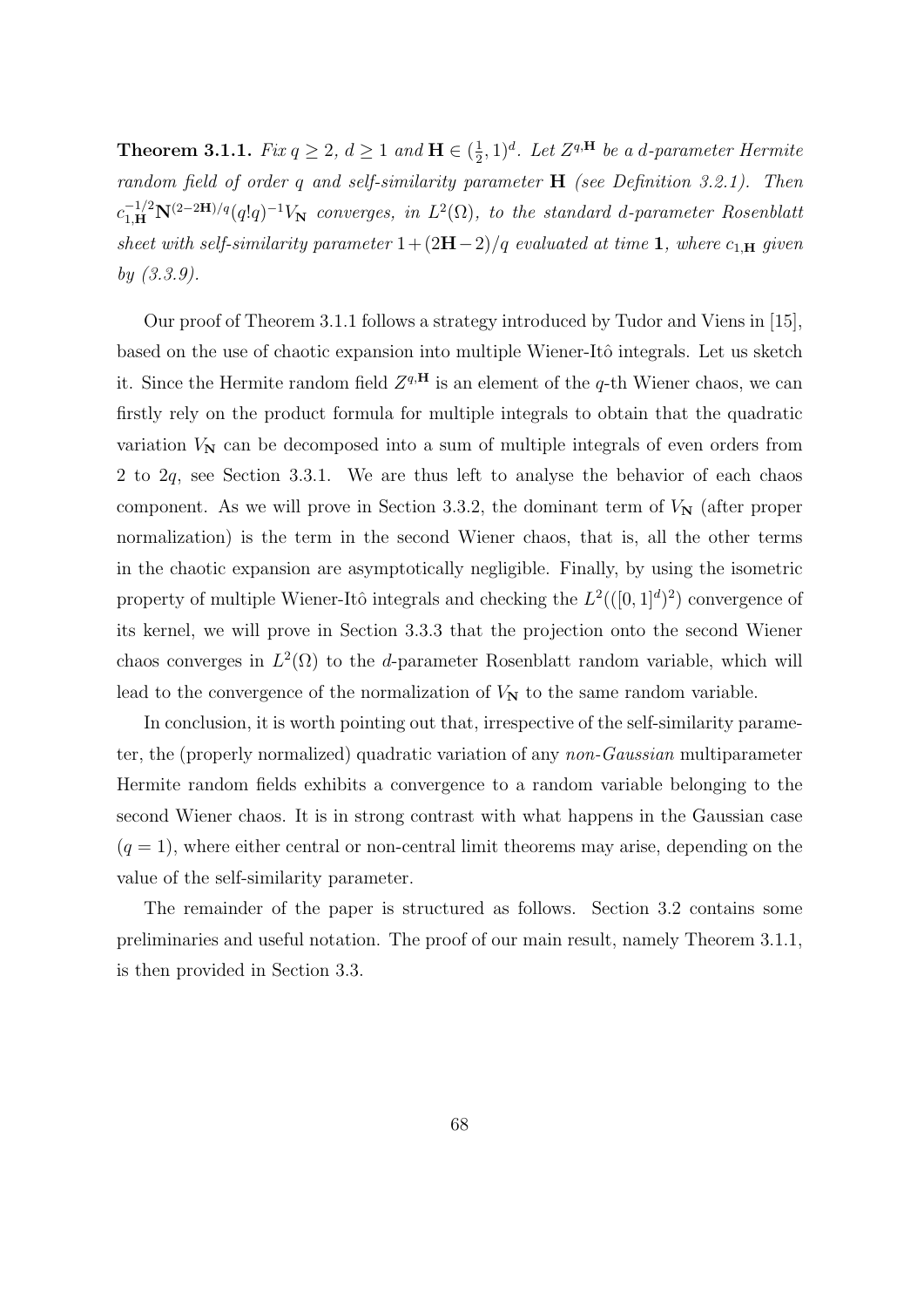### 3.2 Preliminaries

This section describes the notation and the mathematical objects (together with their main properties) that are used throughout this paper.

#### 3.2.1 Notation

Fix an integer  $d \geq 1$ . In what follows, we shall systematically use bold notation when dealing with multi-indexed quantities. We thus write  $a =$  $(a_1, a_2, \ldots, a_d)$ ,  $ab = (a_1b_1, a_2b_2, \ldots, a_d b_d)$  or  $a/b = (a_1/b_1, a_2/b_2, \ldots, a_d/b_d)$ . Similarly,  $[\mathbf{a}, \mathbf{b}] = \prod_{i=1}^d [a_i, b_i], (\mathbf{a}, \mathbf{b}) = \prod_{i=1}^d (a_i, b_i)$ . Summation is as follows:  $\sum_{i=1}^N a_i =$  $\sum_{i=1}^{N_1} \sum_{i=1}^{N_2} \ldots \sum_{i_d=1}^{N_d} a_{i_1,i_2,\ldots,i_d}$  whereas, for products, we shall write  $\mathbf{a}^{\mathbf{b}} = \prod_{i=1}^d a_i^{b_i}$ . Finally, we shall write  $\mathbf{a} < \mathbf{b}$  (resp.  $\mathbf{a} \leq \mathbf{b}$ ) whenever  $a_1 < b_1, a_2 < b_2, \ldots, a_d < b_d$  (resp.  $a_1 \leq b_1, a_2 \leq b_2, \ldots, a_d \leq b_d$ .

### 3.2.2 Multiple Wiener-Itô integrals

We will now briefly review the theory of multiple Wiener-Itô integrals with respect to the Brownian sheet, as described e.g. in Nualart's book [8] (chapter 1 therein) or in [9, Section 3]. Let  $f \in L^2((\mathbb{R}^d)^q)$  and let us denote by  $I_q^W(f)$  the q-fold multiple Wiener-Itô integral of f with respect to the standard two-sided Brownian sheet  $(W_t)_{t\in\mathbb{R}^d}$ . In symbols, such an integral is written

$$
I_q^W(f) = \int_{(\mathbb{R}^d)^q} dW_{\mathbf{u}_1} \dots dW_{\mathbf{u}_q} f(\mathbf{u}_1, \dots, \mathbf{u}_q).
$$
 (3.2.1)

Moreover, one has  $I_q^W(f) = I_q^W(f)$ , where  $f$  is the symmetrization of  $f$  defined by

$$
\widetilde{f}(\mathbf{u}_1,\ldots,\mathbf{u}_q) = \frac{1}{q!} \sum_{\sigma \in \mathfrak{S}_q} f(\mathbf{u}_{\sigma(1)},\ldots,\mathbf{u}_{\sigma(q)}).
$$
\n(3.2.2)

The set of random variables of the form  $I_q^W(f)$ , when f runs over  $L^2((\mathbb{R}^d)^q)$ , is called the qth Wiener chaos of W. Furthermore, if  $f \in L^2((\mathbb{R}^d)^p)$  and  $g \in L^2((\mathbb{R}^d)^q)$  are two symmetric functions, then

$$
I_p^W(f)I_q^W(g) = \sum_{r=0}^{p \wedge q} r! \binom{p}{r} \binom{q}{r} I_{p+q-2r}^W(f \widetilde{\otimes}_r g), \tag{3.2.3}
$$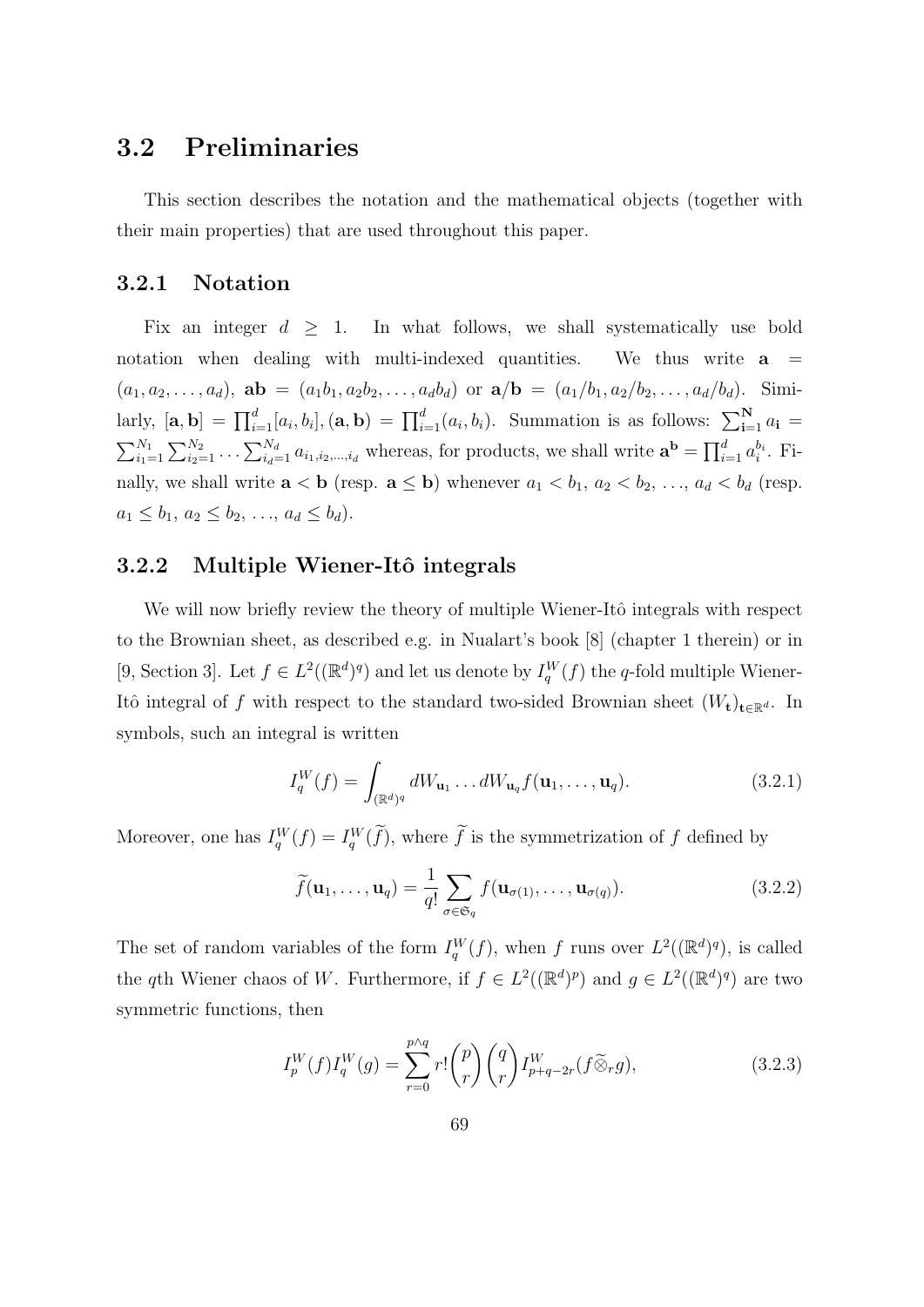where the contraction  $f \otimes_r g$ , which belongs to  $L^2((\mathbb{R}^d)^{p+q-2r})$  for every  $r = 0, 1, \ldots, p \wedge q$ , is given by

$$
f \otimes_r g(\mathbf{u}_1, \dots, \mathbf{u}_{p-r}, \mathbf{v}_1, \dots, \mathbf{v}_{q-r})
$$
  
=  $\int_{(\mathbb{R}^d)^r} d\mathbf{a}_1 \dots d\mathbf{a}_r f(\mathbf{u}_1, \dots, \mathbf{u}_{p-r}, \mathbf{a}_1, \dots, \mathbf{a}_r) g(\mathbf{v}_1, \dots, \mathbf{v}_{q-r}, \mathbf{a}_1, \dots, \mathbf{a}_r) (3.2.4)$ 

and  $f \widetilde{\otimes}_r g$  stands for the symmetrization of  $f \otimes_r g$  (according to the notation introduced in (3.2.2)). For any  $r = 0, \ldots, p \wedge q$ , Cauchy-Schwarz inequality yields

$$
||f\widetilde{\otimes}_r g||_{L^2((\mathbb{R}^d)^{p+q-2r})} \le ||f\otimes_r g||_{L^2((\mathbb{R}^d)^{p+q-2r})} \le ||f||_{L^2((\mathbb{R}^d)^p)} ||g||_{L^2((\mathbb{R}^d)^q)}.
$$
 (3.2.5)

Also,  $f \otimes_p g = \langle f, g \rangle_{L^2((\mathbb{R}^d)^p)}$  when  $q = p$ . Furthermore, multiple Wiener-Itô integrals satisfy the following isometry and orthogonality properties

$$
E[I_p^W(f)I_q^W(g)] = \begin{cases} p! \langle \widetilde{f}, \widetilde{g} \rangle_{L^2((\mathbb{R}^d)^p)} & \text{if } p = q \\ 0 & \text{if } p \neq q. \end{cases}
$$

### 3.2.3 Multiparameter Hermite Random Fields

Let us now introduce our main object of interest in this paper, the so-called multiparameter Hermite random field. We follow the definition given by Tudor in [14, Chapter 4].

**Definition 3.2.1.** Let  $q, d \geq 1$  be two integers and let  $\mathbf{H} = (H_1, \ldots, H_d)$  be a vector belonging to  $(\frac{1}{2})$  $(\frac{1}{2},1)^d$ . The d-parameter Hermite random field of order  $q$  and self-similarity parameter H means any random field of the form

$$
Z^{q,\mathbf{H}}(\mathbf{t}) = c_{q,\mathbf{H}} \int_{(\mathbb{R}^d)^q} dW_{u_{1,1},...,u_{1,d}} \dots dW_{u_{q,1},...,u_{q,d}} \times \left( \int_0^{t_1} da_1 \dots \int_0^{t_d} da_d \prod_{j=1}^q (a_1 - u_{j,1})_+^{-(\frac{1}{2} + \frac{1-H_1}{q})} \dots (a_d - u_{j,d})_+^{-(\frac{1}{2} + \frac{1-H_d}{q})} \right) = c_{q,\mathbf{H}} \int_{(\mathbb{R}^d)^q} dW_{\mathbf{u}_1} \dots dW_{\mathbf{u}_q} \int_0^{\mathbf{t}} da \prod_{j=1}^q (\mathbf{a} - \mathbf{u}_j)_+^{-(\frac{1}{2} + \frac{1-\mathbf{H}}{q})},
$$
(3.2.6)

where  $x_+ = \max(x, 0)$ , W is a standard two-sided Brownian sheet, and  $c(q, H)$  is the unique positive constant depending only on q and **H** chosen so that  $E[Z^{q,H}(1)^2] = 1$ .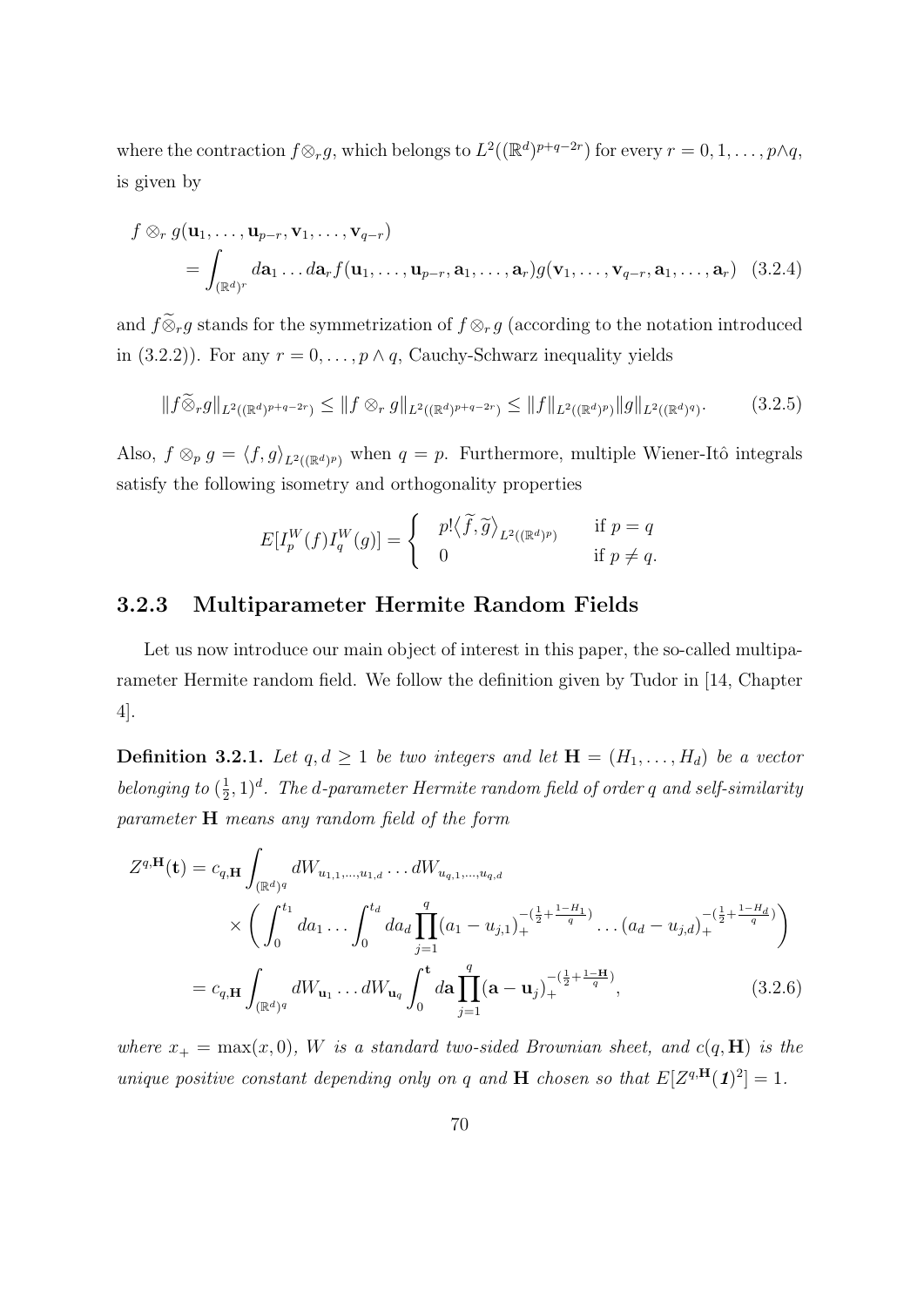The above integral  $(3.2.6)$  represents a multiple Wiener-Itô integral of the form  $(3.2.1).$ 

In many occasions (for instance when one wants to simulate  $Z^{q,H}$ , or when one looks for constructing a stochastic calculus with respect to it), the following finite-time representation for  $Z^{q,\mathbf{H}}$  may also be of interest:

$$
Z^{q,\mathbf{H}}(\mathbf{t}) \stackrel{(d)}{=} b_{q,\mathbf{H}} \int_0^{t_1} \cdots \int_0^{t_d} dW_{u_{1,1},...,u_{1,d}} \cdots \int_0^{t_1} \cdots \int_0^{t_d} dW_{u_{q,1},...,u_{q,d}} \times \left( \int_{u_{1,1}}^{t_1} da_1 \partial_1 K^{H'_1}(a_1, u_{1,1}) \cdots \partial_1 K^{H'_1}(a_1, u_{q,1}) \right) \n\vdots \times \left( \int_{u_{1,d}}^{t_d} da_d \partial_1 K^{H'_d}(a_d, u_{1,d}) \cdots \partial_1 K^{H'_d}(a_d, u_{q,d}) \right) \n= b_{q,\mathbf{H}} \int_{[0,\mathbf{t}]^q} dW_{\mathbf{u}_1} \cdots dW_{\mathbf{u}_q} \prod_{j=1}^d \int_{u_{1,j} \vee \ldots \vee u_{q,j}}^{t_j} da \partial_1 K^{H'_j}(a, u_{1,j}) \cdots \partial_1 K^{H'_j}(a, u_{q,j}).
$$
\n(3.2.7)

In (3.2.7),  $K<sup>H</sup>$  stands for the usual kernel appearing in the classical expression of the fractional Brownian motion  $B<sup>H</sup>$  as a Volterra integral with respect to Brownian motion (see e.g. [6, 7]), that is,  $B_t^H = \int_0^t K^H(t, s) dB_s$ , whereas

$$
b_{q,\mathbf{H}} := \frac{(\mathbf{H}(2\mathbf{H} - 1))^{1/2}}{(q!(\mathbf{H}'(2\mathbf{H}' - 1))^{q})^{1/2}} = (\sqrt{q!})^{d-1} \prod_{j=1}^{d} \frac{(H_j(2H_j - 1))^{1/2}}{(q!(H'_j(2H'_j - 1))^{q})^{1/2}}
$$
(3.2.8)

is the unique positive constant ensuring that  $E[Z^{q,\mathbf{H}}(1)^{2}] = 1$ , where

$$
\mathbf{H'} := 1 + \frac{\mathbf{H} - 1}{q} \quad (\iff (2\mathbf{H'} - 2)q = 2\mathbf{H} - 2). \tag{3.2.9}
$$

For a proof of  $(3.2.7)$  when  $d = 2$ , we refer to Tudor [14, Chapter 4]. Extension to any value of d as presented here is straightforward.

## 3.3 Proof of Theorem 3.1.1

We are now in a position to give the proof of our Theorem 3.1.1. It is divided into three steps.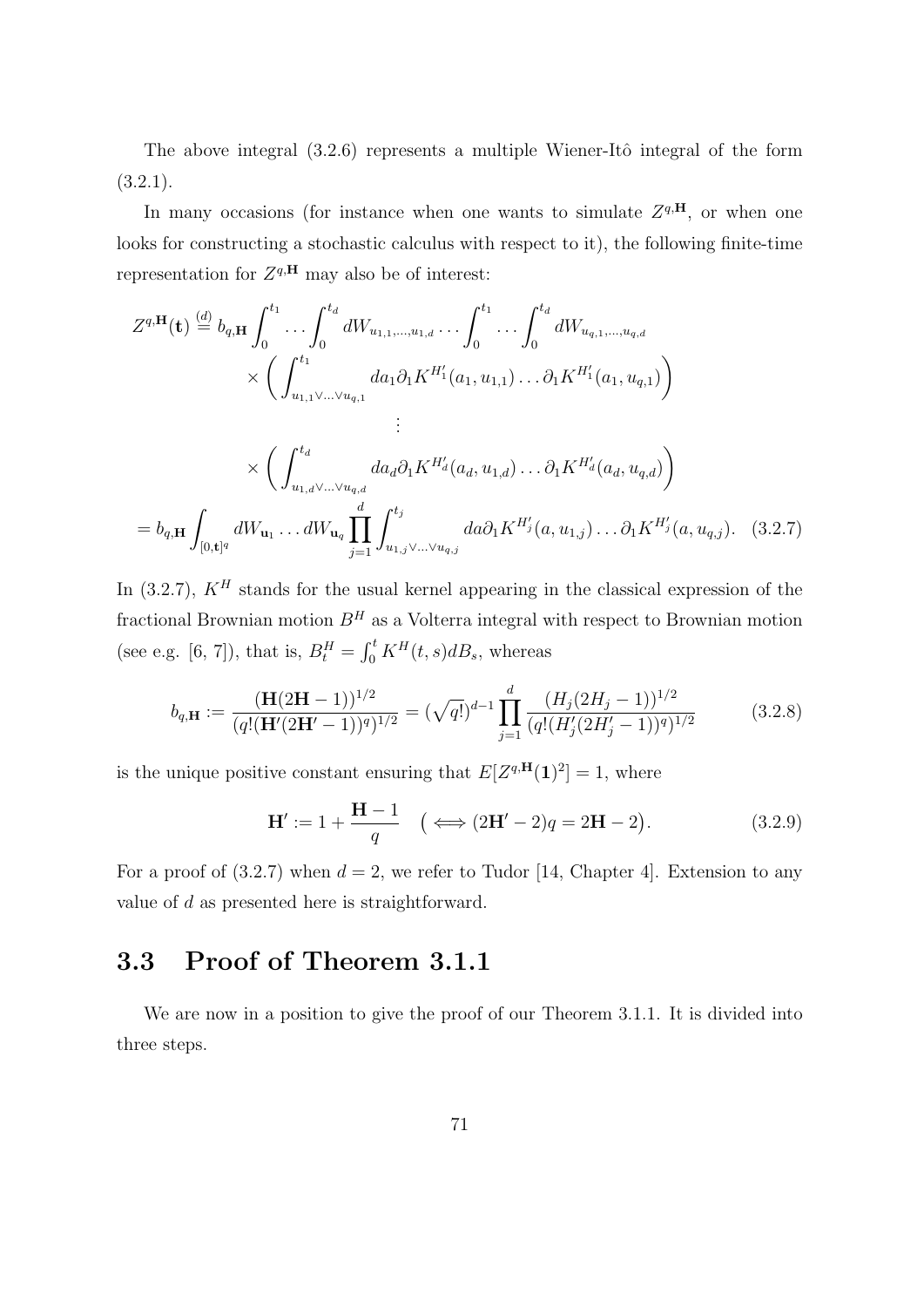### 3.3.1 Expanding into Wiener chaos

In preparation of analysing the quadratic variation (3.1.1), let us find an explicit expression for the chaos decomposition of  $V_N$ . Using  $(3.2.7)$  and proceeding by induction on the dimension d, we can write  $\Delta Z_{\text{f}}^{q,\text{H}}$  $\frac{q,\mathbf{H}}{[\frac{1}{\mathbf{N}},\frac{1+1}{\mathbf{N}}]}$  as a q-th Wiener Itô integral with respect to the standard two-sided Brownian sheet  $(W_t)_{t\in\mathbb{R}^d}$  as follows: for every  $0 \leq \mathbf{i} \leq \mathbf{N} - 1$ , one has

$$
\Delta Z_{\left[\frac{\mathbf{i}}{\mathbf{N}},\frac{\mathbf{i}+\mathbf{1}}{\mathbf{N}}\right]}^{\mathbf{q},\mathbf{H}} = I_q(f_{\mathbf{i},\mathbf{N}}),\tag{3.3.1}
$$

where

$$
f_{\mathbf{i},\mathbf{N}}(\mathbf{x}_1,\ldots,\mathbf{x}_q) = b_{q,\mathbf{H}} \prod_{j=1}^d f_{i_j,N_j}(x_{1,j},\ldots,x_{q,j}),
$$
\n(3.3.2)

with  $f_{i,N}(x_1,\ldots,x_q)$  denoting the expression

$$
\mathbb{1}_{[0,\frac{i+1}{N}]}(x_1 \vee \ldots \vee x_q) \int_{x_1 \vee \ldots \vee x_q}^{\frac{i+1}{N}} du \partial_1 K^{H'}(u,x_1) \ldots \partial_1 K^{H'}(u,x_q)
$$
\n
$$
-\mathbb{1}_{[0,\frac{i}{N}]}(x_1 \vee \ldots \vee x_q) \int_{x_1 \vee \ldots \vee x_q}^{\frac{i}{N}} du \partial_1 K^{H'}(u,x_1) \ldots \partial_1 K^{H'}(u,x_q), \tag{3.3.3}
$$

and with  $b_{q,H}$  and  $H'$  given by (3.2.8) and (3.2.9) respectively. Indeed, for  $d = 1$ , see [2, Section 3, p.8], it reduces to

$$
\Delta Z^{q,H}_{[\frac{i}{N},\frac{i+1}{N}]}=Z^{q,H}_{\frac{i+1}{N}}-Z^{q,H}_{\frac{i}{N}}=b_{q,H}I_q(f_{i,N}),
$$

while for  $d = 2$ , it is easy to verify that

$$
\Delta Z_{\left[\frac{1}{N},\frac{1+1}{N}\right]}^{q,H} = Z_{\frac{i+1}{N},\frac{j+1}{M}}^{q,H_1,H_2} - Z_{\frac{i}{N},\frac{j+1}{M}}^{q,H_1,H_2} - Z_{\frac{i+1}{N},\frac{j}{M}}^{q,H_1,H_2} + Z_{\frac{i}{N},\frac{j}{M}}^{q,H_1,H_2} = I_q(f_{i,j,N,M})
$$

where

$$
f_{i,j,N,M}(x_1, y_1, \ldots, x_q, y_q)
$$
  
=  $b_{q,H_1,H_2} \mathbb{1}_{[0, \frac{i+1}{N}]}(x_1 \vee \ldots \vee x_q) \int_{x_1 \vee \ldots \vee x_q}^{\frac{i+1}{N}} du \partial_1 K^{H'_1}(u, x_1) \ldots \partial_1 K^{H'_1}(u, x_q)$   

$$
\times \mathbb{1}_{[0, \frac{i+1}{M}]}(y_1 \vee \ldots \vee y_q) \int_{y_1 \vee \ldots \vee y_q}^{\frac{i+1}{M}} dv \partial_1 K^{H'_2}(v, y_1) \ldots \partial_1 K^{H'_2}(v, y_q)
$$

$$
- b_{q,H_1,H_2} \mathbb{1}_{[0, \frac{i+1}{N}]}(x_1 \vee \ldots \vee x_q) \int_{x_1 \vee \ldots \vee x_q}^{\frac{i+1}{N}} du \partial_1 K^{H'_1}(u, x_1) \ldots \partial_1 K^{H'_1}(u, x_q)
$$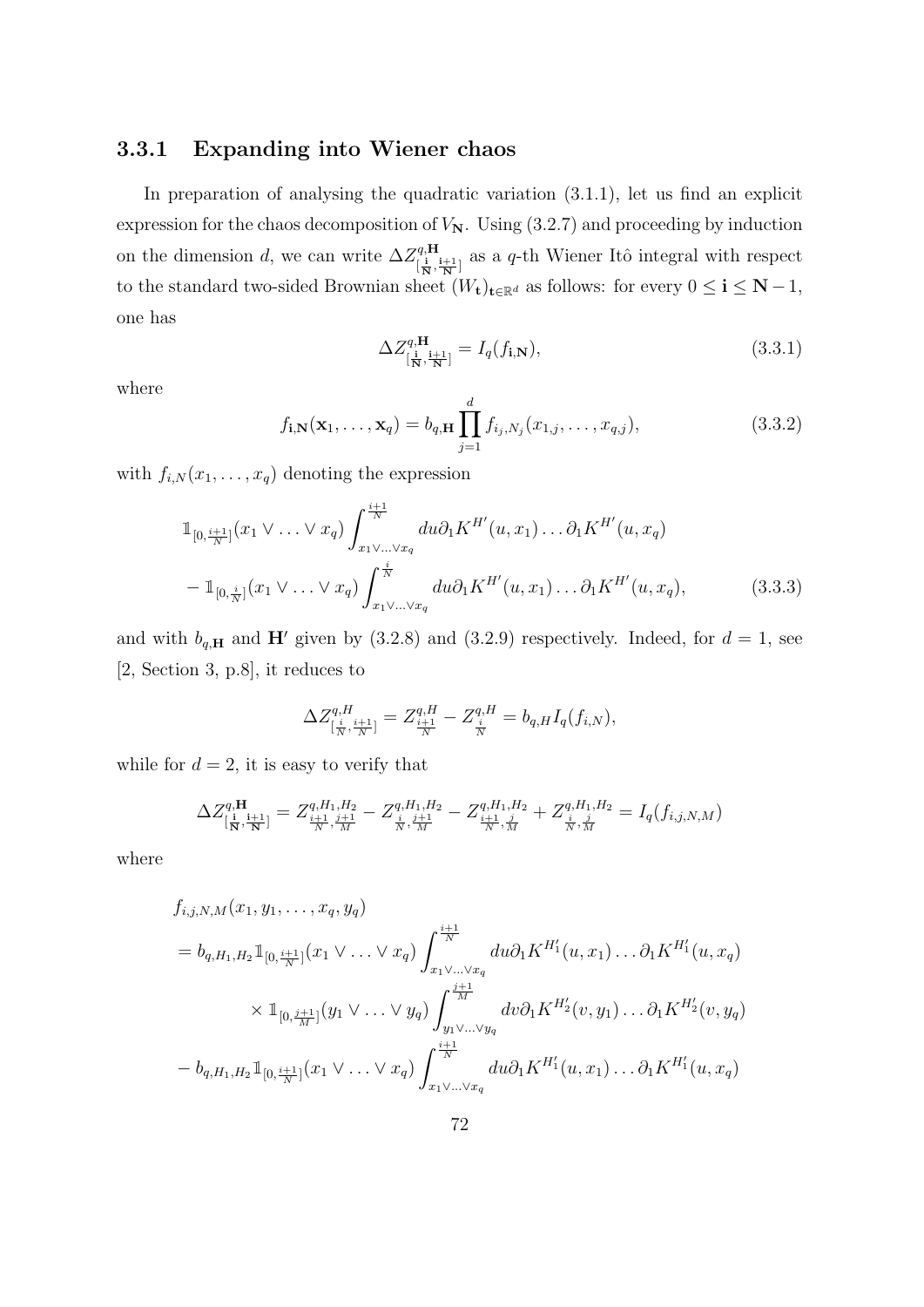$$
\times \mathbb{1}_{[0,\frac{j}{M}]}(y_1 \vee \dots \vee y_q) \int_{y_1 \vee \dots \vee y_q}^{\frac{j}{M}} dv \partial_1 K^{H'_2}(v, y_1) \dots \partial_1 K^{H'_2}(v, y_q)
$$
  
\n
$$
- b_{q,H_1,H_2} \mathbb{1}_{[0,\frac{i}{N}]}(x_1 \vee \dots \vee x_q) \int_{x_1 \vee \dots \vee x_q}^{\frac{j}{N}} dw \partial_1 K^{H'_1}(u, x_1) \dots \partial_1 K^{H'_1}(u, x_q)
$$
  
\n
$$
\times \mathbb{1}_{[0,\frac{j+1}{M}]}(y_1 \vee \dots \vee y_q) \int_{y_1 \vee \dots \vee y_q}^{\frac{j+1}{M}} dv \partial_1 K^{H'_2}(v, y_1) \dots \partial_1 K^{H'_2}(v, y_q)
$$
  
\n
$$
+ b_{q,H_1,H_2} \mathbb{1}_{[0,\frac{i}{N}]}(x_1 \vee \dots \vee x_q) \int_{x_1 \vee \dots \vee x_q}^{\frac{j}{N}} dw \partial_1 K^{H'_1}(u, x_1) \dots \partial_1 K^{H'_1}(u, x_q)
$$
  
\n
$$
\times \mathbb{1}_{[0,\frac{j}{M}]}(y_1 \vee \dots \vee y_q) \int_{y_1 \vee \dots \vee y_q}^{\frac{j}{M}} dw \partial_1 K^{H'_2}(v, y_1) \dots \partial_1 K^{H'_2}(v, y_q)
$$
  
\n
$$
= b_{q,H_1,H_2} f_{i,N}(x_1, \dots, x_q) f_{j,M}(y_1, \dots, y_q).
$$

The last equality above is obtained by grouping each term of  $f_{i,j,N,M}$  together. Suppose that the expression (3.3.1), (3.3.2) is true for d, that is, the kernel of  $\Delta Z_{\text{I}}^{q,H}$  $\frac{d^q \cdot \mathbf{H}}{[\frac{\mathbf{i}}{\mathbf{N}},\frac{\mathbf{i}+1}{\mathbf{N}}]}$  is equal to

$$
b_{q,\mathbf{H}} \sum_{(r_1,\ldots,r_d)\in\{0,1\}^d} (-1)^{d-\sum_{i=1}^d r_i} \prod_{j=1}^d \mathbb{1}_{[0,\frac{i_j+r_j}{N_j}]}(x_{1,j}\vee \ldots \vee x_{q,j})
$$
  

$$
\times \int_{x_{1,j}\vee\ldots\vee x_{q,j}}^{x_{j+r_j}} du \partial_1 K^{H'_j}(u,x_{1,j}) \ldots \partial_1 K^{H'_j}(u,x_{q,j})
$$
  

$$
= b_{q,\mathbf{H}} \prod_{j=1}^d f_{i_j,N_j}(x_{1,j},\ldots,x_{q,j}).
$$

Then, for the case  $d + 1$  we have

$$
\Delta Z_{[\frac{1}{N},\frac{i+1}{N}]}^{q,\mathbf{H}} = \sum_{\mathbf{r} \in \{0,1\}^{d+1}} (-1)^{d+1-\sum_{i=1}^{d+1} r_i} Z_{\frac{i+r}{N}}^{q,\mathbf{H}}
$$
\n
$$
= \sum_{(r_1,\ldots,r_d) \in \{0,1\}^d} (-1)^{d-\sum_{i=1}^d r_i} Z_{(\frac{i_1+r_1}{N_1},\ldots,\frac{i_d+r_d}{N_d},\frac{i_{d+1}+1}{N_{d+1}})}^{q,\mathbf{H}} + \sum_{(r_1,\ldots,r_d) \in \{0,1\}^d} (-1)^{d+1-\sum_{i=1}^d r_i} Z_{(\frac{i_1+r_1}{N_1},\ldots,\frac{i_d+r_d}{N_d},\frac{i_{d+1}}{N_{d+1}})}^{q,\mathbf{H}}
$$
\n
$$
= \sum_{(r_1,\ldots,r_d) \in \{0,1\}^d} (-1)^{d-\sum_{i=1}^d r_i} \left(Z_{(\frac{i_1+r_1}{N_1},\ldots,\frac{i_d+r_d}{N_d},\frac{i_{d+1}+1}{N_{d+1}})}^{q,\mathbf{H}} - Z_{(\frac{i_1+r_1}{N_1},\ldots,\frac{i_d+r_d}{N_d},\frac{i_{d+1}}{N_{d+1}})}^{q,\mathbf{H}}
$$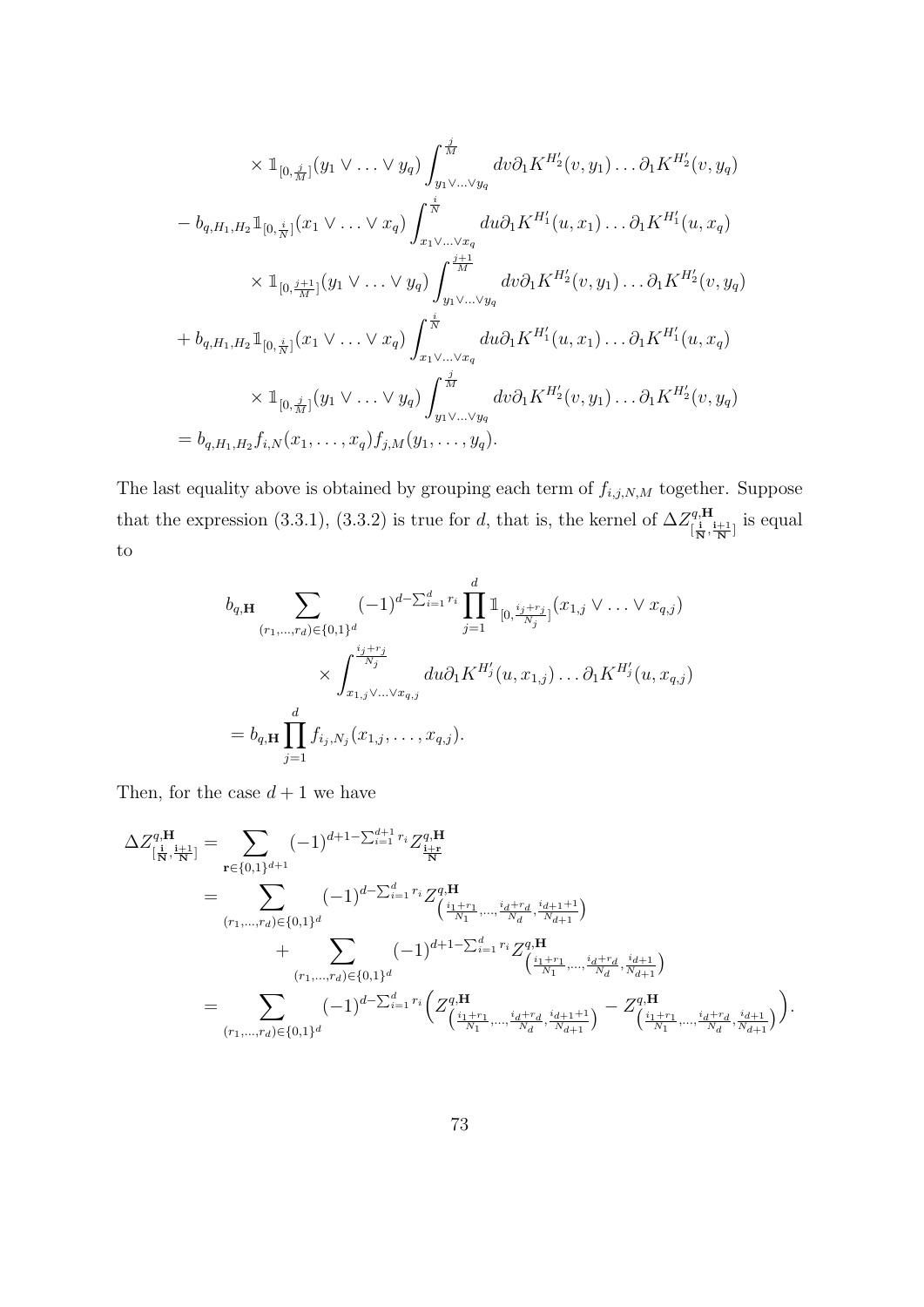It belongs to the  $q\text{-}\mathit{Wiener}$  chaos with the kernel  $f_{\mathbf{i},\mathbf{N}}$  given by

$$
f_{\mathbf{i},\mathbf{N}} = b_{q,\mathbf{H}} \sum_{(r_1,\ldots,r_d)\in\{0,1\}^d} (-1)^{d-\sum_{i=1}^d r_i} \prod_{j=1}^d \mathbb{1}_{[0,\frac{i_j+r_j}{N_j}]}(x_{1,j}\vee \ldots \vee x_{q,j})
$$
  

$$
\times \int_{x_{1,j}\vee\ldots\vee x_{q,j}}^{\frac{i_j+r_j}{N_j}} du \partial_1 K^{H'_j}(u,x_{1,j})\ldots \partial_1 K^{H'_j}(u,x_{q,j})
$$
  

$$
\times \left(\int_{x_{1,d+1}\vee\ldots\vee x_{q,d+1}}^{\frac{i_{d+1}+1}{N_{d+1}}} du' \partial_1 K^{H'_{d+1}}(u',x_{1,d+1})\ldots \partial_1 K^{H'_{d+1}}(u',x_{q,d+1}) - \int_{x_{1,d+1}\vee\ldots\vee x_{q,d+1}}^{\frac{i_{d+1}}{N_{d+1}}} du' \partial_1 K^{H'_{d+1}}(u',x_{1,d+1})\ldots \partial_1 K^{H'_{d+1}}(u',x_{q,d+1})\right).
$$

By the induction hypothesis, one gets  $f_{\mathbf{i},\mathbf{N}} = b_{q,\mathbf{H}} \prod_{j=1}^{d+1} f_{i_j,N_j}(x_{1,j},\ldots,x_{q,j})$ , which is our desired expression.

Next, by applying the product formula (3.2.3), we can write

$$
\left(\Delta Z_{\left[\frac{1}{N},\frac{1+1}{N}\right]}^{q,H}\right)^2 - E\left[\left(\Delta Z_{\left[\frac{1}{N},\frac{1+1}{N}\right]}^{q,H}\right)^2\right] = \sum_{r=0}^{q-1} r! \binom{q}{r}^2 I_{2q-2r}(f_{\mathbf{i},\mathbf{N}}\widetilde{\otimes}_r f_{\mathbf{i},\mathbf{N}}).
$$
(3.3.4)

Let us compute the contractions appearing in the right-hand side of  $(3.3.4)$ . For every  $0 \le r \le q-1$ , we have

$$
(f_{\mathbf{i},\mathbf{N}} \otimes_r f_{\mathbf{i},\mathbf{N}})(\mathbf{x}_1,\ldots,\mathbf{x}_{2q-2r})
$$
  
=  $\int_{([0,1]^{d})^r} d\mathbf{a}_1 \ldots d\mathbf{a}_r f_{\mathbf{i},\mathbf{N}}(\mathbf{x}_1,\ldots,\mathbf{x}_{q-r},\mathbf{a}_1,\ldots,\mathbf{a}_r)$   
 $\times f_{\mathbf{i},\mathbf{N}}(\mathbf{x}_{q-r+1},\ldots,\mathbf{x}_{2q-2r},\mathbf{a}_1,\ldots,\mathbf{a}_r)$   
=  $b_{q,\mathbf{H}}^2 \int_{([0,1]^{d})^r} d\mathbf{a}_1 \ldots d\mathbf{a}_r \prod_{j=1}^d f_{i_j,N_j}(x_{1,j},\ldots,x_{q-r,j},a_{1,j},\ldots,a_{r,j})$   
 $\times \prod_{j=1}^d f_{i_j,N_j}(x_{q-r+1,j},\ldots,x_{2q-2r,j},a_{1,j},\ldots,a_{r,j})$   
=  $b_{q,\mathbf{H}}^2 \prod_{j=1}^d (f_{i_j,N_j} \otimes_r f_{i_j,N_j})(x_{1,j},\ldots,x_{2q-2r,j}),$  (3.3.5)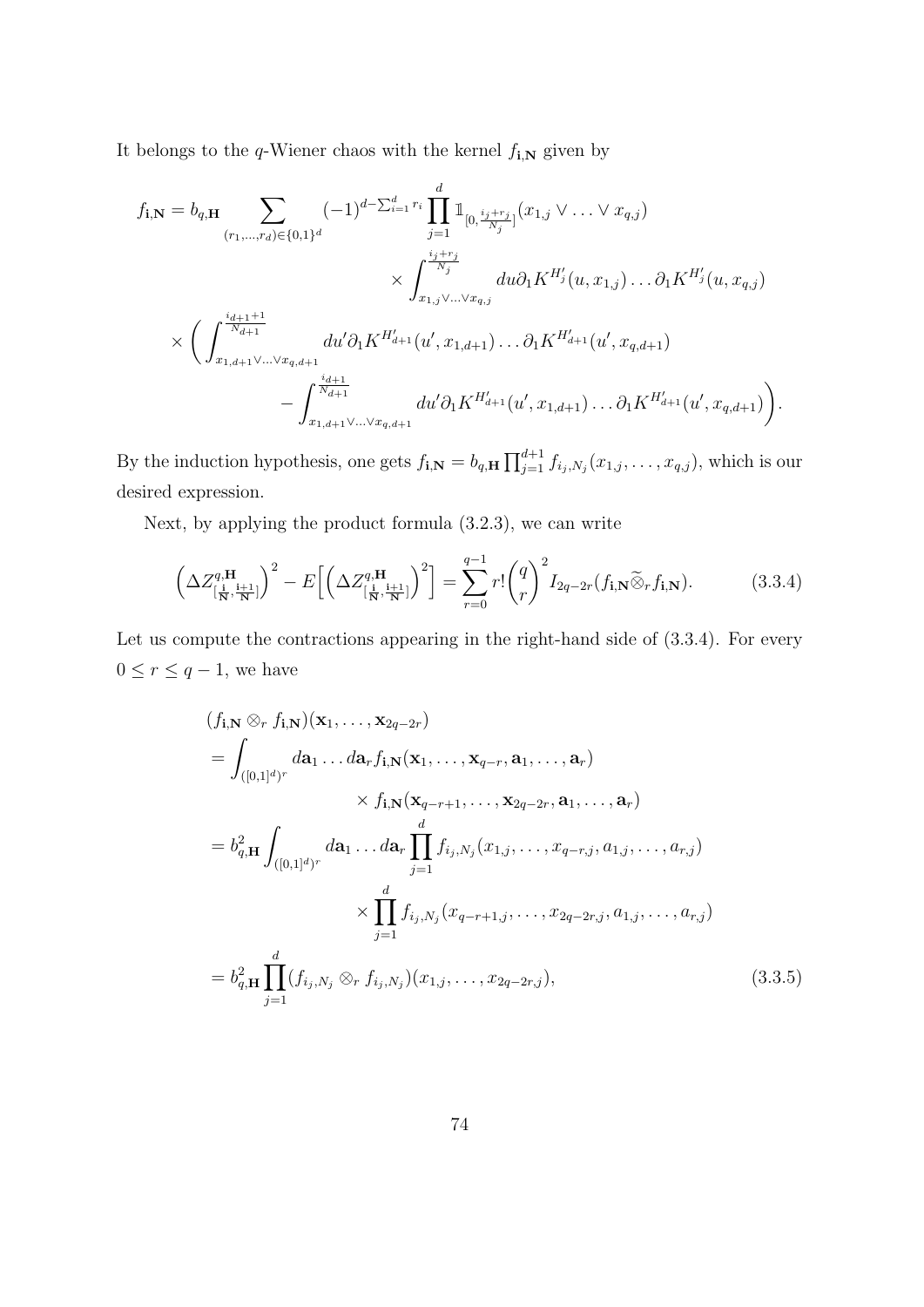where

$$
(f_{i,N} \otimes_r f_{i,N})(x_1, \ldots, x_{2q-2r}) = (H'(2H' - 1))^{r}
$$
\n
$$
\times \left\{ \mathbb{1}_{[0,\frac{i+1}{N}]}(x_1 \vee \ldots x_{q-r}) \int_{x_1 \vee \ldots x_{q-r}}^{x_1} du \partial_1 K^{H'}(u, x_1) \ldots \partial_1 K^{H'}(u, x_{q-r}) \right\}
$$
\n
$$
\times \mathbb{1}_{[0,\frac{i+1}{N}]}(x_{q-r+1} \vee \ldots x_{2q-2r}) \int_{x_{q-r+1} \vee \ldots x_{2q-2r}}^{x_1} du' \partial_1 K^{H'}(u', x_{q-r+1}) \ldots
$$
\n
$$
\ldots \partial_1 K^{H'}(u', x_{q-r+1}) \ldots
$$
\n
$$
- \mathbb{1}_{[0,\frac{i+1}{N}]}(x_1 \vee \ldots x_{q-r}) \int_{x_1 \vee \ldots x_{q-r}}^{x_1} du \partial_1 K^{H'}(u, x_1) \ldots \partial_1 K^{H'}(u, x_{q-r})
$$
\n
$$
\times \mathbb{1}_{[0,\frac{i}{N}]}(x_{q-r+1} \vee \ldots x_{2q-2r}) \int_{x_{q-r+1} \vee \ldots x_{2q-2r}}^{x_1} du' \partial_1 K^{H'}(u', x_{q-r+1}) \ldots
$$
\n
$$
- \partial_1 K^{H'}(u', x_{2q-2r}) |u - u'|^{(2H'-2)r}
$$
\n
$$
- \mathbb{1}_{[0,\frac{i}{N}]}(x_1 \vee \ldots x_{q-r}) \int_{x_1 \vee \ldots x_{q-r}}^{x_1} du \partial_1 K^{H'}(u, x_1) \ldots \partial_1 K^{H'}(u, x_{q-r})
$$
\n
$$
\times \mathbb{1}_{[0,\frac{i}{N}]}(x_1 \vee \ldots x_{q-r}) \int_{x_1 \vee \ldots x_{q-r}}^{x_1} du \partial_1 K^{H'}(u, x_1) \ldots \partial_1 K^{H'}(u', x_{q-r+1}) \ldots
$$
\n
$$
+ \mathbb{1}_{[0,\frac{i}{N}]}(x_1 \
$$

(See [2, page 10] for a detailed computation of the expression (3.3.6).) Moreover, since  $Z^{q,H}$  is H-self-similar and has stationary increments, one has

$$
\Delta Z^{\mathbf{q},\mathbf{H}}_{\left[\frac{\mathbf{i}}{\mathbf{N}},\frac{\mathbf{i}+1}{\mathbf{N}}\right]} \stackrel{(d)}{=} \mathbf{N}^{-\mathbf{H}} \Delta Z^{\mathbf{q},\mathbf{H}}_{\left[\mathbf{i},\mathbf{i}+1\right]} \stackrel{(d)}{=} \mathbf{N}^{-\mathbf{H}} Z^{\mathbf{q},\mathbf{H}}_{\left[0,\mathbf{1}\right]}.
$$

It follows that

$$
E\bigg[\mathbf{N}^{2\mathbf{H}}\bigg(\Delta Z^{q,\mathbf{H}}_{\left[\frac{\mathbf{i}}{\mathbf{N}},\frac{\mathbf{i}+\mathbf{1}}{\mathbf{N}}\right]}\bigg)^2\bigg] = E[Z^{q,\mathbf{H}}(\mathbf{1})^2] = 1.
$$

As a consequence, we have

$$
V_{\mathbf{N}} = F_{2q,\mathbf{N}} + c_{2q-2}F_{2q-2,\mathbf{N}} + \ldots + c_4 F_{4,\mathbf{N}} + c_2 F_{2,\mathbf{N}}.\tag{3.3.7}
$$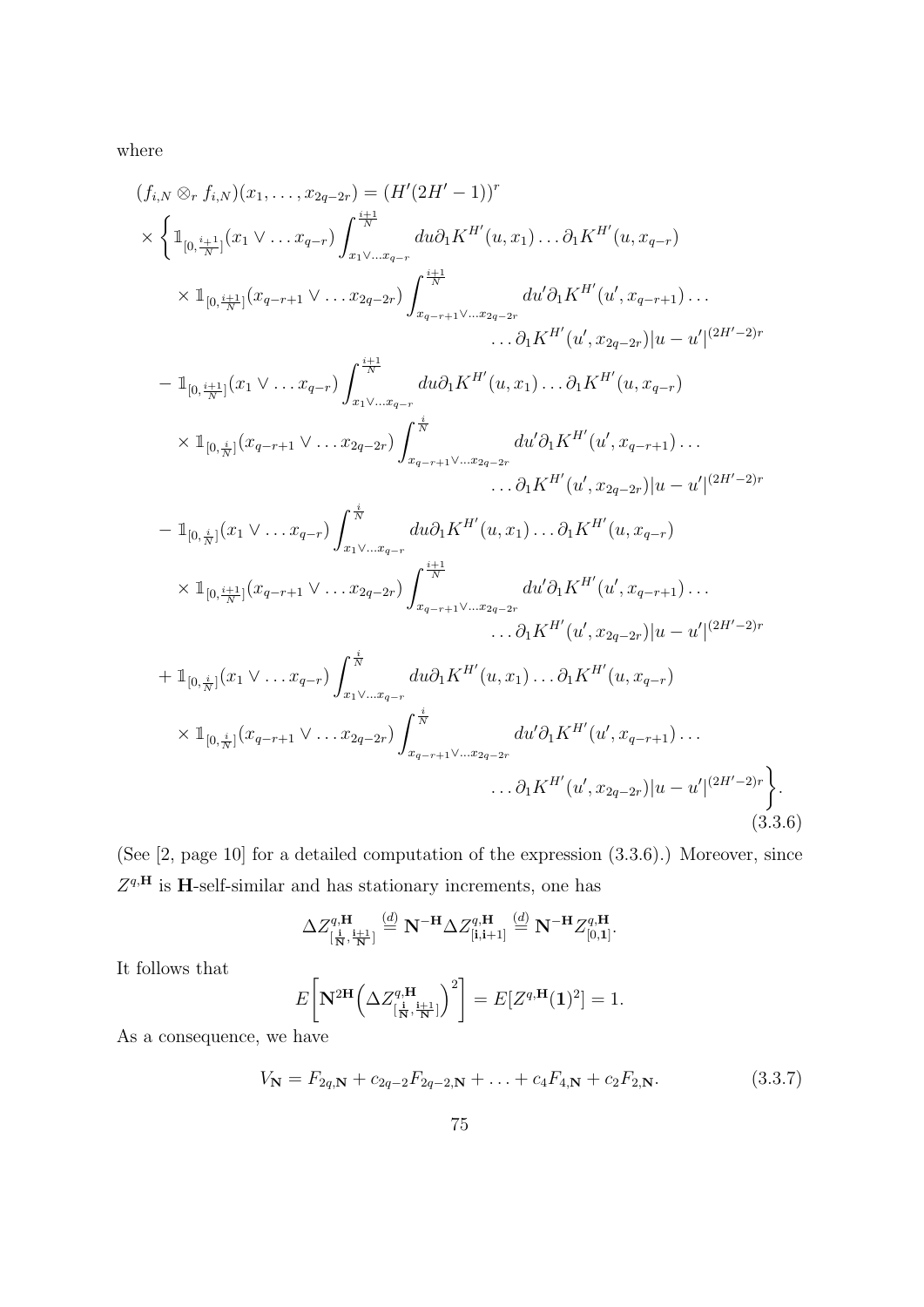where  $c_{2q-2r} = r! {q \choose r}$  $(r_r^q)^2$ ,  $r = 0, \ldots, q-1$ , are the combinator constants coming from the product formula, and

$$
F_{2q-2r,\mathbf{N}} := \mathbf{N}^{2\mathbf{H}-1} I_{2q-2r} \bigg( \sum_{\mathbf{i}=0}^{\mathbf{N}-1} f_{\mathbf{i},\mathbf{N}} \widetilde{\otimes}_r f_{\mathbf{i},\mathbf{N}} \bigg), \tag{3.3.8}
$$

for the kernels  $f_{\mathbf{i},\mathbf{N}} \otimes_r f_{\mathbf{i},\mathbf{N}}$  computed in (3.3.5)-(3.3.6).

### **3.3.2** Evaluating the  $L^2(\Omega)$ -norm

Set

$$
c_{1,\mathbf{H}} = \frac{2!2^d b_{q,\mathbf{H}}^4 (\mathbf{H}' (2\mathbf{H}' - 1))^{2q}}{(4\mathbf{H}' - 3)(4\mathbf{H}' - 2)[(2\mathbf{H}' - 2)(q - 1) + 1]^2 [(\mathbf{H}' - 1)(q - 1) + 1]^2}.
$$
(3.3.9)

We claim that

$$
\lim_{\mathbf{N}\to\infty} E[c_{1,\mathbf{H}}^{-1} \mathbf{N}^{2(2-2\mathbf{H}')} c_2^{-2} V_{\mathbf{N}}^2] = 1.
$$
\n(3.3.10)

.

Let us prove (3.3.10). Due to the orthogonality property for Wiener chaoses of different orders, it is sufficient to evaluate the  $L^2(\Omega)$ -norm of each multiple Wiener-Itô integrals appearing in the chaotic decomposition  $(3.3.7)$  of  $V_N$ . Let us start with the double integral:

$$
F_{2,\mathbf{N}}=\mathbf{N}^{2\mathbf{H}-1}I_2\bigg(\sum_{\mathbf{i}=0}^{\mathbf{N}-1}f_{\mathbf{i},\mathbf{N}}\otimes_{q-1}f_{\mathbf{i},\mathbf{N}}\bigg).
$$

Since the kernel  $\sum_{i=0}^{N-1} f_{i,N} \otimes_{q-1} f_{i,N}$  is symmetric, one has

$$
E[F_{2,N}^2] = 2!N^{4H-2} \Big\| \sum_{i=0}^{N-1} f_{i,N} \otimes_{q-1} f_{i,N} \Big\|_{L^2(([0,1]^d)^2)}^2
$$
  
=  $2!N^{4H-2} \sum_{i,k=0}^{N-1} \langle f_{i,N} \otimes_{q-1} f_{i,N}, f_{k,N} \otimes_{q-1} f_{k,N} \rangle_{L^2(([0,1]^d)^2)}$ 

Let us now compute the scalar products in the above expression. By using (3.3.5), (3.3.6), by applying Fubini's theorem and by noting that  $\int_0^{u \wedge v} \partial_1 K^{H'}(u, a) \partial_1 K^{H'}(v, a) da = H'(2H'-1)|u - v|^{2H'-2}$ , it is easy to verify that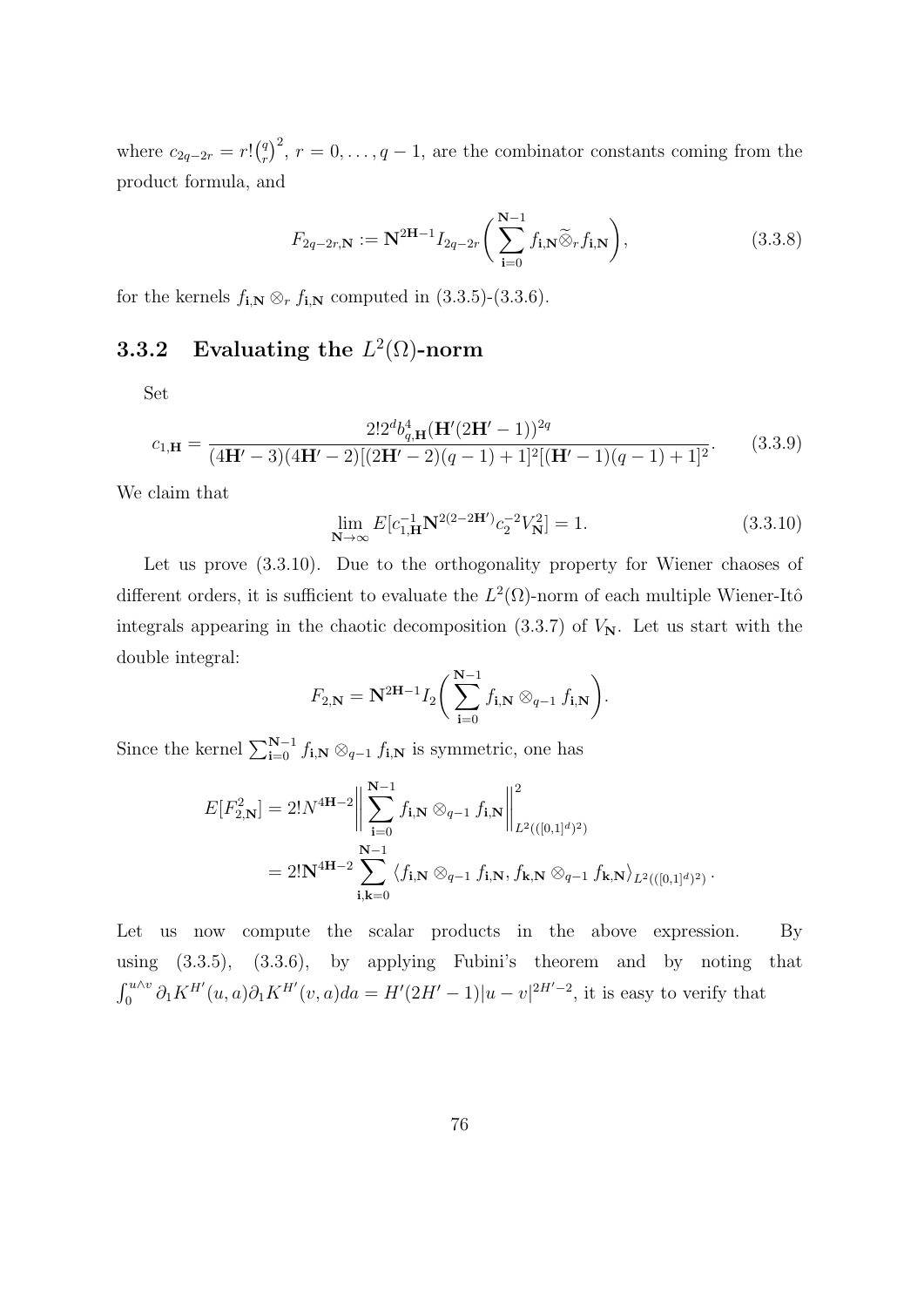$$
\langle f_{\mathbf{i},\mathbf{N}} \otimes_{q-1} f_{\mathbf{i},\mathbf{N}}, f_{\mathbf{k},\mathbf{N}} \otimes_{q-1} f_{\mathbf{k},\mathbf{N}} \rangle_{L^2(([0,1]^d))^2)}
$$
\n
$$
= b_{q,\mathbf{H}}^4 \prod_{j=1}^d \langle f_{i_j, N_j} \otimes_{q-1} f_{i_j, N_j}, f_{k_j, N_j} \otimes_{q-1} f_{k_j, N_j} \rangle_{L^2([0,1]^2)}
$$
\n
$$
= b_{q,\mathbf{H}}^4 (\mathbf{H}'(2\mathbf{H}'-1))^{2q} \prod_{j=1}^d \int_{\frac{i_j}{N_j}}^{\frac{i_j+1}{N_j}} du_j \int_{\frac{i_j}{N_j}}^{\frac{i_j+1}{N_j}} dv_j \int_{\frac{k_j}{N_j}}^{\frac{k_j+1}{N_j}} du'_j \int_{\frac{k_j}{N_j}}^{\frac{k_j+1}{N_j}} dv'_j
$$
\n
$$
\times |u_j - v_j|^{(2H'_j-2)(q-1)} |u'_j - v'_j|^{(2H'_j-2)(q-1)}
$$
\n
$$
\times |u_j - u'_j|^{2H'_j-2} |v_j - v'_j|^{2H'_j-2},
$$

(see, e.g., [2, page 11]). The change of variables  $u' = (u - \frac{i}{\lambda})$  $\frac{i}{N}$ )*N* for each  $u_j, u'_j, v_j, v'_j$ with  $j$  from 1 to  $d$  yields

$$
E[F_{2,\mathbf{N}}^2] = 2b_{q,\mathbf{H}}^4 (\mathbf{H}' (2\mathbf{H}' - 1))^{2q} \mathbf{N}^{4\mathbf{H} - 2} \mathbf{N}^{-4} \mathbf{N}^{-(2\mathbf{H}' - 2)2q}
$$
  
\$\times \sum\_{\mathbf{i}, \mathbf{k} = 0}^{\mathbf{N} - 1} \prod\_{j=1}^d \int\_0^1 du\_j \int\_0^1 dv\_j \int\_0^1 du'\_j \int\_0^1 dv'\_j |u\_j - v\_j|^{(2H'\_j - 2)(q - 1)} |u'\_j - v'\_j|^{(2H'\_j - 2)(q - 1)} \times |u\_j - u'\_j + i\_j - k\_j|^{2H'\_j - 2} |v\_j - v'\_j + i\_j - k\_j|^{2H'\_j - 2}. \tag{3.3.11}

Now, we split the sum  $\sum_{i,k=0}^{N-1}$  appearing in  $E[F_{2,N}^2]$  just above into

$$
\sum_{\mathbf{i},\mathbf{k}=0}^{N-1} = \sum_{\substack{\mathbf{i},\mathbf{k}=0\\ \exists 1 \le j \le d: i_j = k_j}}^{N-1} + \sum_{\substack{\mathbf{i},\mathbf{k}=0\\ \forall j: i_j \ne k_j}}^{N-1}.
$$
\n(3.3.12)

For the first term in the right-hand side of (3.3.12), without loss of generality, let us assume that  $i_1 = k_1, \ldots, i_m = k_m$  for some  $1 \le m < d$  and  $i_j \ne k_j$  for all  $m+1 \le j \le d$ . Then,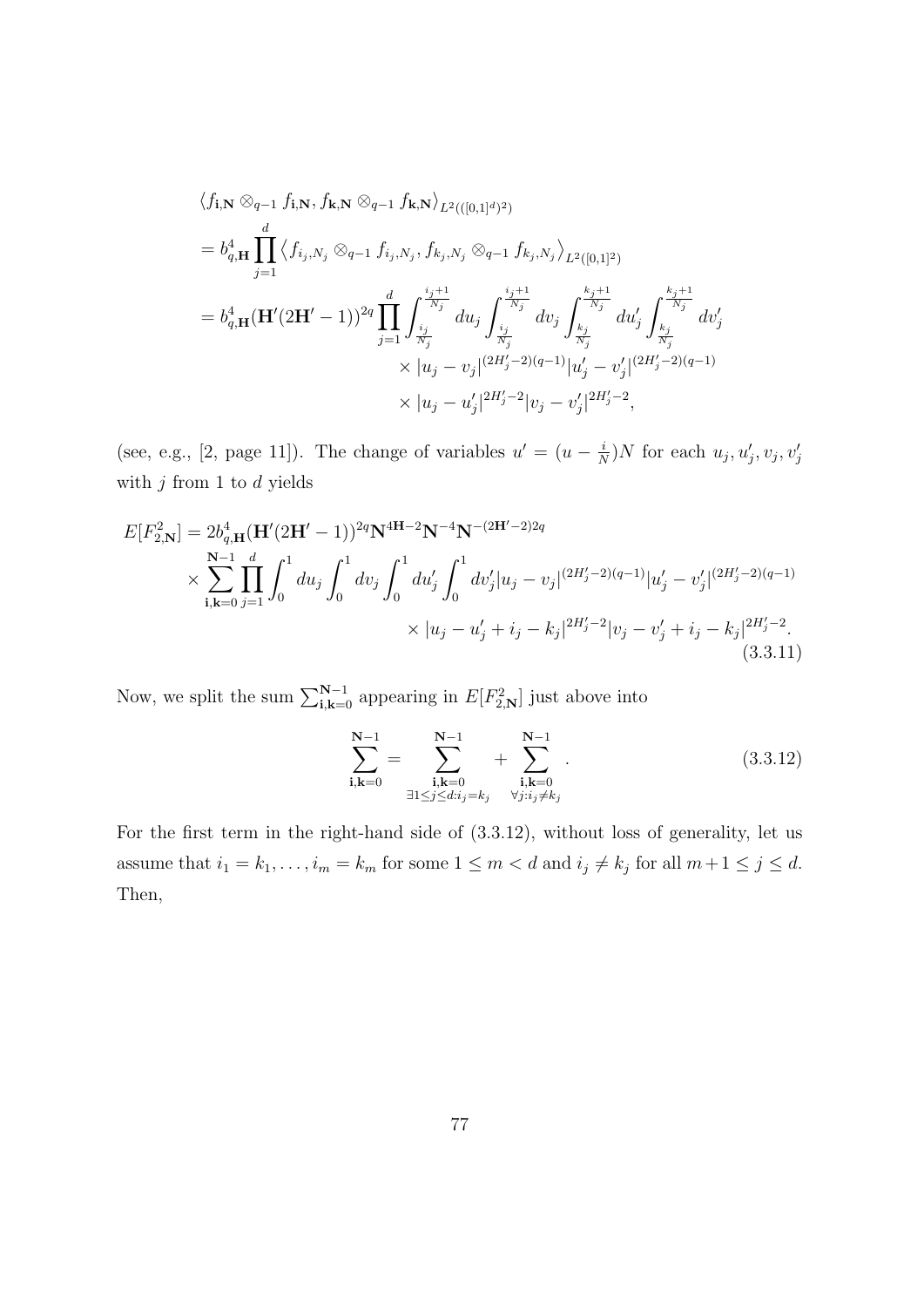$$
\begin{split} \mathbf{N}^{-2}\sum_{i_1=k_1,\ldots,i_m=k_m}^{\mathbf{N}-1}\prod_{j=1}^d\int_{[0,1]^4}du_jdv_jdu_j'dv_j'|u_j-v_j|^{(2H_j'-2)(q-1)}|u_j'-v_j'|^{(2H_j'-2)(q-1)}\\ &\times |u_j-u_j'+i_j-k_j|^{2H_j'-2}|v_j-v_j'+i_j-k_j|^{2H_j'-2}\\ =&\prod_{j=1}^mN_j^{-1}\int_{[0,1]^4}du_jdv_jdu_j'dv_j'(|u_j-v_j||u_j'-v_j'|)^{(2H_j'-2)(q-1)}(|u_j-u_j'||v_j-v_j'|)^{2H_j'-2}\\ &\times \sum_{\substack{i_m+1,k_{m+1}=0\\i_{m+1}\neq k_{m+1}}}^{\mathit{N}_j-1}\prod_{\substack{i_d,k_d=0\\i_d\neq k_d}}^d\int_{[0,1]^4}du_jdv_jdu_j'dv_j'(|u_j-v_j||u_j'-v_j'|)^{(2H_j'-2)(q-1)}\\ &\times N_j^{-2}|u_j-u_j'+i_j-k_j|^{2H_j'-2}|v_j-v_j'+i_j-k_j|^{2H_j'-2}. \end{split}
$$

By switching sum and product in the above expression, we arrive

$$
\prod_{j=1}^{m} N_j^{-1} \int_{[0,1]^4} du_j dv_j du'_j dv'_j (|u_j - v_j||u'_j - v'_j|)^{(2H'_j - 2)(q-1)} (|u_j - u'_j||v_j - v'_j|)^{2H'_j - 2}
$$
\n
$$
\times \prod_{j=m+1}^{d} \Big( \sum_{\substack{i_j, k_j = 0 \\ i_j \neq k_j}}^{N_j - 1} \int_{[0,1]^4} du_j dv_j du'_j dv'_j |u_j - v_j|^{(2H'_j - 2)(q-1)} |u'_j - v'_j|^{(2H'_j - 2)(q-1)}
$$
\n
$$
\times N_j^{-2} |u_j - u'_j + i_j - k_j|^{2H'_j - 2} |v_j - v'_j + i_j - k_j|^{2H'_j - 2} \Big)
$$
\n
$$
= \prod_{j=1}^{m} N_j^{-1} \int_{[0,1]^4} du_j dv_j du'_j dv'_j (|u_j - v_j||u'_j - v'_j|)^{(2H'_j - 2)(q-1)} (|u_j - u'_j||v_j - v'_j|)^{2H'_j - 2}
$$
\n
$$
\times \prod_{j=m+1}^{d} \Big( \int_{[0,1]^4} du_j dv_j du'_j dv'_j |u_j - v_j|^{(2H'_j - 2)(q-1)} |u'_j - v'_j|^{(2H'_j - 2)(q-1)}
$$
\n
$$
\times 2N_j^{-2} \sum_{\substack{i_j, k_j = 0 \\ i_j > k_j}}^{N_j - 1} |u_j - u'_j + i_j - k_j|^{2H'_j - 2} |v_j - v'_j + i_j - k_j|^{2H'_j - 2} \Big).
$$

One has that

$$
N^{-2} \sum_{\substack{i,k=0 \ i>k}}^{N-1} |u - u' + i - k|^{2H'-2} |v - v' + i - k|^{2H'-2}
$$
  
= 
$$
N^{2(2H'-2)} \frac{1}{N} \sum_{n=1}^{N} \left(1 - \frac{n}{N}\right) \left|\frac{u - u'}{N} + \frac{n}{N}\right|^{2H'-2} \left|\frac{v - v'}{N} + \frac{n}{N}\right|^{2H'-2}
$$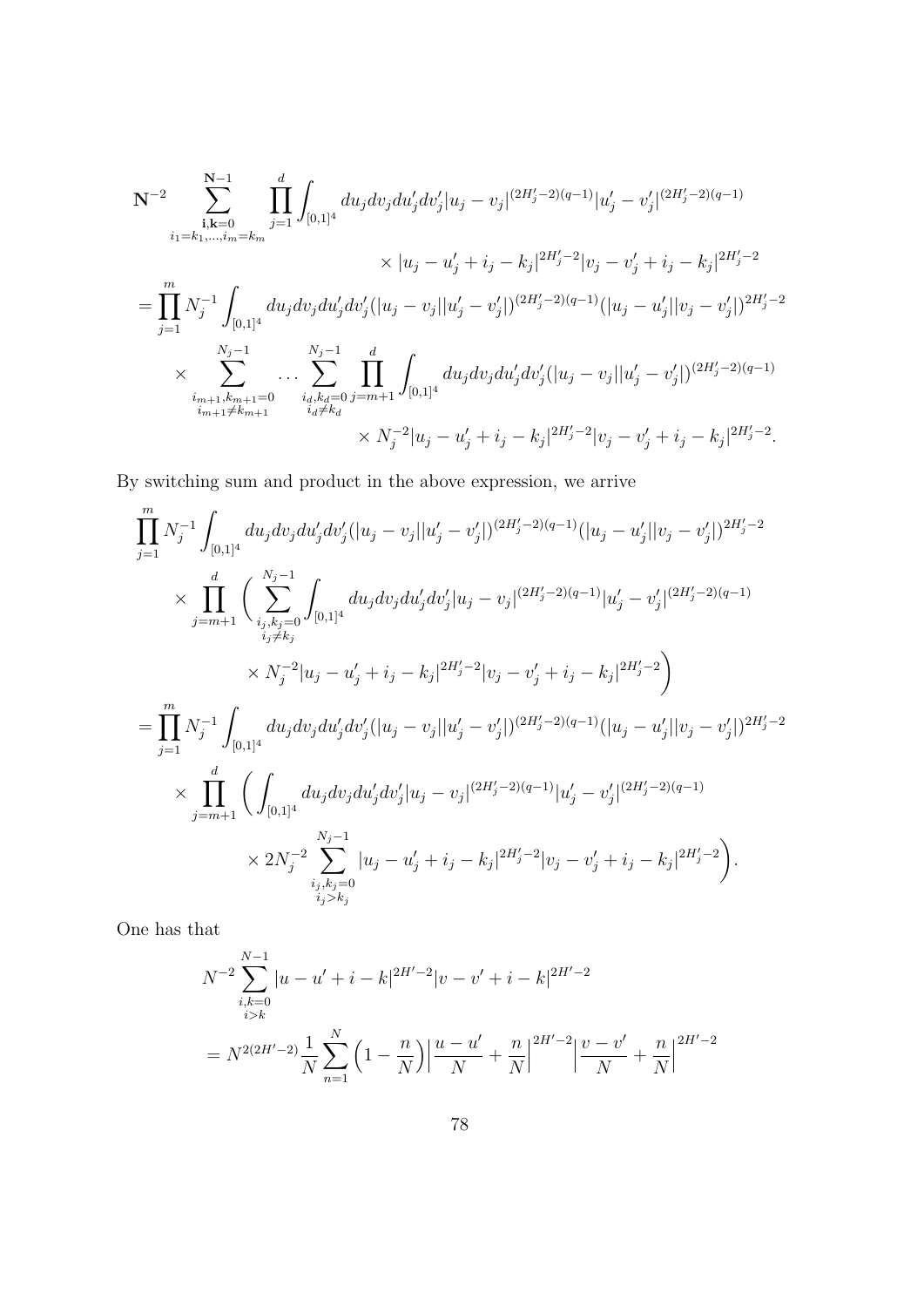is asymptotically equivalent to  $N^{2(2H'-2)} \int_0^1 (1-x)x^{4H'-4} dx = N^{2(2H'-2)} \frac{1}{(4H'-3)(4H'-2)}$ . It follows that

$$
\begin{split} \mathbf{N}^{-2}\sum_{\mathbf{i},\mathbf{k}=0}^{\mathbf{N}-1}\prod_{j=1}^{d}\int_{[0,1]^{4}}du_{j}dv_{j}du'_{j}dv'_{j}|u_{j}-v_{j}|^{(2H'_{j}-2)(q-1)}|u'_{j}-v'_{j}|^{(2H'_{j}-2)(q-1)}\\ &\times|u_{j}-u'_{j}+i_{j}-k_{j}|^{2H'_{j}-2}|v_{j}-v'_{j}+i_{j}-k_{j}|^{2H'_{j}-2}\\ \approx &\prod_{j=1}^{m}N_{j}^{-1}\int_{[0,1]^{4}}du_{j}dv_{j}du'_{j}dv'_{j}|u_{j}-v_{j}|^{(2H'_{j}-2)(q-1)}|u'_{j}-v'_{j}|^{(2H'_{j}-2)(q-1)}\\ &\times|u_{j}-u'_{j}|^{2H'_{j}-2}|v_{j}-v'_{j}|^{2H'_{j}-2}\\ \times &\prod_{j=m+1}^{d}2N_{j}^{2(2H'_{j}-2)}\frac{1}{(4H'_{j}-3)(4H'_{j}-2)}\bigg(\int_{[0,1]^{2}}du_{j}dv_{j}|u_{j}-v_{j}|^{(2H'_{j}-2)(q-1)}\bigg)^{2}. \end{split}
$$

Since  $2(2-2H'_j)-1<0$  for all j, one gets, as  $\mathbf{N} \to \infty$ ,

$$
\mathbf{N}^{2(2-2\mathbf{H}'_j)} \times \mathbf{N}^{-2} \sum_{\substack{\mathbf{i}, \mathbf{k}=0 \\ \exists 1 \le j \le d: i_j = k_j}}^{\mathbf{N}-1} \prod_{j=1}^d \int_{[0,1]^4} du_j dv_j du'_j dv'_j |u_j - v_j|^{(2H'_j - 2)(q-1)} |u'_j - v'_j|^{(2H'_j - 2)(q-1)} \times |u_j - u'_j + i_j - k_j|^{2H'_j - 2} |v_j - v'_j + i_j - k_j|^{2H'_j - 2} \longrightarrow 0.
$$
\n(3.3.13)

Similarly for the second term in (3.3.12), that is, when  $i_j \neq k_j$  for all  $1 \leq j \leq d$ , we have

$$
\begin{split} \mathbf{N}^{-2}\sum_{\mathbf{i},\mathbf{k}=0}^{\mathbf{N}-1}\prod_{j=1}^{d}\int_{[0,1]^{4}}du_{j}dv_{j}du'_{j}dv'_{j}|u_{j}-v_{j}|^{(2H'_{j}-2)(q-1)}|u'_{j}-v'_{j}|^{(2H'_{j}-2)(q-1)}\\ &\times|u_{j}-u'_{j}+i_{j}-k_{j}|^{2H'_{j}-2}|v_{j}-v'_{j}+i_{j}-k_{j}|^{2H'_{j}-2}\\ \approx &\prod_{j=1}^{d}N_{j}^{2(2H'_{j}-2)}\frac{2}{(4H'_{j}-3)(4H'_{j}-2)}\bigg(\int_{[0,1]^{2}}du_{j}dv_{j}|u_{j}-v_{j}|^{(2H'_{j}-2)(q-1)}\bigg)^{2}\\ = &\prod_{j=1}^{d}N_{j}^{2(2H'_{j}-2)}\frac{2}{(4H'_{j}-3)(4H'_{j}-2)[(2H'_{j}-2)(q-1)+1]^{2}[(H'_{j}-1)(q-1)+1]^{2}}. \end{split}
$$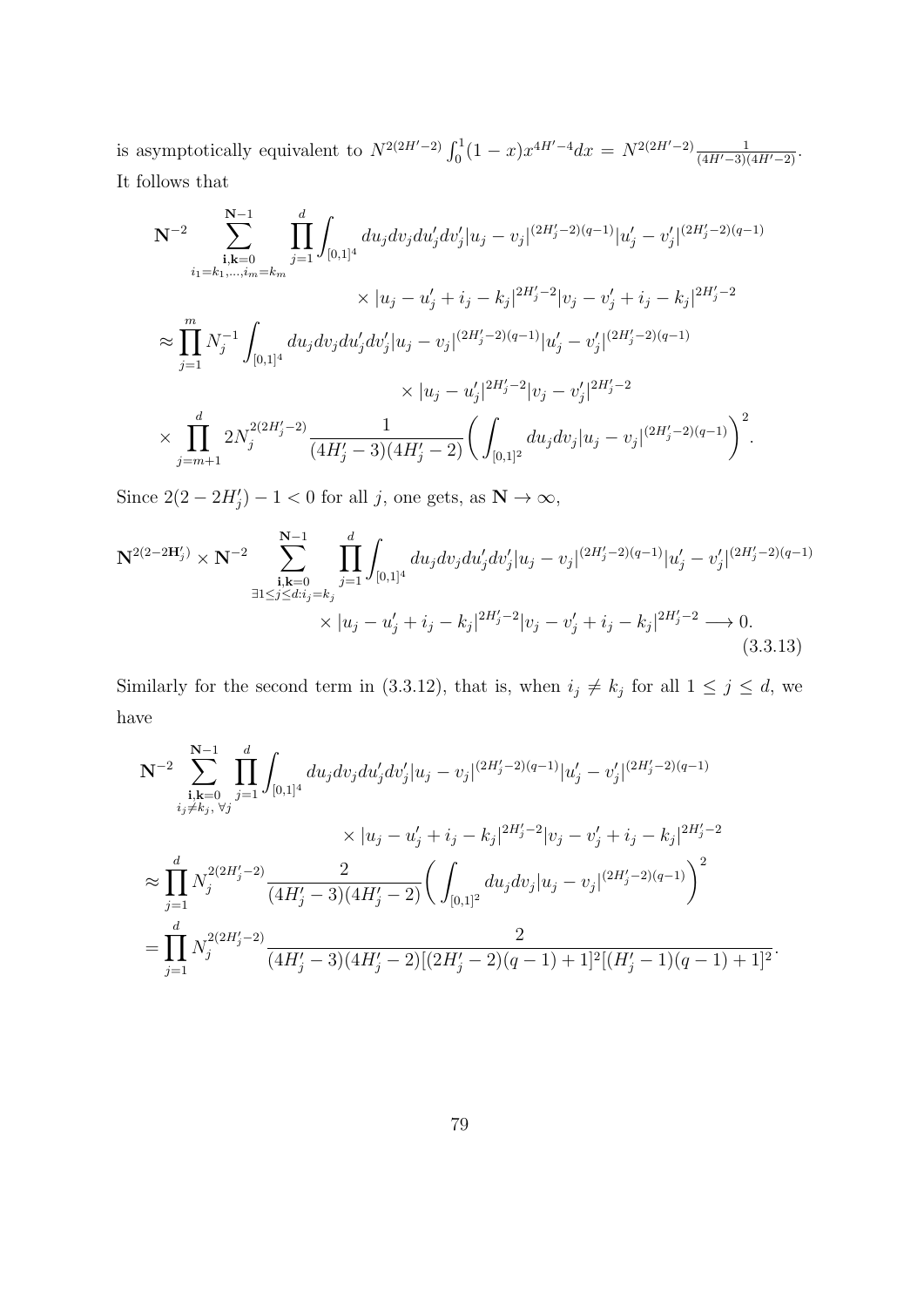It follows that

$$
\mathbf{N}^{2(2-2\mathbf{H}')} \times \mathbf{N}^{-2} \sum_{\substack{\mathbf{i}, \mathbf{k}=0 \ j \neq k_j, \ \forall j}}^{\mathbf{N}-1} \prod_{j=1}^{d} \int_{[0,1]^4} du_j dv_j du'_j dv'_j |u_j - v_j|^{(2H'_j-2)(q-1)} |u'_j - v'_j|^{(2H'_j-2)(q-1)} \times |u_j - u'_j + i_j - k_j|^{2H'_j-2} |v_j - v'_j + i_j - k_j|^{2H'_j-2} \n\longrightarrow \prod_{j=1}^{d} \frac{2}{(4H'_j-3)(4H'_j-2)[(2H'_j-2)(q-1)+1]^2 [(H'_j-1)(q-1)+1]^2}.
$$
\n(3.3.14)

To conclude that

$$
\lim_{\mathbf{N}\to\infty} E[c_{1,\mathbf{H}}^{-1}\mathbf{N}^{2(2-2\mathbf{H}')}F_{2,\mathbf{N}}^2] = 1,
$$
\n(3.3.15)

we use the expression (3.3.11) for  $E[F_{2,N}^2]$ . The first sum in (3.3.12) goes to zero according to (3.3.13), whereas the second sum goes to the quantity in (3.3.14). Going back to the definition (3.3.9) of  $c_{1,\mathbf{H}}$ , we arrive to the desired conclusion (3.3.15).

Let us now consider the remaining terms  $F_{4,N}, \ldots, F_{2q,N}$  in the chaos decomposition (3.3.7). Using that  $\|\tilde{g}\|_{L^2} \le \|g\|_{L^2}$  for any square integrable function g, one can write, for every  $0 \le r \le q-2$ ,

$$
E[F_{2q-2r,\mathbf{N}}^{2}] = \mathbf{N}^{4\mathbf{H}-2}(2q-2r)! \left\| \sum_{\mathbf{i}=0}^{\mathbf{N}-1} f_{\mathbf{i},\mathbf{N}} \widetilde{\otimes}_r f_{\mathbf{i},\mathbf{N}} \right\|_{L^2(((0,1]^d)^{2q-2r})}^2
$$
  
\n
$$
\leq \mathbf{N}^{4\mathbf{H}-2}(2q-2r)! \left\| \sum_{\mathbf{i}=0}^{\mathbf{N}-1} f_{\mathbf{i},\mathbf{N}} \otimes_r f_{\mathbf{i},\mathbf{N}} \right\|_{L^2(((0,1]^d)^{2q-2r})}^2
$$
  
\n
$$
= (2q-2r)! \mathbf{N}^{4\mathbf{H}-2} \sum_{\mathbf{i},\mathbf{k}=0}^{\mathbf{N}-1} \langle f_{\mathbf{i},\mathbf{N}} \otimes_r f_{\mathbf{i},\mathbf{N}}, f_{\mathbf{k},\mathbf{N}} \otimes_r f_{\mathbf{k},\mathbf{N}} \rangle_{L^2(((0,1]^d)^{2q-2r})}.
$$

Proceeding as above, we obtain

$$
\langle f_{\mathbf{i},\mathbf{N}} \otimes_r f_{\mathbf{i},\mathbf{N}}, f_{\mathbf{k},\mathbf{N}} \otimes_r f_{\mathbf{k},\mathbf{N}} \rangle_{L^2([0,1]^{d \cdot (2q-2r)})}
$$
\n
$$
= b_{q,\mathbf{H}}^4 (\mathbf{H}' (2\mathbf{H}' - 1))^{2q} \prod_{j=1}^d \int_{\frac{i_j}{N_j}}^{\frac{i_j+1}{N_j}} du_j \int_{\frac{i_j}{N_j}}^{\frac{i_j+1}{N_j}} dv_j \int_{\frac{k_j}{N_j}}^{\frac{k_j+1}{N_j}} du'_j \int_{\frac{k_j}{N_j}}^{\frac{k_j+1}{N_j}} dv'_j
$$
\n
$$
\times |u_j - v_j|^{(2H'_j - 2)r} |u'_j - v'_j|^{(2H'_j - 2)r}
$$
\n
$$
\times |u_j - u'_j|^{(2H'_j - 2)(q - r)} |v_j - v'_j|^{(2H'_j - 2)(q - r)}.
$$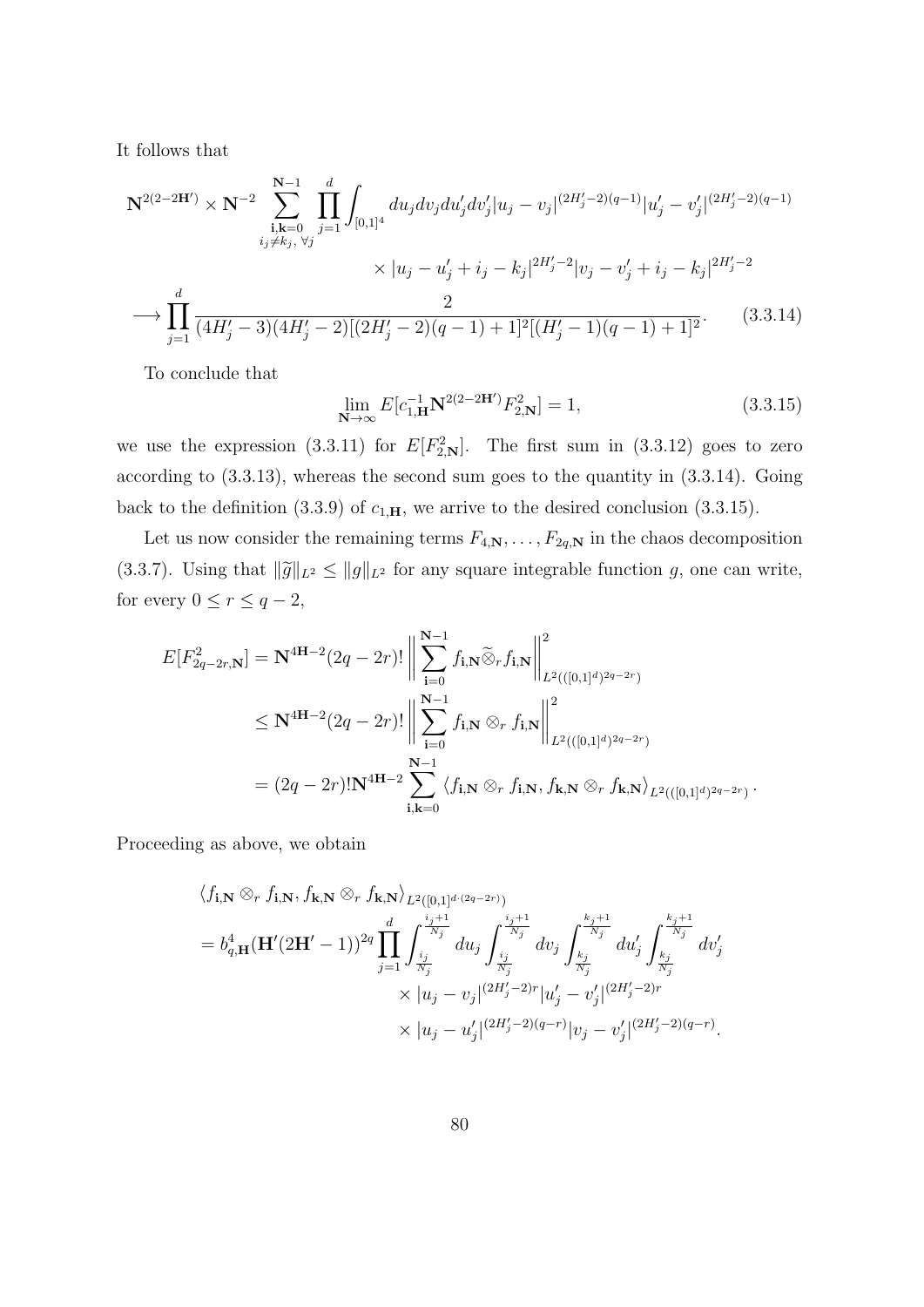Using the change of variables  $u' = (u - \frac{i}{\lambda})$  $\frac{i}{N}$ )*N* for each  $u_j, u_j, v_j, v'_j$  with  $j = 1, ..., d$ , one obtains

$$
E[F_{2q-2r,\mathbf{N}}^2] \leq (2q-2r)!b_{q,\mathbf{H}}^4(\mathbf{H}'(2\mathbf{H}'-1))^{2q}\mathbf{N}^{4\mathbf{H}-2}\mathbf{N}^{-4}\mathbf{N}^{-(2\mathbf{H}'-2)2q}
$$
  
\$\times \sum\_{\mathbf{i},\mathbf{k}=0}^{\mathbf{N}-1} \left( \prod\_{j=1}^d \int\_0^1 du\_j \int\_0^1 dv\_j \int\_0^1 du'\_j \int\_0^1 dv'\_j |u\_j - v\_j|^{(2H'\_j-2)r} |u'\_j - v'\_j|^{(2H'\_j-2)r} \right.   
\$\times |u\_j - u'\_j + i\_j - k\_j|^{(2H'\_j-2)(q-r)} |v\_j - v'\_j + i\_j - k\_j|^{(2H'\_j-2)(q-r)} \right).

Switching sum and product in the above expression, one obtains

$$
E[F_{2q-2r,\mathbf{N}}^2] \leq (2q-2r)!b_{q,\mathbf{H}}^4(\mathbf{H}'(2\mathbf{H}'-1))^{2q}\mathbf{N}^{-2}
$$
  
\$\times \prod\_{j=1}^d \int\_{[0,1]^4} du\_j dv\_j du'\_j dv'\_j |u\_j - v\_j|^{(2H'\_j-2)r} |u'\_j - v'\_j|^{(2H'\_j-2)r}  
\$\times \left( \sum\_{i\_j,k\_j=0}^{N\_j-1} |u\_j - u'\_j + i\_j - k\_j|^{(2H'\_j-2)(q-r)} |v\_j - v'\_j + i\_j - k\_j|^{(2H'\_j-2)(q-r)} \right). \tag{3.3.16}

Note that the above sum  $\sum_{i_j, k_j=0}^{N_j-1}$  can be divided into two parts: the diagonal part with  $i_j = k_j$  and the non-diagonal part with  $i_j \neq k_j$ . It is easily seen that the non-diagonal part is dominant. Indeed, the diagonal part in the right-hand side of (3.3.16) is equal to

$$
(2q-2r)!b_{q,\mathbf{H}}^{4}(\mathbf{H}'(2\mathbf{H}'-1))^{2q}\mathbf{N}^{-1}\prod_{j=1}^{d}\int_{[0,1]^{4}}du_{j}dv_{j}du'_{j}dv'_{j}
$$
  
 
$$
\times |u_{j}-v_{j}|^{(2H'_{j}-2)r}|u'_{j}-v'_{j}|^{(2H'_{j}-2)r}|u_{j}-u'_{j}|^{(2H'_{j}-2)(q-r)}|v_{j}-v'_{j}|^{(2H'_{j}-2)(q-r)}.
$$

and it tends to zero since  $(2H'_j - 2)r > -1$  and  $(2H'_j - 2)(q - r) > -1$ . Thus, in order to find a bound of  $E[F_{2q-2r,\mathbf{N}}^2]$  in (3.3.16), we have to study the following sum

$$
\frac{1}{N^2} \sum_{\substack{i,k=0 \ i \neq k}}^{N-1} |u - u' + i - k|^{(2H'-2)(q-r)} |v - v' + i - k|^{(2H'-2)(q-r)} \tag{3.3.17}
$$

for all  $q \ge 2$  and  $r = 0, \ldots, q - 2$ , when  $u, u', v, v' \in [0, 1]$ . In  $(3.3.17)$ , one has set  $H' = 1 + \frac{H-1}{q}$  with  $H > \frac{1}{2}$ . We now analyse the behavior of (3.3.17) according to the following three cases:  $H > \frac{3}{4}$ ,  $H < \frac{3}{4}$  and  $H = \frac{3}{4}$  $\frac{3}{4}$ .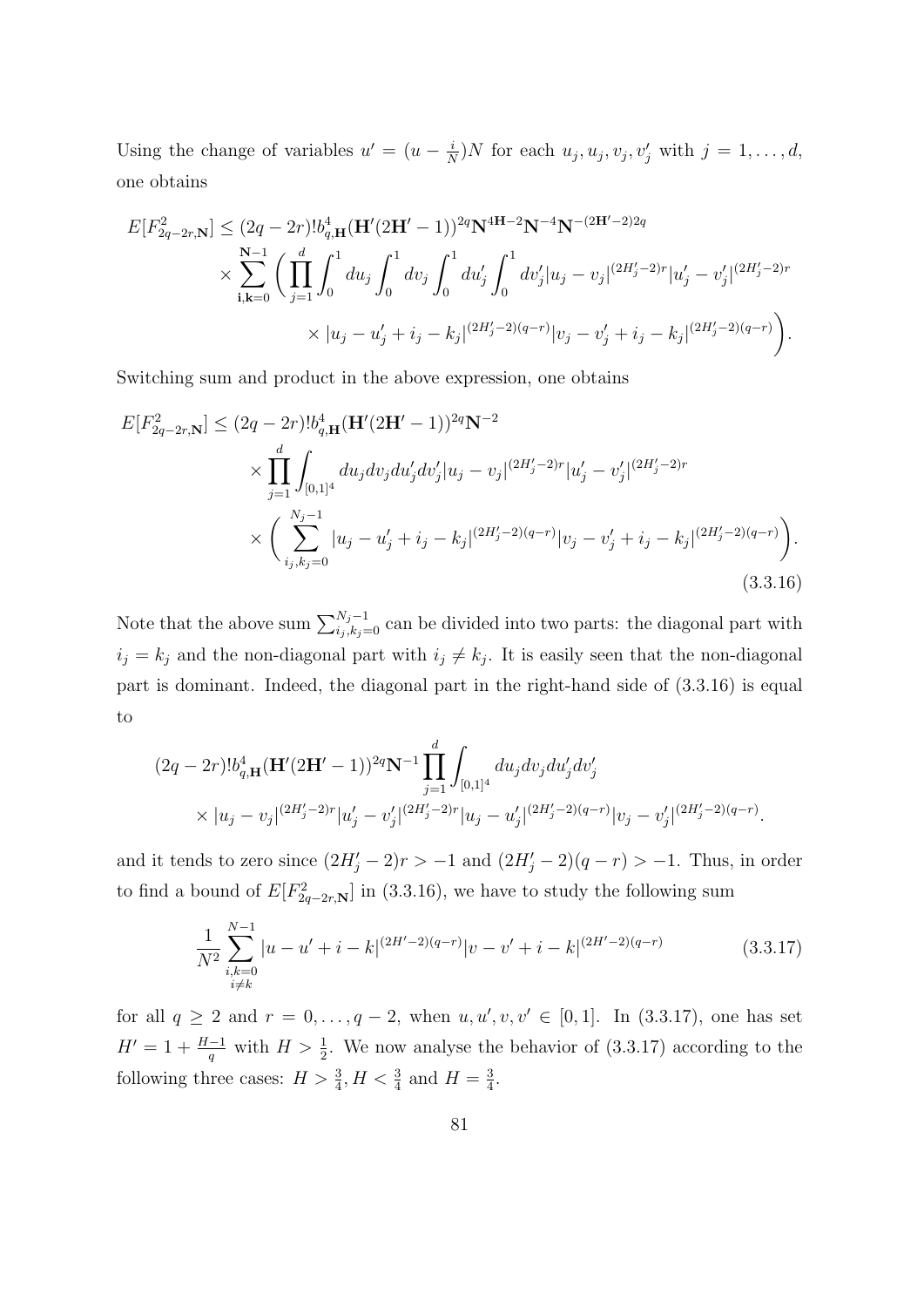• If  $H > \frac{3}{4}$ , then (3.3.17) is equal to

$$
N^{(2H'-2)(2q-2r)}\frac{2}{N}\sum_{n=1}^{N}\left(1-\frac{n}{N}\right)\left|\frac{u-u'}{N}+\frac{n}{N}\right|^{(2H'-2)(q-r)}\left|\frac{v-v'}{N}+\frac{n}{N}\right|^{(2H'-2)(q-r)}.
$$

By multiplying  $(3.3.17)$  by  $N^{(2-2H')(2q-2r)}$  one has

$$
N^{(2-2H')(2q-2r)} \times \frac{1}{N^2} \sum_{\substack{i,k=0 \ i \neq k}}^{N-1} |u - u' + i - k|^{(2H'-2)(q-r)} |v - v' + i - k|^{(2H'-2)(q-r)}
$$
  
= 
$$
\frac{2}{N} \sum_{n=1}^{N} \left(1 - \frac{n}{N}\right) \left|\frac{u - u'}{N} + \frac{n}{N}\right|^{(2H'-2)(q-r)} \left|\frac{v - v'}{N} + \frac{n}{N}\right|^{(2H'-2)(q-r)}
$$
  

$$
\approx 2 \int_{0}^{1} (1-x)x^{2(2H'-2)(q-r)} dx < \infty \quad \text{since } H > \frac{3}{4}.
$$

• If  $H < \frac{3}{4}$ , (3.3.17) is bounded by

$$
\frac{1}{N} \sum_{r \in \mathbb{Z} \setminus \{0\}} |u - u' + r|^{(2H' - 2)(2q - 2r)} |v - v' + r|^{(2H' - 2)(2q - 2r)} = O(\frac{1}{N}).
$$

• If  $H=\frac{3}{4}$  $\frac{3}{4}$ , following the same route as in the case  $H < \frac{3}{4}$ , we arrive to  $(3.3.17)$  =  $O(\frac{\log N}{N})$  $\frac{1}{N}$ ).

Now, we go back to (3.3.16). From the analysis of (3.3.17), we conclude that

$$
E[F_{2q-2r,\mathbf{N}}^2] = \begin{cases} O(\mathbf{N}^{-(2\mathbf{H}'-2)(2q-2r)}) & \text{if } H \in (\frac{3}{4}, 1) \\ O(\mathbf{N}^{-1}) & \text{if } H \in (\frac{1}{2}, \frac{3}{4}) \\ O(\frac{\log \mathbf{N}}{\mathbf{N}}) & \text{if } H = \frac{3}{4} \end{cases}
$$

Therefore, for all  $0\leq r\leq q-2$  and as  $\mathbf{N}\rightarrow\infty,$  one has

$$
\lim_{\mathbf{N}\to\infty} E[\mathbf{N}^{2(2-2\mathbf{H}')}F_{2q-2r,\mathbf{N}}^2] = 0.
$$
\n(3.3.18)

Thus, from (3.3.15), (3.3.18) and the orthogonality of Wiener chaos, we obtain (3.3.10).

### 3.3.3 Concluding the proof of Theorem 3.1.1

Thanks to (3.3.18), in order to understand the asymptotic behavior of the normalized sequence of  $V_N$ , it is enough to analyse the convergence of the term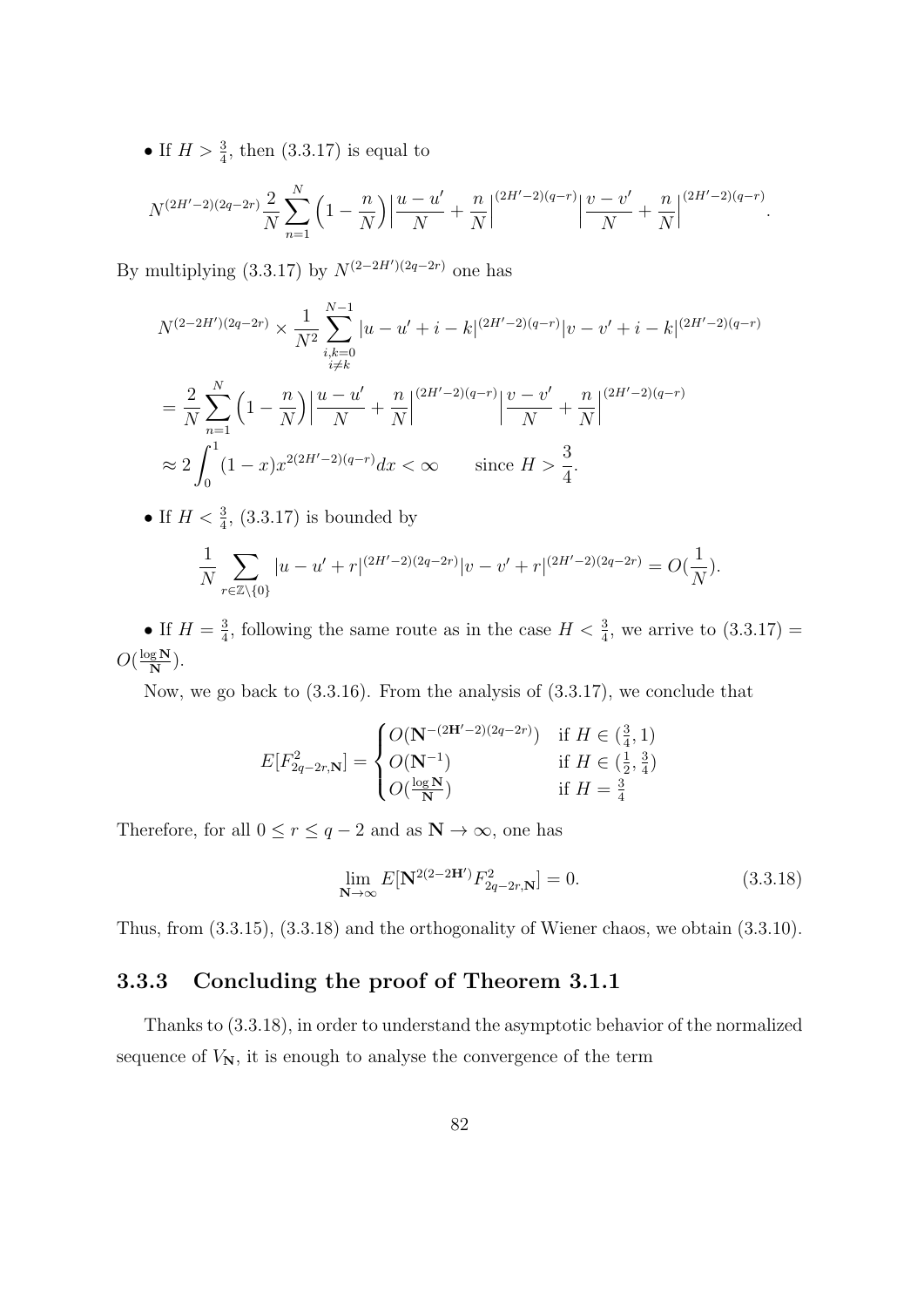$$
\mathbf{N}^{2-2\mathbf{H}'}F_{2,\mathbf{N}} = I_2 \bigg( \mathbf{N}^{2\mathbf{H}-1} \mathbf{N}^{2-2\mathbf{H}'} \sum_{\mathbf{i}=0}^{\mathbf{N}-1} f_{\mathbf{i},\mathbf{N}} \otimes_{q-1} f_{\mathbf{i},\mathbf{N}} \bigg), \tag{3.3.19}
$$

with

$$
f_{\mathbf{i},\mathbf{N}}\otimes_{q-1} f_{\mathbf{i},\mathbf{N}}(\mathbf{x}_{1},\mathbf{x}_{2}) = b_{q,\mathbf{H}}^{2} \prod_{j=1}^{d} (f_{i_{j},N_{j}}\otimes_{q-1} f_{i_{j},N_{j}})(x_{1,j},x_{2,j})
$$
  
\n
$$
= b_{q,\mathbf{H}}^{2} (\mathbf{H}'(2\mathbf{H}'-1))^{q-1}
$$
  
\n
$$
\times \prod_{j=1}^{d} \left( \mathbbm{1}_{[0,\frac{i_{j}}{N_{j}}]}(x_{1,j}) \mathbbm{1}_{[0,\frac{i_{j}}{N_{j}}]}(x_{2,j}) \int_{\frac{i_{j}}{N_{j}}}^{\frac{i_{j}+1}{N_{j}}} du \int_{\frac{i_{j}}{N_{j}}}^{\frac{i_{j}+1}{N_{j}}} du' \partial_{1} K^{H'_{j}}(u,x_{1,j})
$$
  
\n
$$
\times \partial_{1} K^{H'_{j}}(u',x_{2,j}) |u - u'|^{(2H'_{j}-2)(q-1)}
$$
  
\n
$$
+ \mathbbm{1}_{[0,\frac{i_{j}}{N_{j}}]}(x_{1,j}) \mathbbm{1}_{[\frac{i_{j}}{N_{j}},\frac{i_{j}+1}{N_{j}}]}(x_{2,j}) \int_{\frac{i_{j}}{N_{j}}}^{\frac{i_{j}+1}{N_{j}}} du \int_{x_{2,j}}^{\frac{i_{j}+1}{N_{j}}} du' \partial_{1} K^{H'_{j}}(u,x_{1,j})
$$
  
\n
$$
\times \partial_{1} K^{H'_{j}}(u',x_{2,j}) |u - u'|^{(2H'_{j}-2)(q-1)}
$$
  
\n
$$
+ \mathbbm{1}_{[\frac{i_{j}}{N_{j}},\frac{i_{j}+1}{N_{j}}]}(x_{1,j}) \mathbbm{1}_{[0,\frac{i_{j}+1}{N_{j}}]}(x_{2,j}) \int_{x_{1,j}}^{\frac{i_{j}+1}{N_{j}}} du \int_{\frac{i_{j}}{N_{j}}}^{\frac{i_{j}+1}{N_{j}}} du' \partial_{1} K^{H'_{j}}(u,x_{1,j})
$$
  
\n
$$
\times \partial_{1} K^{H'_{j}}(u',x_{2,j}) |u - u'|^{(
$$

Among the four terms in the right-hand side of the above expression, only the first one is not asymptotically negligible in  $L^2(\Omega)$  as  $\mathbb{N} \to \infty$ , see [2, page 14 and 15] or follow the lines of [15] for details. Furthermore, by the isometry property for multiple Wiener-Itô integrals, evaluating the  $L^2(\Omega)$ -limit of a sequence belonging to the second Wiener chaos is equivalent to evaluating the  $L^2((0,1]^d)^2)$ -limit of the sequence of their corresponding symmetric kernels. Therefore, we are left to find the limit of  $f_2^N$  in  $L^2((0,1]^d)^2)$ , where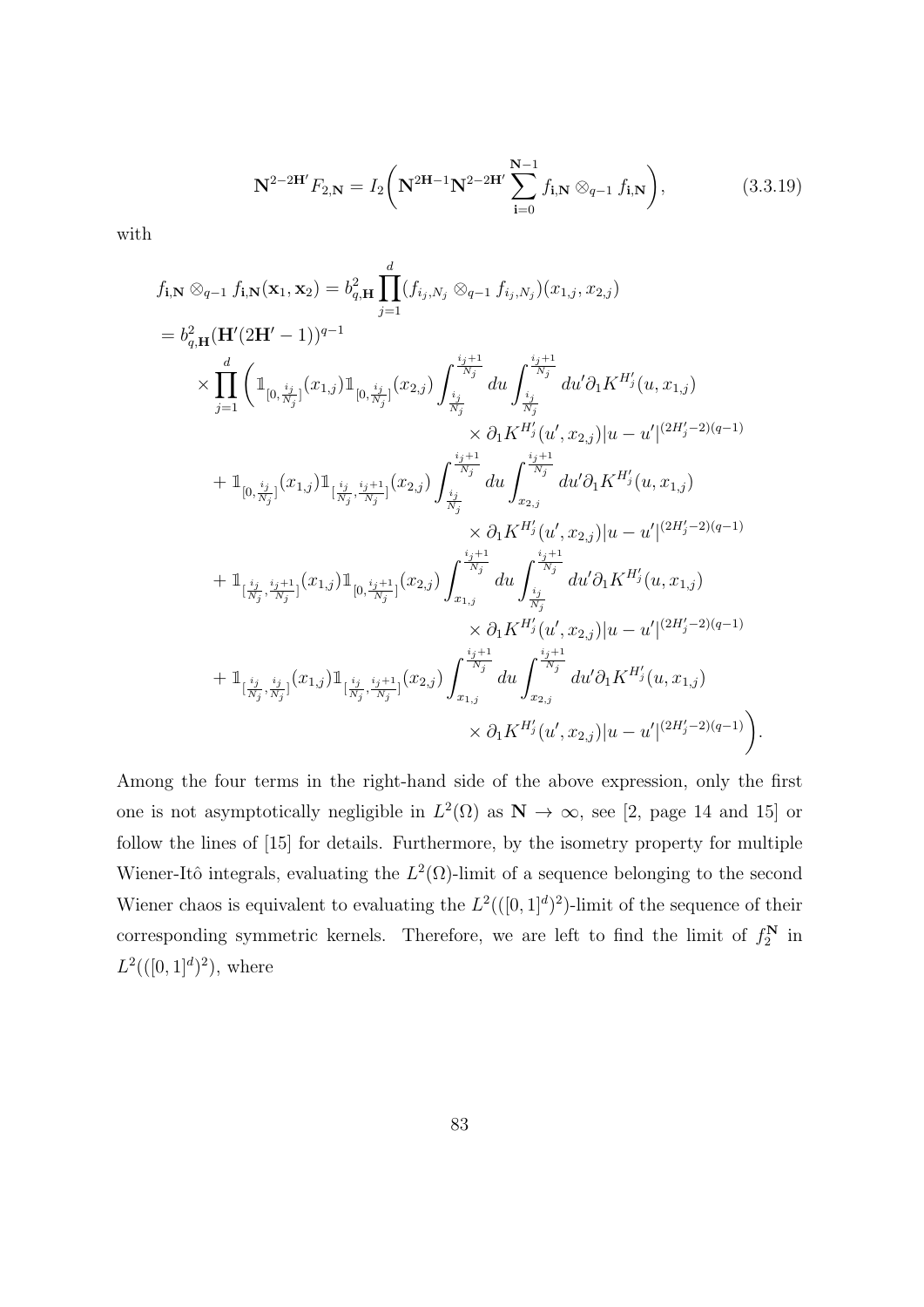$$
f_2^{\mathbf{N}}(\mathbf{x}_1, \mathbf{x}_2) := \mathbf{N}^{2\mathbf{H}-1}\mathbf{N}^{2-2\mathbf{H}'}b_{q,\mathbf{H}}^2(\mathbf{H}'(2\mathbf{H}'-1))^{q-1} \times \sum_{i=0}^{N-1} \left( \prod_{j=1}^d \mathbb{I}_{[0, \frac{i_j}{N_j}]}(x_{1,j}) \mathbb{I}_{[0, \frac{i_j}{N_j}]}(x_{2,j}) \int_{\frac{i_j}{N_j}}^{\frac{i_j+1}{N_j}} du \int_{\frac{i_j}{N_j}}^{\frac{i_j+1}{N_j}} du' \partial_1 K^{H'_j}(u, x_{1,j}) \right. \times \partial_1 K^{H'_j}(u', x_{2,j}) |u - u'|^{(2H'_j - 2)(q - 1)} \right) = \mathbf{N}^{2\mathbf{H}-1}\mathbf{N}^{2-2\mathbf{H}'}b_{q,\mathbf{H}}^2(\mathbf{H}'(2\mathbf{H}'-1))^{q-1} \times \prod_{j=1}^d \left( \sum_{i_j=0}^{N_j-1} \mathbb{I}_{[0, \frac{i_j}{N_j}]}(x_{1,j}) \mathbb{I}_{[0, \frac{i_j}{N_j}]}(x_{2,j}) \int_{\frac{i_j}{N_j}}^{\frac{i_j+1}{N_j}} du \int_{\frac{i_j}{N_j}}^{\frac{i_j+1}{N_j}} du' \partial_1 K^{H'_j}(u, x_{1,j}) \right. \times \partial_1 K^{H'_j}(u', x_{2,j}) |u - u'|^{(2H'_j - 2)(q - 1)} \right).
$$

According to [2, Theorem 3.2], it is shown that for each  $j$  from 1 to  $d$ , the following quantity

$$
N_j^{2H_j-1} N_j^{2-2H'_j} \sum_{i_j=1}^{N_j-1} \mathbbm{1}_{[0,\frac{i_j}{N_j}]}(x_{1,j}) \mathbbm{1}_{[0,\frac{i_j}{N_j}]}(x_{2,j}) \int_{\frac{i_j}{N_j}}^{\frac{i_j+1}{N_j}} du \int_{\frac{i_j}{N_j}}^{\frac{i_j+1}{N_j}} du' \partial_1 K^{H'_j}(u,x_{1,j})
$$
  

$$
\times \partial_1 K^{H'_j}(u',x_{2,j}) |u-u'|^{(2H'_j-2)(q-1)}
$$

converges in  $L^2(\mathbb{R}^2)$  to the kernel of a standard Rosenblatt process with self-similarity  $2H'_j - 1$  at time 1 (up to an explicit multiplicative constant). Since the kernel of the Rosenblatt sheet has the form of a tensor product from 1 to d of the kernel of the Rosenblatt process, (see (3.2.7)), it follows that  $f_2^N$  converges to the kernel of a Rosenblatt sheet with self-similarity parameter  $2H' - 1$  evaluated at time 1 up to a constant. Therefore, the double Wiener-Itô integral  $N^{2-2H'}F_{2,N}$  in (3.3.19) converges in  $L^2(\Omega)$  to a Rosenblatt sheet  $R_1^{2H'-1}$  with self-similarity parameter  $2H'-1$ evaluated at time 1, which leads to the convergence of  $N^{2-2H'}c_2^{-1}V_N$  to the same limit (up to a constant). In order to find the explicit constant, we use the fact that  $\lim_{N\to\infty} E[(c_{1,H}^{-\frac{1}{2}}N^{2-2H'}c_{2}^{-1}V_{N})^{2}] = E[(R_{1}^{2H'-1})^{2}] = 1$  to eventually obtain that  $c_{1,\mathbf{H}}^{-\frac{1}{2}} \mathbf{N}^{2-2\mathbf{H}'} c_2^{-1} V_{\mathbf{N}}$  converges in  $L^2(\Omega)$  to the Rosenblatt sheet  $R_1^{2\mathbf{H}'-1}$  as  $\mathbf{N} \to \infty$  with  $c_2 = q!q$ .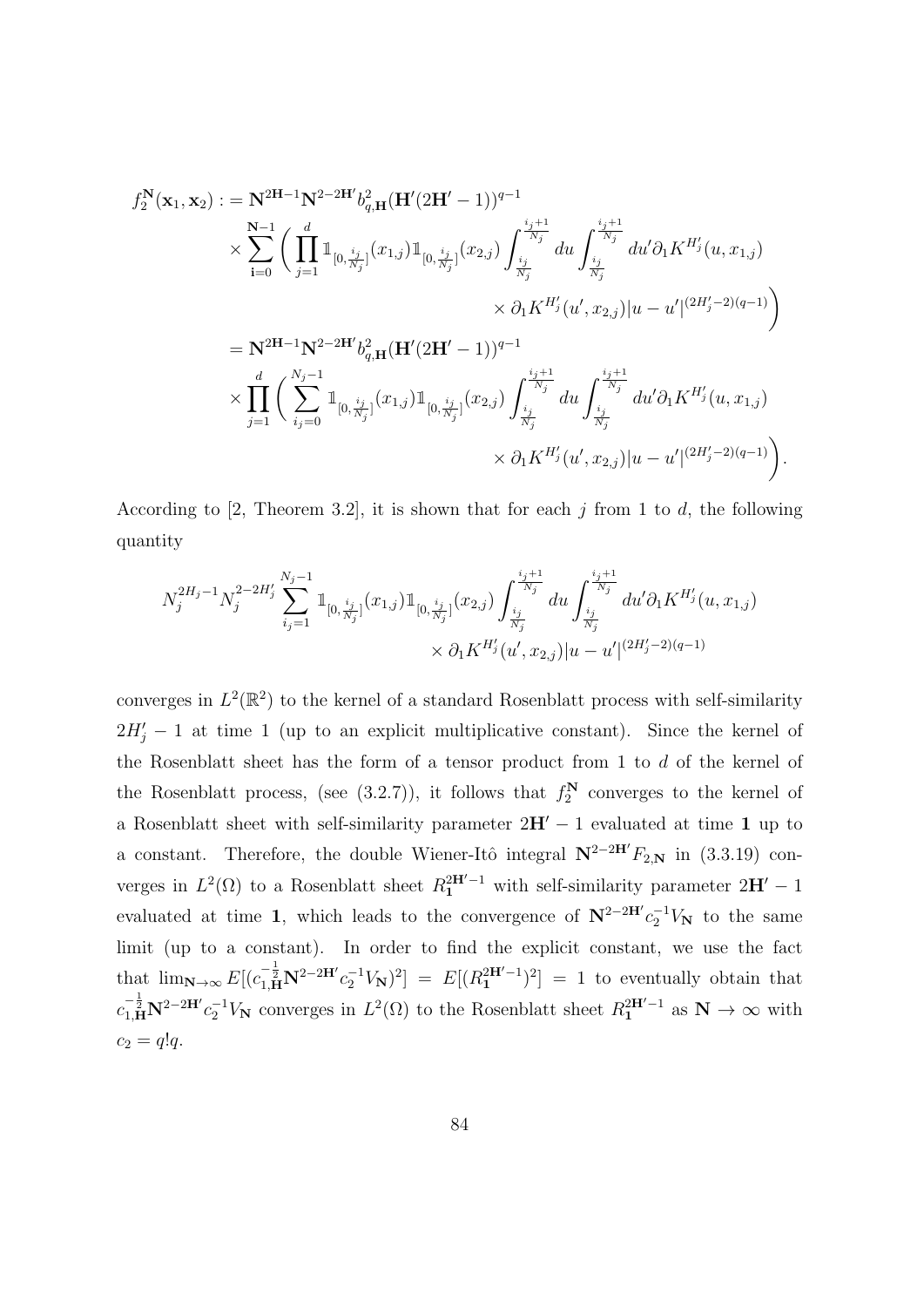## Acknowledgements

I thank the authors of [10] for sharing their paper in progress with me. Another thank goes to my advisor, Prof. Ivan Nourdin, for his very careful review of the paper as well as for his comments and corrections. Finally, I deeply thank an anonymous referee for a very careful and thorough reading of this work, and for her/his constructive remarks.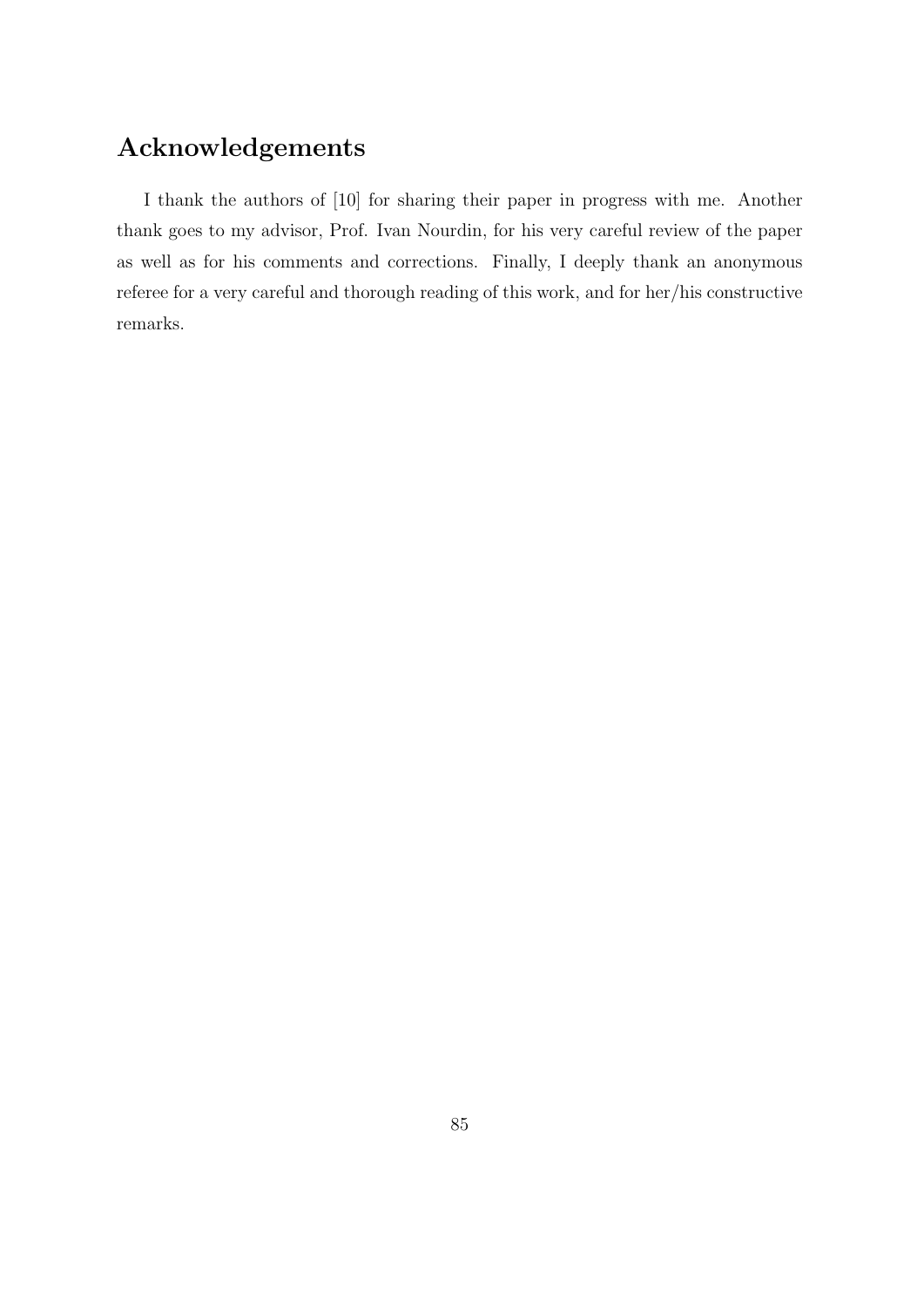## Bibliography

- [1] P. Breuer, P. Major (1983): Central limit theorems for nonlinear functionals of Gaussian fields. J. Multivariate Anal. 13, 425-441.
- [2] A. Chronopoulou, C. A. Tudor, F. G. Viens (2011): Self-similarity parameter estimation and reproduction property for non-Gaussian Hermite processes. Commun. Stoch. Anal. 5, no. 1, 161-185.
- [3] R. L. Dobrushin, P. Major (1979): Non-central limit theorems for nonlinear functionals of Gaussian fields. Z. Wahrsch. Verw. Gebiete. 50, no. 1, 27-52.
- [4] L. Giraitis, D. Surgailis (1985): CLT and other limit theorems for functionals of Gaussian processes. Z. Wahrsch. Verw. Gebiete. 70, 191-212.
- [5] M. Gradinaru and I. Nourdin (2009): Milstein's type schemes for fractional SDEs. Ann. Inst. H. Poincaré Probab. Statist. 45, no. 4, 1085-1098.
- [6] I. Nourdin (2008): Asymptotic behavior of weighted quadratic and cubic variations of fractional Brownian motion. Ann. Probab. 36, no. 6, 2159-2175.
- [7] I. Nourdin (2012): Selected aspects of fractional Brownian motion. Bocconi & Springer Series, 4. Springer, Milan; Bocconi University Press, Milan.
- [8] D. Nualart (2006): The Malliavin calculus and related topics. Second edition. Springer, New York.
- [9] M. S. Pakkanen, A. R´eveillac (2016): Functional limit theorems for generalized variations of the fractional Brownian sheet. Bernoulli. 22, no. 3, 1671-1708.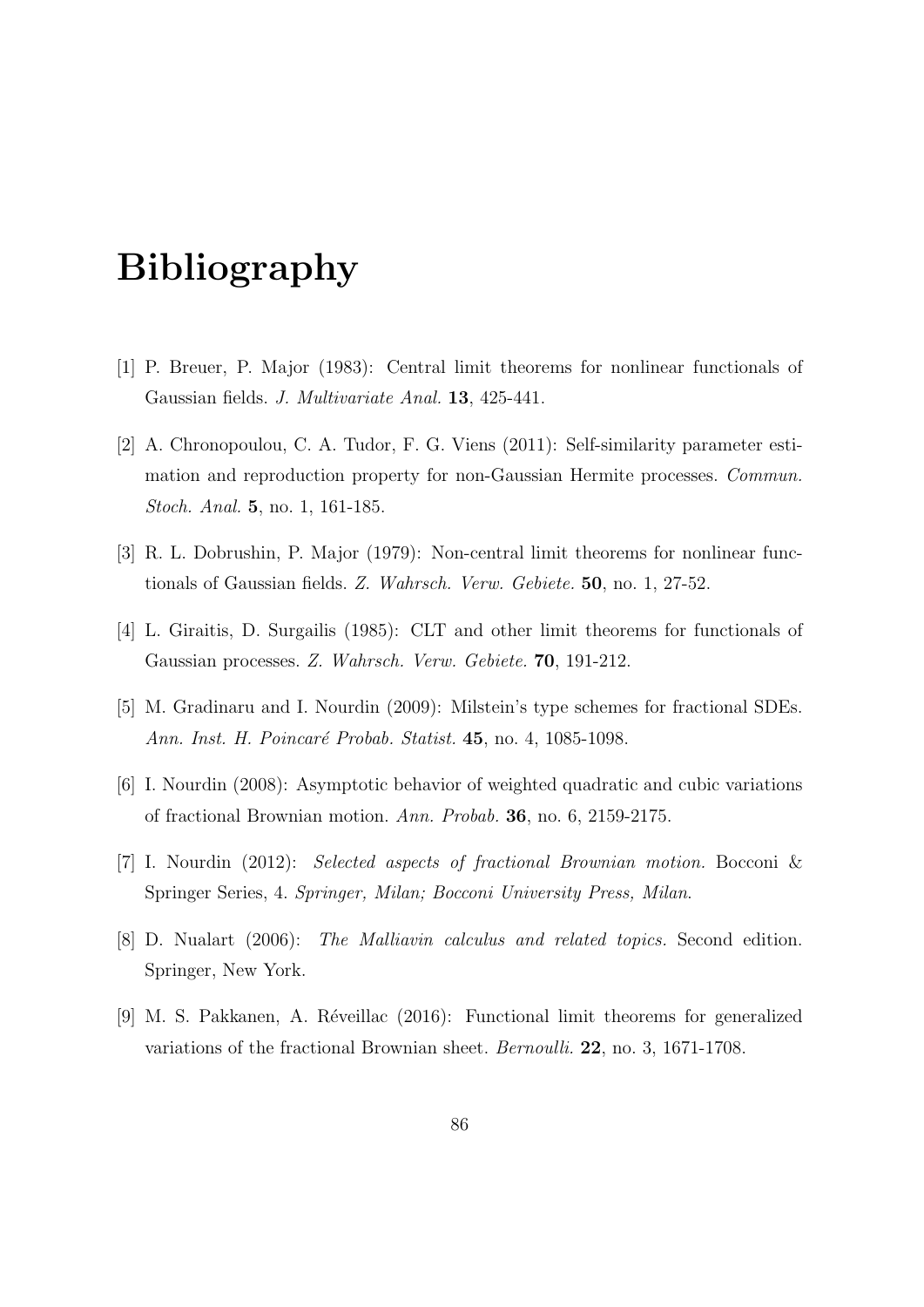- [10] M. S. Pakkanen, A. Réveillac  $(2017+)$ : Functional limit theorems for weighted quadratic variations of fractional Brownian sheets. Work in progress, personal communication by the authors.
- [11] A. Réveillac (2009): Convergence of finite-dimensional laws of the weighted quadratic variations process for some fractional Brownian sheets. Stoch. Anal. Appl. 27, no. 1, 51-73.
- [12] A. Réveillac, M. Stauch, C. A. Tudor (2012): Hermite variations of the fractional Brownian sheet. Stoch. Dyn. 12, no. 3.
- [13] M. Taqqu (1979): Convergence of integrated processes of arbitrary Hermite rank. Z. Wahrsch. Verw. Gebiete. 50, no. 1, 53-83.
- [14] C. A. Tudor (2013): Analysis of variations for self-similar processes: A stochastic calculus approach. Probability and its Applications. Springer.
- [15] C. A. Tudor, F. G. Viens (2009): Variations and estimators for self-similarity parameters via Malliavin calculus. Ann. Probab. 37, no. 6, 2093-2134.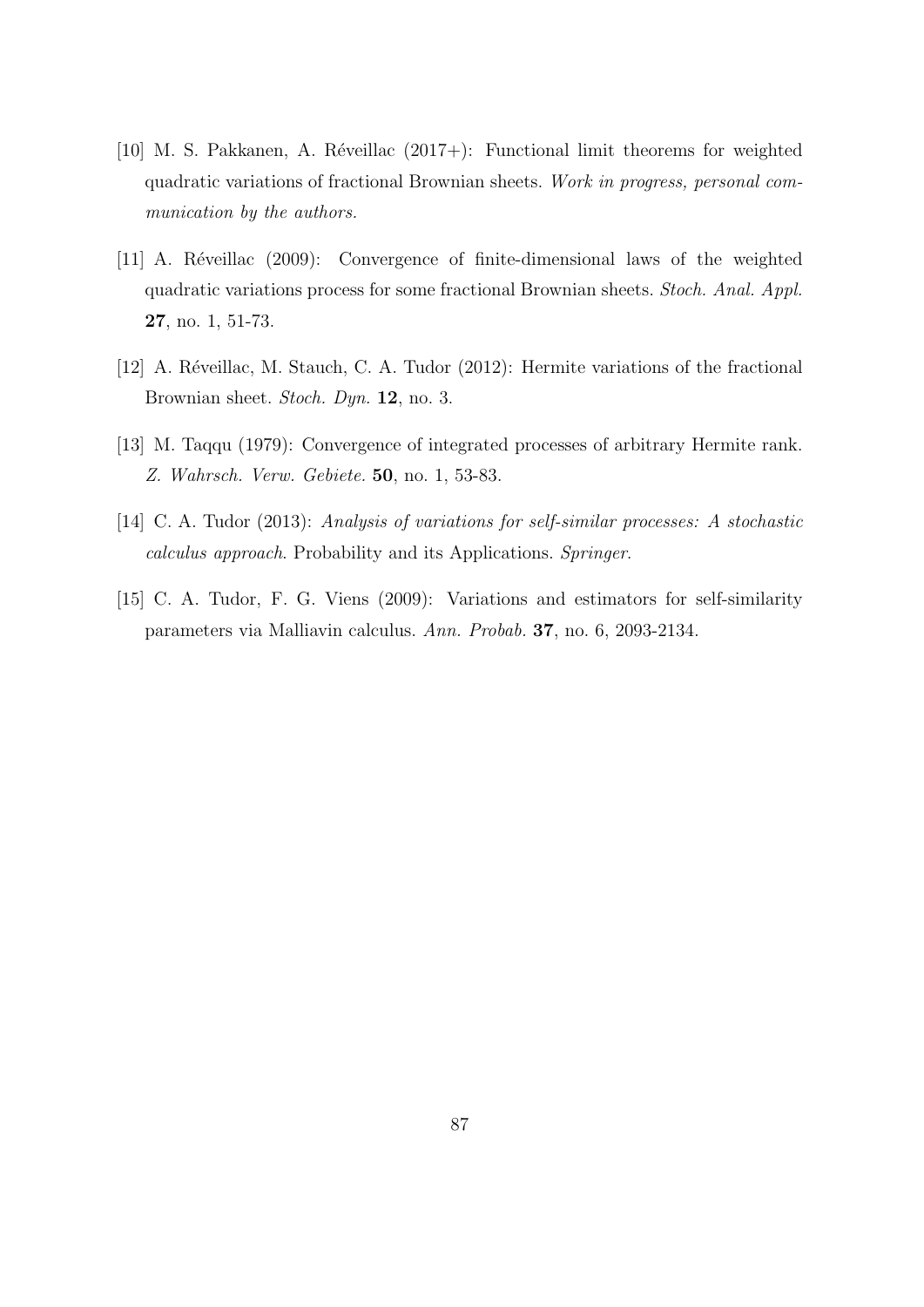## Chapter 4

# Statistical inference for Vasicek-type model driven by Hermite processes

Ivan Nourdin, T. T. Diu Tran Université du Luxembourg

This article is submitted for publication to Stochastic Process and Applications. arXiv: 1712.05915.

#### Abstract

Let  $(Z_t^{q,H})$  $(t<sub>t</sub><sup>q,H</sup>)<sub>t≥0</sub>$  denote a Hermite process of order  $q \ge 1$  and self-similarity parameter  $H \in (\frac{1}{2})$  $\frac{1}{2}$ , 1). This process is *H*-self-similar, has stationary increments and exhibits longrange dependence. When  $q = 1$ , it corresponds to the fractional Brownian motion, whereas it is not Gaussian as soon as  $q \geq 2$ .

In this paper, we deal with the following Vasicek-type model driven by  $Z^{q,H}$ :

$$
X_0 = 0
$$
,  $dX_t = a(b - X_t)dt + dZ_t^{q,H}$ ,  $t \ge 0$ ,

where  $a > 0$  and  $b \in \mathbb{R}$  are considered as unknown drift parameters. We provide estimators for a and b based on continuous-time observations. For all possible values of H and  $q$ , we prove strong consistency and we analyze the asymptotic fluctuations.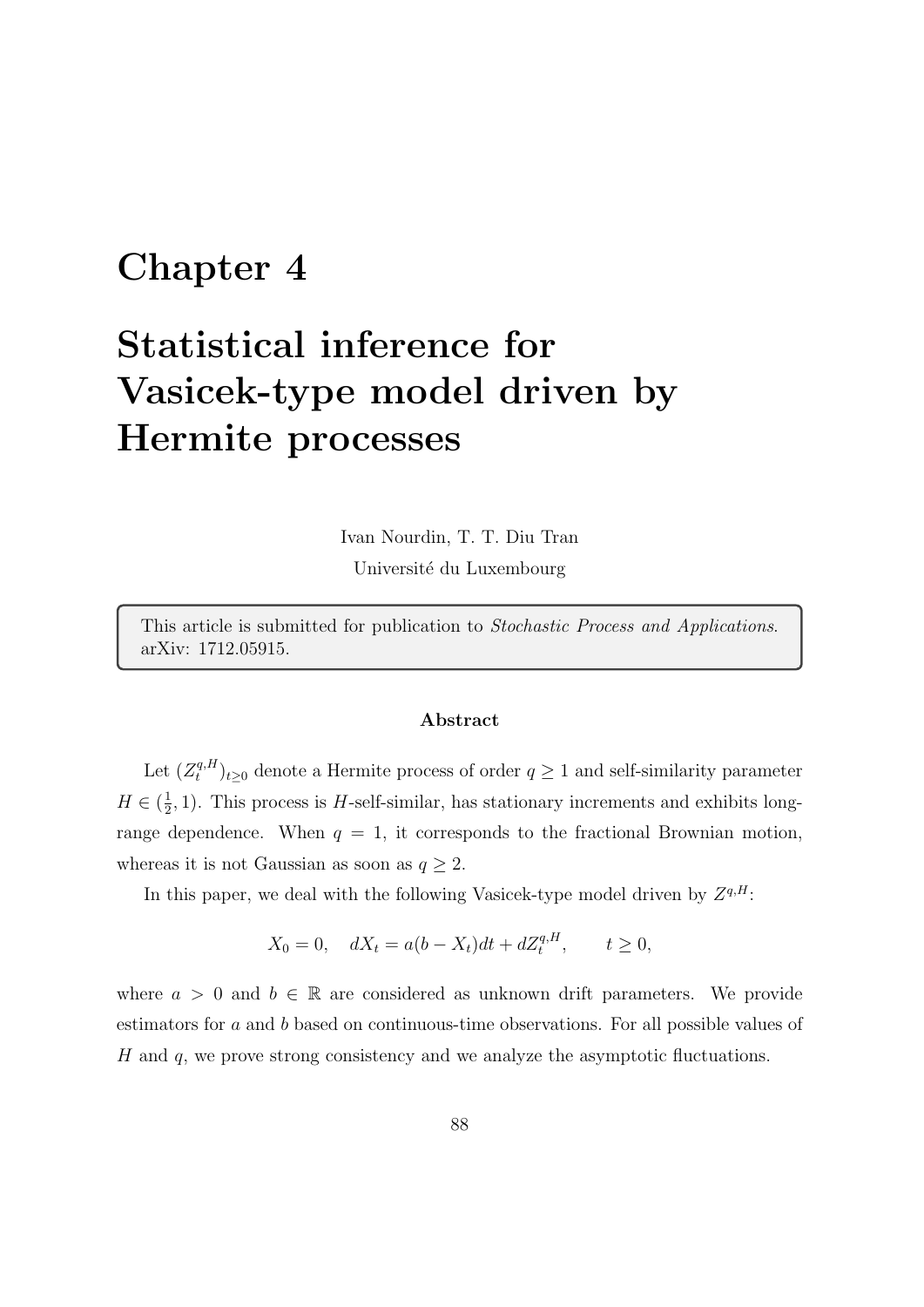### 4.1 Introduction

Our aim in this paper is to introduce and analyze a non-Gaussian extension of the fractional model considered in the seminal paper [1] of Comte and Renault (see also Chronopoulou and Viens [2], as well as the motivations and references therein) and used by these authors to model a situation where, unlike the classical Black-Scholes-Merton model, the volatility exhibits long-memory. More precisely, we deal with the parameter estimation problem for a Vasicek-type process  $X$ , defined as the unique (pathwise) solution to

$$
X_0 = 0, \quad dX_t = a(b - X_t)dt + dZ_t^{q,H}, \ t \ge 0,
$$
\n(4.1.1)

where  $Z^{q,H}$  is a Hermite process of order  $q \geq 1$  and Hurst parameter  $H \in \left(\frac{1}{2}\right)$  $(\frac{1}{2}, 1).$ Equivalently,  $X$  is the process given explicitly by

$$
X_t = b(1 - e^{-at}) + \int_0^t e^{-a(t-s)} dZ_s^{q,H}, \qquad (4.1.2)
$$

where the integral with respect to  $Z^{q,H}$  must be understood in the Riemann-Stieltjes sense. In (4.1.1) and (4.1.2), parameters  $a > 0$  and  $b \in \mathbb{R}$  are considered as (unknown) real parameters.

Hermite processes  $Z^{q,H}$  of order  $q \geq 2$  form a class of genuine non-Gaussian generalizations of the celebrated fractional Brownian motion (fBm), this latter corresponding to the case  $q = 1$ . Like the fBm, they are self-similar, have stationary increments and exhibit long-range dependence. Their main noticeable difference with respect to fBm is that they are not Gaussian. For more details about this family of processes, we refer the reader to Section 4.2.2.

As we said, the goal of the present paper is to propose suitable estimators for a and b in  $(4.1.1)-(4.1.2)$ , and to study their asymptotic properties (that is, their consistency as well as their fluctuations around the true value of the parameter) when a continuous record of observation for  $X$  is available. Our main motivation behind this study is to understand whether the *Gaussian feature* of the fractional Brownian motion  $B<sup>H</sup>$ really matters when estimating the unknown parameters in the fractional Vasicek model considered in Comte-Renault [1] and given by

$$
X_0 = 0, \quad dX_t = a(b - X_t)dt + dB_t^H, \ t \ge 0.
$$
\n(4.1.3)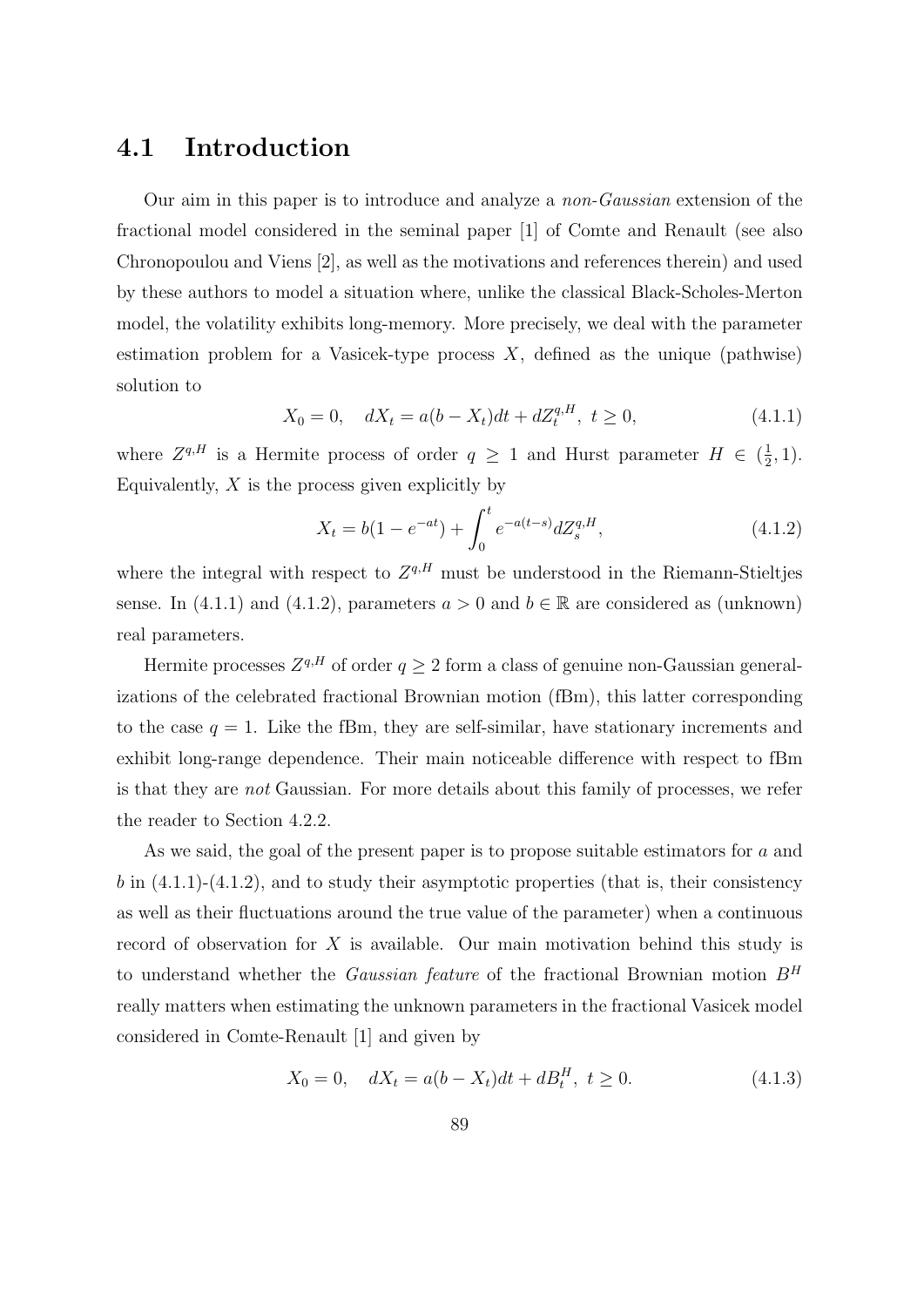More precisely, we look for an answer to the following question. Do our estimators for a and b have the same asymptotic behavior when  $q = 1$  (fBm case, model (4.1.3)) and  $q \geq 2$  (non-Gaussian case, model  $(4.1.1)$ )? If the answer to this question appears to be no, it means that assuming the noise is Gaussian (like done in Comte-Renault [1]) is not an insignificant hypothesis. On the contrary, if the results obtained for  $q = 1$  and  $q \geq 2$  happen to be of the same nature, one could conclude that the Hermite Vasicek model  $(4.1.1)$  displays some kind of universality with respect to the order q, and then working under the Gaussian assumption for the noise is actually not a loss of generality, as far as statistical inference for parameters  $a$  and  $b$  is concerned.

Let us now describe in more details the results we have obtained.

**Definition 4.1.1.** Recall from  $(4.1.1)-(4.1.2)$  the definition of the Vasicek-type process  $X = (X_t)_{t \geq 0}$  driven by the Hermite process  $Z^{q,H}$ . Assume that  $q \geq 1$  and  $H \in (\frac{1}{2})$  $(\frac{1}{2}, 1)$ are known, whereas  $a > 0$  and  $b \in \mathbb{R}$  are unknown. Suppose that we continuously observe X over the time interval  $[0, T]$ ,  $T > 0$ . Then, we define estimators for a and b as follows:

$$
\widehat{a}_T = \left(\frac{\alpha_T}{H\Gamma(2H)}\right)^{-\frac{1}{2H}}, \quad \text{where } \alpha_T = \frac{1}{T} \int_0^T X_t^2 dt - \left(\frac{1}{T} \int_0^T X_t dt\right)^2, \quad (4.1.4)
$$
\n
$$
\widehat{b}_T = \frac{1}{T} \int_0^T X_t dt.
$$

In order to describe the asymptotic behavior of  $(\widehat{a}_T, \widehat{b}_T )$  when  $T \to \infty$ , we first need to define a random variable, called  $G_{\infty}$ , which is  $Z^{q,H}$ -measurable. It is the object of the following proposition.

**Proposition 4.1.2.** Assume either  $(q = 1 \text{ and } H > \frac{3}{4})$  or  $q \geq 2$ . Fix  $T > 0$ , and let  $U_T = (U_T(t))_{t \geq 0}$  be the process defined as  $U_T(t) = \int_0^t e^{-T(t-u)} dZ_u^{q,H}$ . Finally, define the random variable  $G_T$  by

$$
G_T = T^{\frac{2}{q}(1-H)+2H} \int_0^1 \left( U_T(t)^2 - \mathbb{E}[U_T(t)^2] \right) dt.
$$

Then  $G_T$  converges in  $L^2(\Omega)$  to a limit written  $G_{\infty}$ . Moreover,  $G_{\infty}/B_{H,q}$  is distributed according to the Rosenblatt distribution of parameter  $1-\frac{2}{a}$  $\frac{2}{q}(1-H)$ , where

$$
B_{H,q} = \frac{H(2H-1)}{\sqrt{(H_0 - \frac{1}{2})(4H_0 - 3)}} \times \frac{\Gamma(2H + \frac{2}{q}(1 - H))}{2H + \frac{2}{q}(1 - H) - 1}, \text{ with } H_0 = 1 - \frac{1 - H}{q}. \tag{4.1.5}
$$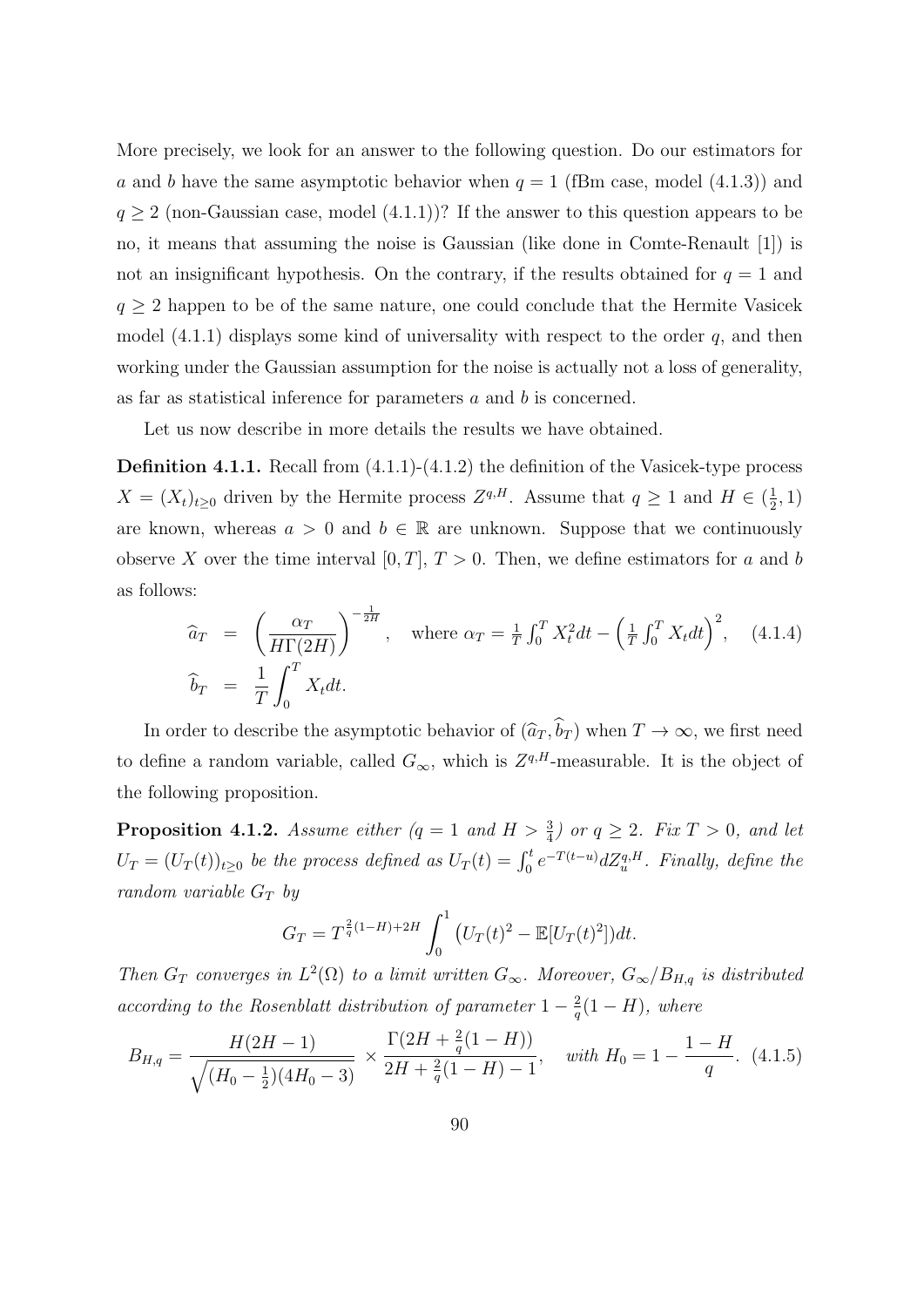(The definition of the Rosenblatt distribution is recalled in Definition 4.2.3.)

We can now describe the asymptotic behavior of  $(\widehat{a}_T, \widehat{b}_T)$  as  $T \to \infty$ .

**Theorem 4.1.3.** Let  $X = (X_t)_{t \geq 0}$  be given by  $(4.1.1)-(4.1.2)$ , where  $Z^{q,H} = (Z_t^{q,H})$  $t^{q,H}_t)_{t\geq 0}$ is a Hermite process of order  $q \geq 1$  and parameter  $H \in \left(\frac{1}{2}\right)$  $(\frac{1}{2}, 1)$ , and where  $a > 0$  and  $b \in \mathbb{R}$  are (unknown) real parameters. The following convergences take place as  $T \to \infty$ .

- 1. [Consistency]  $(\widehat{a}_T, \widehat{b}_T) \stackrel{\text{a.s.}}{\rightarrow} (a, b)$ .
- 2. [Fluctuations] They depend on the values of q and H.
	- (Case  $q = 1$  and  $H < \frac{3}{4}$ )

$$
\left(\sqrt{T}\{\widehat{a}_T - a\}, T^{1-H}\{\widehat{b}_T - b\}\right) \stackrel{\text{law}}{\rightarrow} \left(-\frac{a^{1+4H}\sigma_H}{2H^2\Gamma(2H)}N, \frac{1}{a}N'\right), (4.1.6)
$$

where  $N, N' \sim \mathcal{N}(0, 1)$  are independent and  $\sigma_H$  is given by

$$
\sigma_H = \frac{2H - 1}{H\Gamma(2H)^2} \sqrt{\int_{\mathbb{R}} \left( \int_{\mathbb{R}_+^2} e^{-(u+v)} |u - v - x|^{2H - 2} du dv \right)^2} dx. \tag{4.1.7}
$$

• (Case  $q=1$  and  $H=\frac{3}{4}$  $\frac{3}{4}$ 

$$
\left(\sqrt{\frac{T}{\log T}}\{\widehat{a}_T - a\}, T^{\frac{1}{4}}\{\widehat{b}_T - b\}\right) \to \left(\frac{3}{4}\sqrt{\frac{a}{\pi}}N, \frac{1}{a}N'\right),\tag{4.1.8}
$$

where  $N, N' \sim \mathcal{N}(0, 1)$  are independent.

• (Case  $q = 1$  and  $H > \frac{3}{4}$ )

$$
\left(T^{2(1-H)}\{\hat{a}_T - a\}, T^{1-H}\{\hat{b}_T - b\}\right) \stackrel{\text{law}}{\rightarrow} \left(-\frac{a^{2H-1}}{2H^2\Gamma(2H)}\left(G_{\infty} - (B_1^H)^2\right), \frac{1}{a}B_1^H\right),\tag{4.1.9}
$$

where  $B^H = Z^{1,H}$  is the fractional Brownian motion and  $G_{\infty}$  is defined in Proposition 4.1.2.

• (Case  $q \ge 2$  and any H)

$$
\left(T^{\frac{2}{q}(1-H)}\{\widehat{a}_T - a\}, T^{1-H}\{\widehat{b}_T - b\}\right) \stackrel{\text{law}}{\rightarrow} \left(-\frac{a^{1-\frac{2}{q}(1-H)}}{2H^2\Gamma(2H)}G_{\infty}, \frac{1}{a}Z_1^{q,H}\right) (4.1.10)
$$

where  $G_{\infty}$  is defined in Proposition 4.1.2.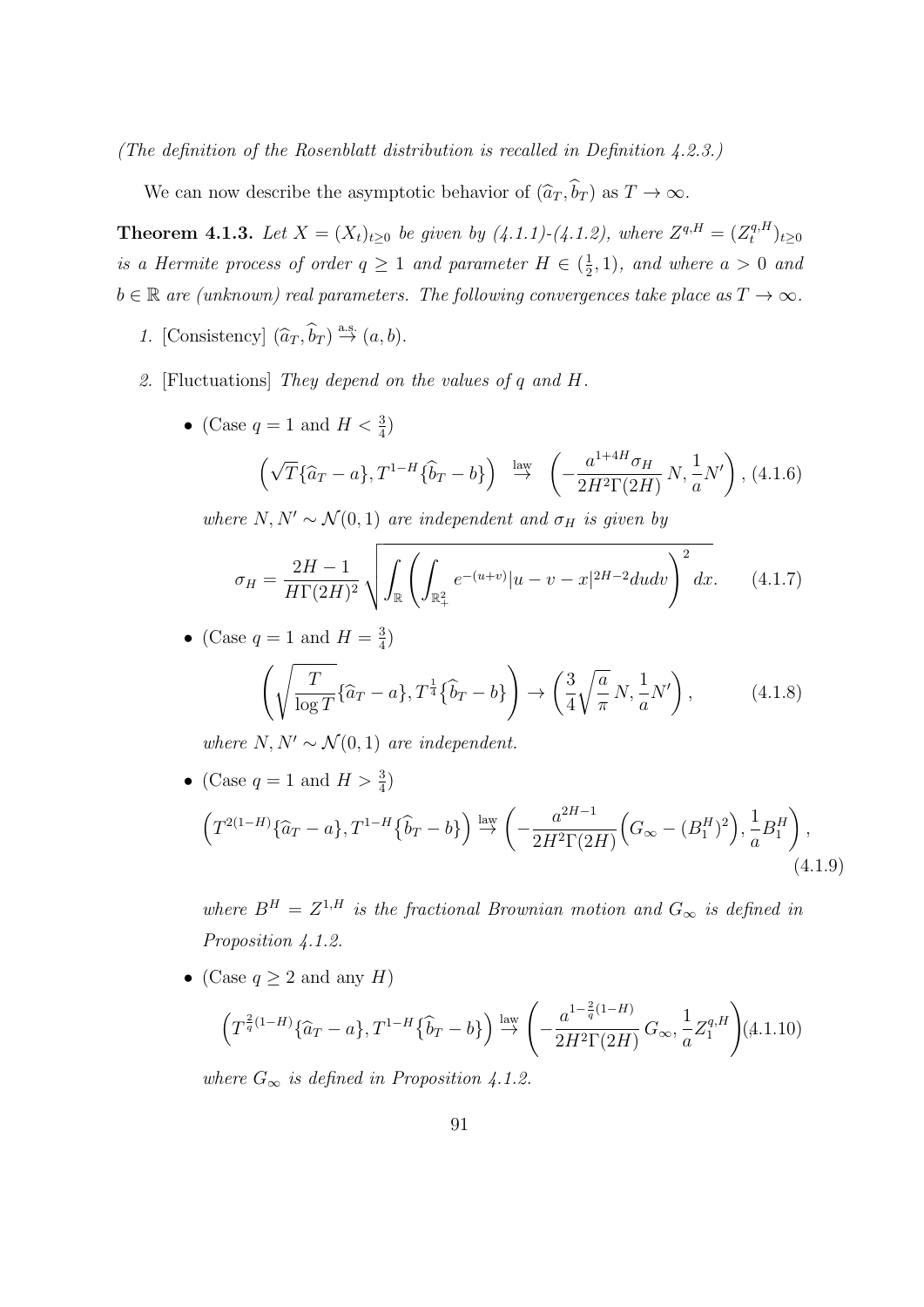As we see from our Theorem 4.1.3, strong consistency for  $\hat{a}_T$  and  $\hat{b}_T$  always holds, *irrespective* of the values of  $q$  (and  $H$ ). That is, when one is only interested in the first order approximation for a and b, Vasicek-type model  $(4.1.1)-(4.1.2)$  displays a kind of universality with respect to the order  $q$  of the underlying Hermite process. But, as point 2 shows, the situation becomes different when one looks at the fluctuations, that is, when one seeks to construct asymptotic confidence intervals: they heavily depend on  $q$  (and  $H$ ).

The rest of the paper is structured as follows. Section 4.2 presents some basic results about multiple Wiener-Itô integrals and Hermite processes, as well as some other facts which are used throughout the paper. The proof of Proposition 4.1.2 is then given in Section 4.3. Section 4.4 is devoted to the proof of the consistency part of Theorem 4.1.3, whereas the fluctuations are analyzed in Section 4.5.

### 4.2 Preliminaries

#### 4.2.1 Multiple Wiener-Itô integrals

Let  $B = \{B(h), h \in L^2(\mathbb{R})\}$  be a Brownian field defined on a probability space  $(\Omega, \mathcal{F}, \mathbb{P})$ , that is, a centered Gaussian family satisfying  $\mathbb{E}[B(h)B(g)] = \langle h, g \rangle_{L^2(\mathbb{R})}$  for any  $h, g \in L^2(\mathbb{R})$ .

For every  $q \geq 1$ , the qth Wiener chaos  $\mathcal{H}_q$  is defined as the closed linear subspace of  $L^2(\Omega)$  generated by the family of random variables  $\{H_q(B(h)), h \in L^2(\mathbb{R}), ||h||_{L^2(\mathbb{R})} =$ 1}, where  $H_q$  is the qth Hermite polynomial  $(H_1(x) = x, H_2(x) = x^2 - 1, H_3(x) =$  $x^3 - 3x$ , and so on).

The mapping  $I_q^B(h^{\otimes q}) = H_q(B(h))$  can be extended to a linear isometry between  $L_s^2(\mathbb{R}^q)$  (= the space of symmetric square integrable functions of  $\mathbb{R}^q$ , equipped with the modified norm  $\sqrt{q!} \| \cdot \|_{L^2(\mathbb{R}^q)}$  and the qth Wiener chaos  $\mathcal{H}_q$ . When  $f \in L^2_s(\mathbb{R}^q)$ , the random variable  $I_q^B(f)$  is called the multiple Wiener-Itô integral of f of order q; equivalently, one may write

$$
I_q^B(f) = \int_{\mathbb{R}^q} f(\xi_1, \dots, \xi_q) d B_{\xi_1} \dots d B_{\xi_q}.
$$
 (4.2.1)

Multiple Wiener-Itô integrals enjoy many nice properties. We refer to  $\lceil 7 \rceil$  or  $\lceil 10 \rceil$  for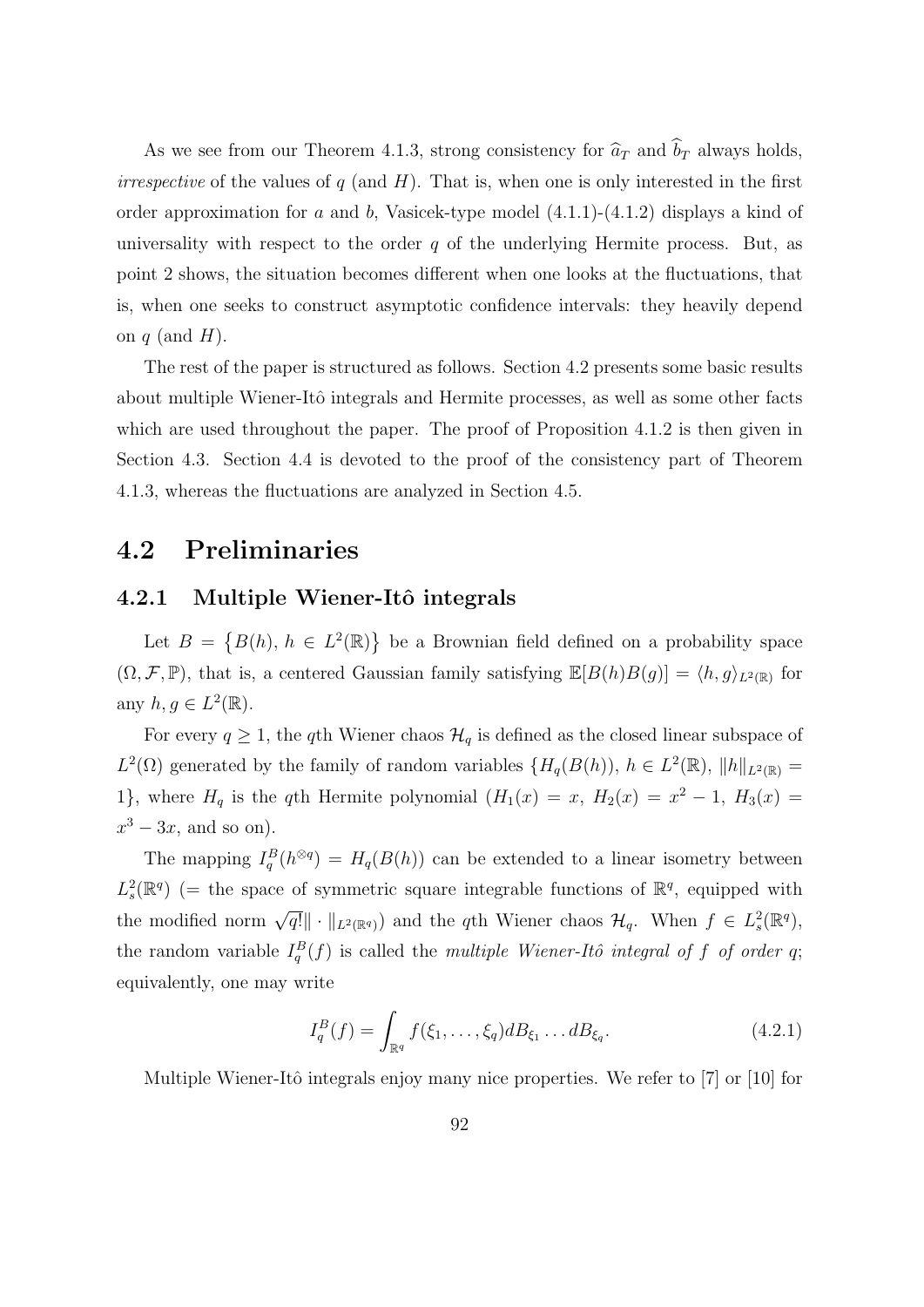a comprehensive list of them. Here, we only recall the orthogonality relationship, the isometry formula and the hypercontractivity property.

First, the *orthogonality relationship* (when  $p \neq q$ ) or *isometry formula* (when  $p = q$ ) states that, if  $f \in L^2_s(\mathbb{R}^p)$  and  $g \in L^2_s(\mathbb{R}^q)$  with  $p, q \ge 1$ , then

$$
\mathbb{E}[I_p^B(f)I_q^B(g)] = \begin{cases} p! \langle f, g \rangle_{L^2(\mathbb{R}^p)} & \text{if } p = q \\ 0 & \text{if } p \neq q. \end{cases}
$$
 (4.2.2)

Second, the *hypercontractivity property* reads as follows: for any  $q \geq 1$ , any  $k \in$ [2, ∞) and any  $f \in L_s^2(\mathbb{R}^q)$ ,

$$
\mathbb{E}[|I_q^B(f)|^k]^{1/k} \le (k-1)^{q/2} \mathbb{E}[|I_q^B(f)|^2]^{1/2}.
$$
\n(4.2.3)

As a consequence, for any  $q \ge 1$  and any  $k \in [2, \infty)$ , there exists a constant  $C_{k,q} > 0$ such that, for any  $F \in \bigoplus_{l=1}^{q} \mathcal{H}_l$ , we have

$$
\mathbb{E}[|F|^k]^{1/k} \le C_{k,q} \sqrt{\mathbb{E}[F^2]}.
$$
\n(4.2.4)

### 4.2.2 Hermite processes

We now give the definition and present some basic properties of Hermite processes. We refer the reader to the recent book [12] for any missing proof and/or any unexplained notion.

**Definition 4.2.1.** The Hermite process  $(Z_t^{q,H})$  $(t<sub>t</sub><sup>q,H</sup>)<sub>t\geq0</sub>$  of order  $q \geq 1$  and self-similarity parameter  $H \in \left(\frac{1}{2}\right)$  $(\frac{1}{2}, 1)$  is defined as

$$
Z_t^{q,H} = c(H,q) \int_{\mathbb{R}^q} \bigg( \int_0^t \prod_{j=1}^q (s - \xi_j)_+^{H_0 - \frac{3}{2}} ds \bigg) d B_{\xi_1} \dots d B_{\xi_q}, \tag{4.2.5}
$$

where

$$
c(H,q) = \sqrt{\frac{H(2H-1)}{q!\beta^q(H_0 - \frac{1}{2}, 2 - 2H_0)}} \quad \text{and} \quad H_0 = 1 + \frac{H-1}{q} \in \left(1 - \frac{1}{2q}, 1\right). \tag{4.2.6}
$$

(The integral  $(4.2.5)$  is a multiple Wiener-Itô integral of order q of the form  $(4.2.1)$ .)

The positive constant  $c(H, q)$  in (4.2.6) has been chosen to ensure that  $\mathbb{E}[(Z_1^{q,H}]$  $\binom{q,H}{1}^2] =$ 1.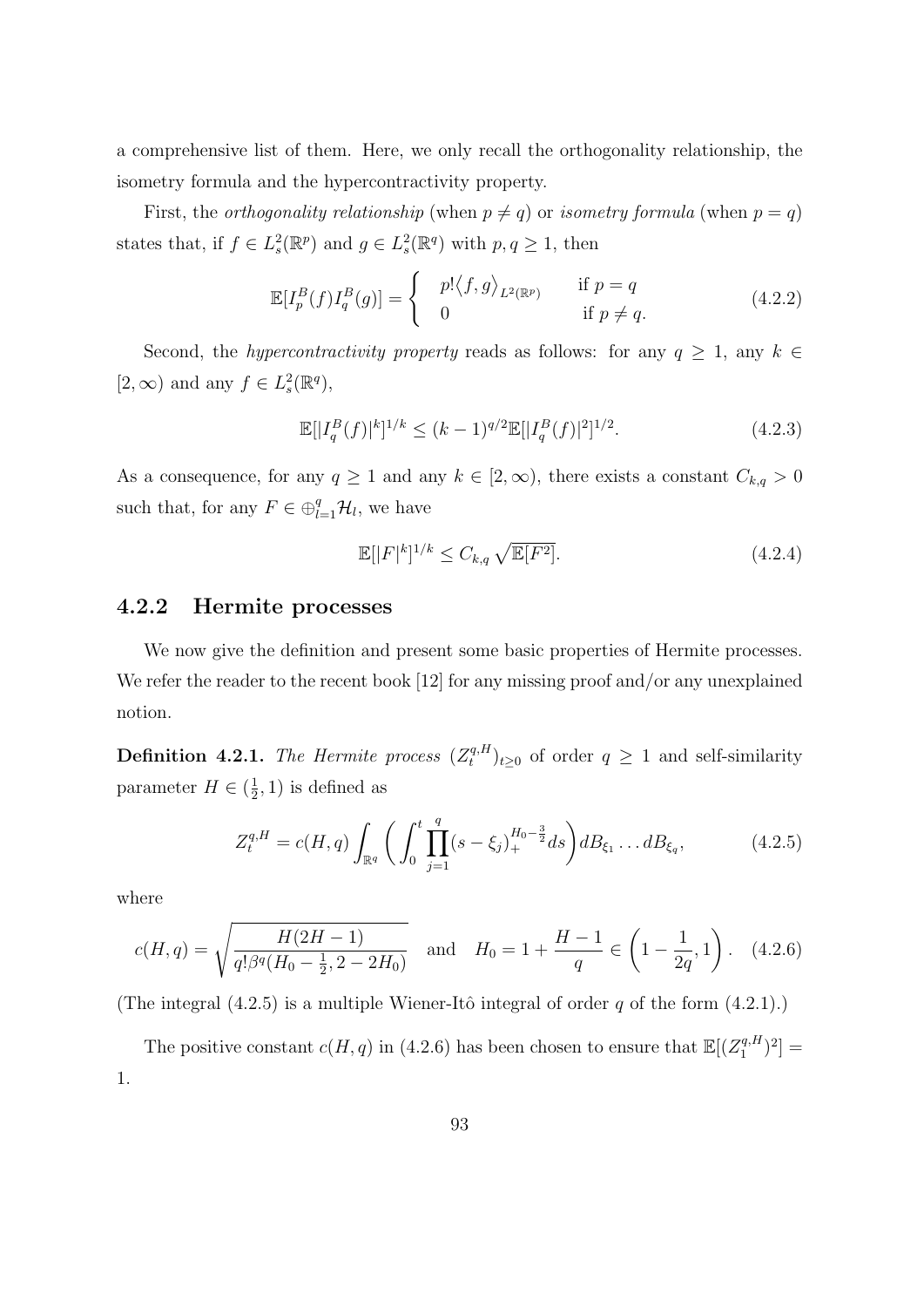**Definition 4.2.2.** A random variable which has the same law as  $Z_1^{q,H}$  $i_1^{q,H}$  is called a Hermite random variable of order  $q$  and parameter  $H$ .

Hermite process of order  $q = 1$  is nothing but the fractional Brownian motion. It is the only Hermite process to be Gaussian (and that one could have defined for  $H \leq \frac{1}{2}$ 2 as well). Hermite process of order  $q = 2$  is called the Rosenblatt process.

**Definition 4.2.3.** A random variable which has the same law as  $Z_1^{2,H}$  $i_1^{2,H}$  is called a Rosenblatt random variable of parameter H.

Except for Gaussianity, Hermite processes of order  $q \geq 2$  share many properties with the fractional Brownian motion (corresponding to  $q = 1$ ). We list some of them in the next statement.

**Proposition 4.2.4.** The Hermite process  $Z^{q,H}$  of order  $q \geq 1$  and Hurst parameter  $H \in \left(\frac{1}{2}\right)$  $(\frac{1}{2}, 1)$  enjoys the following properties.

- [Self-similarity] For all  $c > 0$ ,  $(Z_{ct}^{q,H})_{t \geq 0} \stackrel{law}{=} (c^H Z_t^{q,H})$  $t^{q,H}_t)_{t\geq0}$ .
- [Stationarity of increments] For any  $h > 0$ ,  $(Z_{t+h}^{q,H} Z_h^{q,H})$  $\binom{q,H}{h}_{t\geq 0}$   $\stackrel{law}{=}$   $\left(\frac{Z_t^{q,H}}{t}\right)$  $(t^{q,H})_{t\geq0}$ .
- [Covariance function] For all  $s, t \ge 0$ ,  $\mathbb{E}[Z_t^{q,H} Z_s^{q,H}] = \frac{1}{2}(t^{2H} + s^{2H} |t s|^{2H}).$
- [Long-range dependence]  $\sum_{n=0}^{\infty} |\mathbb{E}[Z_1^{q,H}]|$  $\left[ \frac{q,H}{1} (Z_{n+1}^{q,H} - Z_n^{q,H}) \right] | = \infty.$
- [Hölder continuity] For any  $\zeta \in (0, H)$  and any compact interval  $[0, T] \subset \mathbb{R}_+$ ,  $(Z_t^{q,H}$  $(t^{q,H}_t)_{t\in[0,T]}$  admits a version with Hölder continuous sample paths of order  $\zeta$ .
- [Finite moments] For every  $p \geq 1$ , there exists a constant  $C_{p,q} > 0$  such that  $\mathbb{E}[|Z_t^{q,H}$  $\left[ t^{q,H}\left| ^{p}\right] \leq C_{p,q}t^{pH}$  for all  $t\geq 0$ .

#### 4.2.3 Wiener integral with respect to Hermite processes

The Wiener integral of a deterministic function  $f$  with respect to a Hermite process  $Z^{q,H}$ , which we denote by  $\int_{\mathbb{R}} f(u) dZ_u^{q,H}$ , has been constructed by Maejima and Tudor in [5].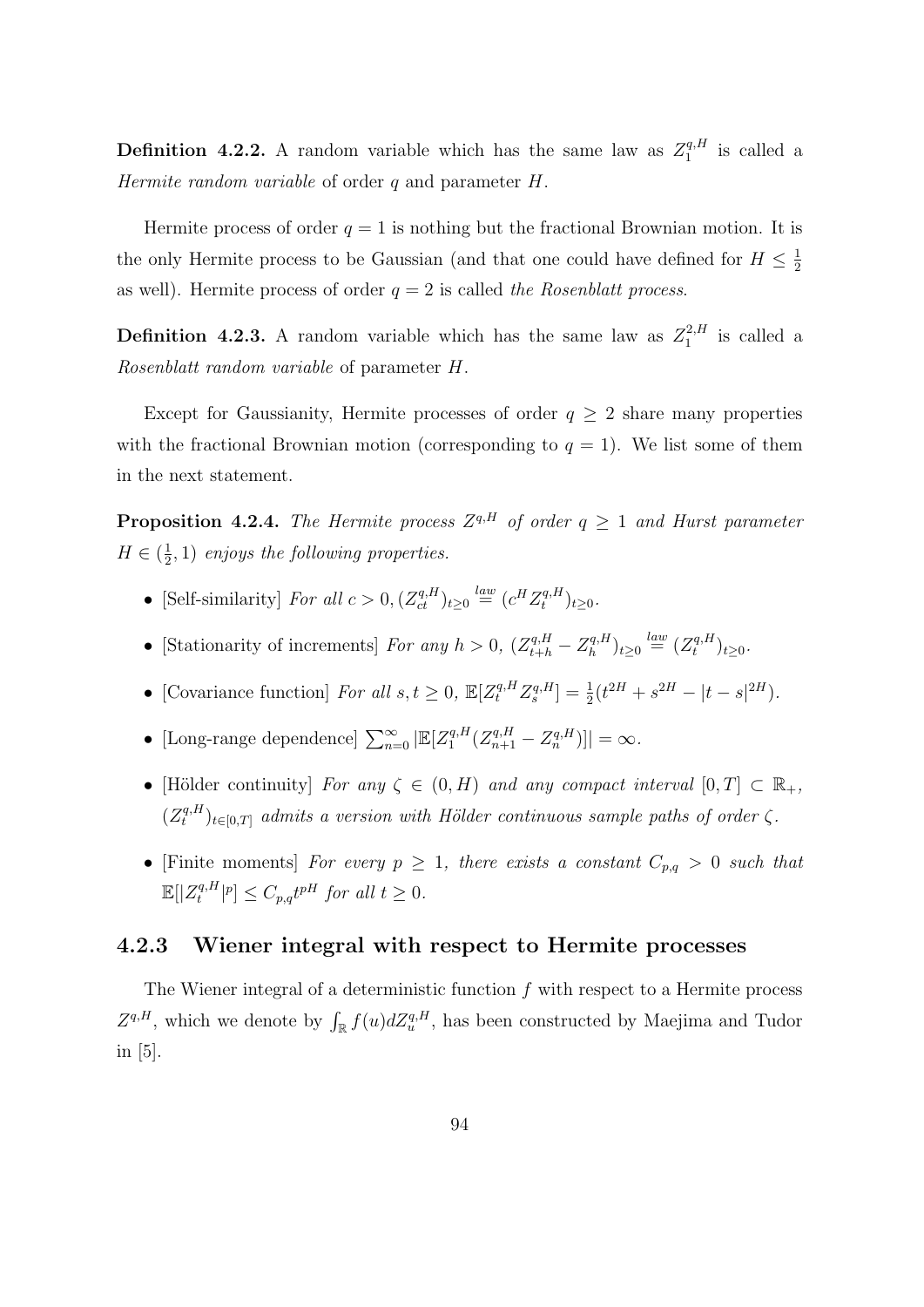Below is a very short summary of what will is needed in the paper about those integrals. The stochastic integral  $\int_{\mathbb{R}} f(u) dZ_u^{q,H}$  is well-defined for any f belonging to the space  $|\mathcal{H}|$  of functions  $f : \mathbb{R} \to \mathbb{R}$  such that

$$
\int_{\mathbb{R}} \int_{\mathbb{R}} |f(u)f(v)||u-v|^{2H-2}dudv < \infty.
$$

We then have, for any  $f, g \in |\mathcal{H}|$ , that

$$
\mathbb{E}\bigg[\int_{\mathbb{R}}f(u)dZ_u^{q,H}\int_{\mathbb{R}}g(v)dZ_u^{q,H}\bigg] = H(2H-1)\int_{\mathbb{R}}\int_{\mathbb{R}}f(u)g(v)|u-v|^{2H-2}dudv. \tag{4.2.7}
$$

Another important and useful property is that, whenever  $f \in |\mathcal{H}|$ , the stochastic integral  $\int_{\mathbb{R}} f(u) dZ_u^{q,H}$  admits the following representation as a multiple Wiener-Itô integral of the form (4.2.1):

$$
\int_{\mathbb{R}} f(u) dZ_u^{q,H} = c(H, q) \int_{\mathbb{R}^q} \left( \int_{\mathbb{R}} f(u) \prod_{j=1}^q (u - \xi_j)_+^{H_0 - \frac{3}{2}} du \right) d B_{\xi_1} \dots d B_{\xi_q}, \tag{4.2.8}
$$

with  $c(H, q)$  and  $H_0$  given in (4.2.6).

### 4.2.4 Existing limit theorems

To the best of our knowledge, only a few limit theorems have been already obtained in the litterature for quadratic functionals of the Hermite process. Here we mainly focus on one of them, because it is the one that we will need in order to study the fluctuations of  $(\widehat{a}_T, \widehat{b}_T)$  in Theorem 4.1.3. To state it, we define

$$
Y_t = \int_0^t e^{-a(t-u)} dZ_u^{q,H}, \qquad t \ge 0.
$$
 (4.2.9)

The following result has been obtained by the second-named author in [11].

**Proposition 4.2.5.** Let Y be given by (4.2.9), with either  $q \ge 2$  or  $(q = 1$  and  $H > \frac{3}{4}$ ). Then, as  $T \to \infty$ ,

$$
T^{\frac{2}{q}(1-H)-1} \int_0^T \left(Y_t^2 - \mathbb{E}[Y_t^2]\right) dt \stackrel{\text{law}}{\to} B_{H,q} a^{-2H - \frac{2}{q}(1-H)} \times R^{H'},\tag{4.2.10}
$$

where  $R^{H'}$  is distributed according to a Rosenblatt random variable of parameter  $H' =$  $1-\frac{2}{a}$  $q^2(1-H)$  and  $B_{H,q}$  is given by (4.1.5).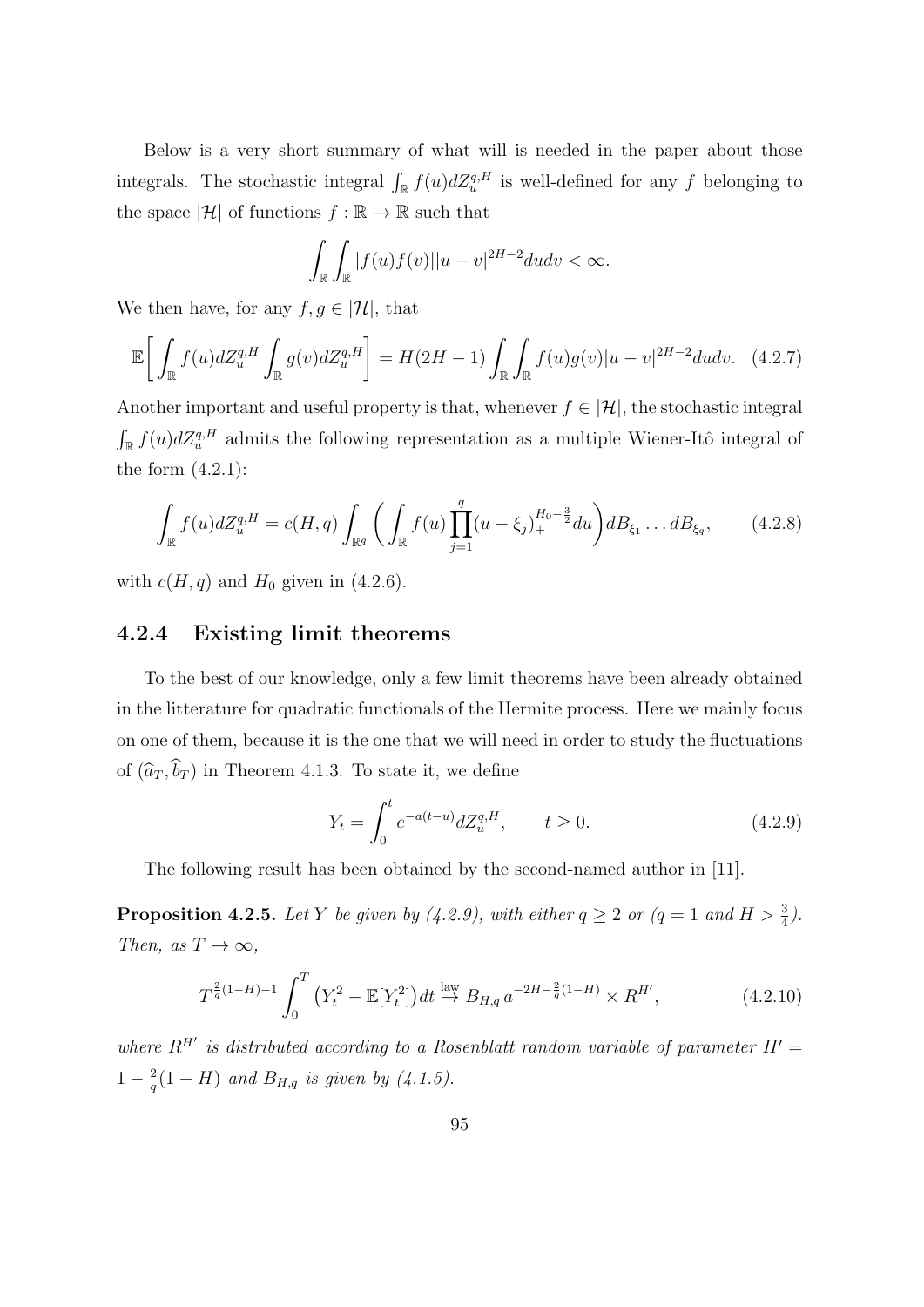Along the proof of Theorem 4.1.3, we will also make use of another result, which has been shown in [6].

**Proposition 4.2.6.** Let Y be given by (4.2.9), with  $q = 1$  and  $H \in \left(\frac{1}{2}\right)$  $\frac{1}{2}, \frac{3}{4}$  $\frac{3}{4}$ ). Then, as  $T \to \infty$ ,

$$
T^{-\frac{1}{2}} \int_0^T \left(Y_t^2 - \mathbb{E}[Y_t^2]\right) dt \stackrel{\text{law}}{\rightarrow} a^{2H} \sigma_H N,
$$
\n
$$
(4.2.11)
$$

where  $\sigma_H$  is given by (4.1.7) and  $N \sim \mathcal{N}(0, 1)$ .

Relying on the seminal Peccati-Tudor criterion on asymptotic *joint* normality (see, e.g., [7, Theorem 6.2.3]) and since  $T^{-\frac{1}{2}} \int_0^T (Y_t^2 - \mathbb{E}[Y_t^2]) dt$  (resp.  $T^{-H} B_T^H$ ) belongs to the second (resp. first) Wiener chaos, we have even more than (4.2.11) for free, namely

$$
\left(T^{-\frac{1}{2}} \int_0^T \left(Y_t^2 - \mathbb{E}[Y_t^2]\right) dt, T^{-H} B_T^H\right) \stackrel{\text{law}}{\to} (a^{2H} \sigma_H N, N'),\tag{4.2.12}
$$

where  $N, N' \sim N(0, 1)$  are independent.

Finally, in the critical case  $q = 1$  and  $H = \frac{3}{4}$  $\frac{3}{4}$ , we will rely on the following result, established by Hu, Nualart and Zhou in [4, Theorem 5.4].

**Proposition 4.2.7.** Let Y be given by (4.2.9), with  $q = 1$  and  $H = \frac{3}{4}$  $rac{3}{4}$ . Then, as  $T\rightarrow\infty,$ 

$$
(T \log T)^{-\frac{1}{2}} \int_0^T \left( Y_t^2 - \mathbb{E}[Y_t^2] \right) dt \stackrel{\text{law}}{\to} \frac{27}{64a^2} N,\tag{4.2.13}
$$

where  $N \sim N(0, 1)$ .

Similarly to (4.2.12) and for exactly the same reason, we have even more than  $(4.2.13)$  for free, namely:

$$
\left( (T \log T)^{-\frac{1}{2}} \int_0^T \left( Y_t^2 - \mathbb{E}[Y_t^2] \right) dt, T^{-\frac{3}{4}} B_T^{\frac{3}{4}} \right) \stackrel{\text{law}}{\to} \left( \frac{27}{64a^2} N, N' \right), \tag{4.2.14}
$$

where  $N, N' \sim N(0, 1)$  are independent.

### 4.2.5 A few other useful facts

In this section, we let X be given by (4.1.2), with  $a > 0, b \in \mathbb{R}$  and  $Z^{q,H}$  a Hermite process of order  $q \geq 1$  and Hurst parameter  $H \in \left(\frac{1}{2}\right)$  $(\frac{1}{2}, 1)$ . We can write

$$
X_t = h(t) + Y_t
$$
, where  $h(t) = b(1 - e^{-at})$  and Y is given by (4.2.9). (4.2.15)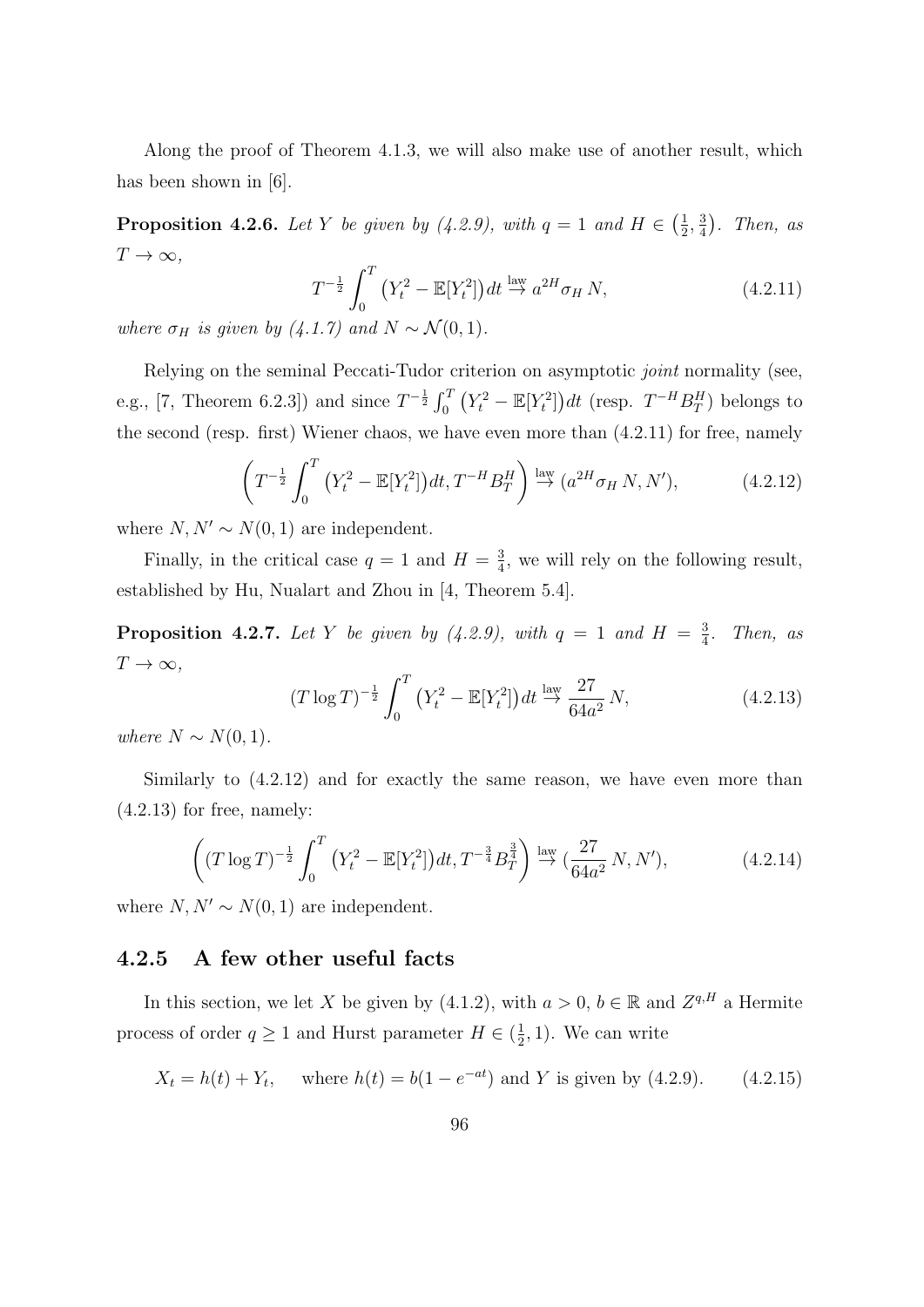The following limit, obtained as a consequence of the isometry property (4.2.7), will be used many times throughout the sequel:

$$
\mathbb{E}[Y_T^2] = H(2H - 1) \int_{[0,T]^2} e^{-a(T-u)} e^{-a(T-v)} |u - v|^{2H-2} du dv
$$
  
\n
$$
= H(2H - 1) \int_{[0,T]^2} e^{-au} e^{-av} |u - v|^{2H-2} du dv
$$
  
\n
$$
\to H(2H - 1) \int_{[0,\infty)^2} e^{-au} e^{-av} |u - v|^{2H-2} du dv
$$
  
\n
$$
= a^{-2H} H\Gamma(2H) < \infty.
$$
 (4.2.16)

Identity (4.2.16) comes from

$$
(2H - 1) \int_{[0,\infty)^2} e^{-a(t+s)} |t - s|^{2H-2} ds dt
$$
  
=  $a^{-2H} (2H - 1) \int_{[0,\infty)^2} e^{-(t+s)} |t - s|^{2H-2} ds dt = a^{-2H} \Gamma(2H),$  (4.2.17)

see, e.g., Lemma 5.1 in Hu-Nualart [3] for the second equality. In particular, we note that

$$
\mathbb{E}[Y_T^2] = O(1) \quad \text{as } T \to \infty. \tag{4.2.18}
$$

Another simple but important fact that will be used is the following identity:

$$
\int_{0}^{T} Y_{t}dt = \frac{1}{a}(Z_{T}^{q,H} - Y_{T}),
$$
\n(4.2.19)

which holds true since

$$
\int_0^T Y_t dt = \int_0^T \left( \int_0^t e^{-a(t-u)} dZ_u^{q,H} \right) dt = \int_0^T \left( \int_u^T e^{-a(t-u)} dt \right) dZ_u^{q,H} = \frac{1}{a} (Z_T^{q,H} - Y_T).
$$

## 4.3 Proof of Proposition 4.1.2

We are now ready to prove Proposition 4.1.2.

We start by showing that  $G_T$  converges well in  $L^2(\Omega)$ . In order to do so, we will check that the Cauchy criterion is satisfied. According to (4.2.8), we can write  $U_T(t)$  =  $c(H, q)I_q(g_T(t, \cdot)),$  where

$$
g_T(t,\xi_1,\ldots,\xi_q) = \int_0^t e^{-T(t-v)} \prod_{j=1}^q (v-\xi_j)_+^{H_0-\frac{3}{2}} dv.
$$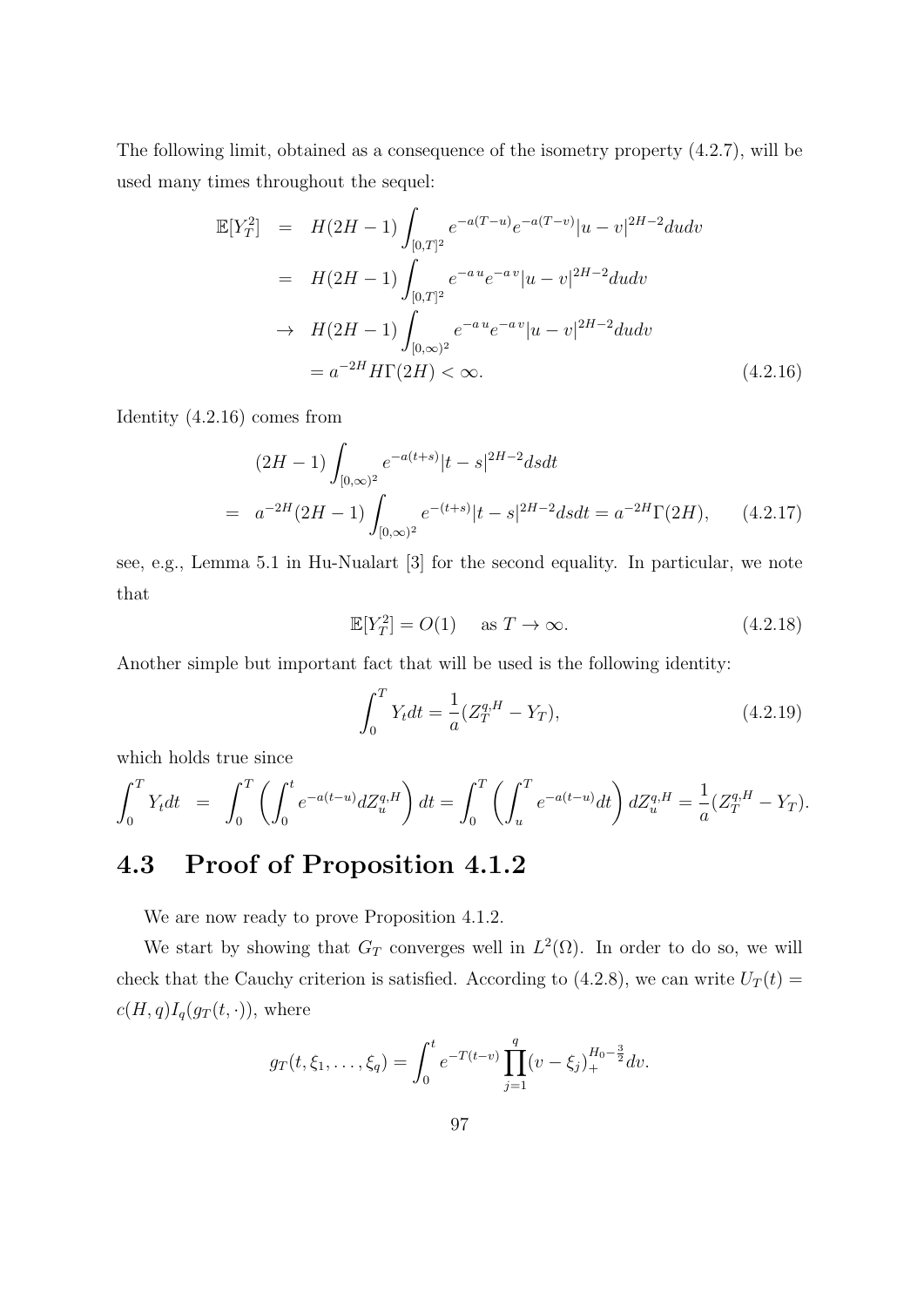As a result, we can write, thanks to  $[9,$  identity  $(3.25)],$ 

Cov
$$
(U_S(s)^2, U_T(t)^2)
$$
  
=  $c(H, q)^4 \sum_{r=1}^q {q \choose r}^2 \left\{ q^{12} ||g_S(s, \cdot) \otimes_r g_T(t, \cdot)||^2 + r!^2 (2q - 2r)! ||g_S(s, \cdot) \widetilde{\otimes}_r g_T(t, \cdot)||^2 \right\},$ 

implying in turn that

$$
\mathbb{E}[G_T G_S] \n= (ST)^{\frac{2}{q}(1-H)+2H} \int_{[0,1]^2} \text{Cov}(U_S(s)^2, U_T(t)^2) dsdt \n= c(H,q)^4 (ST)^{\frac{2}{q}(1-H)+2H} \sum_{r=1}^q {q \choose r}^2 q!^2 \int_{[0,1]^2} ||g_S(s, \cdot) \otimes_r g_T(t, \cdot)||^2 dsdt \n+ c(H,q)^4 (ST)^{\frac{2}{q}(1-H)+2H} \sum_{r=1}^q {q \choose r}^2 r!^2 (2q-2r)! \int_{[0,1]^2} ||g_S(s, \cdot) \tilde{\otimes}_r g_T(t, \cdot)||^2 dsdt.
$$

To check the Cauchy criterion for  $G_T$ , we are thus left to show the existence, for any  $r \in \{1, \ldots, q\}$ , of

$$
\lim_{S,T \to \infty} (ST)^{\frac{2}{q}(1-H)+2H} \int_{[0,1]^2} ||g_S(s, \cdot) \otimes_r g_T(t, \cdot)||^2 ds dt \tag{4.3.1}
$$

and 
$$
\lim_{S,T \to \infty} (ST)^{\frac{2}{q}(1-H)+2H} \int_{[0,1]^2} ||g_S(s, \cdot)\tilde{\otimes}_r g_T(t, \cdot)||^2 ds dt.
$$
 (4.3.2)

Using that  $\int_{\mathbb{R}} (u-x)_+^{H_0-\frac{3}{2}} (v-x)_+^{H_0-\frac{3}{2}} du = c_H |v-u|^{2H_0-2}$  with  $c_H$  a constant depending only on  $H$  and whose value can change from one line to another, we have

$$
\begin{array}{lll}\n\left(g_S(s,\cdot)\otimes_r g_T(t,\cdot)\right)(x_1,\ldots,x_{2q-2r})\\
=& c_H \int_0^s \int_0^t |v-u|^{(2H_0-2)r} e^{-S(s-u)} e^{-T(t-v)} \prod_{j=1}^{q-r} (u-x_j)_+^{H_0-\frac{3}{2}} \prod_{j=q-r+1}^{2q-2r} (v-y_j)_+^{H_0-\frac{3}{2}} du dv.\n\end{array}
$$

Now, let  $\sigma, \gamma$  be two permutations of  $\mathfrak{S}_{2q-2r}$ , and write  $g_S(s, \cdot) \otimes_{\sigma,r} g_T(t, \cdot)$  to indicate the function

$$
(x_1,\ldots,x_{2q-2r})\mapsto (g_S(s,\cdot)\otimes_r g_T(t,\cdot))(x_{\sigma(1)},\ldots,x_{\sigma(2q-2r)}).
$$

We can write, for some integers  $a_1, \ldots, a_4$  satisfying  $a_1 + a_2 = a_3 + a_4 = q - r$  (and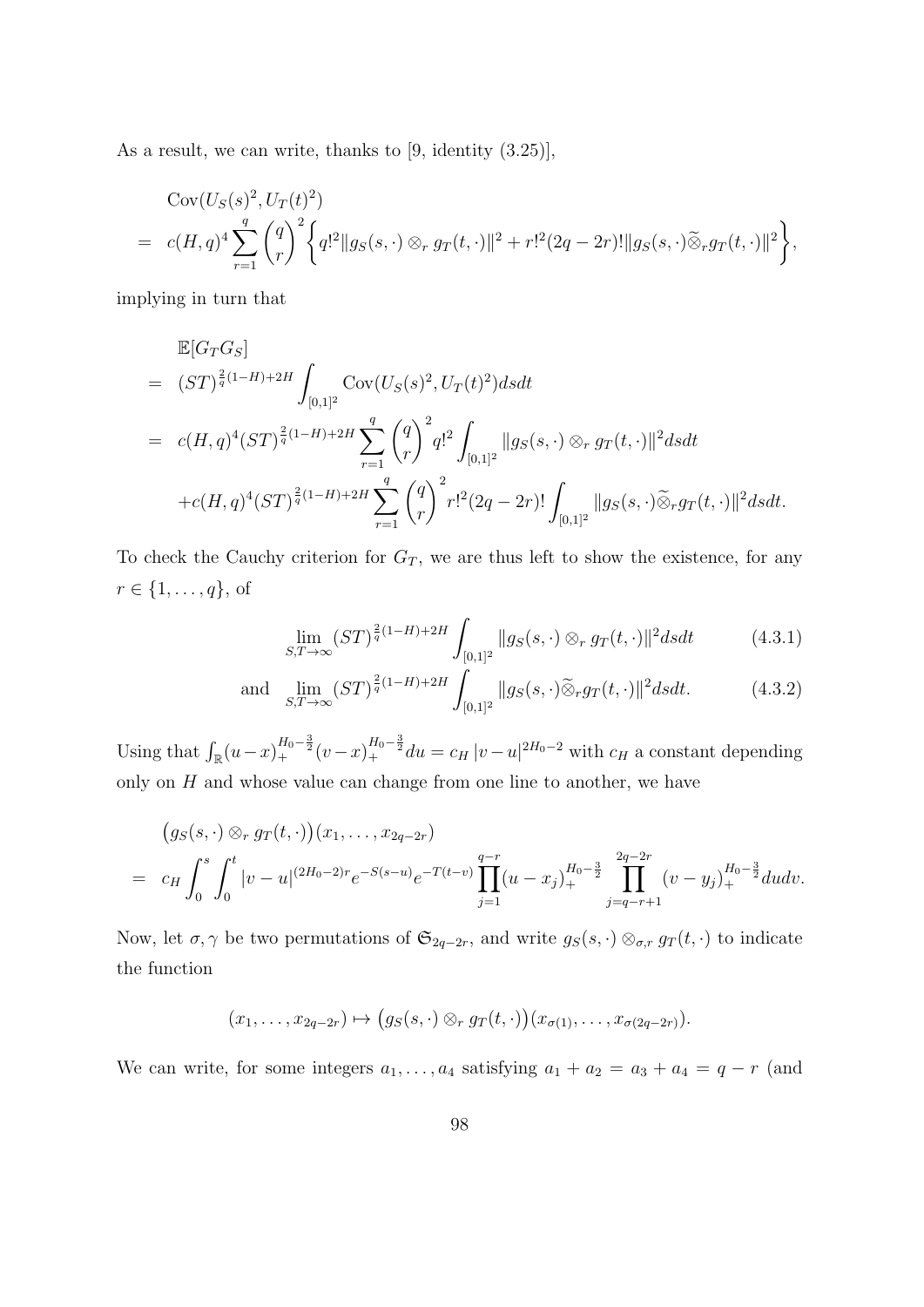whose exact value is useless in what follows),

$$
\langle g_S(s, \cdot) \otimes_{\sigma, r} g_T(t, \cdot), g_S(s, \cdot) \otimes_{\gamma, r} g_T(t, \cdot) \rangle
$$
  
=  $c_H \int_0^s \int_0^t \int_0^s \int_0^t |v - u|^{(2H_0 - 2)r} |z - w|^{(2H_0 - 2)r} |u - w|^{(2H_0 - 2)a_1}$   

$$
\times |u - z|^{(2H_0 - 2)a_2} |v - w|^{(2H_0 - 2)a_3} |u - z|^{(2H_0 - 2)a_4}
$$
  

$$
\times e^{-S(s - u)} e^{-T(t - v)} e^{-S(s - w)} e^{-T(t - z)} du dv dw dz.
$$

We deduce that

$$
(ST)^{\frac{2}{q}(1-H)+2H} \int_{[0,1]^2} \langle g_S(s, \cdot) \otimes_{\sigma,r} g_T(t, \cdot), g_S(s, \cdot) \otimes_{\gamma,r} g_T(t, \cdot) \rangle ds dt
$$
  
\n
$$
= c_H(ST)^{\frac{2}{q}(1-H)+2H} \int_{[0,1]^2} \left( \int_0^s \int_0^t \int_0^t \int_0^t |v-u|^{(2H_0-2)r} |z-w|^{(2H_0-2)r}
$$
  
\n
$$
\times |u-w|^{(2H_0-2)a_1} |u-z|^{(2H_0-2)a_2} |v-w|^{(2H_0-2)a_3} |v-z|^{(2H_0-2)a_4}
$$
  
\n
$$
\times e^{-S(s-u)} e^{-T(t-v)} e^{-S(s-w)} e^{-T(t-z)} du dv dw dz \right) ds dt
$$
  
\n
$$
= c_H(ST)^{\frac{2}{q}(1-H)+2H} \int_{[0,1]^2} \left( \int_0^s \int_0^t \int_0^s \int_0^t |v-u-t+s|^{(2H_0-2)r} |z-w+t-s|^{(2H_0-2)r}
$$
  
\n
$$
\times |u-w|^{(2H_0-2)a_1} |u-z+t-s|^{(2H_0-2)a_2} |v-w-t+s|^{(2H_0-2)a_3}
$$
  
\n
$$
\times |v-z|^{(2H_0-2)a_4} e^{-Su} e^{-Tv} e^{-Sw} e^{-Tz} du dv dw dz \right) ds dt
$$
  
\n
$$
= c_H S^{\frac{2}{q}(1-H)(1+a_1-q)} T^{\frac{2}{q}(1-H)(1+a_4-q)} \times \int_{[0,1]^2} \left( \int_0^{S_s} \int_0^{T_t} \int_0^{S_s} \int_0^{T_t} \left| \frac{v}{T} - \frac{u}{S} - t + s \right|^{(2H_0-2)r} \left| \frac{z}{T} - \frac{w}{S} + t - s \right|^{(2H_0-2)a_3}
$$
  
\n
$$
\times |u-w|^{(2H_0-2)a_1} \left| \frac{u}{S} - \frac{z}{T} + t - s \right|^{(2H_0-2)a_2} \left| \frac{v}{T} - \frac{w
$$

It follows that

$$
\lim_{S,T\to\infty} (ST)^{\frac{2}{q}(1-H)+2H} \int_{[0,1]^2} \langle g_S(s,\cdot) \otimes_{\sigma,r} g_T(t,\cdot), g_S(s,\cdot) \otimes_{\gamma,r} g_T(t,\cdot) \rangle dsdt
$$

exists whatever r and  $a_1, \ldots, a_4$  such that  $a_1 + a_2 = a_3 + a_4 = q - r$ . Note that this limit is always zero, except when  $r = 1$ ,  $a_1 = a_4 = q - 1$  and  $a_2 = a_3 = 0$ , in which case it is given by

$$
c_H\int_{[0,1]^2}|t-s|^{4H_0-4}\,dtds\times\left(\int_{\mathbb{R}_+^2}|u-w|^{(2H_0-2)(q-1)}e^{-(u+w)}dudw\right)^2<\infty.
$$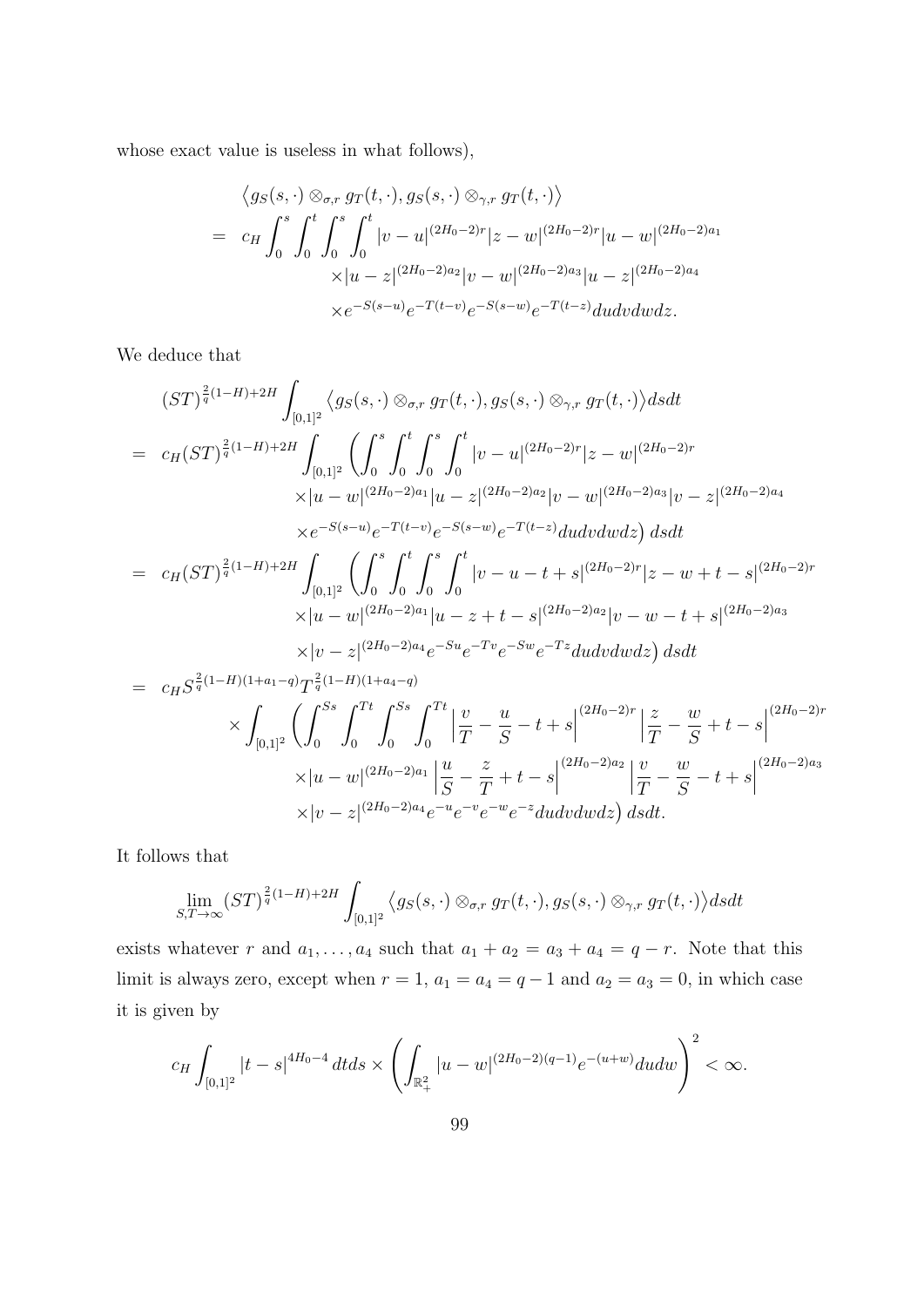Since

$$
g_S(s,\cdot)\widetilde{\otimes}_r g_T(t,\cdot)=\frac{1}{(2q-2r)!}\sum_{\sigma\in\mathfrak{S}_{2q-2r}}g_S(s,\cdot)\otimes_{\sigma,r}g_T(t,\cdot)
$$

the existence of the two limits  $(4.3.1)-(4.3.2)$  follow, implying in turn the existence of  $G_{\infty}$ .

Now, let us check the claim about the distribution of  $G_{\infty}$ . Let  $\widetilde{Y}_t = U_1(t)$ , that is,  $\widetilde{Y}_t = \int_0^t e^{-(t-u)} dZ_u^{q,H}, t \ge 0$ . By a scaling argument, it is straightforward to check that  $(\widetilde{Y}_{tT})_{t\geq 0} \stackrel{\text{law}}{=} T^H(U_T(t))_{t\geq 0}$  for any fixed  $T > 0$ . As a result,

$$
T^{\frac{2}{q}(1-H)-1} \int_0^T (\widetilde{Y}_t^2 - \mathbb{E}[\widetilde{Y}_t^2]) dt = T^{\frac{2}{q}(1-H)} \int_0^1 (\widetilde{Y}_{tT}^2 - \mathbb{E}[\widetilde{Y}_{tT}^2]) dt \stackrel{\text{law}}{=} G_T.
$$

Using (4.2.10), we deduce that  $G_T/B_{H,q}$  converges in law to the Rosenblatt distribution of parameter  $1-\frac{2}{a}$  $\frac{2}{q}(1-H)$ , hence the claim.  $\Box$ 

## 4.4 Proof of the consistency part in Theorem 4.1.3

The consistency part of Theorem 4.1.3 is directly obtained as a consequence of the following two propositions.

**Proposition 4.4.1.** Let X be given by  $(4.1.1)-(4.1.2)$  with  $a > 0, b \in \mathbb{R}, q \ge 1$  and  $H \in (\frac{1}{2})$  $(\frac{1}{2}, 1)$ . As  $T \to \infty$ , one has

$$
\frac{1}{T} \int_0^T X_t dt \to b \quad a.s. \tag{4.4.1}
$$

Proof. We use (4.1.2) to write

$$
\frac{1}{T} \int_0^T X_t dt = \frac{b}{T} \int_0^T (1 - e^{-at}) dt + \frac{1}{T} \int_0^T Y_t dt.
$$

Since it is straightforward that  $\frac{b}{T} \int_0^T (1 - e^{-at}) dt \rightarrow b$ , we are left to show that 1  $\frac{1}{T} \int_0^T Y_t dt \to 0$  almost surely.

By (4.2.19), one can write, for any integer  $n \geq 1$ ,

$$
\mathbb{E}\left[\left(\frac{1}{n}\int_0^n Y_t dt\right)^2\right] \le \frac{2}{a^2 n^2} \left(\mathbb{E}[(Z_n^{q,H})^2] + \mathbb{E}[Y_n^2]\right) = O(n^{2H-2}),
$$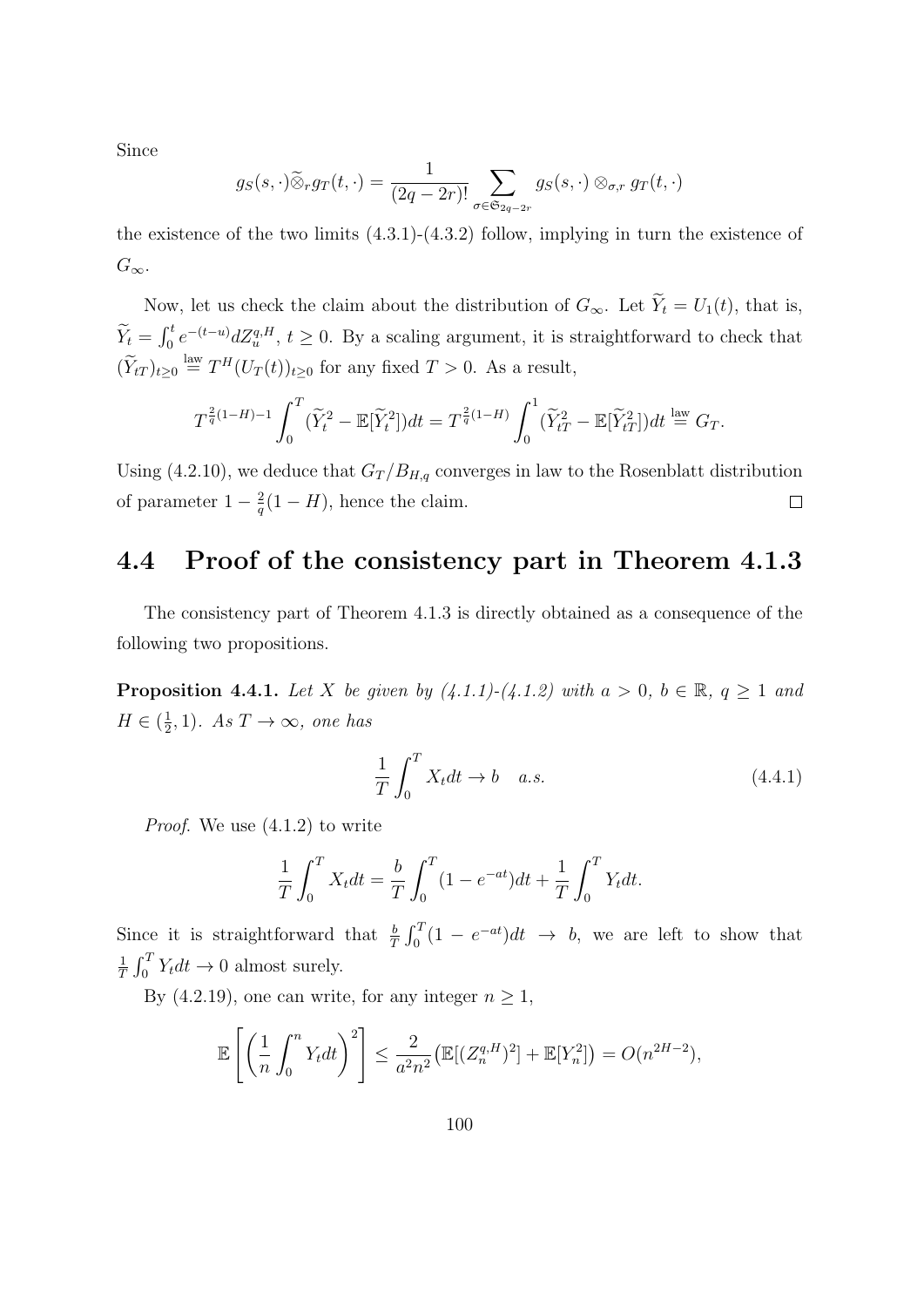where the last equality comes from the *H*-selfsimilarity property of  $Z^{q,H}$  as well as (4.2.18). Since  $\frac{1}{T} \int_0^T Y_t dt$  belongs to the qth Wiener chaos, it enjoys the hypercontractivity property (4.2.3). As a result, for all  $p > \frac{1}{1-H}$  and  $\lambda > 0$ ,

$$
\sum_{n=1}^{\infty} \mathbb{P}\left(\left|\frac{1}{n}\int_{0}^{n} Y_{t}dt\right| > \lambda\right) \leq \frac{1}{\lambda^{p}} \sum_{n=1}^{\infty} \mathbb{E}\left[\left|\frac{1}{n}\int_{0}^{n} Y_{t}dt\right|^{p}\right] \leq \frac{\text{cst}(p)}{\lambda^{p}} \sum_{n=1}^{\infty} \mathbb{E}\left[\left(\frac{1}{n}\int_{0}^{n} Y_{t}dt\right)^{2}\right]^{p/2}
$$

$$
\leq \frac{\text{cst}(p)}{\lambda^{p}} \sum_{n=1}^{\infty} n^{-(1-H)p} < \infty.
$$

We deduce from the Borel-Cantelli lemma that  $\frac{1}{n} \int_0^n Y_t dt \to 0$  almost surely as  $n \to \infty$ . Finally, fix  $T > 0$  and let  $n = |T|$  be its integer part. We can write

$$
\frac{1}{T} \int_0^T Y_t dt = \frac{1}{n} \int_0^n Y_t dt + \frac{1}{T} \int_n^T Y_t dt + \left(\frac{1}{T} - \frac{1}{n}\right) \int_0^n Y_t dt.
$$
 (4.4.2)

We have just proved above that  $\frac{1}{n} \int_0^n Y_t dt$  tends to zero almost surely as  $n \to \infty$ . We now consider the second and third terms in (4.4.2). We have, almost surely as  $T \to \infty$ ,

$$
\left| \left( \frac{1}{T} - \frac{1}{n} \right) \int_0^n Y_t dt \right| = \left( 1 - \frac{n}{T} \right) \left| \frac{1}{n} \int_0^n Y_t dt \right| \le \left| \frac{1}{n} \int_0^n Y_t dt \right| \to 0,
$$

and

$$
\left|\frac{1}{T}\int_{n}^{T}Y_{t}dt\right| \leq \frac{1}{n}\int_{n}^{n+1}|Y_{t}|dt.
$$

To conclude, it remains to prove that  $\frac{1}{n} \int_{n}^{n+1} |Y_t| dt \to 0$  almost surely as  $n \to \infty$ . Using (4.2.18) we have, for all fixed  $\lambda > 0$ ,

$$
\mathbb{P}\left\{\frac{1}{n}\int_{n}^{n+1}|Y_t|dt>\lambda\right\}\leq \frac{1}{\lambda^2}\mathbb{E}\left[\left(\frac{1}{n}\int_{n}^{n+1}|Y_t|dt\right)^2\right]
$$

$$
\leq \frac{1}{\lambda^2n^2}\int_{n}^{n+1}\int_{n}^{n+1}\sqrt{\mathbb{E}[Y_s^2]}\sqrt{\mathbb{E}[Y_t^2]}dsdt=O(n^{-2}).
$$

Hence, as  $n \to \infty$ , the Borel-Cantelli lemma applies and implies that  $\frac{1}{n} \int_{n}^{n+1} |Y_t| dt$  goes to zero almost surely. This completes the proof of (4.4.1).  $\Box$ 

**Proposition 4.4.2.** Let X be given by  $(4.1.1)-(4.1.2)$  with  $a > 0$ ,  $b \in \mathbb{R}, q \ge 1$  and  $H \in (\frac{1}{2})$  $(\frac{1}{2}, 1)$ . As  $T \to \infty$ , one has

$$
\frac{1}{T} \int_0^T X_t^2 dt \to b^2 + a^{-2H} H\Gamma(2H) \quad a.s.
$$
\n(4.4.3)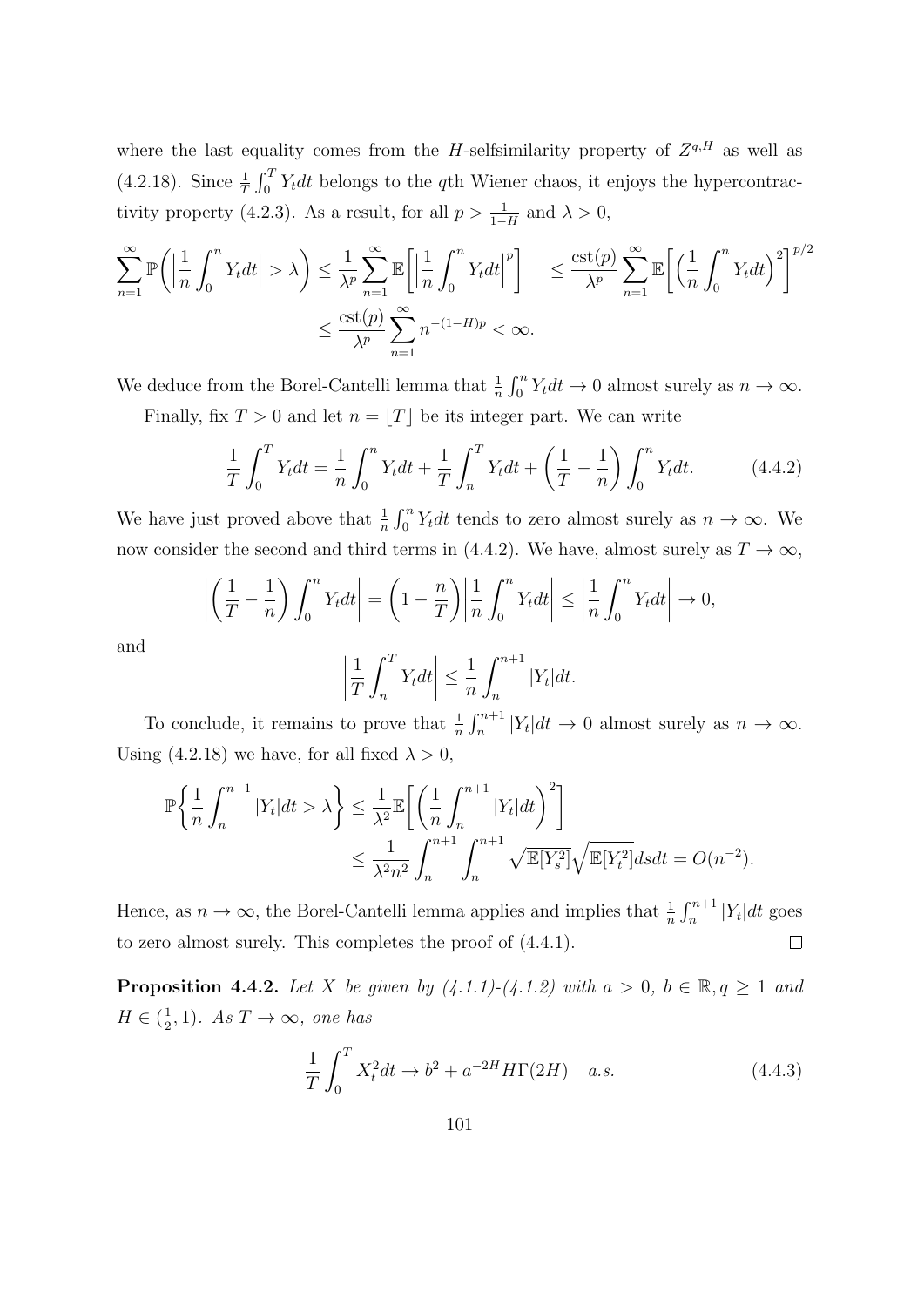Proof. We first use (4.1.2) to write

$$
\frac{1}{T} \int_0^T X_t^2 dt = \frac{1}{T} \int_0^T h(t)^2 dt + \frac{2}{T} \int_0^T h(t) Y_t dt + \frac{1}{T} \int_0^T Y_t^2 dt.
$$

We now study separately the three terms in the previous decomposition. More precisely we will prove that, as  $T\to\infty,$ 

$$
\frac{1}{T} \int_0^T h(t)^2 dt \rightarrow b^2,
$$
\n(4.4.4)

$$
\frac{1}{T} \int_0^T h(t) Y_t dt \rightarrow 0 \quad \text{a.s.} \tag{4.4.5}
$$

$$
\frac{1}{T} \int_0^T Y_t^2 dt \rightarrow a^{-2H} H\Gamma(2H) \quad \text{a.s.},\tag{4.4.6}
$$

from which (4.4.3) follows immediately.

First term. By Lebesgue dominated convergence, one has

$$
\frac{1}{T} \int_0^T h(t)^2 dt = \int_0^1 h(Tt)^2 dt = b^2 \int_0^1 (1 - e^{-aTt})^2 dt \to b^2,
$$

that is,  $(4.4.4)$  holds.

Second term. First, we claim that

$$
T^{-H} \int_0^T h(t) Y_t dt \stackrel{\text{law}}{\rightarrow} \frac{b}{a} Z_1^{q,H}.
$$
 (4.4.7)

Indeed, let us decompose:

$$
\int_0^T h(t)Y_t dt = b \int_0^T (1 - e^{-at})Y_t dt = b \int_0^T Y_t dt - b \int_0^T e^{-at} Y_t dt.
$$

Using (4.2.18) in the last line, we can write

$$
\int_{0}^{T} e^{-at} Y_{t} dt = \int_{0}^{T} e^{-at} \left( \int_{0}^{t} e^{-a(t-s)} dZ_{s}^{q,H} \right) dt
$$
\n
$$
= \int_{0}^{T} \left( \int_{s}^{T} e^{-a(2t-s)} dt \right) dZ_{s}^{q,H} = \frac{1}{2a} \int_{0}^{T} (e^{-a(2T-s)} - e^{-as}) dZ_{s}^{q,H}
$$
\n
$$
= \frac{1}{2a} \left( e^{-aT} Y_{T} - \int_{0}^{T} e^{-as} dZ_{s}^{q,H} \right)
$$
\n
$$
\to -\frac{1}{2a} \int_{0}^{\infty} e^{-as} dZ_{s}^{q,H} \quad \text{in } L^{2}(\Omega) \text{ as } T \to \infty.
$$
\n(4.4.8)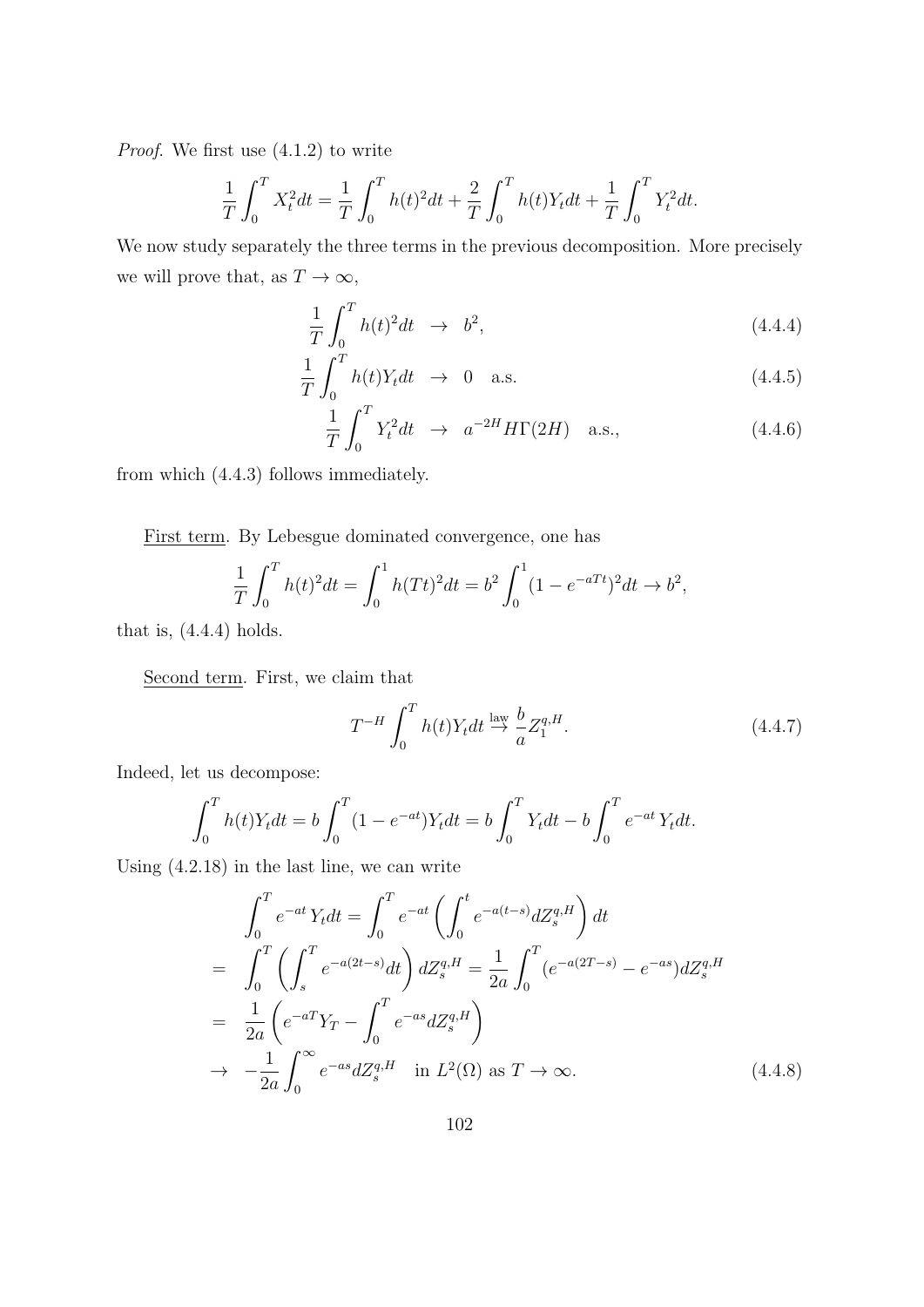The announced convergence  $(4.4.7)$  is a consequence of  $(4.2.19)$ ,  $(4.4.8)$  and the selfsimilarity of  $Z^{q,H}$ . Now, relying on the Borel-Cantelli lemma and the fact that  $\int_0^T h(t)Y_t dt$ enjoys the hypercontractivity property, it is not difficult to deduce from (4.4.7) that (4.4.5) holds.

Third term. Firstly, let us write, as  $T \to \infty$ ,

$$
\frac{1}{T} \int_0^T \mathbb{E}[Y_t^2] dt = H(2H - 1) \frac{1}{T} \int_0^T dt \int_0^t \int_0^t du dv e^{-au} e^{-av} |u - v|^{2H - 2}
$$
  
\n
$$
= H(2H - 1) \int_0^1 dt \int_0^{Tt} \int_0^{Tt} du dv e^{-au} e^{-av} |u - v|^{2H - 2}
$$
  
\n
$$
\longrightarrow H(2H - 1) \int_0^\infty \int_0^\infty du dv e^{-au} e^{-av} |u - v|^{2H - 2}
$$
  
\n
$$
= a^{-2H} H\Gamma(2H).
$$
\n(4.4.9)

To conclude the proof of (4.4.6), we are thus left to show that :

$$
\frac{1}{T} \int_0^T (Y_t^2 - \mathbb{E}[Y_t^2]) dt \to 0 \text{ a.s.}
$$
\n(4.4.10)

First, we claim that, as  $n \in \mathbb{N}^*$  goes to infinity,

$$
G_n := \frac{1}{n} \int_0^n (Y_t^2 - \mathbb{E}[Y_t^2]) dt \to 0 \text{ a.s.}
$$
 (4.4.11)

Indeed, for all fixed  $\lambda > 0$  and  $p \ge 1$  we have, by the hypercontractivity property  $(4.2.4)$  for  $G_n$  belonging to a finite sum of Wiener chaoses,

$$
\mathbb{P}\{|G_n| > \lambda\} \le \frac{1}{\lambda^p} \mathbb{E}[|G_n|^p] \le \frac{\text{cst}(p)}{\lambda^p} \mathbb{E}[G_n^2]^{p/2}.
$$

If  $(q \ge 1 \text{ and } H > \frac{3}{4})$  or  $q \ge 2$ , combining (4.2.10) with, e.g., [8, Lemma 2.4] leads to

$$
\sup_{T>0} \mathbb{E}\left[\left(T^{\frac{2}{q}(1-H)-1}\int_0^T (Y_t^2 - \mathbb{E}[Y_t^2])dt\right)^2\right] < \infty
$$
\n(4.4.12)

(note that one could also prove (4.4.12) directly), implying in turn that  $\mathbb{P}\{|G_n| > \lambda\} =$  $O(n^{-\frac{2p}{q}(1-H)})$ ; choosing p so that  $\frac{2p}{q}(1-H) > 1$  leads to  $\sum_{n=1}^{\infty} \mathbb{P}\{|G_n| > \lambda\} < \infty$ , and so our claim (4.4.11) follows from Borel-Cantelli lemma.

If  $q = 1$  and  $H < \frac{3}{4}$ , the same reasoning (but using this time (4.2.11) instead of  $(4.2.10)$ ) leads exactly to the same conclusion  $(4.4.11)$ .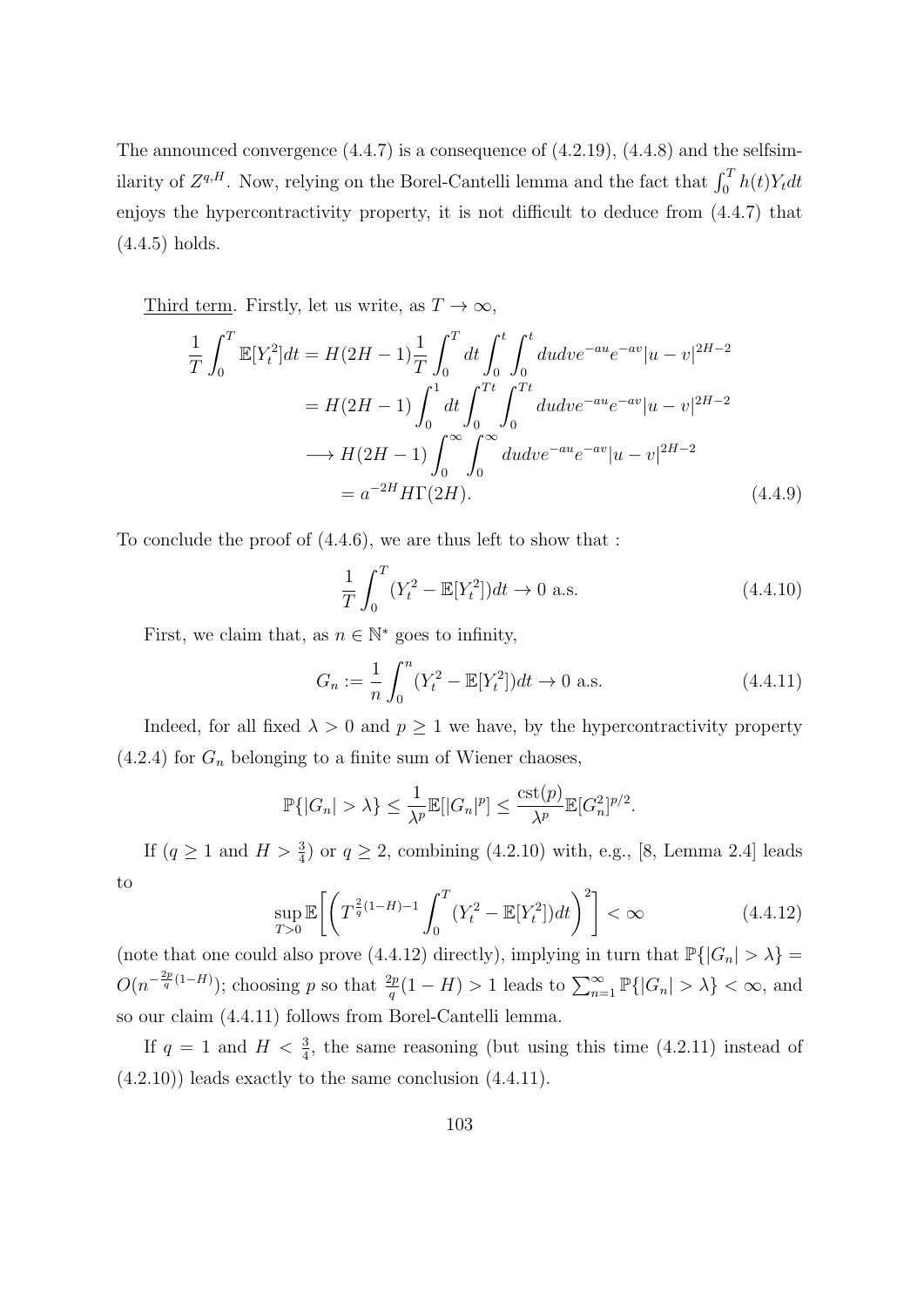Now, fix  $T > 0$  and consider its integer part  $n = |T|$ . One has

$$
G_T = G_n + \frac{1}{T} \int_n^T (Y_t^2 - \mathbb{E}[Y_t^2]) dt + \left(\frac{1}{T} - \frac{1}{n}\right) \int_0^n (Y_t^2 - \mathbb{E}[Y_t^2]) dt.
$$
 (4.4.13)

We have just proved above that  $G_n$  tends to zero almost surely as  $n \to \infty$ . We now consider the third term in  $(4.4.13)$ . We have, using  $(4.4.11)$ :

$$
\left| \frac{1}{T} - \frac{1}{n} \right| \left| \int_0^n (Y_t^2 - \mathbb{E}[Y_t^2]) dt \right| = \left( 1 - \frac{n}{T} \right) \left| \frac{1}{n} \int_0^n (Y_t^2 - \mathbb{E}[Y_t^2]) dt \right| \le |G_n| \to 0 \quad \text{a.s.}
$$

Finally, as far as the second term in (4.4.13) is concerned, we have

$$
\left|\frac{1}{T}\int_{n}^{T}(Y_{t}^{2}-\mathbb{E}[Y_{t}^{2}])dt\right| \leq \frac{1}{n}\int_{n}^{n+1}|Y_{t}^{2}-\mathbb{E}[Y_{t}^{2}]|dt.
$$

To conclude, it thus remains to prove that, as  $n \to \infty$ ,

$$
F_n := \frac{1}{n} \int_n^{n+1} |Y_t^2 - \mathbb{E}[Y_t^2]|dt \to 0 \quad \text{a.s.} \tag{4.4.14}
$$

By hypercontractivity and (4.2.16), one can write

$$
Var(Y_t^2) \leq \text{cst}(q)(\mathbb{E}[Y_t^2])^2 \leq \text{cst}(q)a^{-4H}H^2\Gamma(2H)^2.
$$

Thus,  $\sup_t \text{Var}(Y_t^2) < \infty$ , and it follows that

$$
\mathbb{E}[F_n^2] = \frac{1}{n^2} \int_n^{n+1} \int_n^{n+1} \mathbb{E}[|Y_t^2 - \mathbb{E}[Y_t^2]| |Y_s^2 - \mathbb{E}[Y_s^2]|] ds dt = O(n^{-2}).
$$

Hence  $\sum_{n=1}^{\infty} \mathbb{P}\{|F_n| > \lambda\} \leq \sum_{n=1}^{\infty}$  $\frac{1}{\lambda^2}E[F_n^2]<\infty$  for all  $\lambda>0$ , and Borel-Cantelli lemma leads to (4.4.14) and concludes the proof of (4.4.6).  $\Box$ 

## 4.5 Proof of the fluctuation part in Theorem 4.1.3

We now turn to the proof of the part of Theorem 4.1.3 related to fluctuations. We start with the fluctuations of  $\widehat{b}_T$ , which are easier compared to  $\widehat{a}_T$ .

Fluctuations of  $\widehat{b}_T$ . Using first (4.2.15) and then (4.2.19), we can write

$$
T^{1-H}\{\hat{b}_T - b\} = T^{1-H}\left\{\frac{1}{T}\int_0^T Y_t dt - \frac{b}{T}\int_0^T e^{-at} dt\right\} = \frac{Z_T^{q,H}}{aT^H} + O(T^{-H}),\tag{4.5.1}
$$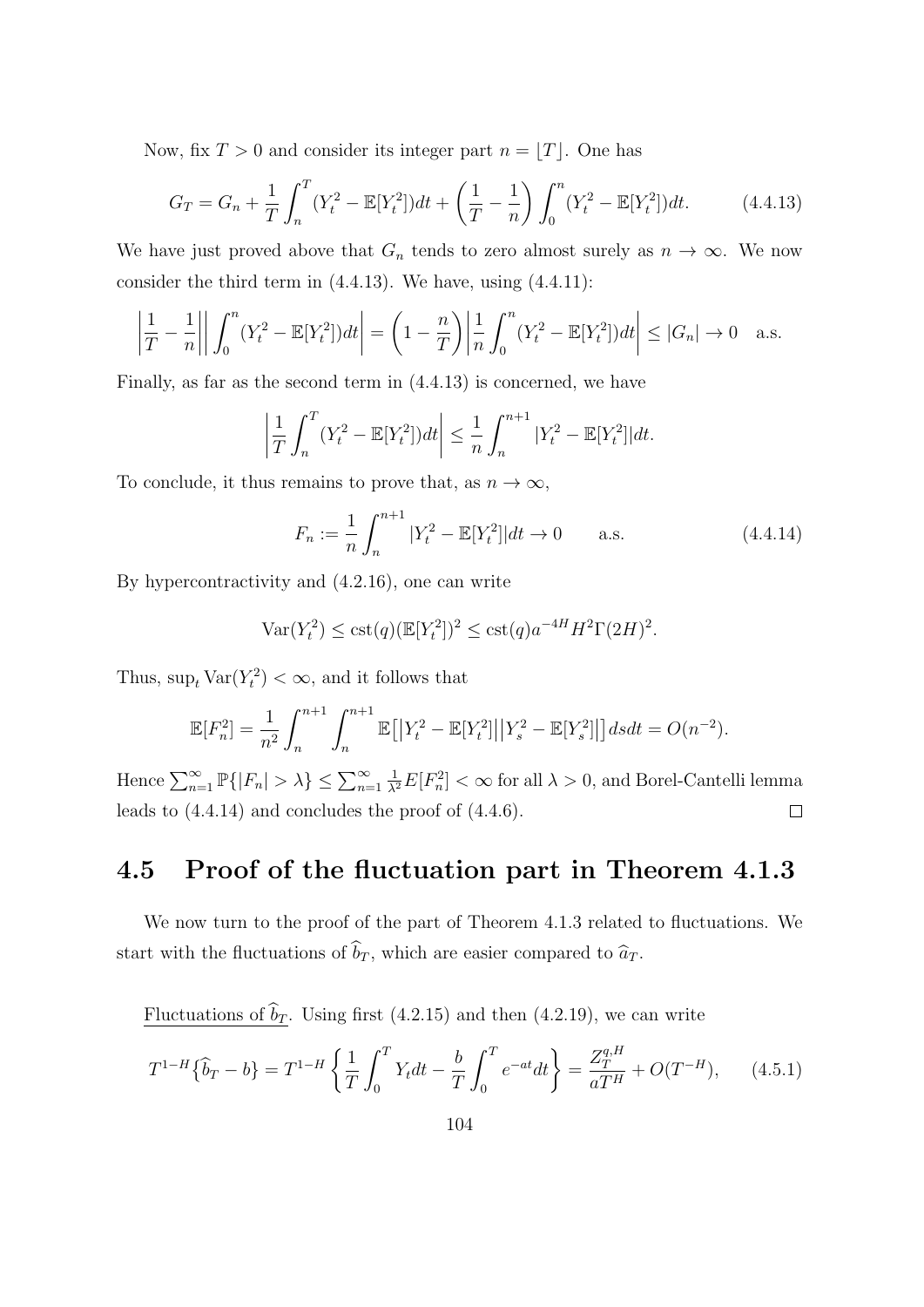which will be enough to conclude, see the end of the present section.

Fluctuations of  $\hat{a}_T$ . As a preliminary step, we first concentrate on the asymptotic behavior, as  $T\rightarrow\infty,$  of the random quantity

$$
\ell_T := \alpha_T - a^{-2H} H\Gamma(2H),
$$

where  $\alpha_T$  is given by (4.1.4). Since  $X_t = h(t) + Y_t$ , see (4.2.15), we have

$$
\ell_T = A_T + B_T + 2C_T + D_T - E_T^2 - 2E_T F_T - F_T^2,
$$

where

$$
A_T = \frac{1}{T} \int_0^T (Y_t^2 - \mathbb{E}[Y_t^2]) dt, \quad B_T = \frac{1}{T} \int_0^T \mathbb{E}[Y_t^2] dt - a^{-2H} H \Gamma(2H)
$$
  

$$
C_T = \frac{1}{T} \int_0^T Y_t h(t) dt, \quad D_T = \frac{1}{T} \int_0^T h^2(t) dt, \quad E_T = \frac{1}{T} \int_0^T Y_t dt, \quad F_T = \frac{1}{T} \int_0^T h(t) dt.
$$

We now treat each of these terms separately.

Term  $B_T$ . Recall from (4.2.16) that

$$
\mathbb{E}[Y_t^2] = H(2H - 1) \int_{[0,T]^2} e^{-a(u+v)} |u - v|^{2H-2} du dv
$$
  
\n
$$
\to H(2H - 1) \int_{[0,\infty)^2} e^{-a(u+v)} |u - v|^{2H-2} du dv = a^{-2H} H\Gamma(2H).
$$

As a result,

$$
|B_T| = \left| \frac{1}{T} \int_0^T \mathbb{E}[Y_t^2] dt - a^{-2H} H \Gamma(2H) \right|
$$
  
\n
$$
\leq \frac{H(2H - 1)}{T} \int_0^T dt \int_{[0, \infty)^2 \setminus [0, t]^2} du dv e^{-a(u+v)} |u - v|^{2H - 2}
$$
  
\n
$$
\leq \frac{2H(2H - 1)}{T} \int_0^T dt \int_t^{\infty} dv e^{-av} \int_0^{\infty} du e^{-au} \mathbf{1}_{\{v \geq u\}} (v - u)^{2H - 2}
$$
  
\n
$$
\leq \frac{2H(2H - 1)}{T} \int_0^{\infty} dt \int_t^{\infty} dv e^{-av} \int_0^v du u^{2H - 2}
$$
  
\n
$$
= \frac{2H}{T} \int_0^{\infty} dt \int_t^{\infty} dv e^{-av} v^{2H - 1} = \frac{2H}{T} \int_0^{\infty} e^{-av} v^{2H} dv = O(\frac{1}{T}).
$$

 $Term C_T$ . We can write

$$
C_T = \frac{1}{T} \int_0^T Y_t h(t) dt = \frac{b}{T} \int_0^T (1 - e^{-at}) Y_t dt = b \left( \frac{1}{T} \int_0^T Y_t dt - \frac{1}{T} \int_0^T e^{-at} Y_t dt \right).
$$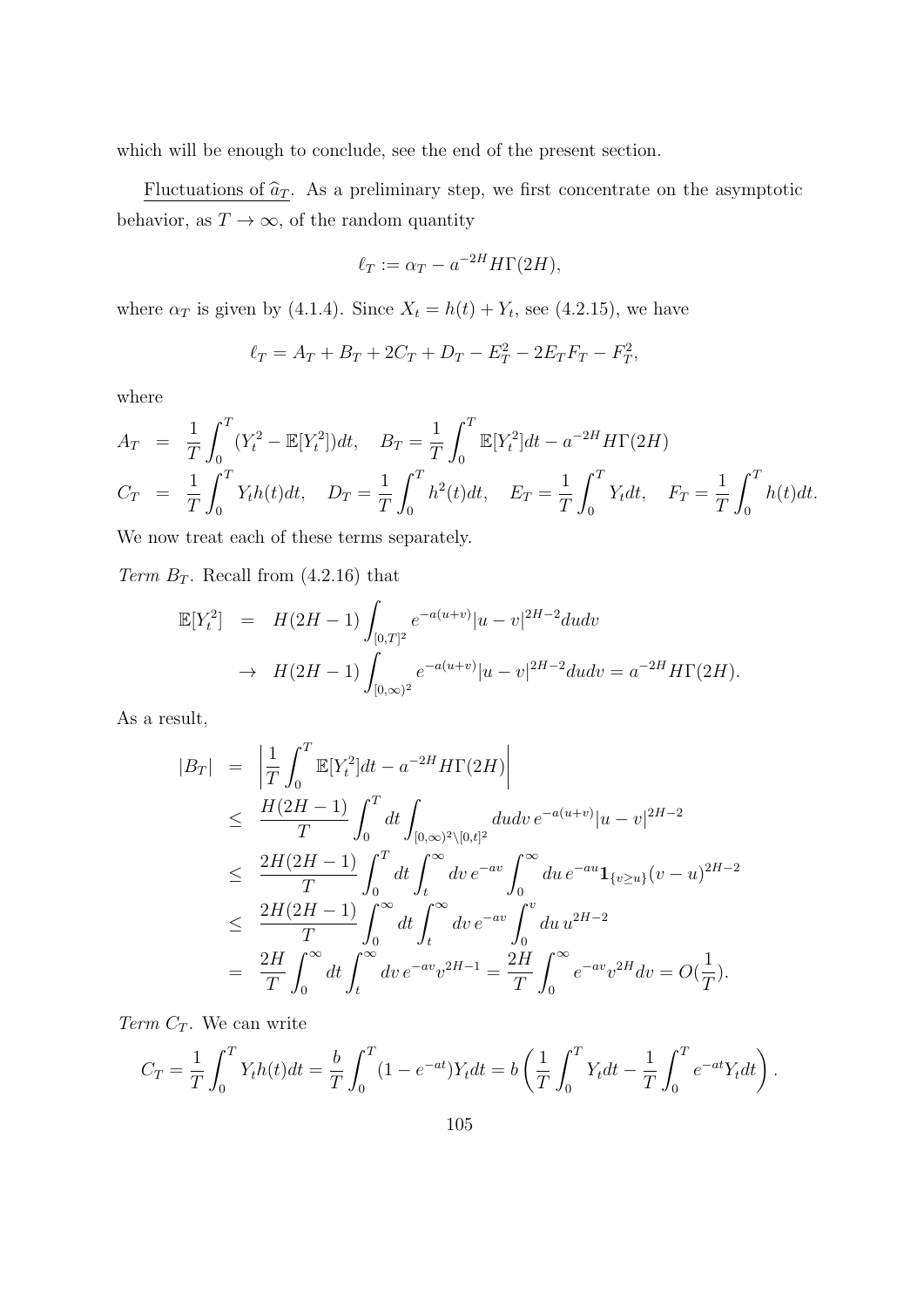But

$$
\frac{1}{T} \int_0^T e^{-at} Y_t dt = \frac{1}{T} \int_0^T e^{-at} \left( \int_0^t e^{-a(t-s)} dZ_s^{q,H} \right) dt \n= \frac{1}{T} \int_0^T e^{as} \left( \int_s^T e^{-2at} dt \right) dZ_s^{q,H} = \frac{1}{2aT} \left( \int_0^T e^{-as} dZ_s^{q,H} - e^{-aT} Y_T \right).
$$

Using (4.2.18) and  $\int_0^T e^{-as} dZ_s^{q,H} \to \int_0^\infty e^{-as} dZ_s^{q,H}$  in  $L^2(\Omega)$ , we deduce that

$$
C_T = b E_T + O(\frac{1}{T}).
$$

Term  $D_T$ . It is straightforward to check that

$$
D_T = \frac{1}{T} \int_0^T h^2(t)dt = \frac{b^2}{T} \int_0^T (1 - e^{-at})^2 dt = b^2 + O(\frac{1}{T}).
$$

Term  $E_T$ . Thanks to  $(4.2.18)$  and  $(4.2.19)$ , we have

$$
E_T = \frac{1}{T} \int_0^T Y_T dt = \frac{1}{aT} (Z_T^{q,H} - Y_T) = \frac{Z_T^{q,H}}{aT} + O(\frac{1}{T}).
$$

Since  $Z_T^{q,H}$  $T^{q,H}$   $\stackrel{\text{law}}{=} T^H Z_1^{q,H}$  by selfsimilarity, we deduce

$$
E_T^2 = \frac{(Z_T^{q,H})^2}{a^2 T^2} + O(T^{H-2}).
$$

Term  $F_T$ . Similarly to  $D_T$ , it is straightforward to check that

$$
F_T = \frac{1}{T} \int_0^T h(t)dt = \frac{b}{T} \int_0^T (1 - e^{-at})dt = b + O(\frac{1}{T}).
$$

Combining everything together, we eventually obtain that

$$
\ell_T = A_T - \frac{(Z_T^{q,H})^2}{a^2 T^2} + O(T^{-1}).\tag{4.5.2}
$$

Fluctuations of  $(\widehat{a}_T, \widehat{b}_T)$ . We first rely on the scaling property satisfied by  $Z^{q,H}$  to obtain that

$$
\left(T^{\frac{2}{q}(1-H)}A_T, T^{-H}Z_T^{q,H}\right) \stackrel{\text{law}}{=} \left(a^{-\frac{2}{q}(1-H)-2H}G_{aT}, Z_1^{q,H}\right) \stackrel{L^2}{\to} \left(a^{-\frac{2}{q}(1-H)-2H}G_\infty, Z_1^{q,H}\right).
$$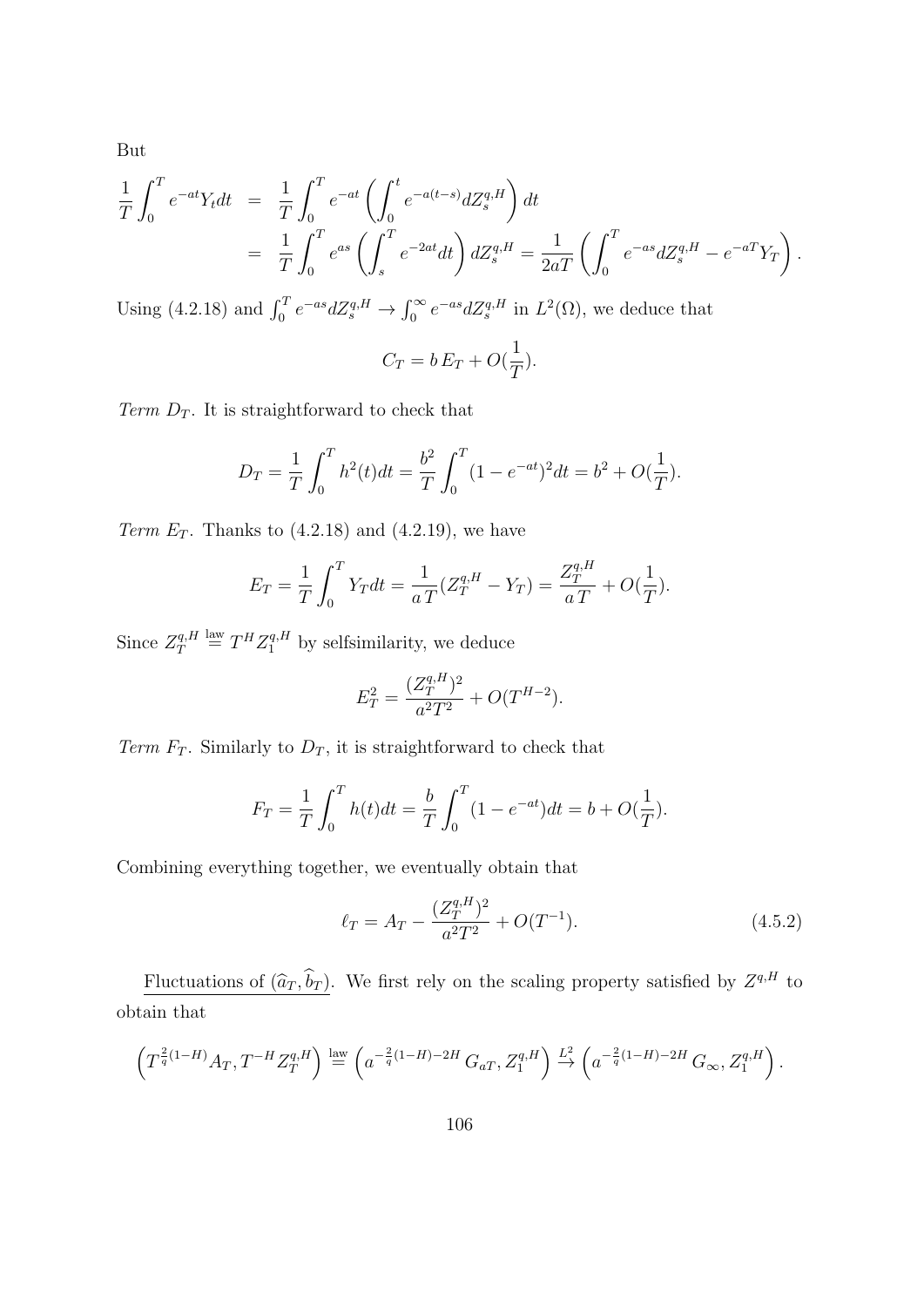If  $(q = 1 \text{ and } H > \frac{3}{4})$  or  $q \ge 2$ , a Taylor expansion yields

$$
T^{\frac{2}{q}(1-H)}\{\hat{a}_T - a\} = T^{\frac{2}{q}(1-H)}a \left[ \left( 1 + \frac{a^{2H} \ell_T}{H\Gamma(2H)} \right)^{-\frac{1}{2H}} - 1 \right]
$$
  
= 
$$
-\frac{a^{1+2H}}{2H^2\Gamma(2H)} \left( T^{\frac{2}{q}(1-H)}A_T - T^{\frac{2}{q}(1-H)-2} \frac{(Z_T^{q,H})^2}{a^2} \right) + o(1),
$$

implying in turn

$$
\left(T^{\frac{2}{q}(1-H)}\{\hat{a}_T - a\}, T^{1-H}\{\hat{b}_T - b\}\right)
$$
\n
$$
= \left(-\frac{a^{1+2H}}{2H^2\Gamma(2H)}\left[T^{\frac{2}{q}(1-H)}A_T - T^{2(\frac{1}{q}-1)(1-H)}\frac{(T^{-H}Z_T^{q,H})^2}{a^2}\right], \frac{T^{-H}Z_T^{q,H}}{a}\right) + o(1),
$$

so that

$$
\begin{aligned}\n\left(T^{\frac{2}{q}(1-H)}\{\hat{a}_T - a\}, T^{1-H}\{\hat{b}_T - b\}\right) \\
\xrightarrow{\text{law}} \left\{\n\begin{pmatrix}\n-\frac{a^{1-\frac{2}{q}(1-H)}}{2H^2\Gamma(2H)} G_{\infty}, \frac{Z_1^q}{a}\n\end{pmatrix} & \text{if } q \ge 2\n\end{pmatrix}\n\left(\n-\frac{a^{2H-1}}{2H^2\Gamma(2H)} (G_{\infty} - (B_1^H)^2), \frac{B_1^H}{a}\n\right) & \text{if } q = 1 \text{ and } H > \frac{3}{4}\n\end{aligned}\n\right.
$$

,

as claimed.

If  $q = 1$  and  $H < \frac{3}{4}$ , we write  $B<sup>H</sup>$  instead of  $Z<sup>1,H</sup>$  for simplicity. We deduce from  $(4.5.2)$  and  $T^{-2}(B_T^H)^2 \stackrel{\text{law}}{=} T^{2H-2}(B_1^H)^2$  that  $\sqrt{T} \ell_T =$ √  $TA_T + o(1)$ , so that

$$
\left(\sqrt{T}\{\widehat{a}_T-a\},T^{1-H}\{\widehat{b}_T-b\}\right)=\left(-\frac{a^{1+2H}}{2H^2\Gamma(2H)}\sqrt{T}A_T,\frac{T^{-H}B_T^H}{a}\right)+o(1),
$$

implying in turn by (4.2.12) that

$$
\left(\sqrt{T}\{\widehat{a}_T - a\}, T^{1-H}\{\widehat{b}_T - b\}\right) \to \left(-\frac{a^{1+4H}\sigma_H}{2H^2\Gamma(2H)}N, \frac{N'}{a}\right),\,
$$

where  $N, N' \sim N(0, 1)$  are independent, as claimed.

Finally, if  $q = 1$  and  $H = \frac{3}{4}$  $\frac{3}{4}$ , we deduce again from (4.5.2) and  $T^{-2}(B_T^{3/4})$  $\binom{3}{T}^2 \stackrel{\text{law}}{=}$  $T^{-\frac{1}{2}}(B_1^{3/4}$  $i^{3/4})^2$  that

$$
\sqrt{\frac{T}{\log T}} \ell_T = \sqrt{\frac{T}{\log T}} A_T + o(1),
$$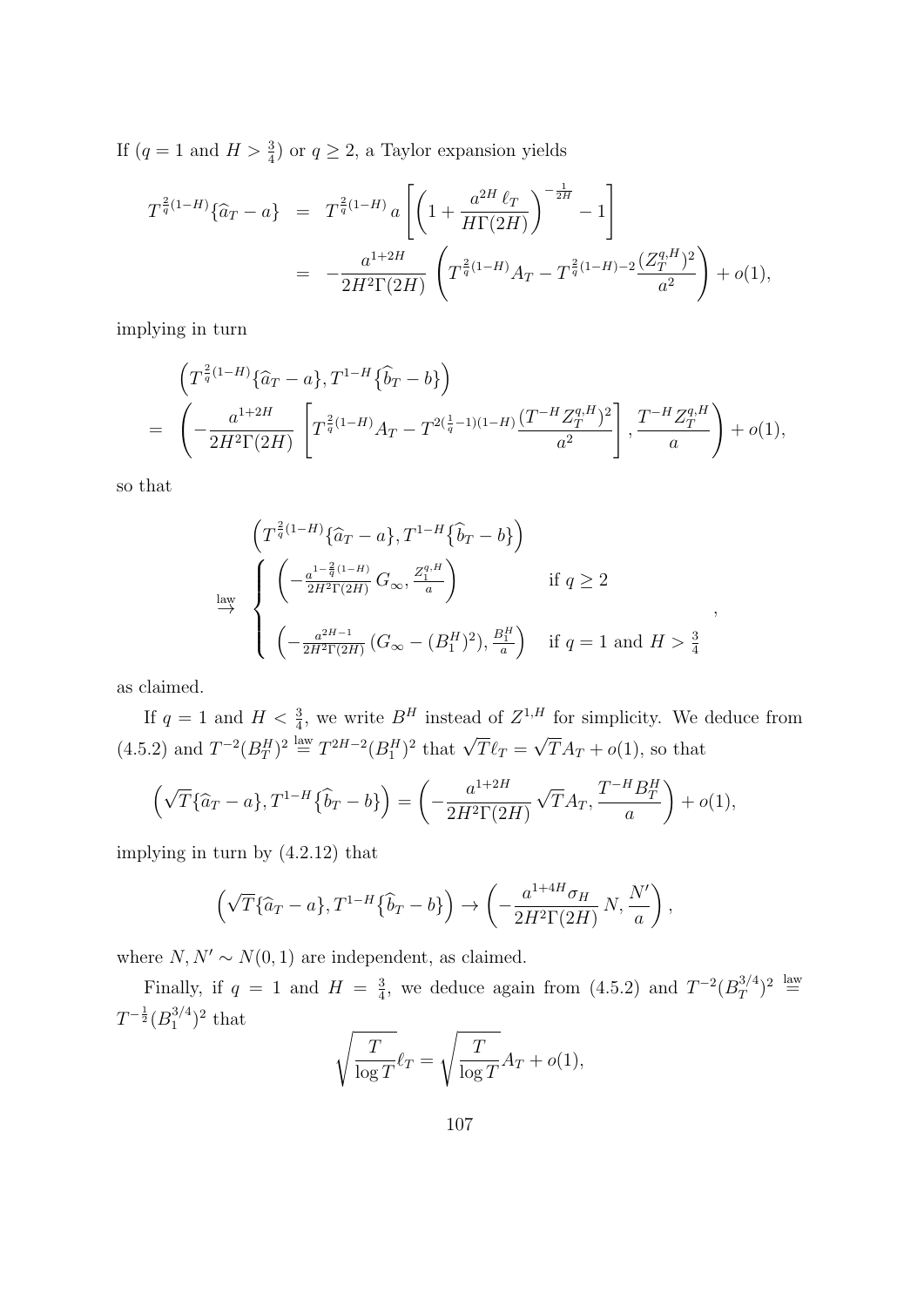so that, using (4.2.14),

$$
\left(\sqrt{\frac{T}{\log T}}\{\widehat{a}_T - a\}, T^{\frac{1}{4}}\{\widehat{b}_T - b\}\right) = \left(-\frac{16a^{\frac{5}{2}}}{9\sqrt{\pi}}\sqrt{\frac{T}{\log T}}A_T, \frac{T^{-\frac{3}{4}}B_T^H}{a}\right) + o(1) \rightarrow \left(\frac{3}{4}\sqrt{\frac{a}{\pi}}N, \frac{N'}{a}\right),
$$

where  $N, N' \sim N(0, 1)$  are independent.

 $\Box$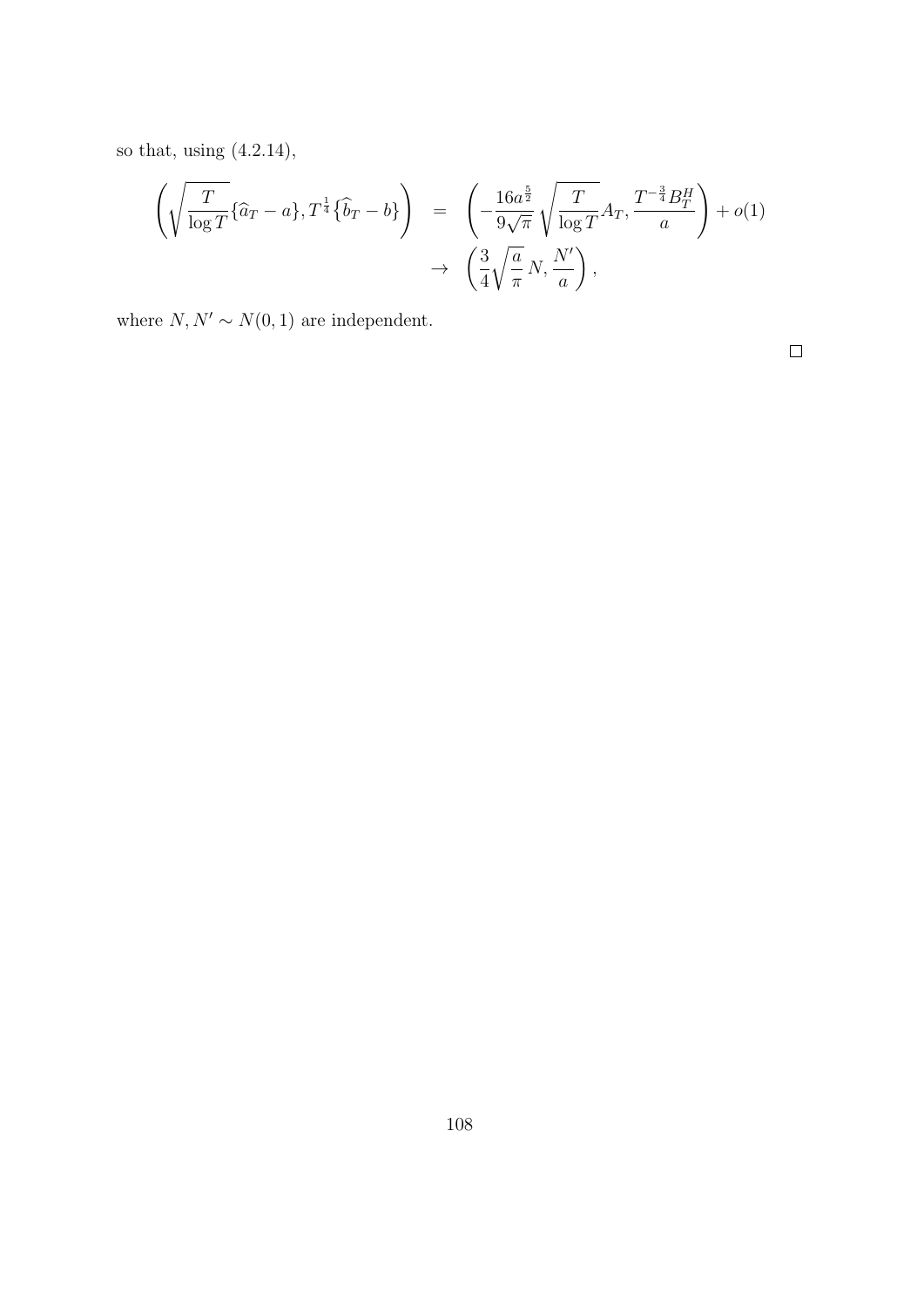# Bibliography

- [1] F. Comte and E. Renault (1998): Long memory in continuous-time stochastic volatility models. Math. Finance 8, no. 4, pp. 291-323.
- [2] A. Chronopoulou and F.G. Viens (2012): Estimation and pricing under longmemory stochastic volatility. Ann. Finance 8, no. 2-3, pp. 379-403.
- [3] Y. Hu and D. Nualart (2010): Parameter estimation for fractional Ornstein-Uhlenbeck processes. Stat. Probab. Lett. 80, no. 11-12, pp. 1030-1038.
- [4] Y. Hu, D. Nualart, H. Zhou (2017): Parameter estimation for fractional Ornstein-Uhlenbeck processes of general Hurst parameter, preprint.
- [5] M. Maejima, C. A. Tudor (2007): Wiener integrals with respect to the Hermite process and a non-central limit theorem. Stoch. Anal. Appl. 25, no. 5, 1043-1056.
- [6] I. Nourdin, D. Nualart and R. Zintout (2016): Multivariate central limit theorems for averages of fractional Volterra processes and applications to parameter estimation. Statist. Infer. Stoch. Proc. 19, no. 2, pp. 219-234.
- [7] I. Nourdin, G. Peccati (2012): Normal approximations with Malliavin calculus: From Stein's method to universality. Cambridge Tracts in Mathematics, 192. Cambridge University Press, Cambridge.
- [8] I. Nourdin, G. Poly (2013): Convergence in total variation on Wiener chaos. Stoch. Proc. Appl. 123, 651-674.
- [9] I. Nourdin and J. Rosinski  $(2014)$ : Asymptotic independence of multiple Wiener-Itô integrals and the resulting limit laws. Ann. Probab. 42, no. 2, 497-526.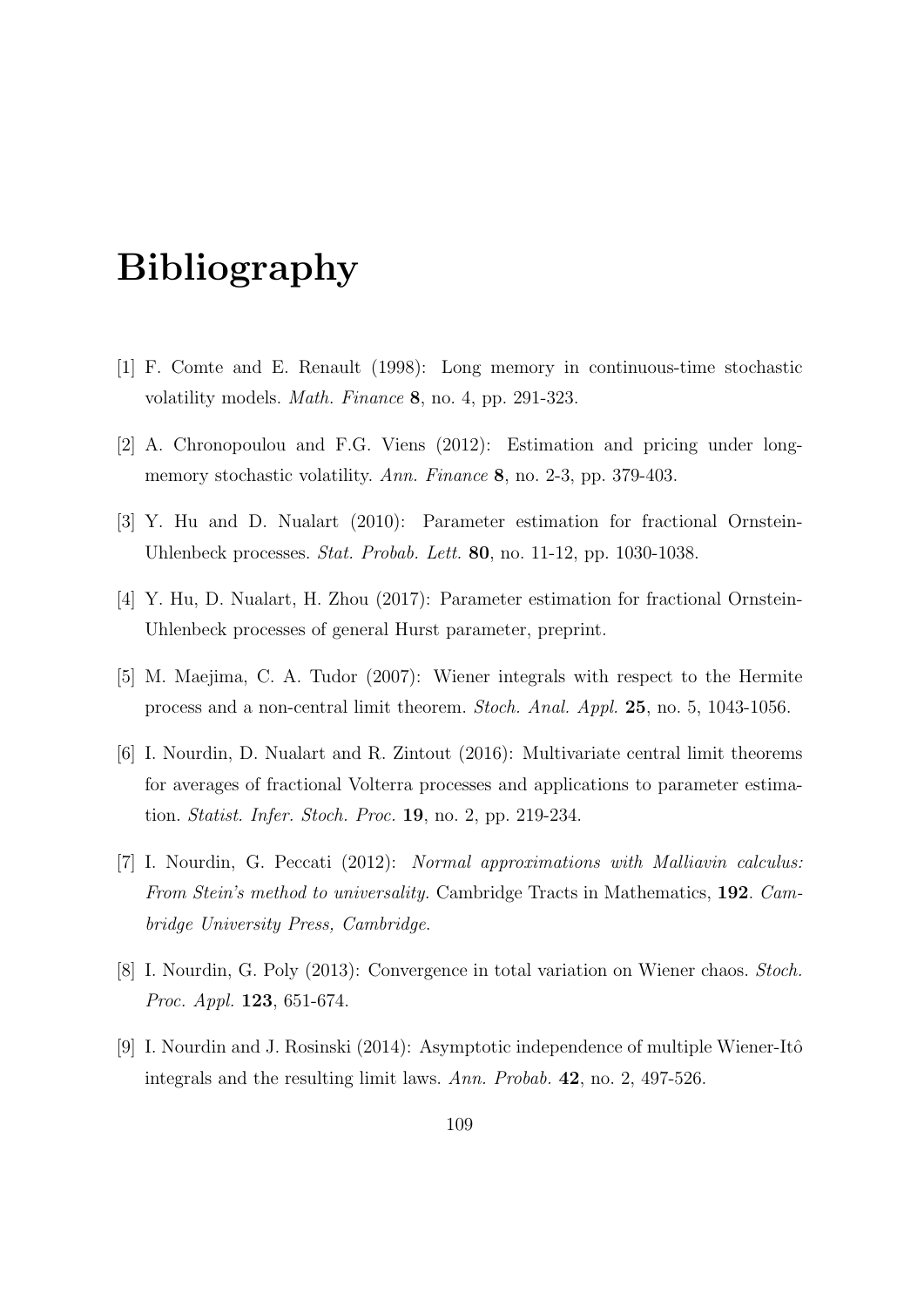- [10] D. Nualart (2006): The Malliavin calculus and related topics (Probability and Its Applications). Second edition. Springer.
- [11] D. Tran (2017): Non-central limit theorems for quadratic functionals of Hermitedriven long memory moving average processes. Stoch. Dyn. 18, no. 4.
- [12] C. A. Tudor (2013): Analysis of variations for self-similar processes: A stochastic calculus approach. Probability and its Applications. Springer.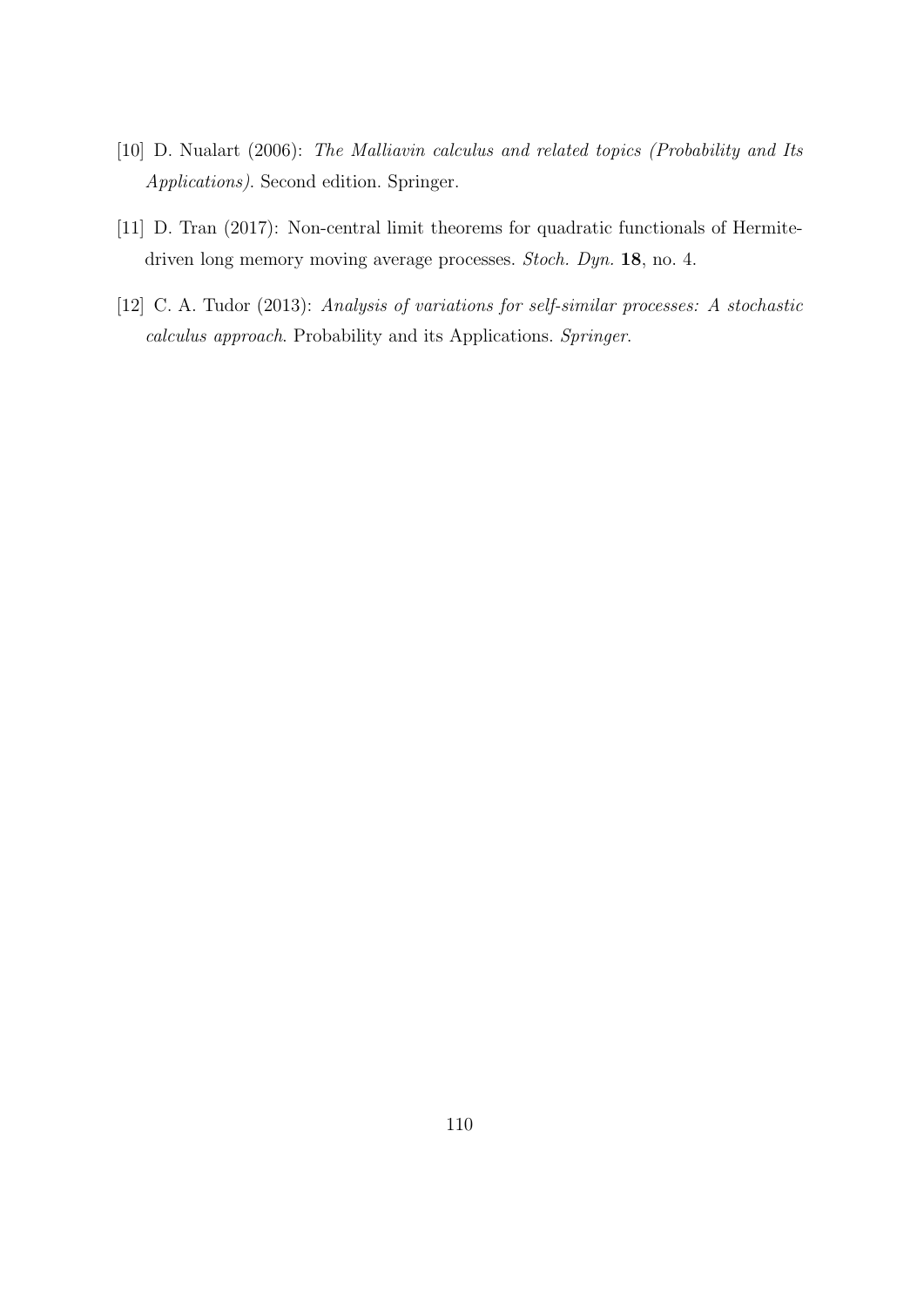## Chapter 5

# Fisher information and multivariate Fourth Moment Theorem

## T. T. Diu Tran

Université du Luxembourg

#### Abstract

Under the *non-degenerate* condition in the sense of Malliavin calculus, the convergence in Fisher information distance of random vectors whose components are multiple stochastic integrals to any Gaussian random vectors is actually equivalent to convergence of only the fourth moments of each component. Furthermore, by using the multivariate de Bruijn's identity and score vector-function, we show that the relative entropy is bounded from above by Fisher information, thus extending the result in [2]. The equivalence between several forms of convergence (namely, convergence in law, total variation distance, relative entropy, Fisher information distance and uniform convergence for densities) for sequences of uniformly non-degenerate random vectors having chaotic components is then given.

## 5.1 Preliminaries

Fix an integer  $d \geq 1$ . Throughout the paper, we consider a d-dimensional squareintegrable and centered random vector  $F = (F_1, \ldots, F_d)$  with invertible covariance matrix  $C > 0$  (i.e  $a^T C a > 0$ ,  $\forall a \in \mathbb{R}^d \setminus \{0\}$ ). Assume that the law of F admits a density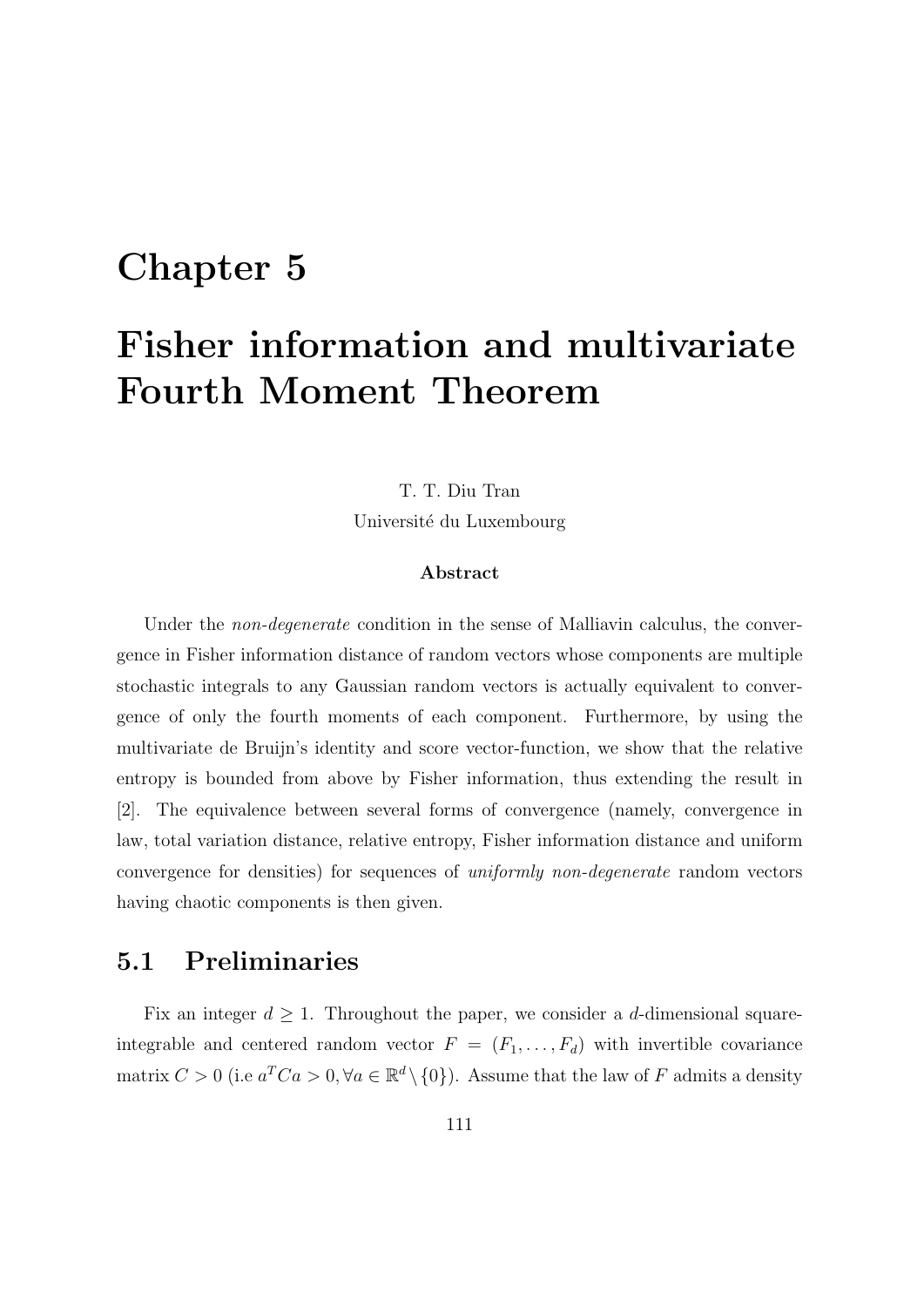$f = f_F$  with respect to the Lebesgue measure with support in  $\mathbb{R}^d$ . Let  $Z = (Z_1, \ldots, Z_d)$ be a d-dimensional centered Gaussian vector which has the same covariance matrix as F and admits the density  $\phi = \phi_d(.; C)$ . Without loss of generality, we may and will assume that the vectors  $F$  and  $Z$  are stochastically independent.

#### 5.1.1 Malliavin operators

Let  $\mathfrak H$  be a real separable Hilbert space with inner product  $\langle ., .\rangle$ . A centered Gaussian family  $X = \{X(h) : h \in \mathfrak{H}\}\,$ , defined on a probability space  $(\Omega, \mathcal{F}, P)$ , is called *isonormal* Gaussian process over  $\mathfrak{H}$  if  $E[X(h_1)X(h_2)] = \langle h, g \rangle_{\mathfrak{H}}$  for every  $h_1, h_2 \in \mathfrak{H}$ .

Let  $S$  be the set of all smooth cylindrical random variables of the form

$$
F = g(X(h_1), \ldots, X(h_n)),
$$

where  $n \geq 1, h_i \in \mathfrak{H}$ , and g is infinitely differentiable such that all its partial derivatives have at most polynomial growth. The *Malliavin derivative* of  $F$  with respect to  $X$  is the element of  $L^2(\Omega; \mathfrak{H})$  defined by

$$
DF = \sum_{i=1}^{n} \frac{\partial g}{\partial x_i} (X(h_1), \dots, X(h_n)) h_i.
$$

In particular,  $DX(h) = h$ . For any  $m \geq 1$  and  $p \geq 1$ , we denote by  $\mathbb{D}^{m,p}$  the closure of  $S$  with respect to the norm

$$
||F||_{m,p}^p = E[|F|^p] + \sum_{j=1}^m E[||D^j F||_{\mathfrak{H}^{\otimes j}}^p].
$$

The Malliavin derivaive D satisfies the *chain rule*: if  $\varphi : \mathbb{R}^n \to \mathbb{R}$  is in  $\mathcal{C}_b^1$  and if  $F_1, \ldots, F_n$  are in  $\mathbb{D}^{1,2}$ , then  $\varphi(F_1, \ldots, F_n) \in \mathbb{D}^{1,2}$  and we have

$$
D\varphi(F_1,\ldots,F_n)=\sum_{i=1}^n\frac{\partial\varphi}{\partial x_i}(F_1,\ldots,F_n)DF_i.
$$

The *divergence operator*  $\delta$  is defined as the adjoint of the derivaive operator D. A random element  $u \in L^2(\Omega, \mathfrak{H})$  belongs to the domain of the divergence operator  $\delta$ , denoted  $Dom(\delta)$ , if and only if it satisfies

$$
|E[\langle DF, u \rangle_{\mathfrak{H}}]| \le c_u \sqrt{E[F^2]} \quad \text{for any } F \in \mathcal{S}.
$$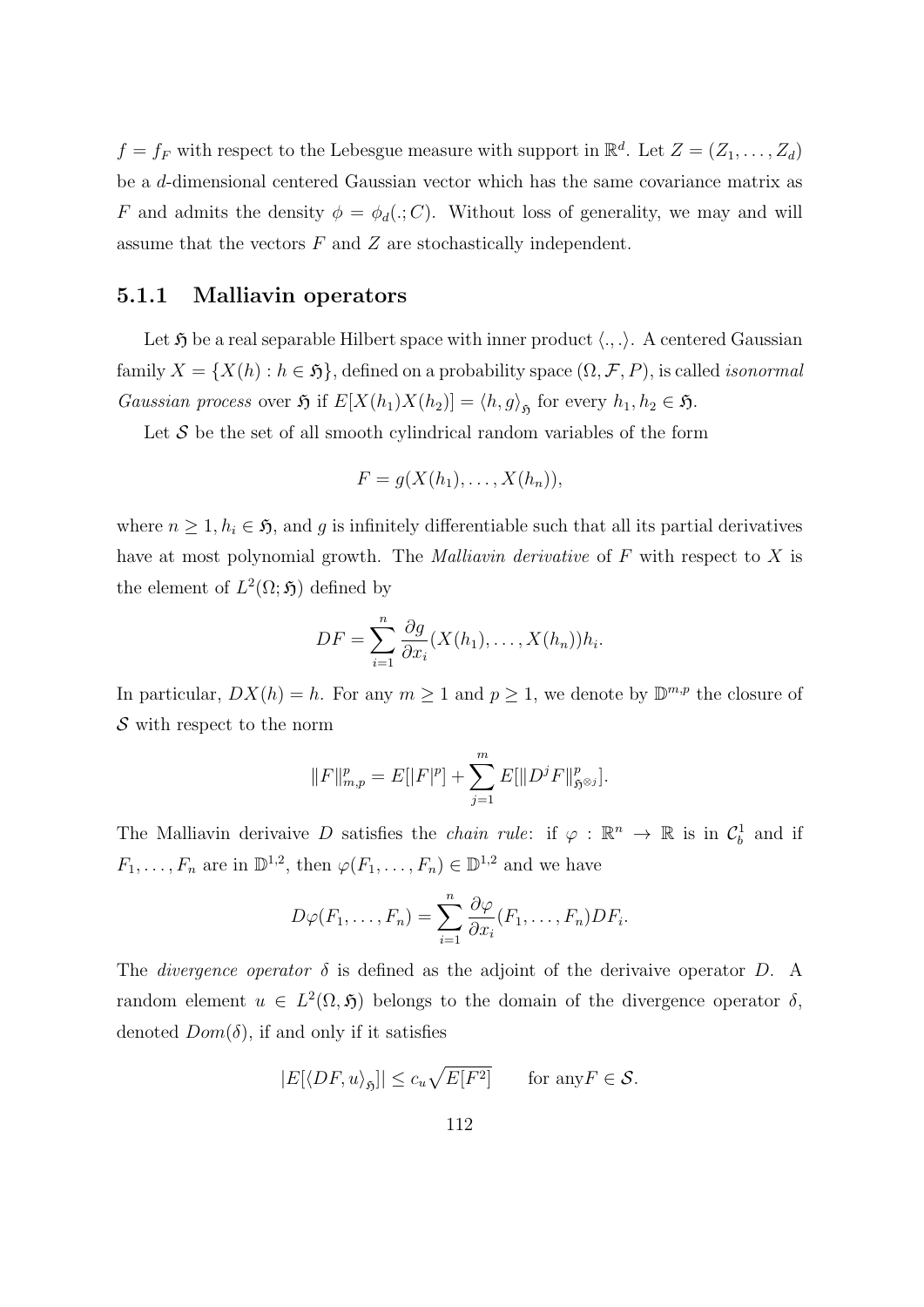If  $u \in Dom(\delta)$ , then  $\delta(u)$  is defined by the so-called *integration by parts formula*:

$$
E[F\delta(u)] = E[\langle DF, u \rangle_{\mathfrak{H}}],
$$

for every  $F \in \mathbb{D}^{1,2}$ .

## 5.1.2 Peccati-Tudor theorem for vector-valued multiple stochastic integrals

Let us state the following very useful result roughly asserting that, for vectors of multiple integrals, joint convergence is actually equivalent to componentwise convergence.

**Theorem 5.1.1.** ([3]) Let  $d \geq 2$  and  $q_1, \ldots, q_d \geq 1$  be some fixed integers. Consider vectors

$$
F_n = (F_{n,1}, \ldots F_{n,d}) = (I_{q_1}(f_{n,1}), \ldots I_{q_d}(f_{n,d})), \quad n \ge 1,
$$

with  $f_{n,i} \in \mathfrak{H}^{\odot q_i}$ . Let  $N \sim \mathcal{N}_d(0, C)$  with det  $(C) > 0$  and assume that

$$
\lim_{n \to \infty} E[F_{n,i}F_{n,j}] = C_{i,j}, \quad 1 \ge i, j \le d.
$$

Then, as  $n \to \infty$ , the following two assertions are equivalent:

- a)  $F_n$  converges in law to N;
- b) For every  $1 \leq i \leq d$ ,  $F_{n,i}$  converges in law to  $\mathcal{N}(0, C_{i,i})$ .

## 5.2 Main results

We now state and prove our main results, already presented in the Introduction of this thesis. We keep and use the same notation and definitions as in the Introduction.

## 5.2.1 Multivariate de Bruijn's identity and upper bound for relative entropy

Let us recall first the following elementary inequality: if  $A, B$  are two  $d \times d$  symmetric matrices, and if A is semi-positive definite, then

$$
\lambda_{\min}(B) \times \text{tr}(A) \le \text{tr}(AB) \le \lambda_{\max}(B) \times \text{tr}(A),\tag{5.2.1}
$$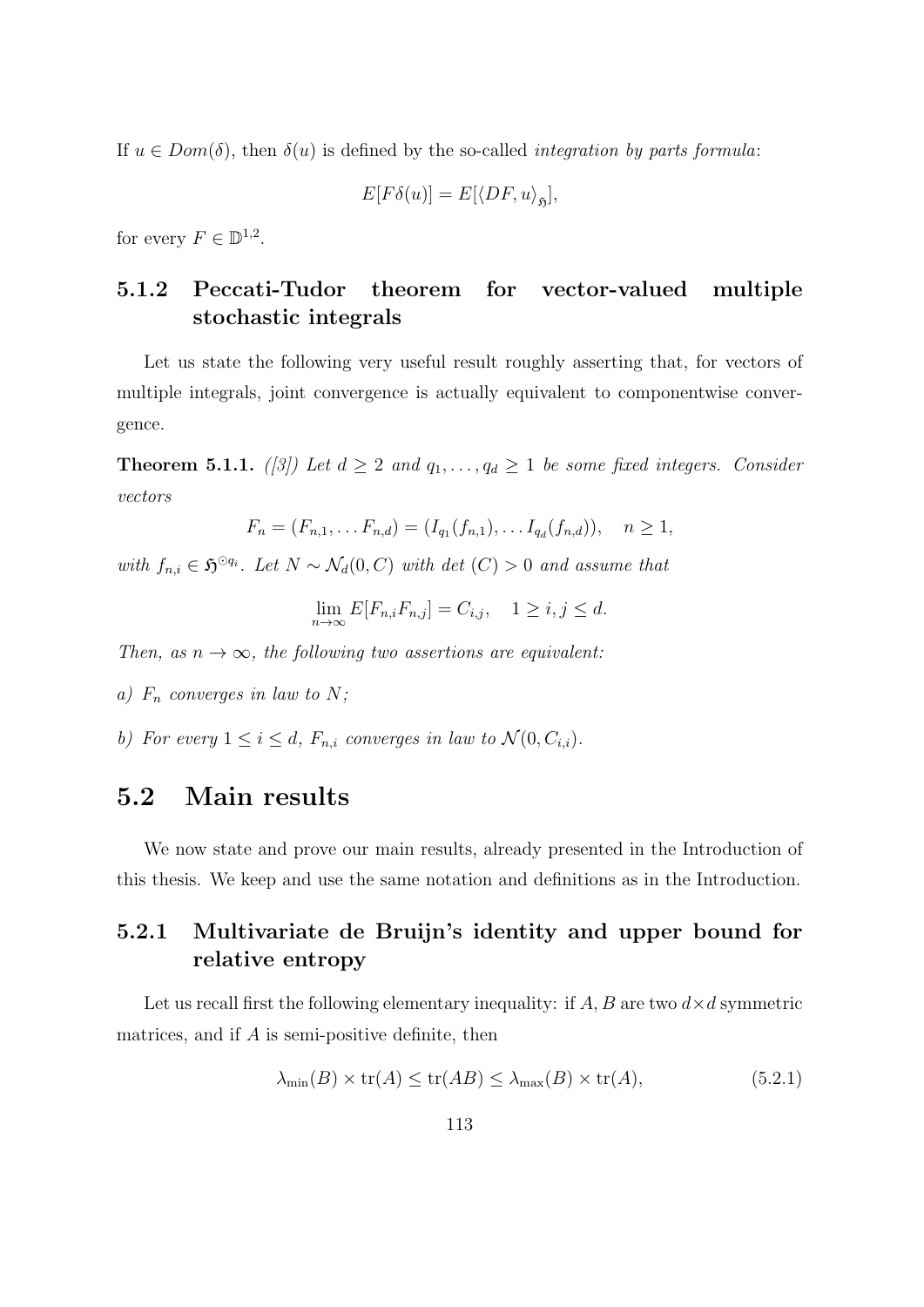where  $\lambda_{\min}(B)$  and  $\lambda_{\max}(B)$  stand for the minimum and maximum eigenvalues of B, respectively. Observe that  $\lambda_{\max}(B) = ||B||_{op}$ , the operator norm of B.

**Proposition 5.2.1.** Let F and Z be independent random vectors with the same covariance matrix C. Then,

$$
D(F||Z) \le ||C||_{op} \times \frac{1}{2} tr(C^{-1}J_{st}(F)) = ||C||_{op} \times \frac{1}{2} \Big( tr(J(F)) - tr(J(Z)) \Big). \tag{5.2.2}
$$

As a consequence,

$$
||f - \phi||_{L^1(\mathbb{R}^d)}^2 = 4(d_{TV}(F, Z))^2 \le 2D(F||Z) \le ||C||_{op} tr(C^{-1}J_{st}(F)).
$$
\n(5.2.3)

*Proof.* Write  $tr(J_{st}(F_t)) = tr(C^{-1}J_{st}(F_t)C)$  and apply (5.2.1) to  $A = C^{-1}J_{st}(F_t)$  and  $B = C$ , in order to obtain that

$$
\mathrm{tr}(J_{st}(F_t)) \leq ||C||_{op} \times \mathrm{tr}(C^{-1}J_{st}(F_t)) = ||C||_{op} \Big( \mathrm{tr}(J(F_t)) - \mathrm{tr}(C^{-1}) \Big).
$$

Furthermore, from definition (1.3.15), it is easily seen that (see appendix for details)

$$
\rho_t(F_t) = E[\sqrt{t}\rho_F(F) + \sqrt{1-t}\rho_Z(Z)|F_t].
$$

Then, by Jensen's inequality, the independence of F and Z and the fact that  $E[\rho_F(F)] =$ 0 and  $J(Z) = C^{-1}$ , we have

$$
tr(J(F_t)) = \sum_{j=1}^{d} E[(\rho_{t,j}(F_t))^2]
$$
  
\n
$$
= \sum_{j=1}^{d} E\left[ \left( E[\sqrt{t}\rho_{F,j}(F) + \sqrt{1-t}\rho_{Z,j}(Z)|F_t] \right)^2 \right]
$$
  
\n
$$
\leq \sum_{j=1}^{d} E\left[ E\left[ \left( \sqrt{t}\rho_{F,j}(F) + \sqrt{1-t}\rho_{Z,j}(Z) \right)^2 |F_t] \right] \qquad \text{(Jensen)}
$$
  
\n
$$
= \sum_{j=1}^{d} E\left[ \left( \sqrt{t}\rho_{F,j}(F) + \sqrt{1-t}\rho_{Z,j}(Z) \right)^2 \right]
$$
  
\n
$$
= \sum_{j=1}^{d} E\left[ \left( \sqrt{t}\rho_{F,j}(F) \right)^2 \right] + \sum_{j=1}^{d} E\left[ \left( \sqrt{1-t}\rho_{Z,j}(Z) \right)^2 \right]
$$
  
\n
$$
= t \text{ tr}(J(F)) + (1-t) \text{ tr}(J(Z))
$$
  
\n
$$
= t \text{ tr}(J(F)) - \text{ tr}(C^{-1})) + \text{ tr}(C^{-1}).
$$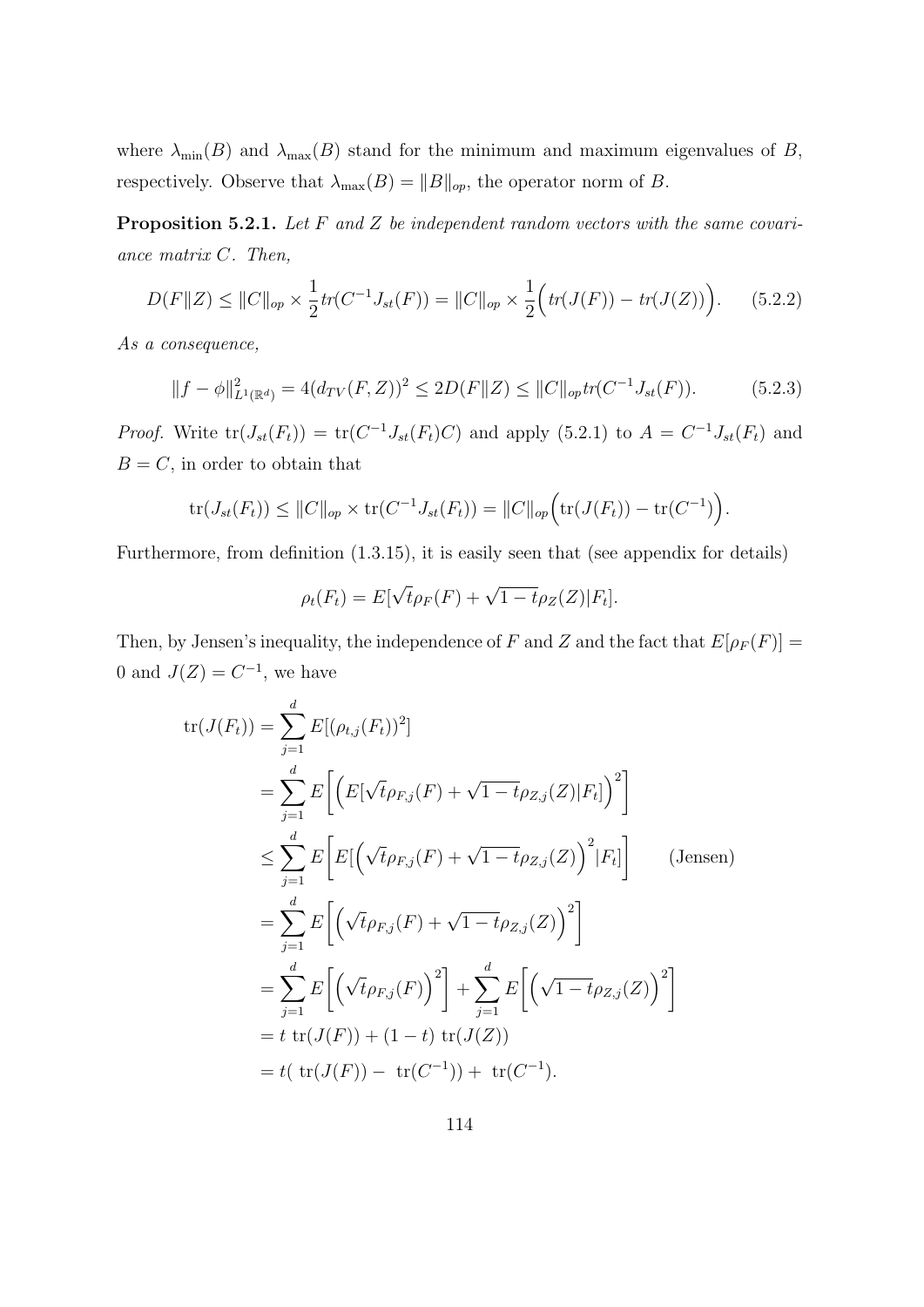Putting everything together, we obtain

$$
D(F||Z) = \int_0^1 \frac{\text{tr}(J_{st}(F_t))}{2t} dt \le ||C||_{op} \frac{1}{2} \int_0^1 \frac{\text{tr}(J(F_t)) - \text{tr}(C^{-1})}{t} dt
$$
  
 
$$
\le ||C||_{op} \frac{1}{2} (\text{tr}(J(F)) - \text{tr}(C^{-1})) = ||C||_{op} \frac{1}{2} \text{tr}(C^{-1}J_{st}(F)).
$$

 $\Box$ 

Our proof is complete.

## 5.2.2 Convergence in the sense of Fisher information in the multivariate Fourth Moment Theorem

The next theorem (Theorem 5.2.3) will rely on the following notion of nondegeneracy.

**Definition 5.2.2.** ([1, Sec.5]) A random vector  $F = (F_1, \ldots, F_d)$  in  $\mathbb{D}^{\infty}$  is called nondegenerate if its Malliavin matrix  $\gamma_F = (\langle DF_i, DF_j \rangle_{\mathfrak{H}})_{1 \leq i,j \leq d}$  is invertible a.s. and  $(\det \gamma_F)^{-1} \in \cap_{p \geq 1} L^p(\Omega).$ 

Recall the notation:  $C = (E[F_i F_j])_{1 \leq i,j \leq d}$  covariance matrix of F and  $Q :=$  $diag(q_1, \ldots, q_d).$ 

**Theorem 5.2.3.** Let  $F = (F_1, \ldots, F_d) = (I_{q_1}(f_1), \ldots, I_{q_d}(f_d))$  be a non-degenerate random vector with  $1 \leq q_1 \leq \ldots \leq q_d$  and  $f_i \in \mathfrak{H}^{\odot q_i}$ . Let  $\gamma_F$  be the Malliavin matrix of F. Then, for any real number  $p > 12$ ,

$$
tr(C^{-1}J_{st}(F)) \leq cst(C,Q,d) \|(det\gamma_F)^{-1}\|_p^4 \sum_{j=1}^d \left\| \|DF_j\|_{\mathfrak{H}}^2 - q_j c_{jj} \right\|_{L^2(\Omega)}.
$$
 (5.2.4)

*Proof.* Denote by  $\gamma_F^{-1} = ((\gamma_F^{-1}))$  $(\mathcal{F}^{-1})_{ij}$ <sub>1≤*i*,*j*≤*d* the inverse matrix of the Malliavin matrix  $\gamma_F$ .</sub> Note that

$$
D((\gamma_F^{-1})_{ij}DF_j) = D(\gamma_F^{-1})_{ij} \otimes DF_j + (\gamma_F^{-1})_{ij}D^2F_j.
$$

Applying Hölder's inequality with  $\frac{1}{p} + \frac{1}{q}$  $\frac{1}{q} = 1$  we have

$$
E\Big[\|(\gamma_F^{-1})_{ij}DF_j\|_{\mathfrak{H}}\Big] \leq E\Big[|(\gamma_F^{-1})_{ij}|\|DF_j\|_{\mathfrak{H}}\Big] \leq E\Big[|(\gamma_F^{-1})_{ij}|^p\Big]^{\frac{1}{p}}E\Big[\|DF_j\|_{\mathfrak{H}}^q\Big]^{\frac{1}{q}}
$$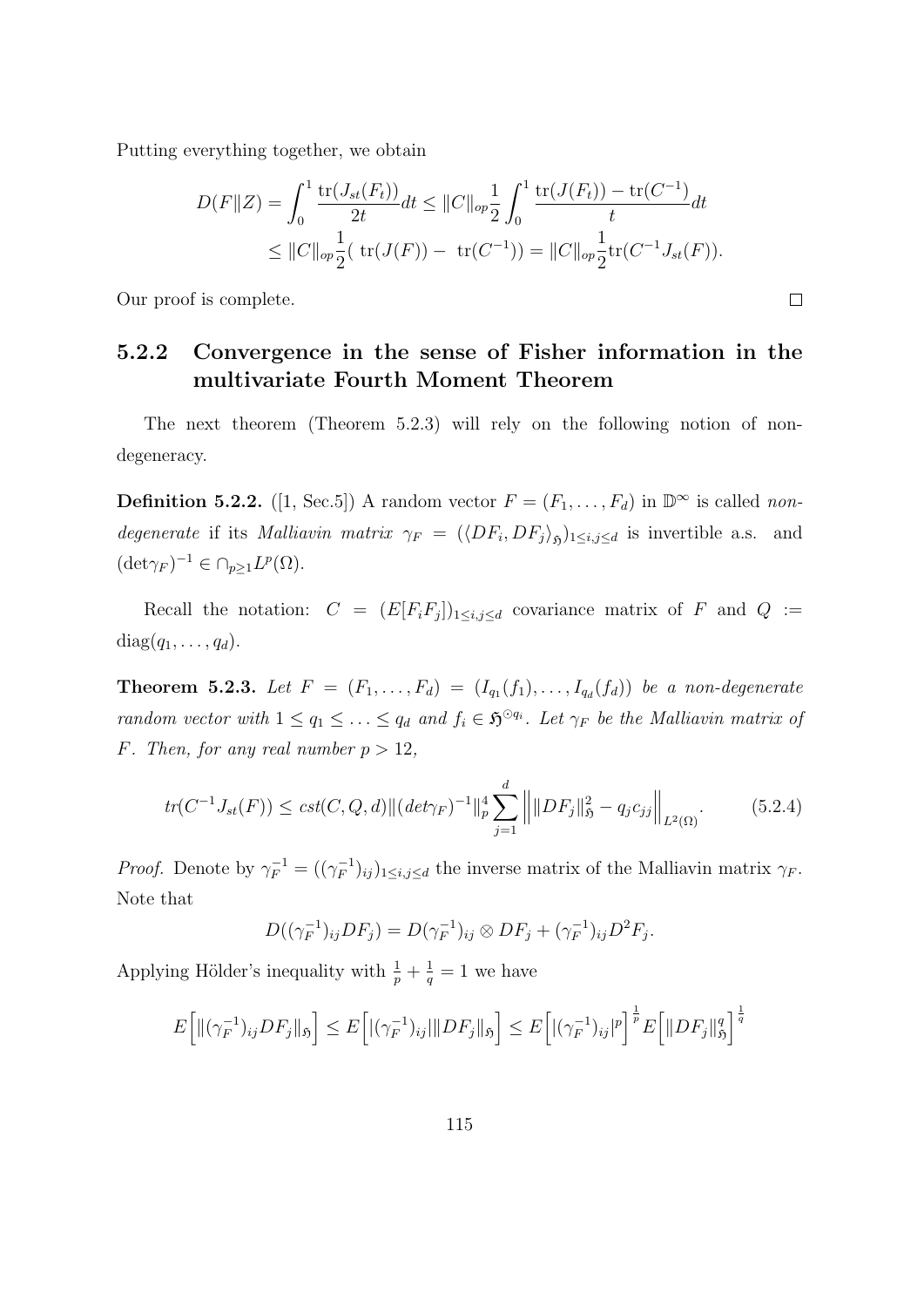and

$$
E\left[\|D((\gamma_F^{-1})_{ij}DF_j)\|_{\mathfrak{H}^{\otimes2}}^2\right]
$$
  
\n
$$
\leq E\left[\|D(\gamma_F^{-1})_{ij}\|_{\mathfrak{H}}^2\|DF_j\|_{\mathfrak{H}}^2\right] + E\left[\|(\gamma_F^{-1})_{ij}|^2\|D^2F_j\|_{\mathfrak{H}^{\otimes2}}^2\right]
$$
  
\n
$$
\leq E\left[\|D(\gamma_F^{-1})_{ij}\|_{\mathfrak{H}}^{2p}\right]^{\frac{1}{p}} E\left[\|DF_j\|_{\mathfrak{H}}^{2q}\right]^{\frac{1}{q}} + E\left[\|(\gamma_F^{-1})_{ij}|^{2p}\right]^{\frac{1}{p}} E\left[\|D^2F_j\|_{\mathfrak{H}^{\otimes2}}^{2q}\right]^{\frac{1}{q}}.
$$

Recall from [1, Lemma 5.6] that, for any real number  $p > 1$ ,  $\|\gamma_F^{-1}\|$  $||r_F^{-1}||_p \leq c ||(\det \gamma)^{-1}||_{2p}$ where the constant c depends on  $q_1, \ldots, q_d$  and C. Combining this with the hypercontractivity property of Wiener chaos, we conclude that  $(\gamma_F^{-1})$  $(F^{-1})_{ij}DF_j \in \mathbb{D}^{1,2}$ . The Meyer inequality eventually yields that  $(\gamma_F^{-1})$  $(F_F^{-1})_{ij} DF_j \in \text{Dom}\delta.$ 

Let  $\varphi : \mathbb{R}^n \to \mathbb{R}$  be a test function. We have, on one hand, for all  $1 \leq i \leq d$ 

$$
\langle DF_i, D\varphi(F) \rangle_{\mathfrak{H}} = \sum_{j=1}^d \partial_j \varphi(F) \langle DF_i, DF_j \rangle_{\mathfrak{H}}.
$$

It follows that

$$
\partial_j \varphi(F) = \sum_{k=1}^d (\gamma_F^{-1})_{jk} \langle DF_k, D\varphi(F) \rangle_{\mathfrak{H}}.
$$
\n(5.2.5)

Therefore,

$$
-E[\rho_{F,i}(F)\varphi(F)] = E[\partial_i\varphi(F)] = \sum_{j=1}^d E\Big[\langle D\varphi(F), (\gamma_F^{-1})_{ij} DF_j \rangle_{\mathfrak{H}}\Big]
$$

$$
= \sum_{j=1}^d E\Big[\delta\Big((\gamma_F^{-1})_{ij} DF_j\Big)\varphi(F)\Big]
$$

Hence

$$
\rho_{F,i}(F) = -E\bigg[\delta\bigg(\sum_{j=1}^d (\gamma_F^{-1})_{ij} DF_j\bigg)\bigg|F\bigg].
$$

On the other hand, denote by  $C^{-1} = (c_{ij}^{-1})_{1 \le i,j \le d}$  the inverse matrix of  $C =$  $(E[F_i F_j])_{1 \leq i,j \leq d}$ . Since  $\delta DF_j = q_j F_j$ , we can write

$$
(C^{-1}F)_i = \sum_{j=1}^d c_{ij}^{-1} F_j = \sum_{j=1}^d c_{ij}^{-1} \frac{1}{q_j} \delta DF_j = \delta \left( \sum_{j=1}^d c_{ij}^{-1} \frac{1}{q_j} DF_j \right).
$$

Therefore,

$$
\rho_{F,i}(F) + (C^{-1}F)_i = -\sum_{j=1}^d E\bigg[\delta\bigg((\gamma_F^{-1})_{ij}DF_j - c_{ij}^{-1}\frac{1}{q_j}DF_j\bigg)\bigg|F\bigg].
$$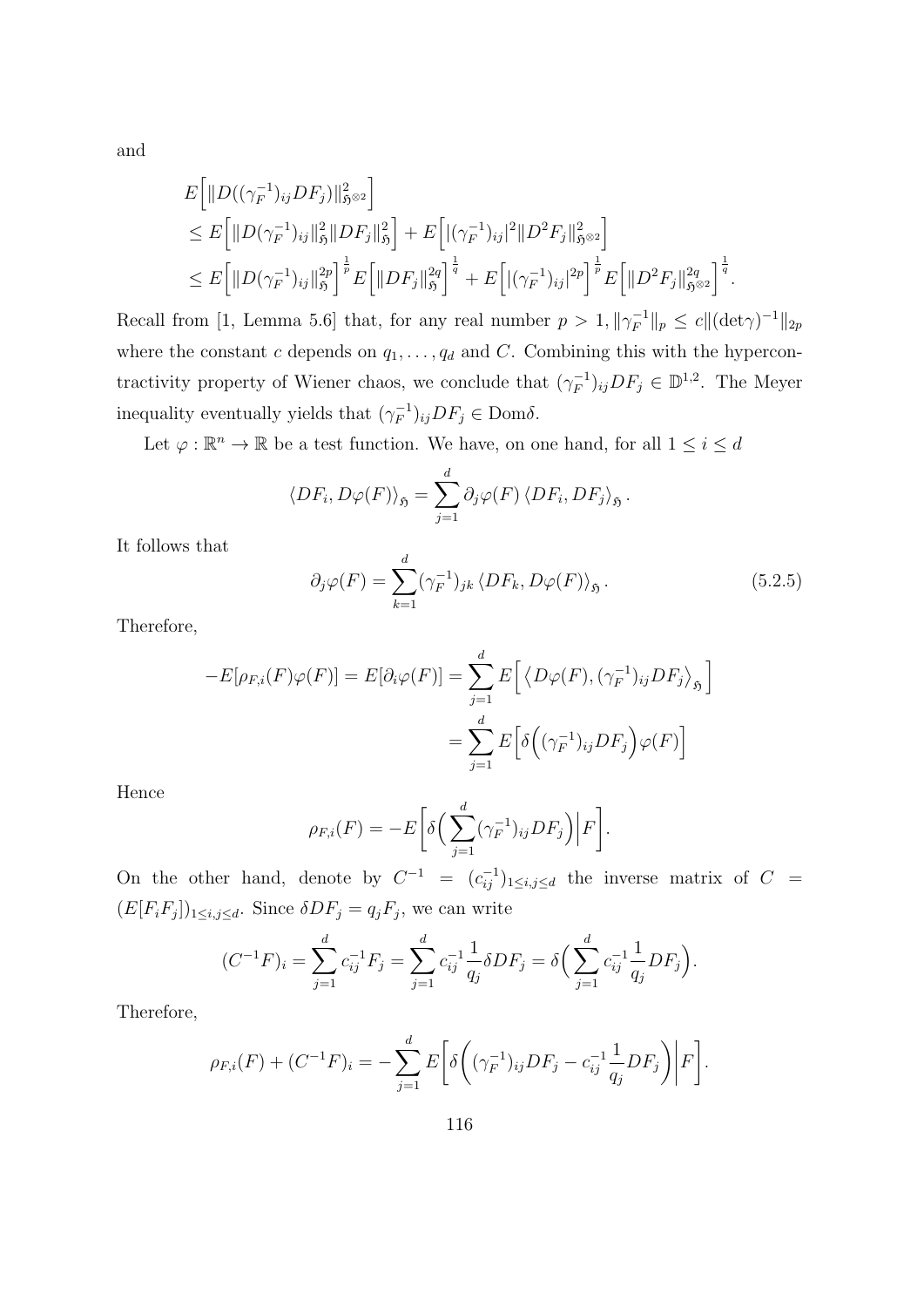From (1.3.14) and by Jensen inequality, we have

$$
tr(C^{-1}J_{st}(F)) = \sum_{i=1}^{d} E\Big[\Big(\rho_{F,i}(F) + (C^{-1}F)_i\Big)^2\Big]
$$
  
\n
$$
= \sum_{i=1}^{d} E\Big[\Big(\sum_{j=1}^{d} E\Big[\delta\Big((\gamma_F^{-1})_{ij}DF_j - c_{ij}^{-1}\frac{1}{q_j}DF_j\Big)\Big|F\Big]\Big)^2\Big]
$$
  
\n
$$
\leq d \sum_{i=1}^{d} E\Big[\sum_{j=1}^{d} \Big(E\Big[\delta\Big((\gamma_F^{-1})_{ij}DF_j - c_{ij}^{-1}\frac{1}{q_j}DF_j\Big)\Big|F\Big]\Big)^2\Big]
$$
  
\n
$$
= d \sum_{i,j=1}^{d} E\Big[\delta\Big((\gamma_F^{-1})_{ij}DF_j - c_{ij}^{-1}\frac{1}{q_j}DF_j\Big)^2\Big]
$$
  
\n
$$
= d \sum_{i,j=1}^{d} E\Big[\delta\Big(DF_j\Big((\gamma_F^{-1})_{ij} - \frac{c_{ij}^{-1}}{q_j}\Big)\Big)^2\Big].
$$

Now, use the Meyer inequality to get that

$$
E\bigg[\delta\bigg(DF_j((\gamma_F^{-1})_{ij}-\frac{c_{ij}^{-1}}{q_j})\bigg)^2\bigg] \leq \text{cst}\bigg\|\bigg((\gamma_F^{-1})_{ij}-\frac{c_{ij}^{-1}}{q_j}\bigg)DF_j\bigg\|_{\mathbb{D}^{1,2}}^2
$$
  

$$
\leq \text{cst}\bigg(E\bigg[\bigg\|\bigg((\gamma_F^{-1})_{ij}-\frac{c_{ij}^{-1}}{q_j}\bigg)DF_j\bigg\|_{\mathfrak{H}}^2\bigg] + E\bigg[\bigg\|D\bigg((\gamma_F^{-1})_{ij}-\frac{c_{ij}^{-1}}{q_j}\bigg)DF_j\bigg\|_{\mathfrak{H}^{\otimes 2}}^2\bigg]\bigg).
$$

Notice that

$$
E\left[\left\|\left((\gamma_F^{-1})_{ij} - \frac{c_{ij}^{-1}}{q_j}\right)DF_j\right\|_{\mathfrak{H}}^2\right]
$$
  
= 
$$
E\left[\left|(\gamma_F^{-1})_{ij} - \frac{c_{ij}^{-1}}{q_j}\right|^2 \|DF_j\|_{\mathfrak{H}}^2\right] \leq E\left[\left|(\gamma_F^{-1})_{ij} - \frac{c_{ij}^{-1}}{q_j}\right|^{2p}\right]^{\frac{1}{p}} E\left[\|DF_j\|_{\mathfrak{H}}^{2q}\right]^{\frac{1}{q}}
$$

and

$$
E\left[\left\|D\left(\left((\gamma_F^{-1})_{ij} - \frac{c_{ij}^{-1}}{q_j}\right)DF_j\right)\right\|_{\mathfrak{H}^{\otimes2}}^2\right] \right]
$$
  
\n
$$
\leq 2E\left[\left\|D\left((\gamma_F^{-1})_{ij} - \frac{c_{ij}^{-1}}{q_j}\right)\right\|_{\mathfrak{H}}^2\|DF_j\|_{\mathfrak{H}}^2\right] + 2E\left[\left|\left((\gamma_F^{-1})_{ij} - \frac{c_{ij}^{-1}}{q_j}\right)\right|^2\|D^2F_j\|_{\mathfrak{H}^{\otimes2}}^2\right]
$$
  
\n
$$
\leq 2E\left[\left\|D((\gamma_F^{-1})_{ij} - \frac{c_{ij}^{-1}}{q_j})\right\|_{\mathfrak{H}}^2\right]^{\frac{1}{p}}E\left[\|DF_j\|_{\mathfrak{H}}^{2q}\right]^{\frac{1}{q}}
$$
  
\n
$$
+ 2E\left[\left|\left((\gamma_F^{-1})_{ij} - \frac{c_{ij}^{-1}}{q_j}\right)\right|^{2p}\right]^{\frac{1}{p}}E\left[\|D^2F_j\|_{\mathfrak{H}^{\otimes2}}^2\right]^{\frac{1}{q}}.
$$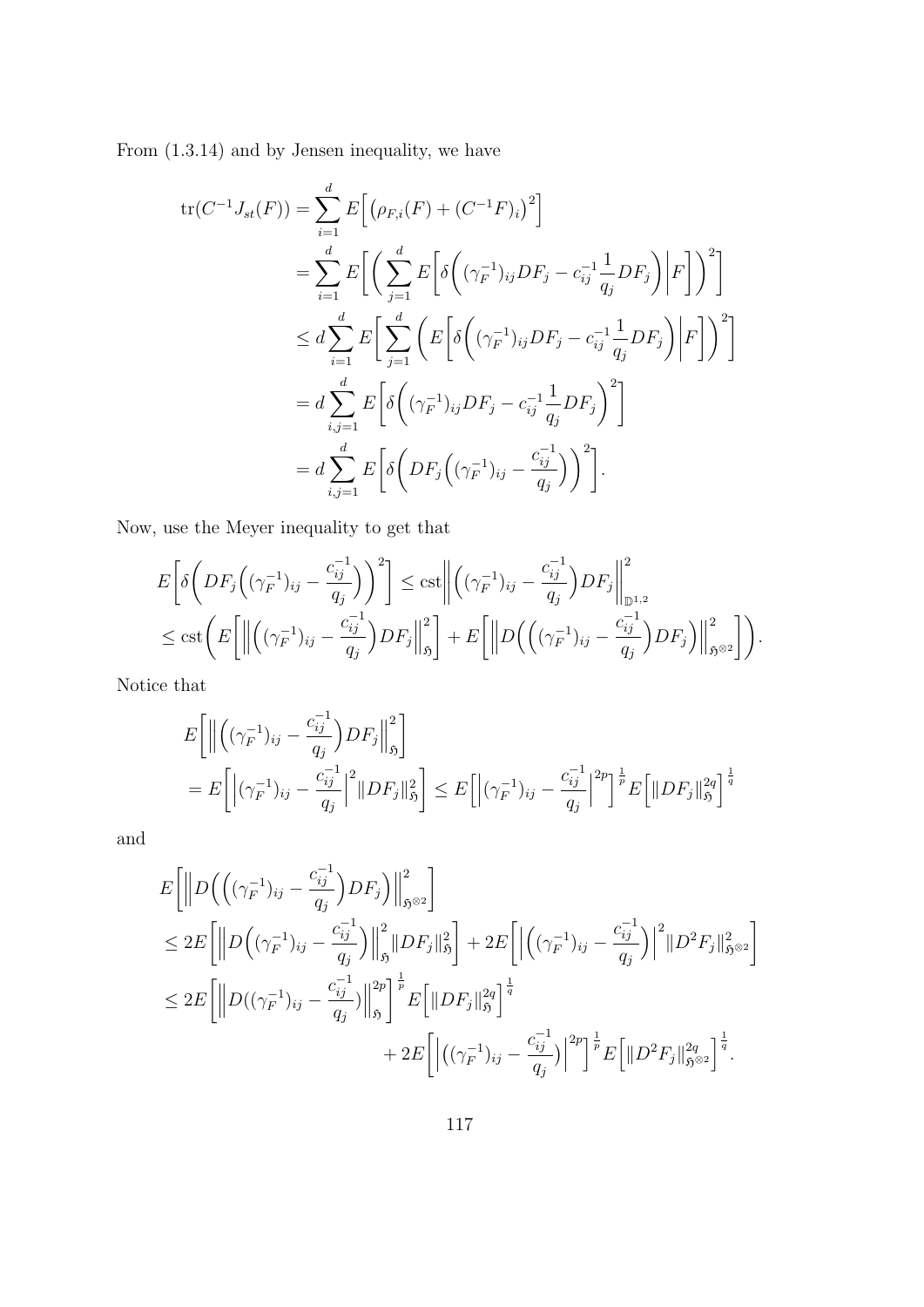Applying the hypercontractivity for  $||DF_j||_{\mathfrak{H}}^{2q}$  $_{5}^{2q}$  and  $||D^2F_j||_{5^{\otimes 2}}^{2q}$  yields

$$
\text{tr}(C^{-1}J_{st}(F)) \le c \sum_{i,j=1}^d \left\| (\gamma_F^{-1})_{ij} - \frac{c_{ij}^{-1}}{q_j} \right\|_{\mathbb{D}^{1,2p}}^2 = c \left\| \gamma_F^{-1} - C^{-1} Q^{-1} \right\|_{1,2p}^2.
$$

Finally, recall from [1, Lemma 5.7] that for all  $p > 12$ ,

$$
\left\|\gamma_F^{-1} - C^{-1}Q^{-1}\right\|_{1,2p} \le c \|\left(\det \gamma_F\right)^{-1}\|_p^4 \sum_{j=1}^d \left\| \|DF_j\|_{\mathfrak{H}}^2 - q_j c_{jj} \right\|_{L^2(\Omega)},
$$

where the constant  $c$  depends only on  $C, Q$  and  $d$ . This completes the proof.

 $\Box$ 

#### 5.2.3 Equivalence between several forms of convergence

The following statement contains a set of equivalence between several forms of convergence for vectors of multiple integrals, under a uniform non-degeneracy condition.

Corollary 5.2.4. Let  $d \geq 2$  and let  $q_1, \ldots, q_d \geq 1$  be some fixed integers. Consider vectors

$$
F_n = (F_{1,n}, \ldots, F_{d,n}) = (I_{q_1}(f_{1,n}), \ldots, I_{q_d}(f_{d,n})), \quad n \ge 1,
$$

with  $f_{i,n} \in \mathfrak{H}^{\odot q_i}$ . Let  $C = (c_{ij})_{1 \leq i,j \leq d}$  be a symmetric non-negative definite matrix, and let  $Z \sim \mathcal{N}_d(0, C)$ . Assume that  $F_n$  is uniformly non-degenerate (that is,  $\gamma_{F_n}$  is invertible a.s. for all n and  $\limsup_{n\to\infty} \|(det \gamma_{F_n})^{-1}\|_{L^p} < \infty$  for all  $p > 12$ ) and that

$$
\lim_{n \to \infty} E[F_{i,n} F_{j,n}] = c_{ij}, \qquad 1 \le i, j \le d.
$$

Then, as  $n \to \infty$ , the following assertions are equivalent:

- (a)  $F_n$  converges in law to Z;
- (b) For every  $1 \leq i \leq d$ ,  $F_{i,n}$  converges in law to  $\mathcal{N}(0, c_{ii})$ ;
- (c)  $tr(J(F_n)) \to tr(J(Z))$ , that is  $F_n$  converges to Z in the sense of Fisher information distance;
- (d)  $D(F_n||Z) \to 0;$
- $(e) d_{TV}(F_n, Z) \rightarrow 0;$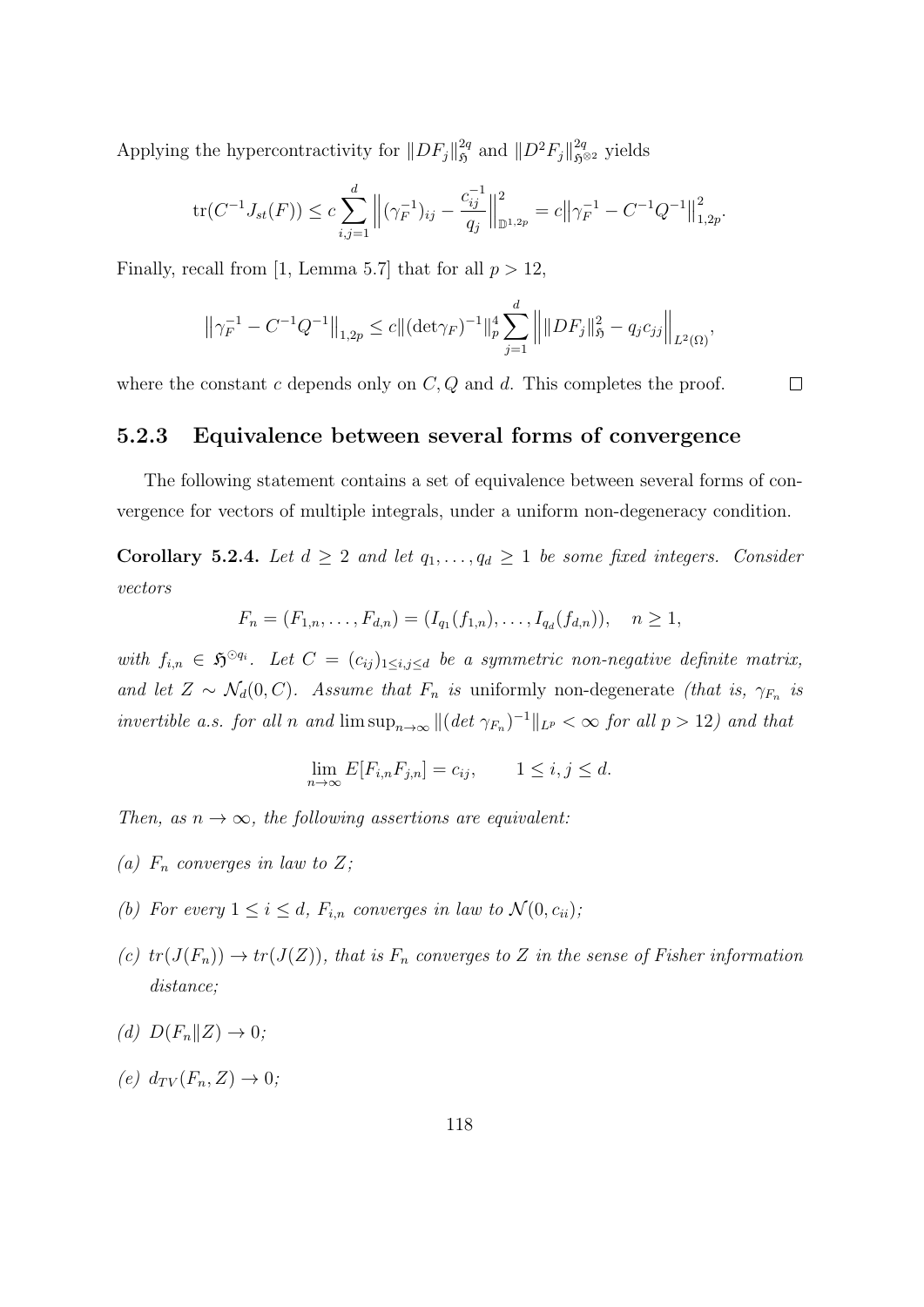(f)  $||f_{F_n} - \phi||_{\infty} \to 0$ , where  $f_{F_n}$  and  $\phi$  are densities of  $F_n$  and Z respectively, that is the uniform convergence of densities.

*Proof.* Equivalence between  $(a)$  and  $(b)$  corresponds to the Peccati-Tudor theorem (Theorem 5.1.1) for vector-valued multiple stochastic integrals. Moreover, it follows from (b) that  $||DF_{i,n}||_{\mathfrak{H}}^2 \to q_i c_{ii}$  in  $L^2(\Omega)$  as  $n \to \infty$  for all  $i = 1, \ldots, n$ . On the other hand, since  $F_n$  is uniformly non-degenerate, then  $\sup_n \|(\det \gamma_{F_n})^{-1}\|_p^4 < \infty$ . Applying Theorem 5.2.3, we have the convergence in the sense of Fisher information  $(c)$ . The proof of  $(c) \Rightarrow (d)$  follows immediately from the estimation between relative entropy and Fisher information (5.2.2). Implication (d)  $\Rightarrow$  (e) is proved via the Csiszár-Kullback-Pinsker inequality, whereas  $(e) \Rightarrow (a)$  comes from the fact that convergence in total variation is stronger then convergence in law.

Finally, the equivalence between  $(a)$ ,  $(b)$  and  $(f)$  comes from [1, Theorem 5.2], which asserts that

$$
\sup_{x \in \mathbb{R}^d} |f_F(x) - \phi(x)| \leq \text{cst}\left(|(E[(F_i F_j)_{i,j}] - C| + \sum_{j=1}^d \sqrt{E[F_j^4] - 3(E[F_j^2])^2}\right),
$$

together with the fact that uniform convergence of densities is stronger than convergence in distribution. Our proof is finished.  $\Box$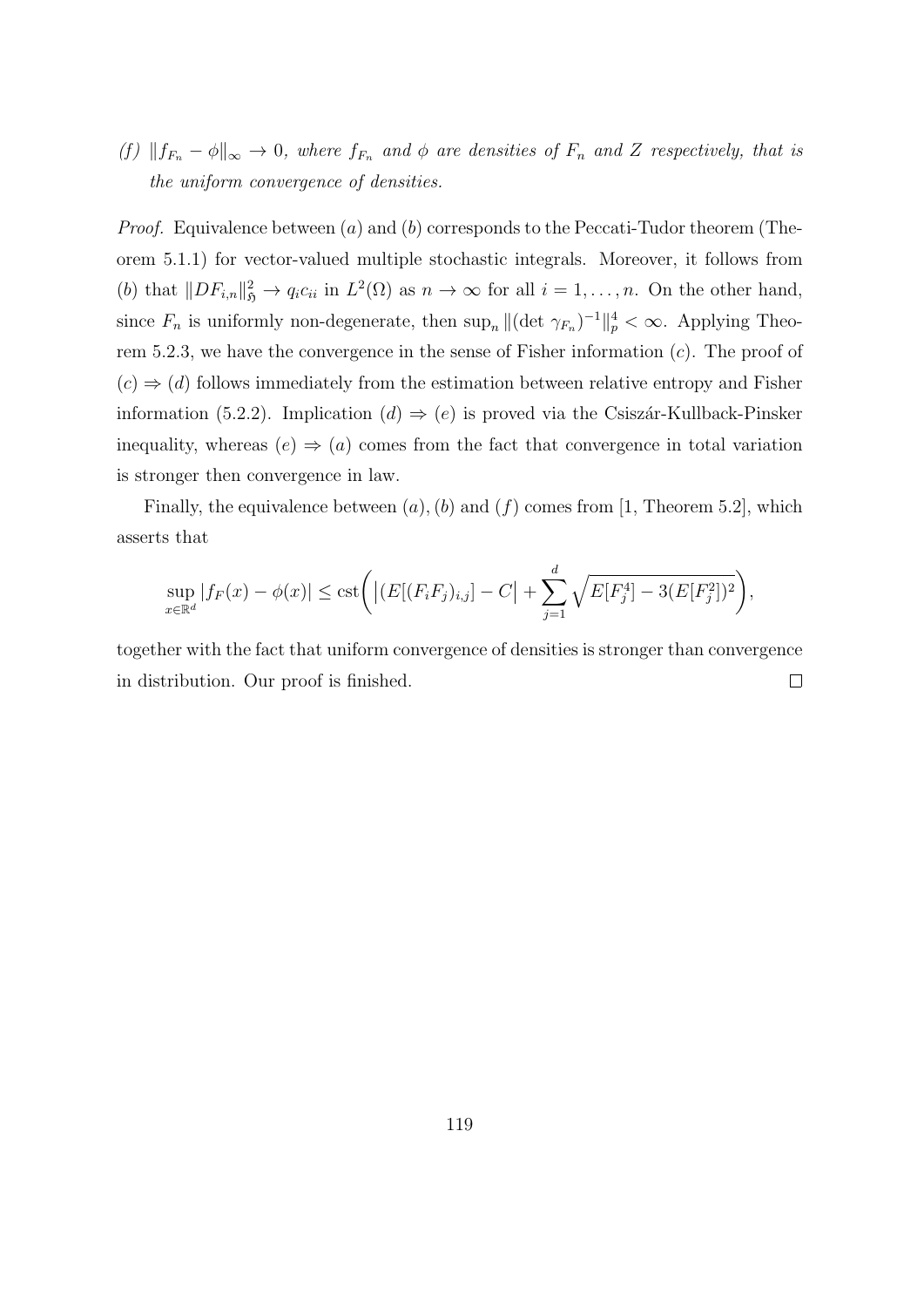# Bibliography

- [1] Y. Hu, F. Lu, D. Nualart (2014): Convergence of densities of some functionals of Gaussian processes. J. Funct. Anal. 266, no. 2, 814-875.
- [2] I . Nourdin, G. Peccati and Y. Swan (2014): Entropy and the fourth moment phenomenon. J. Funct. Anal. 266, no. 5, 3170-3207.
- [3] G. Peccati, C.A. Tudor (2005): Gaussian limits for vector-valued multiple stochastic integrals. Séminaire de Probabilités XXXVIII, LNM 1857. Springer-Verlag, pp. 247-262.

#### Appendix

If U, V are independent random variables with score functions  $\rho_U$  and  $\rho_V$ , and if  $W = U + V$  with sore function  $\rho_W$ , then for all  $\varphi \in \mathcal{C}_c^{\infty}(\mathbb{R}^d)$ 

$$
E[\rho_W(W)\varphi(W)] = -E[\varphi'(W)]
$$
  
= 
$$
-E[\varphi'(U+V)] = E[\rho_U(U)\varphi(U+V)].
$$

It follows that

$$
\rho_W(W) = E[\rho_U(U)|W].
$$

Similarly, from the definition of score function (1.3.15), it is easy to give an exact expression for the score vector-function of  $F_t$ , see e.g. [2, Lemma V.2].

Proposition 5.2.5. One has

$$
\rho_t(F_t) = E[\sqrt{t}\rho_F(F) + \sqrt{1 - t}\rho_Z(Z)|F_t].
$$
\n(5.2.6)